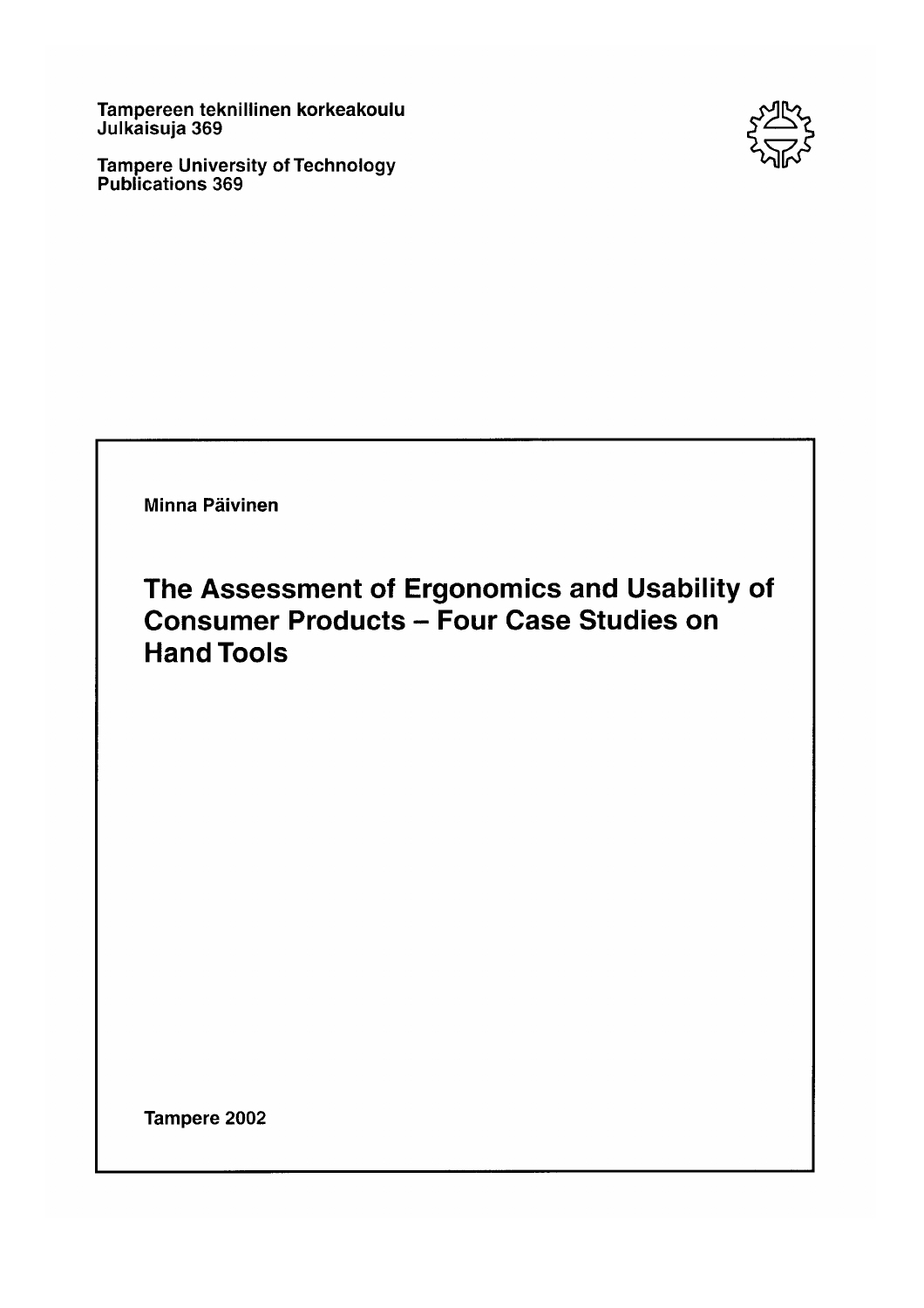Tampereen teknillinen korkeakoulu Julkaisuja 369

**Tampere University of Technology Publications 369** 



Minna Päivinen

# The Assessment of Ergonomics and Usability of **Consumer Products - Four Case Studies on Hand Tools**

Thesis for the degree of Doctor of Technology to be presented with due permission for public examination and criticism in Festia Small Auditorium 1, at Tampere University of Technology, on the 24th of May 2002, at 12 o'clock noon.

Tampere 2002

ings 1977<br>1971 - Papa Indonesia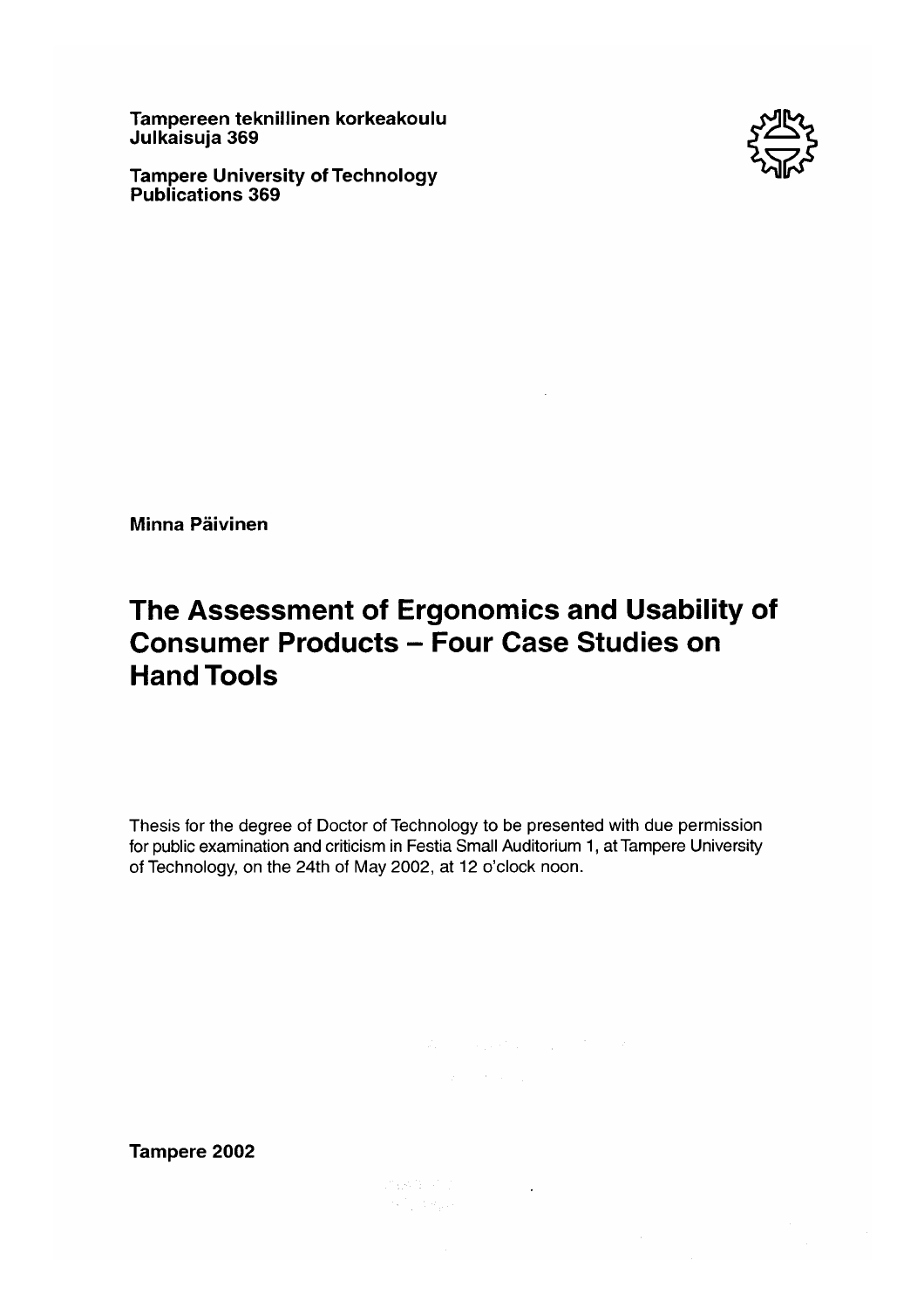**ISBN 952-15-0779-9 (printed) ISBN 952-15-1419-1 (PDF) ISSN 0356-4940** 

**TTKK-PAINO, Tampere 2002**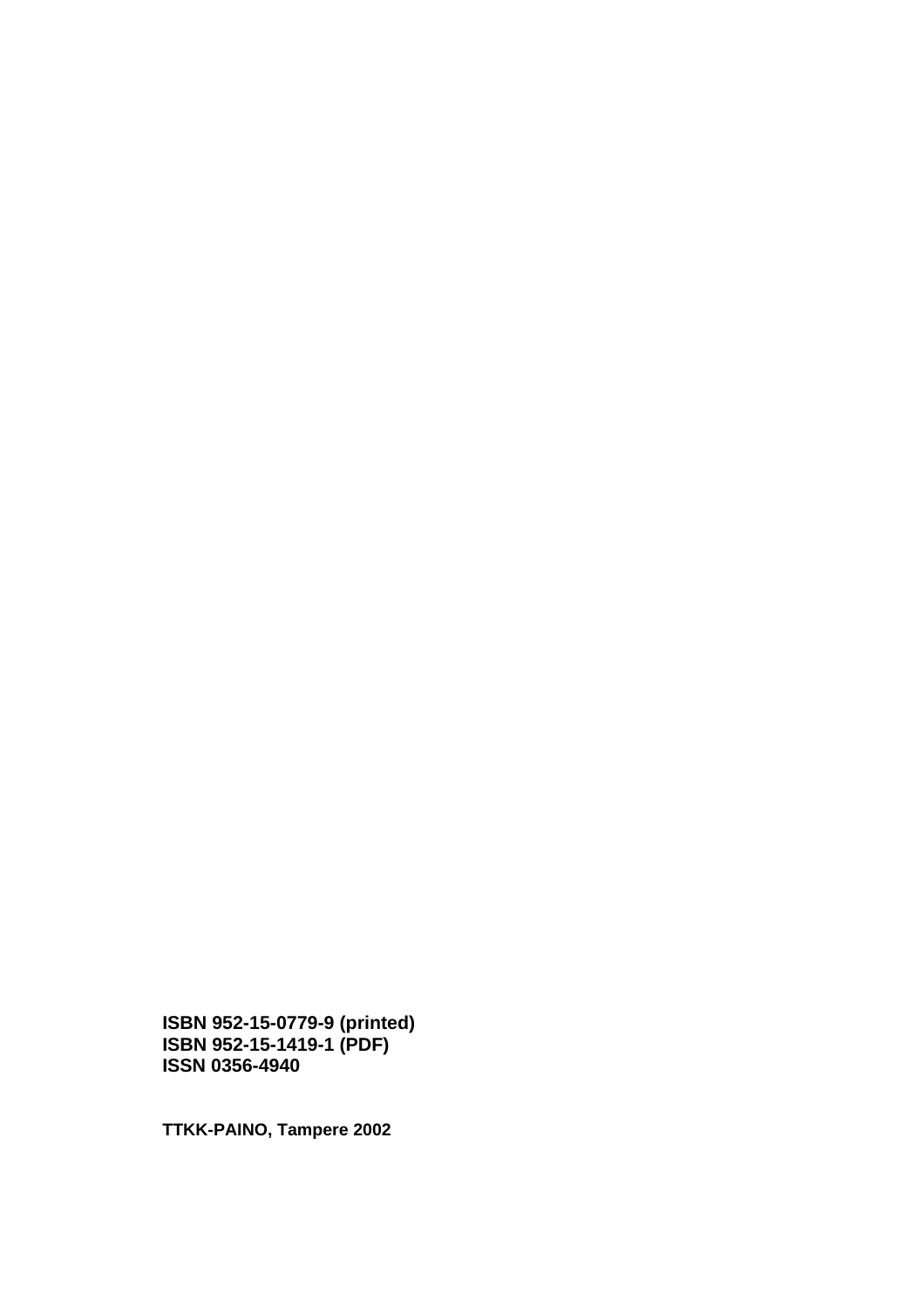## **Abstract**

Manufacturers are seeking solutions for gaining an advantage over their competitors. Improvement of ergonomics and usability of consumer products can give increased market value and has a major impact on the users' safety and pleasure as well as the performance and productivity of work. In the competitive marketplace manufacturing firms are forced to design better performing products at a remarkably rapid pace. This creates new challenges for the integration and testing of ergonomics and usability.

The objective of this study was to find ways to integrate ergonomics and usability issues into the process of development and design of consumer products using hand tools as an example. The purpose was to find ways to support the development and design process in order to be able to create more usable products.

Four different approaches supporting a user-centred process of designing consumer products in the area of ergonomics and usability are described: 1) collection of ergonomic design criteria based on existing information and classifying them to be used as supportive material in hand tool design, for example with the Quality Function Deployment method (QFD); 2) use of a questionnaire and risk analysis method to investigate the ergonomics and usability of hand tools used by electricians working on telecommunications and electricity transmission masts in a cold climate; 3) assessment of the ergonomics and usability of hand tools by electromyography (EMG) and subjective opinions during the process of designing a garden pruners; 4) investigating the force demands during simulated cutting using lacquered, chromiumcoated and polytetrafluoroethylene- (PTFE) coated cutting hand tool blades. The first two approaches can be used as pre-screening methods for gaining information which can be applied in product design. The latter two are more direct methods based on the measurement of certain product characteristics and provide results and improvement suggestions for particular design cases.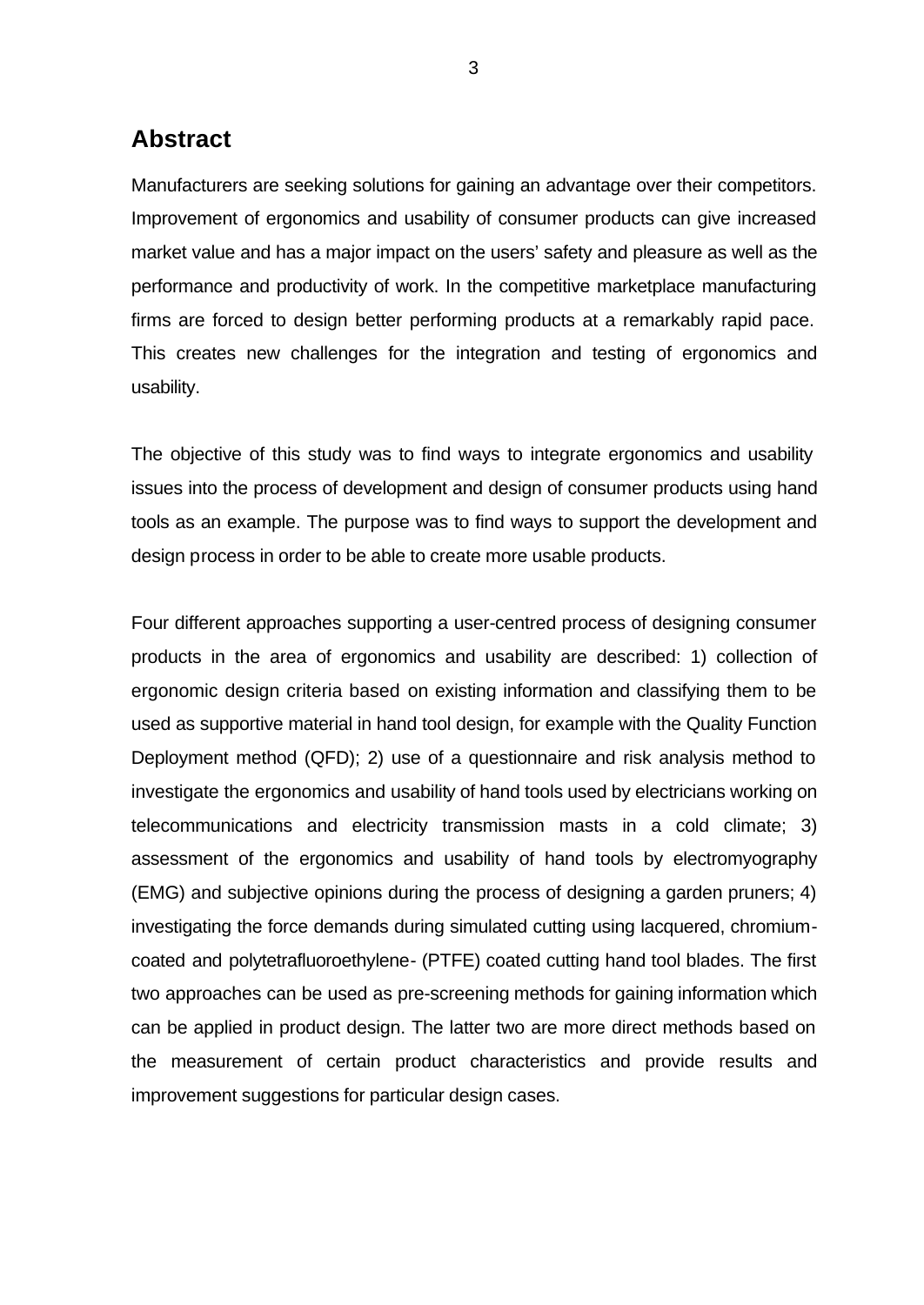Ergonomic design criteria for pliers-like hand tools were found and collected from literature. The data is presented as a detailed list and classified to be used as supportive material for hand tool design, for example in conjunction with the QFD method. It was possible to investigate the usability and ergonomics of hand tools using a questionnaire and a risk analysis. The falling of hand tools was ranked as the main risk in working on telecommunications and electricity transmission masts in a cold climate. Physiological and subjective methods were used to assess the usability and ergonomics of garden pruners during the process of designing a new tool. By performing the measurements in two parts and comparing different tools and prototypes, it was possible to integrate ergonomics and usability into the design process. PTFE-coated blades were found to create the lowest force demands compared with chromium-coated and lacquered blades.

The main benefit of these different approaches was that they provided information which could be applied in different settings in further design cases as well as direct results applicable in current product design. As a result of the research, more ergonomic and usable hand tools were supplied to the market.

**Keywords** Ergonomics, usability, human factors, design, hand tool, safety, telecommunications, electricity transmission, PTFE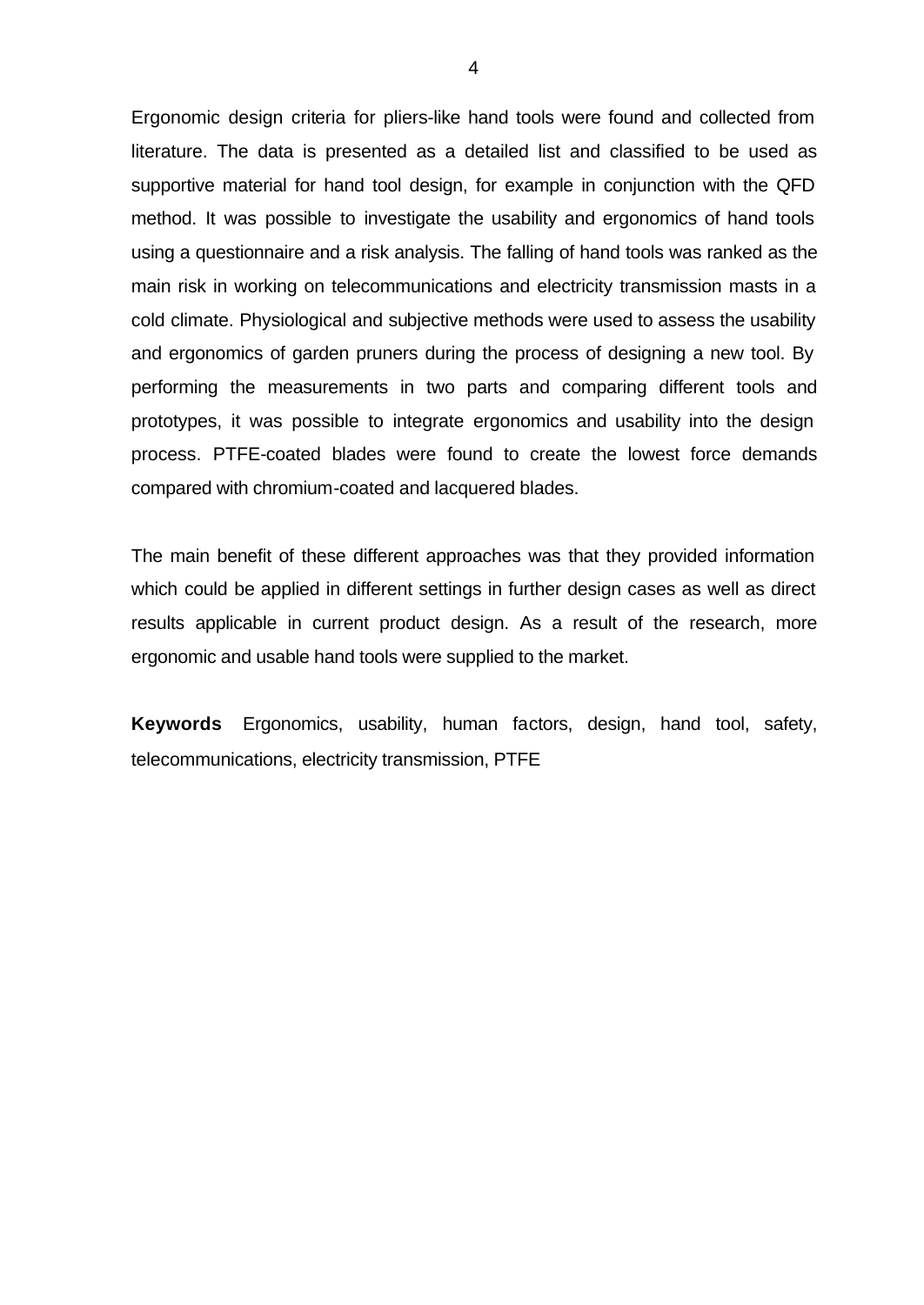## **Acknowledgements**

The research for this doctoral thesis was done between the years 1996 and 2000 in the Department of Occupational Safety Engineering at Tampere University of Technology. I want warmly to thank my thesis advisory group, Professor Kaija Leena Saarela and Professor Markku Mattila. I am also grateful to Professor Veikko Louhevaara and Professor Nina Nevala-Puranen, who reviewed the manuscript and warmly thank them for their valuable comments concerning this work. For the review of the language of the English manuscript I wish to warmly thank Danny Donoghue.

I would like to express my gratitude to all the people involved in different parts of this study, especially to the subjects and laboratory personnel. Also the co-operation of all my colleagues is highly appreciated. Especially I would like to mention Mika Haapalainen, Tanja Heinimaa, Markku Leppänen, Markku Nieminen and Mika Tynkkynen from Tampere University of Technology; Hannu Anttonen and Anneli Pekkarinen from the Oulu Regional Institute of Occupational Health; Aulis Hämäläinen from Sonera plc and Paavo Kesti from Fortum plc for their participation in the projects of which the case studies presented in this thesis form a part. I would like to thank Torbjörn Lundmark from Fiskars plc for his co-operation. Also Olavi Lindén and his team from Fiskars plc are acknowledged. Special thanks are presented to Heli Kiviranta from Tampere University of Technology.

For the financial support received for this study I would like to express my gratitude to the Finnish Work Environment Fund, the Academy of Finland, the European Community (the Industrial and Materials Technologies Programme - Brite Euram III: "Eurohandtool Project" BE96-3735, Contract no BRPR-CT96-0350), Fiskars Consumer plc, Sonera plc, Fortum plc, Oulu Regional Institute of Occupational Health and Tampere University of Technology.

The encouragement of friends and relatives is warmly acknowledged. With gratitude I would like to mention my Dad for his always vice comments as well as Tuija, Juha and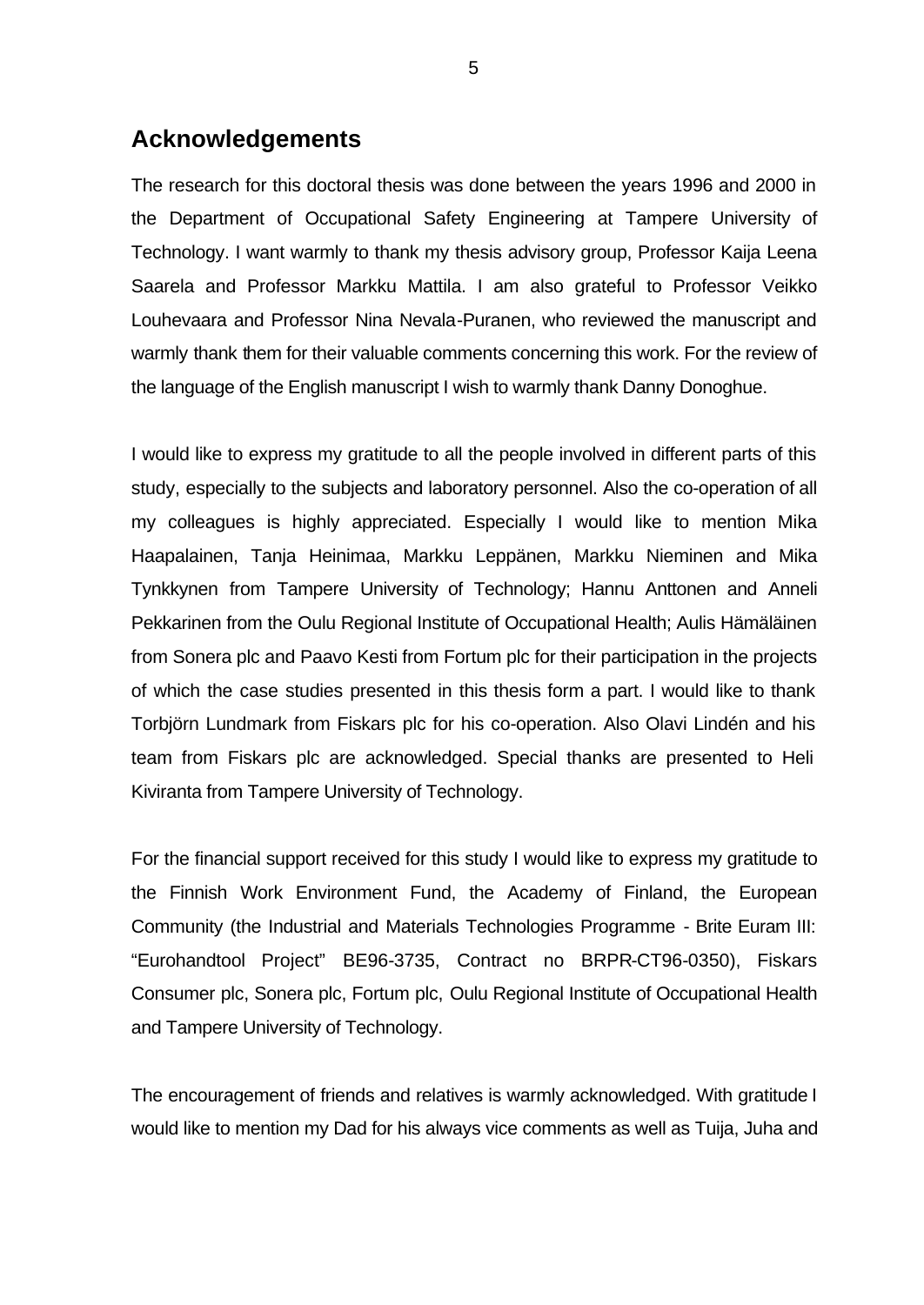Otto. Finally I would like to express my warmest thanks to our son Onni and to my husband Martti for all their loving support.

Tampere, April 2002

Minna Päivinen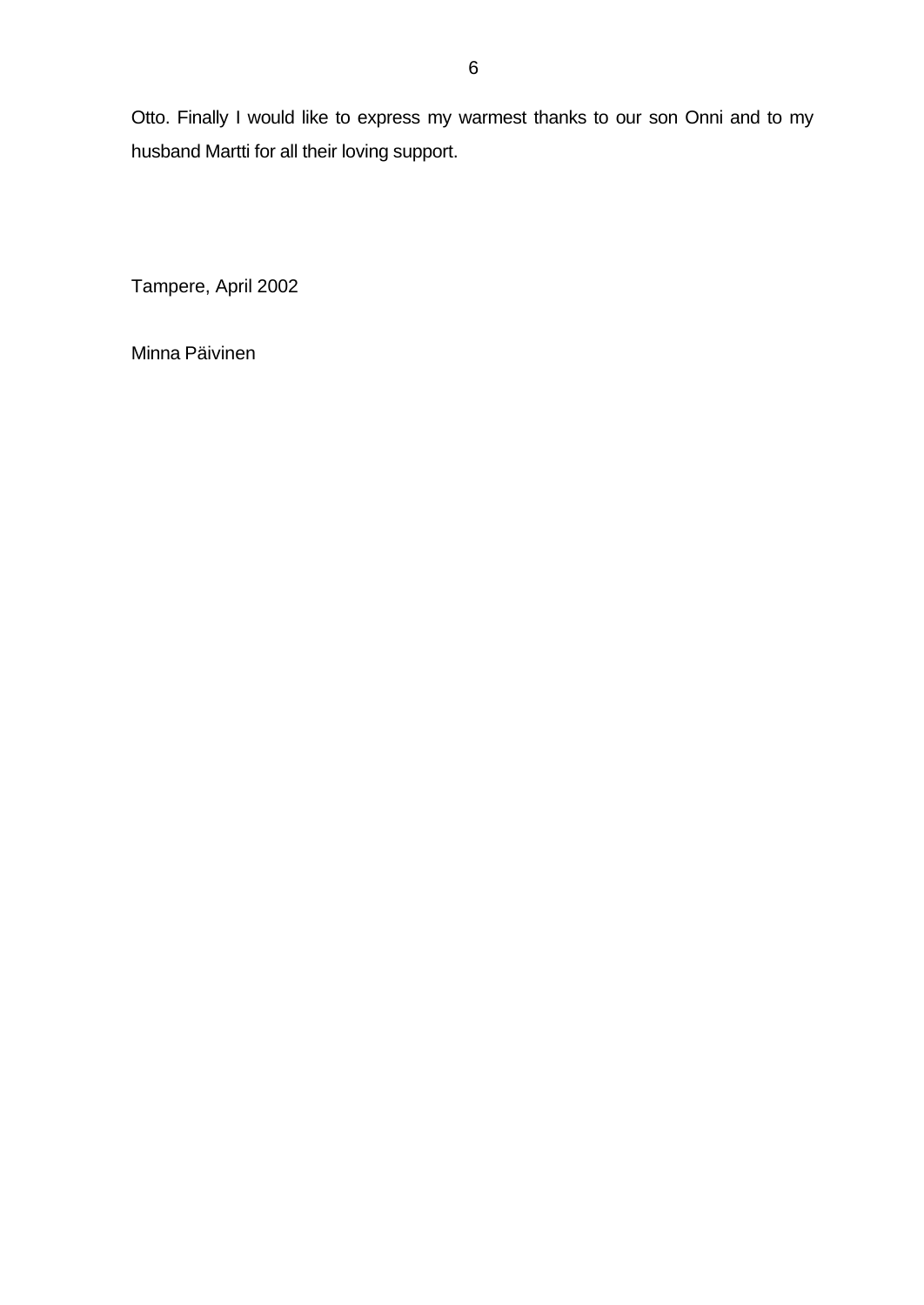| 7 |  |  |
|---|--|--|
|   |  |  |
|   |  |  |
|   |  |  |
|   |  |  |

| $\mathbf 1$    |       |                                                                       |  |
|----------------|-------|-----------------------------------------------------------------------|--|
| $\overline{2}$ |       |                                                                       |  |
|                | 2.1   |                                                                       |  |
|                | 2.2   |                                                                       |  |
|                | 2.3   |                                                                       |  |
|                | 2.4   |                                                                       |  |
| 3              |       |                                                                       |  |
| 4              |       |                                                                       |  |
| 5              |       | Case study 1 - Ergonomic design criteria for pliers-like hand tools38 |  |
|                | 5.1   |                                                                       |  |
|                | 5.2   |                                                                       |  |
|                | 5.3   |                                                                       |  |
|                | 5.3.1 |                                                                       |  |
|                | 5.3.2 |                                                                       |  |
|                | 5.3.3 |                                                                       |  |
|                | 5.3.4 |                                                                       |  |
|                | 5.3.5 |                                                                       |  |
|                | 5.3.6 |                                                                       |  |
|                | 5.3.7 |                                                                       |  |
|                | 5.3.8 |                                                                       |  |
|                | 5.4   |                                                                       |  |
|                | 5.4.1 |                                                                       |  |
|                | 5.4.2 |                                                                       |  |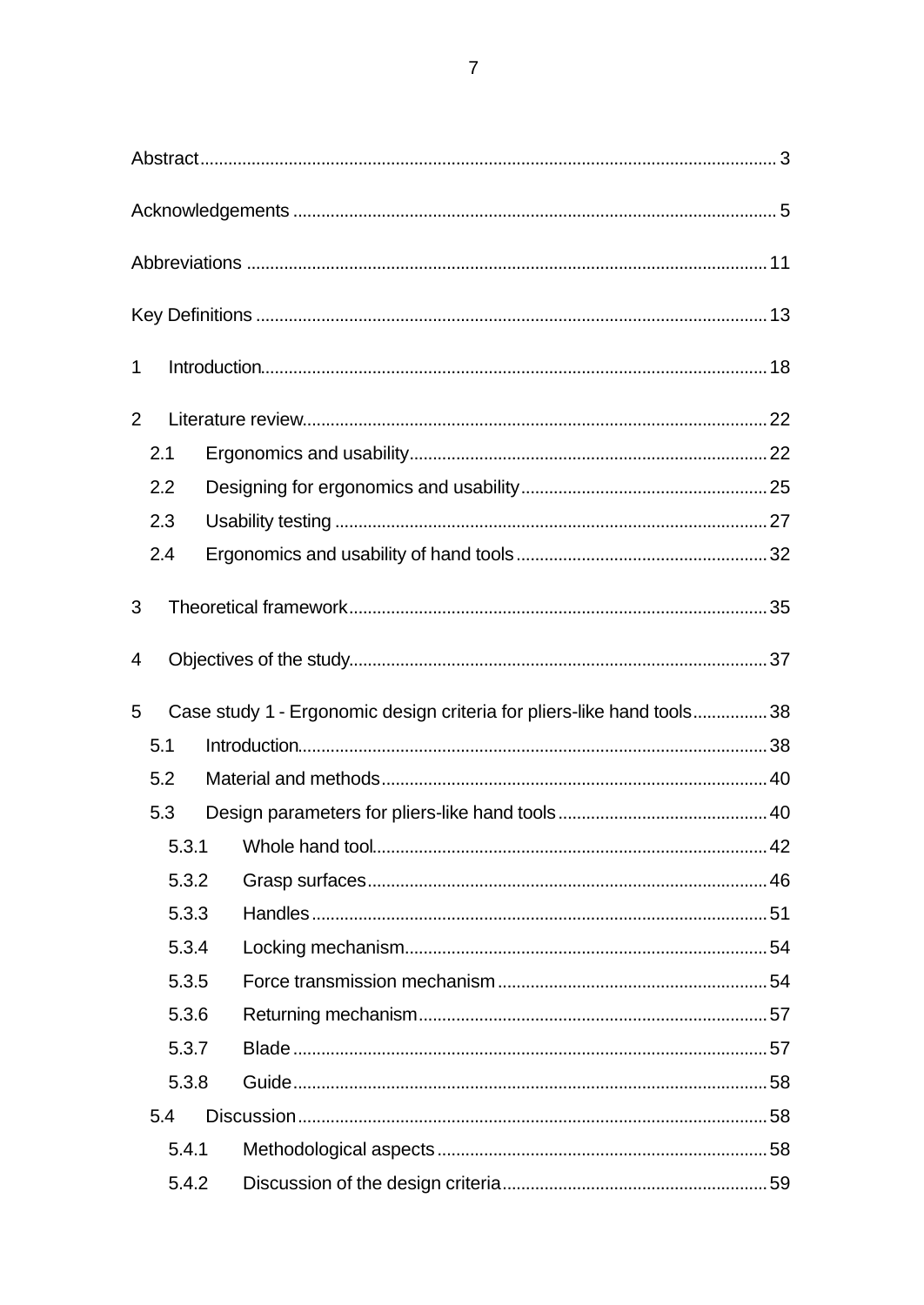| 6 |     |       | Case study 2 - Ergonomics and usability evaluation of electricians' work |  |
|---|-----|-------|--------------------------------------------------------------------------|--|
|   |     |       |                                                                          |  |
|   | 6.1 |       |                                                                          |  |
|   |     | 6.1.1 |                                                                          |  |
|   |     | 6.1.2 |                                                                          |  |
|   |     | 6.1.3 |                                                                          |  |
|   | 6.2 |       |                                                                          |  |
|   |     | 6.2.1 |                                                                          |  |
|   |     | 6.2.2 |                                                                          |  |
|   | 6.3 |       |                                                                          |  |
|   |     | 6.3.1 |                                                                          |  |
|   |     | 6.3.2 |                                                                          |  |
|   | 6.4 |       |                                                                          |  |
|   |     | 6.4.1 |                                                                          |  |
|   |     | 6.4.2 |                                                                          |  |
| 7 |     |       |                                                                          |  |
|   |     |       | Case study 3 - Ergonomics and usability evaluation of garden pruners     |  |
|   | 7.1 |       |                                                                          |  |
|   |     | 7.1.1 |                                                                          |  |
|   |     | 7.1.2 |                                                                          |  |
|   |     | 7.1.3 |                                                                          |  |
|   |     | 7.1.4 |                                                                          |  |
|   | 7.2 |       |                                                                          |  |
|   |     | 7.2.1 |                                                                          |  |
|   |     | 7.2.2 |                                                                          |  |
|   |     | 7.2.3 |                                                                          |  |
|   |     | 7.2.4 |                                                                          |  |
|   |     | 7.2.5 | Focus group interview, rating of hand tool characteristics and           |  |
|   |     |       |                                                                          |  |
|   |     | 7.2.6 |                                                                          |  |
|   | 7.3 |       |                                                                          |  |
|   |     |       |                                                                          |  |
|   |     | 7.3.1 |                                                                          |  |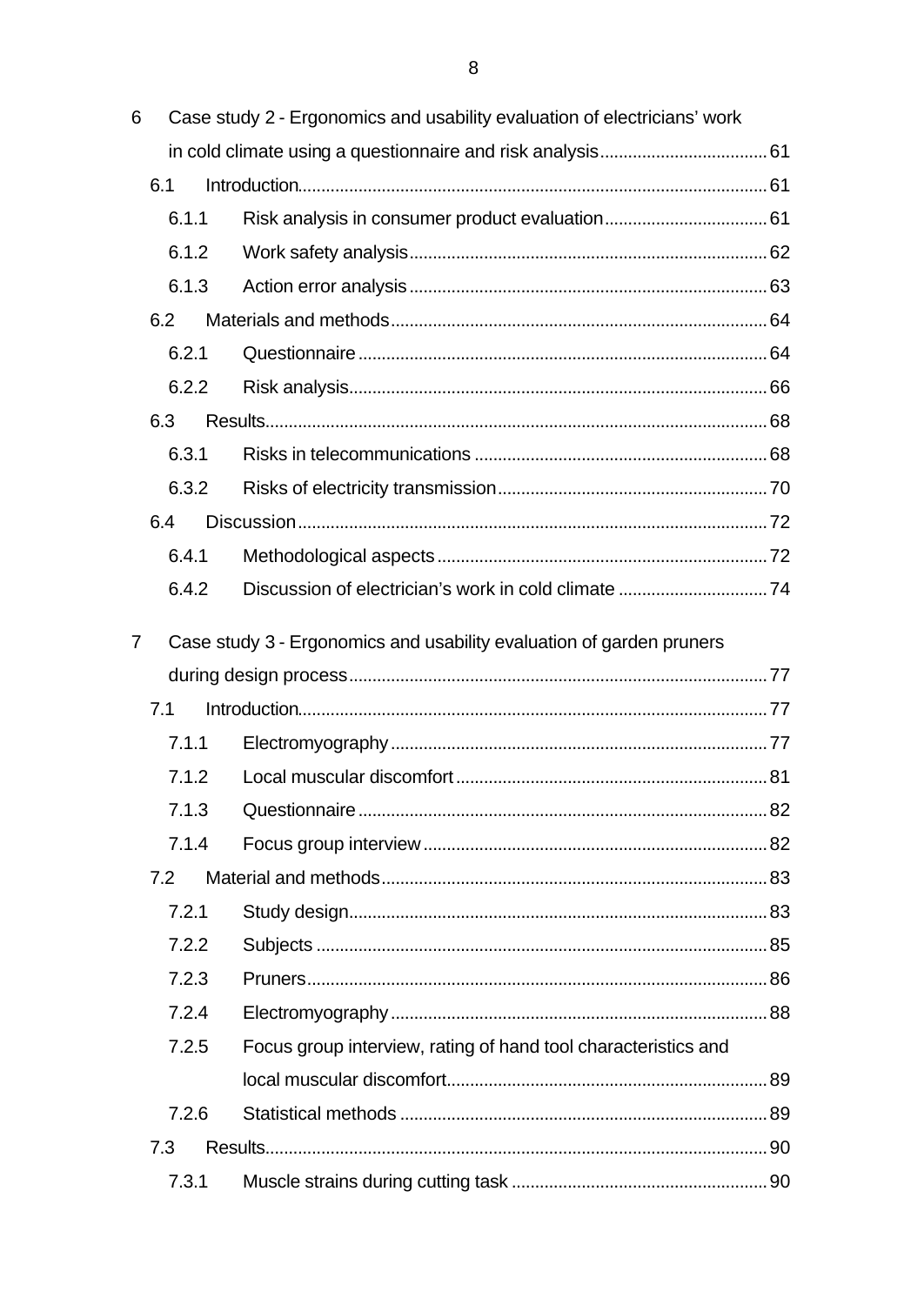|    |     | 7.3.2 |  |                                                                           |  |
|----|-----|-------|--|---------------------------------------------------------------------------|--|
|    |     | 7.3.3 |  |                                                                           |  |
|    |     | 7.3.4 |  |                                                                           |  |
|    | 7.4 |       |  |                                                                           |  |
|    |     | 7.4.1 |  |                                                                           |  |
|    |     | 7.4.2 |  | Discussion of ergonomics and usability of garden pruners during           |  |
|    |     |       |  |                                                                           |  |
|    |     |       |  |                                                                           |  |
| 8  |     |       |  | Case study 4 - The effects of different hand tool blade coatings on force |  |
|    |     |       |  |                                                                           |  |
|    | 8.1 |       |  |                                                                           |  |
|    | 8.2 |       |  |                                                                           |  |
|    |     | 8.2.1 |  |                                                                           |  |
|    |     | 8.2.2 |  |                                                                           |  |
|    |     | 8.2.3 |  |                                                                           |  |
|    | 8.3 |       |  |                                                                           |  |
|    |     | 8.3.1 |  |                                                                           |  |
|    |     | 8.3.2 |  |                                                                           |  |
|    | 8.4 |       |  |                                                                           |  |
|    |     | 8.4.1 |  |                                                                           |  |
|    |     | 8.4.2 |  | Discussion of effect of different hand tool blade coatings on             |  |
|    |     |       |  |                                                                           |  |
| 9  |     |       |  |                                                                           |  |
|    | 9.1 |       |  |                                                                           |  |
|    | 9.2 |       |  |                                                                           |  |
|    | 9.3 |       |  |                                                                           |  |
|    | 9.4 |       |  | Usability evaluation of garden pruners during design process 112          |  |
|    | 9.5 |       |  | PTFE as a blade coating material in cutting hand tools 114                |  |
|    | 9.6 |       |  |                                                                           |  |
| 10 |     |       |  |                                                                           |  |
|    |     |       |  |                                                                           |  |
| 11 |     |       |  |                                                                           |  |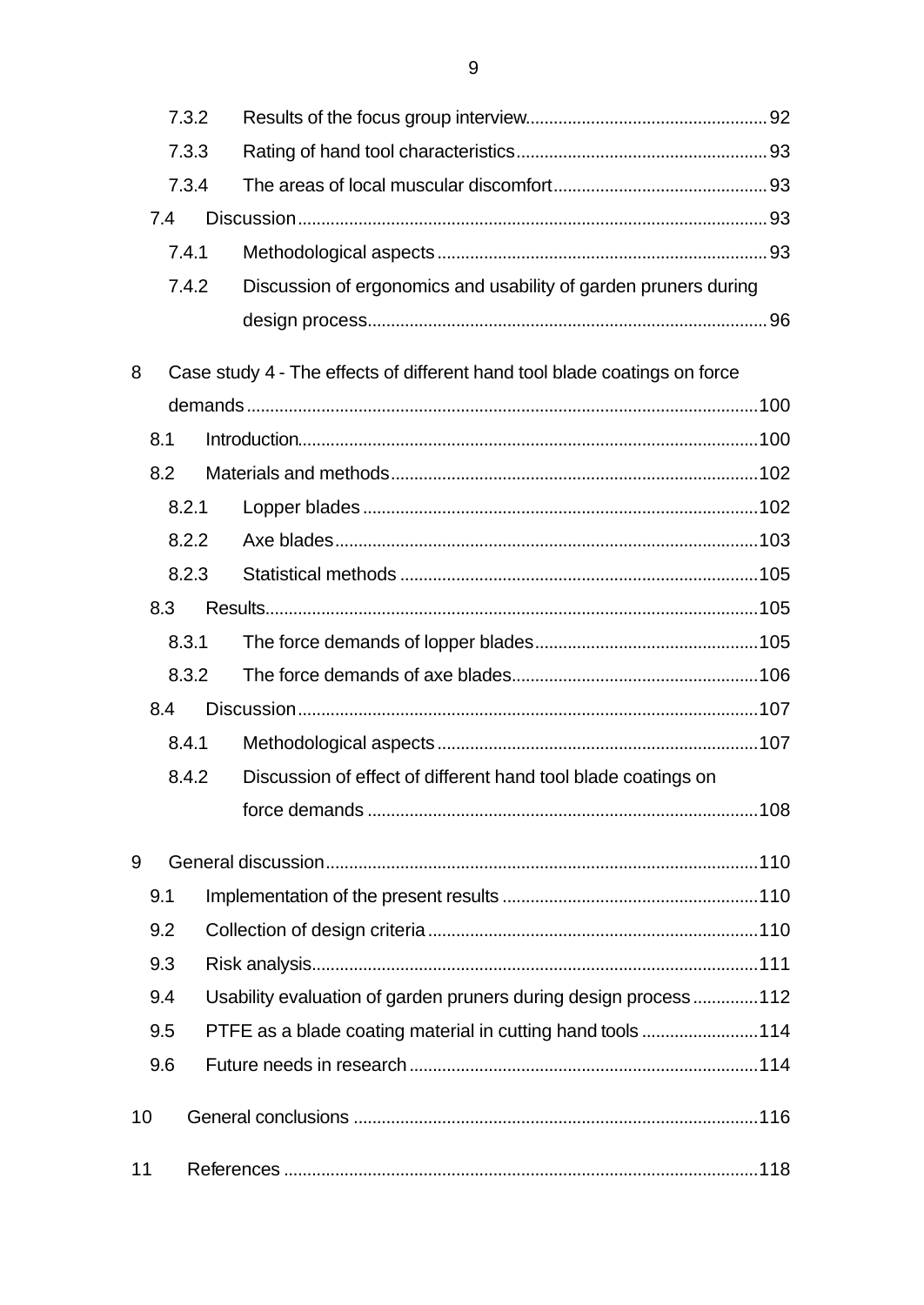Appendices

Appendix 1: The questionnaire for the evaluation of telecommunications electricians use of hand tools

Appendix 2: Ergonomics and usability evaluation of garden pruners during design process. The muscle strains and the standard deviations in the first part of the study

Appendix 3: Ergonomics and usability evaluation of garden pruners during design process. The muscle strains and the standard deviations in the second part of the study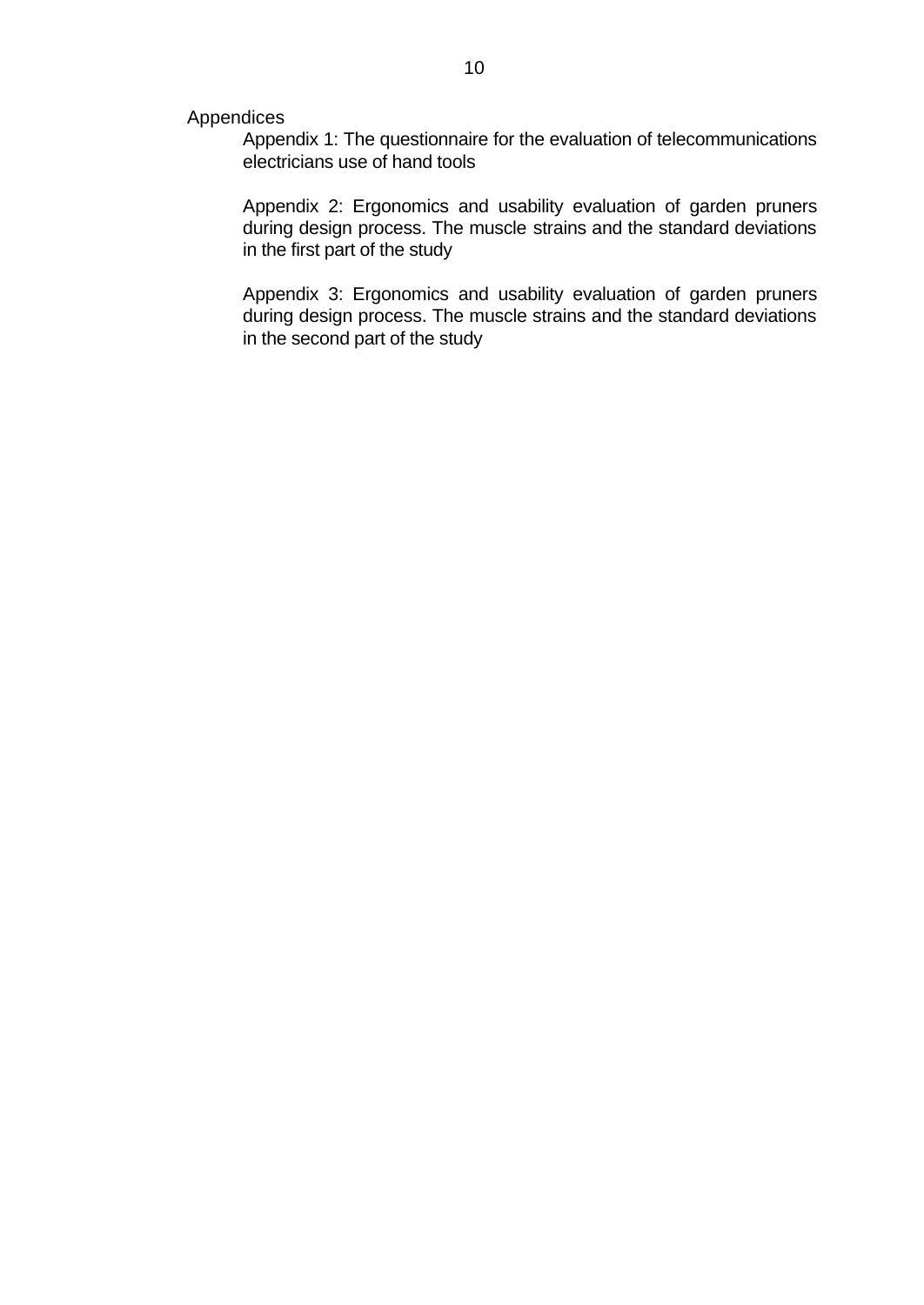# **Abbreviations**

| Ag          | Silver                                                         |
|-------------|----------------------------------------------------------------|
| AgCl        | Silver chloride                                                |
| CAD         | <b>Computer Aided Design</b>                                   |
| Cr          | Chromium                                                       |
| 3D          | Three-dimensional                                              |
| EEE         | <b>Experimental Ergonomic Evaluation</b>                       |
| <b>EMG</b>  | Electromyography                                               |
| EN          | <b>European Standard</b>                                       |
| FG          | <b>Focus Group</b>                                             |
| <b>HOQ</b>  | <b>House of Quality</b>                                        |
| <b>IEA</b>  | <b>International Ergonomics Association</b>                    |
| <b>ISO</b>  | International Organization for Standardization                 |
| <b>LMD</b>  | <b>Localised Muscular Discomfort</b>                           |
| m.          | Musculus (lat.), muscle                                        |
| Mo          | Molybdenum                                                     |
| <b>MTS</b>  | <b>Material Testing System</b>                                 |
| <b>MVC</b>  | Maximal Voluntary (isometric) Contraction of a muscle          |
| % of MVC    | Percentage of Maximal Voluntary Contraction                    |
| <b>PPT</b>  | <b>Pain-Pressure Threshold</b>                                 |
| <b>PTFE</b> | Polytetrafluoroethylene                                        |
| QFD         | <b>Quality Function Deployment</b>                             |
| <b>ROC</b>  | Rating of Hand Tool Characteristics                            |
| <b>RPE</b>  | <b>Rating of Perceived Exertion</b>                            |
| <b>SAE</b>  | Self Addressed Envelope                                        |
| <b>SD</b>   | <b>Standard Deviation</b>                                      |
| <b>SFS</b>  | Suomen standardisoimisliitto ry; Finnish Standards Association |
| TiN         | <b>Titanium nitride</b>                                        |
| (Ti, Zr)N   | Titanium-zirconium nitride                                     |
| V           | Vanadium                                                       |
| <b>VAS</b>  | <b>Visual Analogue Scale</b>                                   |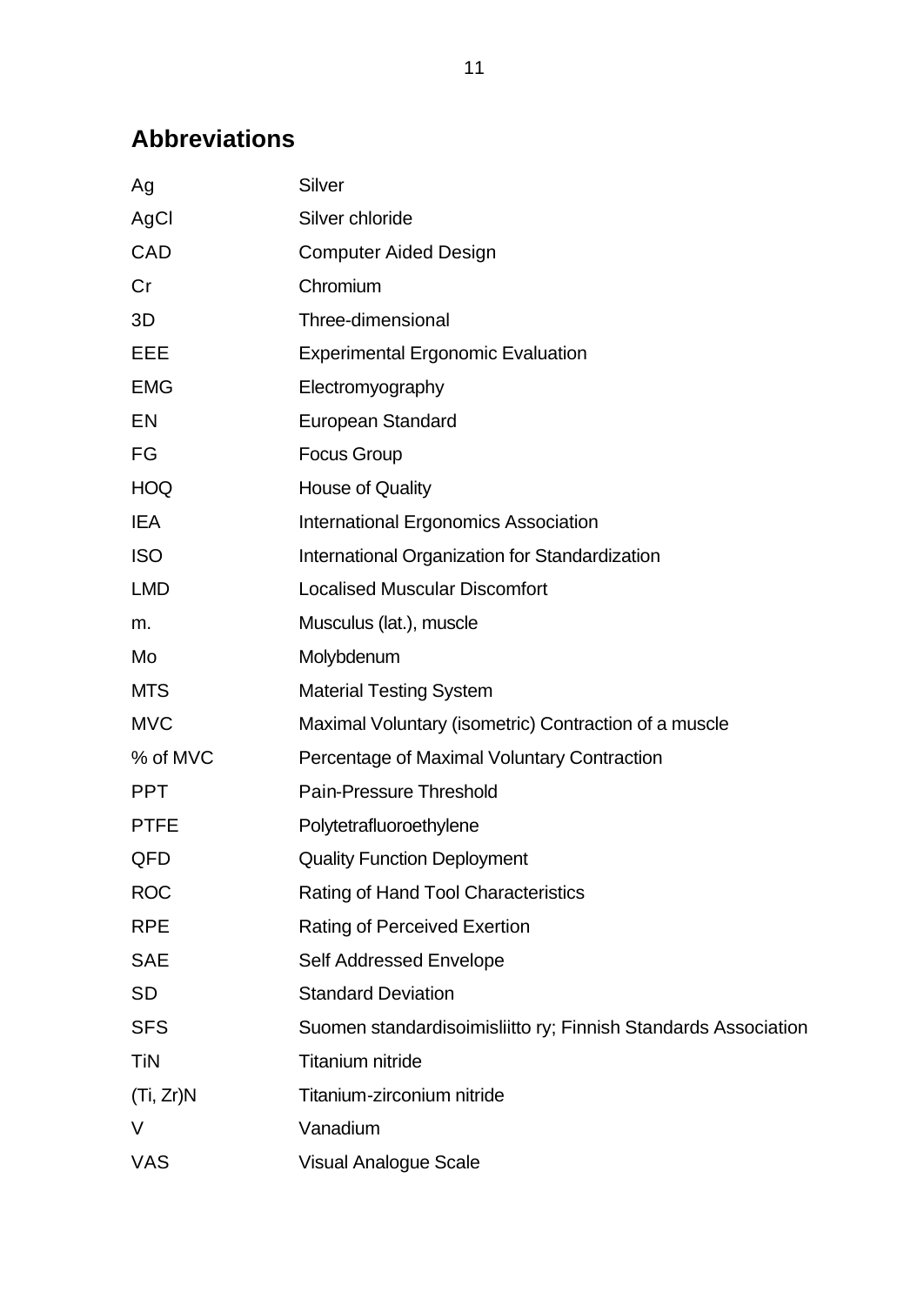VR Virtual Reality

ZrN Zirconium nitride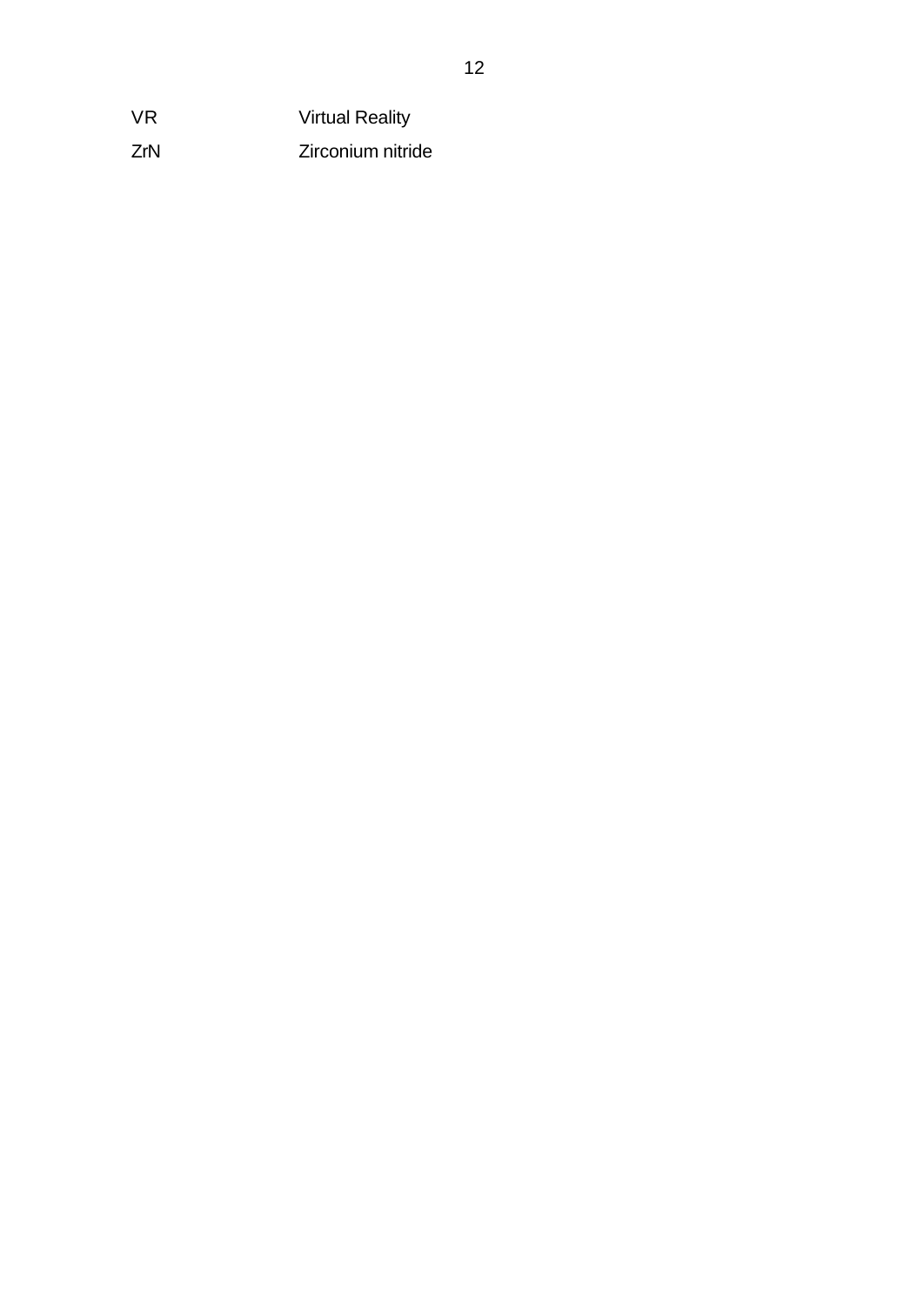# **Key Definitions**

The following definitions are given to clarify the meaning of the main terms used in this study context.

| Accident             | Unplanned event giving rise to ill-health, injury, damage or<br>other loss (BS 8800)                                                                                                                       |
|----------------------|------------------------------------------------------------------------------------------------------------------------------------------------------------------------------------------------------------|
| Consumer product     | Saleable or marketable commodity used by people; see<br>also product                                                                                                                                       |
| Context of use       | Users, tasks, equipment and the physical and social<br>environments in which a product is used (SFS-EN ISO<br>$9241 - 11$                                                                                  |
| Design               | To plan a system or a product for a specific purpose; to<br>create or execute according to a plan                                                                                                          |
| <b>Effectiveness</b> | Accuracy and completeness with which users achieve<br>specified goals (SFS-EN ISO 9241-11)                                                                                                                 |
| Efficiency           | Resources expanded in relation to the accuracy and<br>completeness with which users achieve goals (SFS-EN<br>ISO 9241-11)                                                                                  |
| <b>EMG</b>           | Electromyography; recording of the electrical activity of a<br>muscle (Lamb and Hobard 1992), the graphical<br>presentation of the time varying electrical potentials of<br>muscle(s) (Kroemer et al 1994) |
| Ergonomics           | Ergonomics (or human factors) is the scientific discipline<br>concerned with the understanding of interactions among                                                                                       |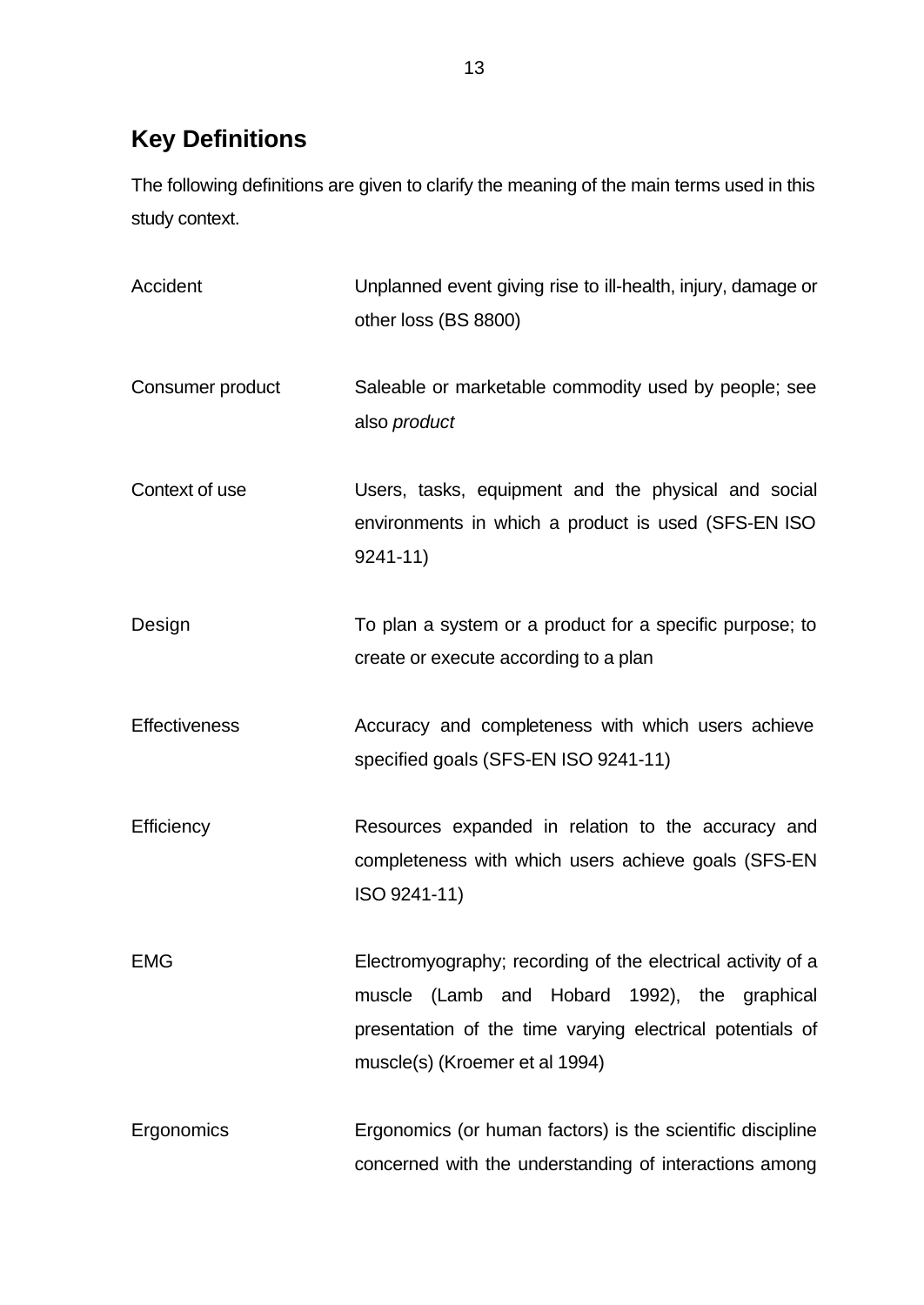humans and other elements of a system, and the profession that applies theory, principles, data and methods to design in order to optimise human well-being and overall system performance. Human-system interaction design considerations include physical, cognitive, social, organizational and environmental factors (http://www.iea.cc)

Extend To move adjacent body segments so that the angle between them is increased

Flex To move a joint in such a direction as to bring together the two parts which it connects

Goal **Intended outcome**; an end towards which effort is directed

Hand tool **An implement used to modify raw material for use and** which compensates for human inadequacies and limitations while performing manual tasks. All tools are extensions of the human body and help to increase the speed, power and accuracy nature has given us (Cacha 1999, Signo and Jackson 1999)

Hazard **A source of possible injury or damage to health (SFS-EN** 292-1)

Human factors see Ergonomics

Impedance The opposition in an electrical circuit to the flow of an alternating current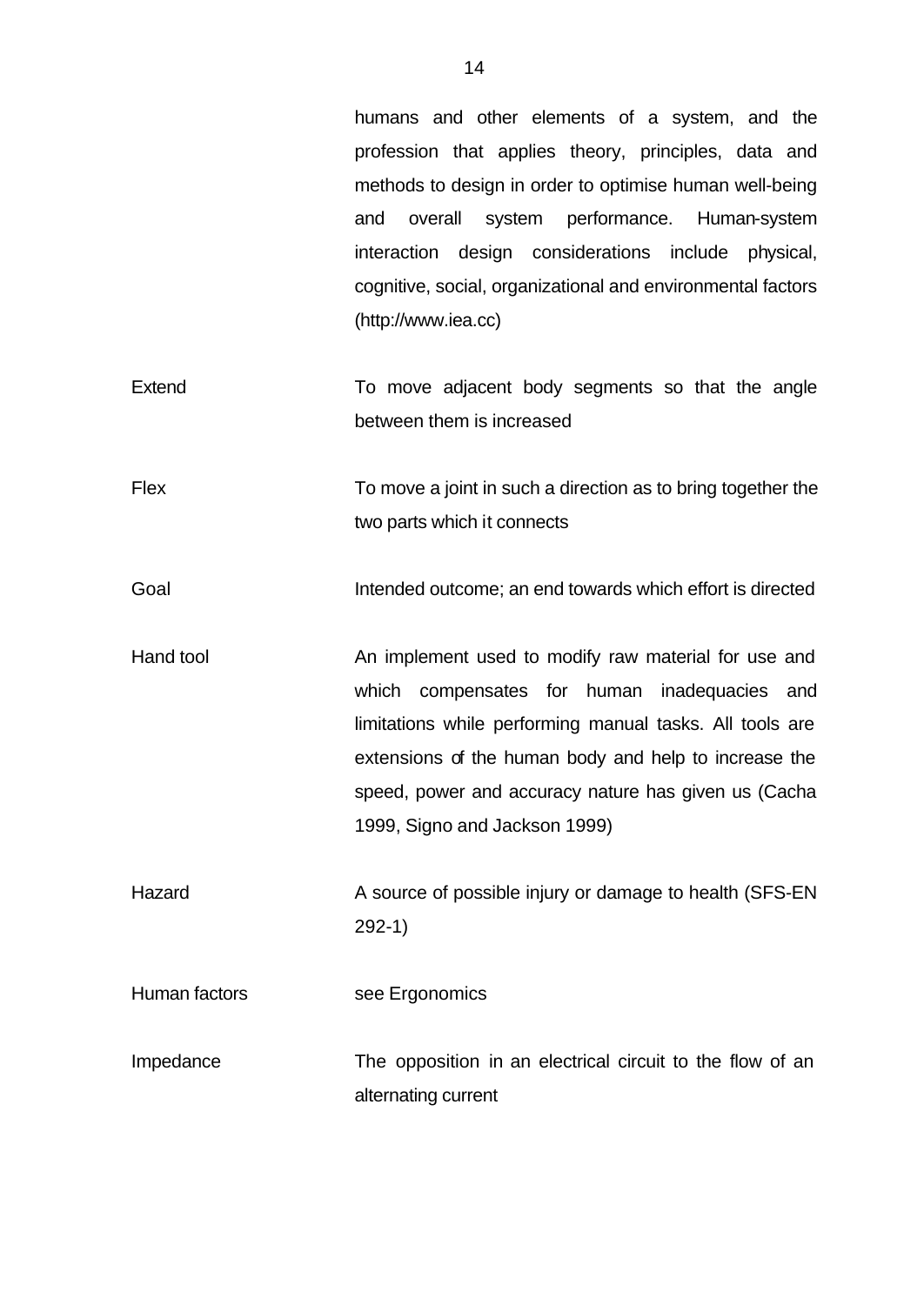| Incident           | Unplanned event, which has the potential to lead to<br>accident (BS 8800)                                                                                                                                                                                      |
|--------------------|----------------------------------------------------------------------------------------------------------------------------------------------------------------------------------------------------------------------------------------------------------------|
| Motor unit         | The smallest functional unit of the neuromuscular system;<br>an anterior horn cell, its axon and all of the muscle<br>innervated by the axon (Soderberg 1992a)                                                                                                 |
| Product            | A result of a manufacturing process; an item to be used<br>for its properties and functions; from a functional<br>viewpoint, products protect, support and/or take over<br>particular human activities or extend human capabilities<br>(Kanis 1998)            |
| Prototype          | An original and usually operational model of a new type or<br>design of construction developed for testing; a trial model                                                                                                                                      |
| <b>Reliability</b> | Something to be relied on. Also used to define the ability<br>of a machine or components or equipment to perform a<br>required function under specified conditions and for a<br>given period of time without failing (Milton and Arnold<br>1990, SFS-EN 292-1) |
| Repeatability      | The degree to which the study is repeatable, i.e. giving<br>the same results in consecutive trials (Kanis 1997b, Kanis<br>1997c)                                                                                                                               |
| <b>Risk</b>        | A combination of the probability and the degree of the<br>possible injury or damage to health in a hazardous<br>situation (SFS-EN 292-1)                                                                                                                       |
| Risk assessment    | An estimation of the probability and the degree of the<br>possible injury or damage to health in a hazardous                                                                                                                                                   |

15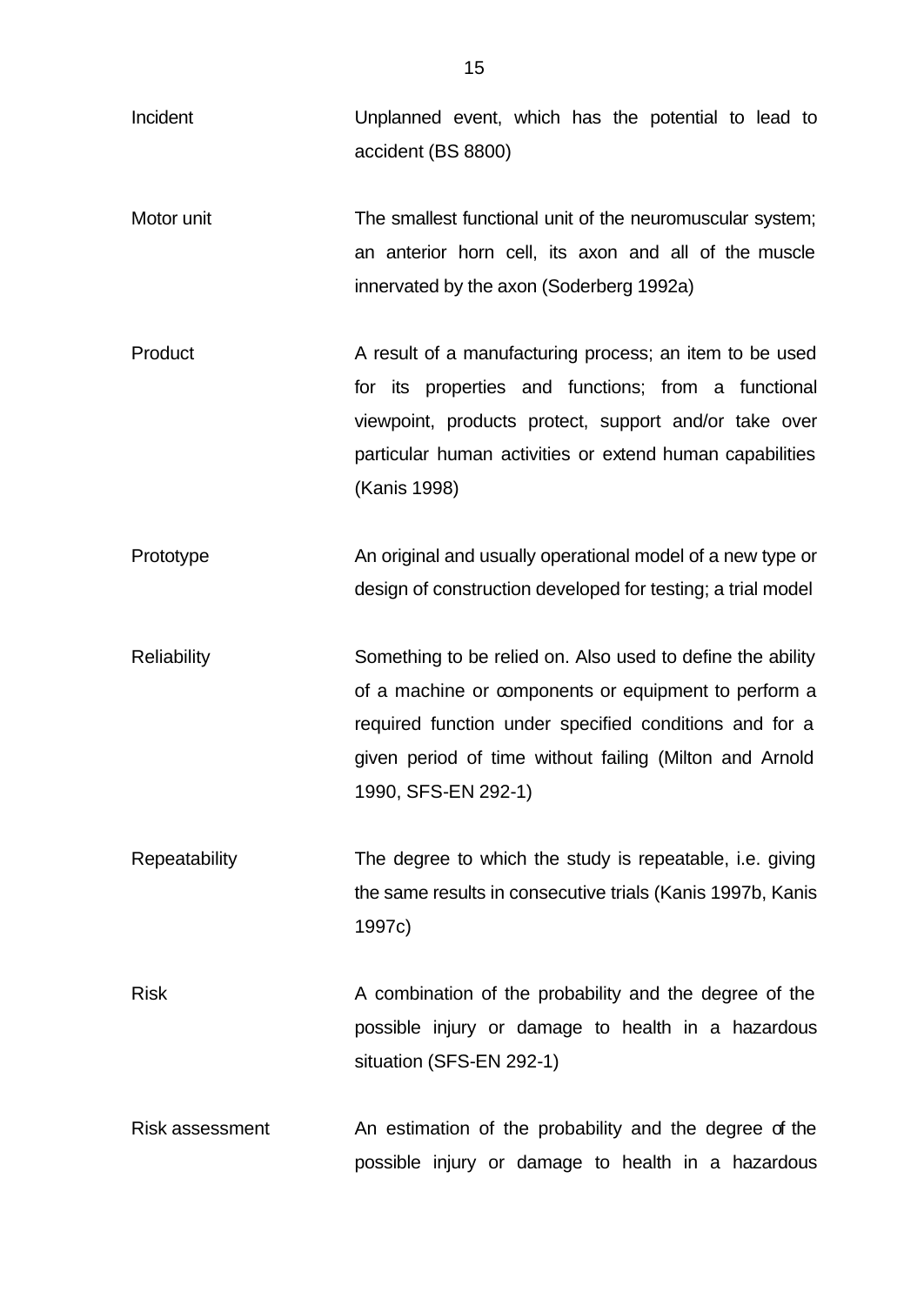situation in order to select appropriate safety measures (SFS-EN 292-1)

Satisfaction **Freedom from discomfort, and positive attitudes towards** the use of a product (SFS-EN ISO 9241-11)

Subject **A** person involved in an experiment; a person that is studied in a trial

Task Task Activities required to achieve a goal (SFS-EN ISO 9241-11)

Tribology The branch of science and technology concerned with interacting surfaces in relative motion and with associated matters (as friction, wear, lubrication and the design of bearings)

Usability Extent to which a product can be used by specified users to achieve specified goals with effectiveness, efficiency and satisfaction in a specified context of use (SFS-EN ISO 9241-11)

Usability testing The Any of those techniques in which users interact systematically with a product or system under controlled conditions to perform a goal-oriented task in an applied scenario and some behavioural data are collected (Wichansky 2000). In this study also methods which support the design process with the aim of improving usability

User **Person who interacts with the product (SFS-EN ISO** 9241-11)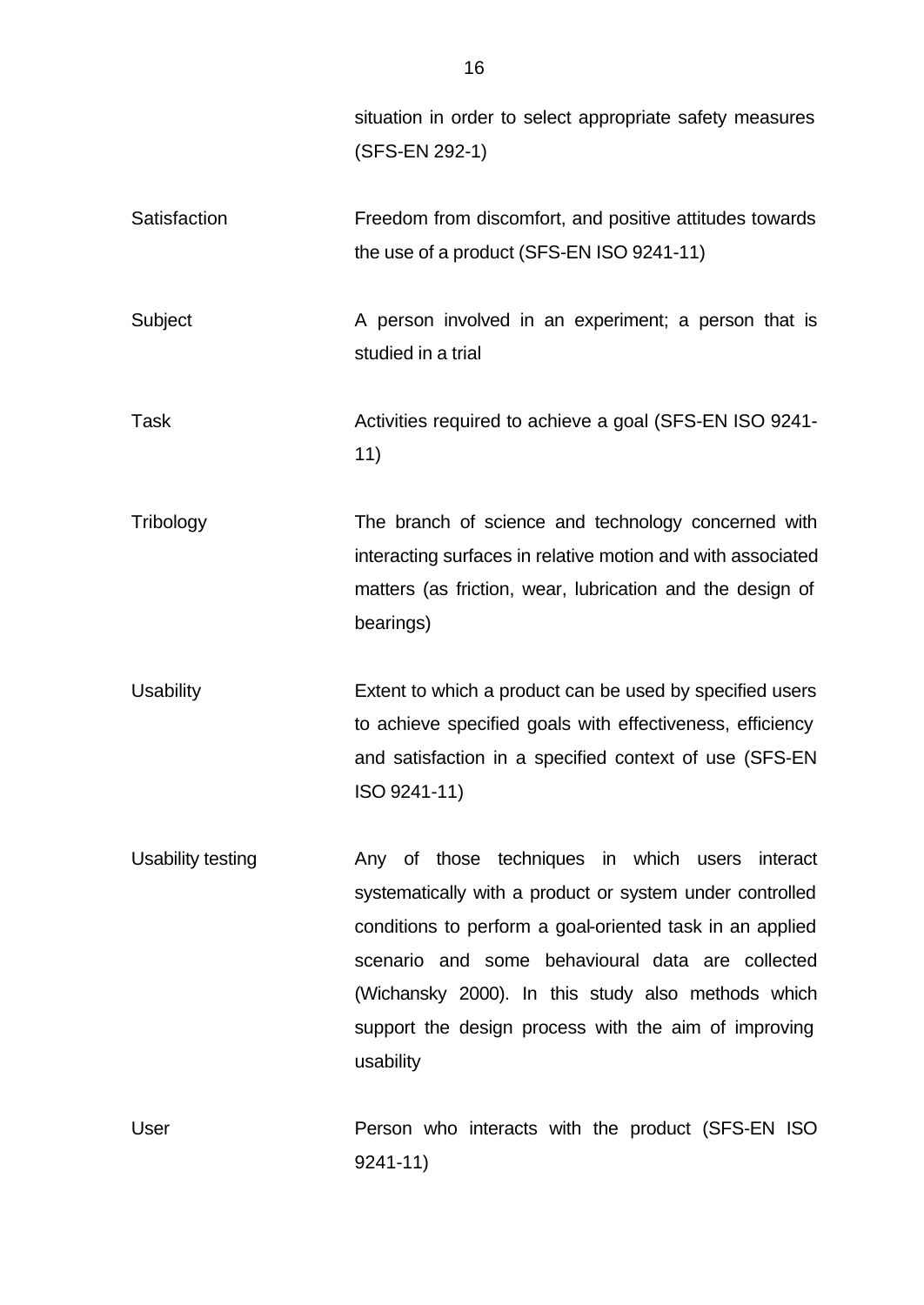- User-centred design Designing based upon the physical and mental characteristics of its human user (Pheasant 2001)
- User trial **An experimental investigation in which a sample of** people test a prototype version of the product in controlled conditions (Pheasant 2001)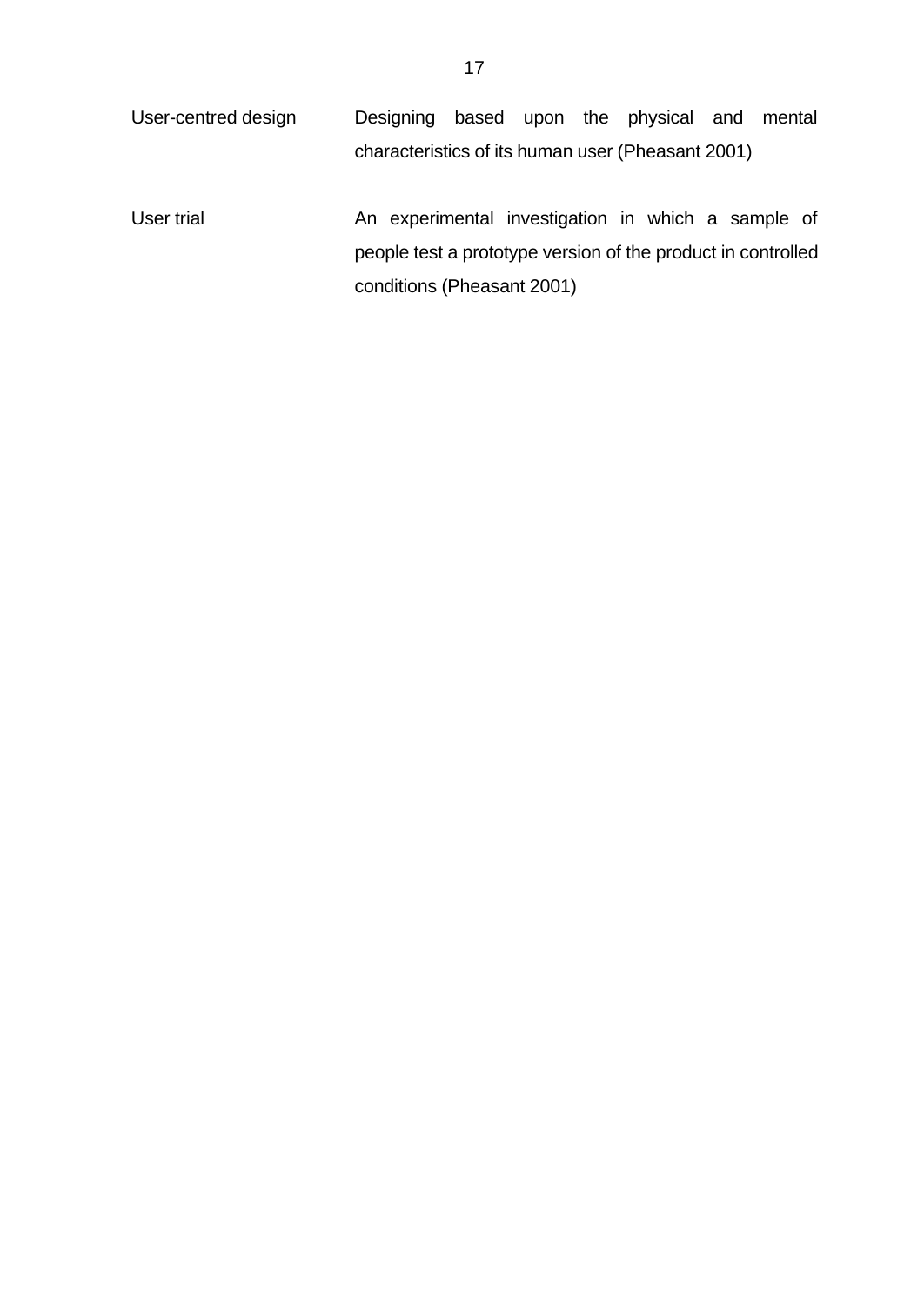### **1 Introduction**

There is a constant need for manufacturers to seek ways to gain advantage over their competitors. An increasing number of manufacturers are recognising not only the importance of ergonomics but also its potential for market advantage (Butters and Dixon 1998). The ability to make gains in the traditional way of improving products' technological level or by lowering manufacturing costs is being continually eroded (Green and Jordan 1999). Thus, user-centred design has become an issue of increasing commercial importance.

Good ergonomics (human factors) is seen as a central principle of good design. Manufacturers see the ergonomics input to the design process as giving their products a competitive edge in the marketplace. Customers have come to expect and demand products that are easy to use. To succeed, a product or system must provide satisfactory interaction with its user or customer on both a functional and cultural level (Popovic 1997). Quantification of ergonomics and usability issues takes these into a concrete domain that can be understood by others involved in the product creation process. (Green and Jordan 1999)

In today's fast changing and intensely competitive marketplace with rapid technological evolution manufacturing companies are forced to design better performing and less expensive consumer products at a remarkably rapid pace. Design methods for the reduction of this time have been developed. (Krishnan et al 1995, 1997, Popovic 1997, Willén 1997, Sabbaghian and Eppinger 1998) This creates new challenges for the implementation of usability testing into the design process, which can be one source of recovering the "hidden" loss of quality. During these processes it must be possible to set up and implement a user study within a short period of time (Kahmann and Henze 1999).

Ergonomic methods are often used in two principal ways: to conduct basic ergonomic research that adds to the body of ergonomic knowledge and to assist in the design and development of products (Chapanis 1995). In basic ergonomic research the goal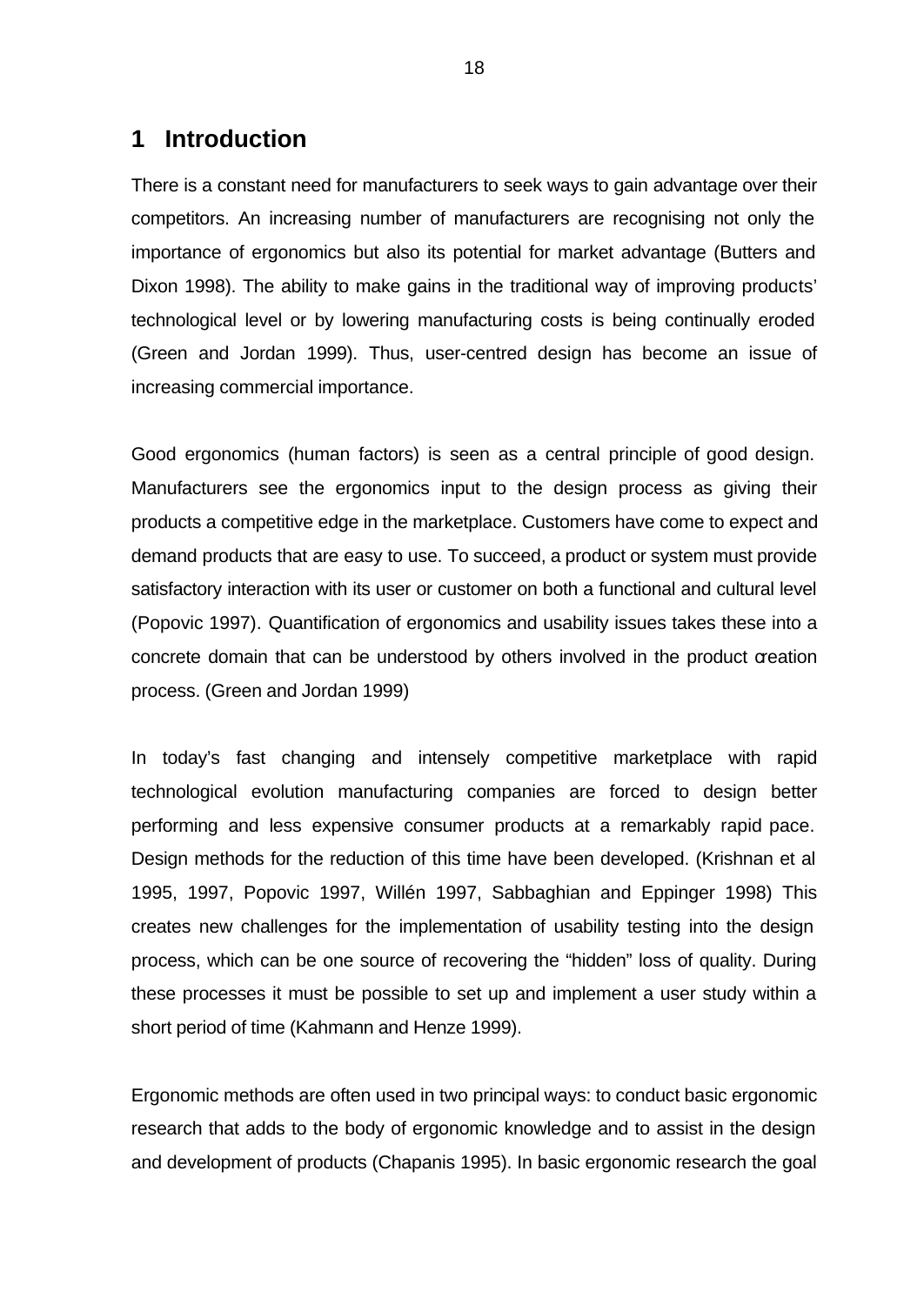is often description, but in design or development the emphasis is strongly on prediction (Chapanis 1995). The objective of ergonomic research and improvements is to reduce the risk of injury while simultaneously increasing the effectiveness of manual operations (Norris and Wilson 1999).

By implementing ergonomics and usability issues in product design, the user's wellbeing can be improved by decreasing e.g. the risk of musculosceletal disorders (Meagher 1987, Kadefors et al 1993a, Kilbom et al 1993a, Sperling et al 1993a). The improvement of the ergonomics and usability of a product can have a positive effect on the user's health by decreasing local muscular discomfort, biomechanical strain and use of force and by improving user comfort and safety. Also work performance and efficiency as well as productivity and quality of work can be improved (Meagher 1987, Chaffin and Andersson 1991, Buchholz et al 1992, Kadefors et al 1993a, Kilbom et al 1993a, Sperling et al 1993b, Ulin et al 1995, Tudor 1996, Kardborn 1998).

Consumer products include an extremely heterogeneous group of products. Hand tools represent one branch of widely used consumer products. A tool can be defined as "an implement used to modify raw material for use". One of man's most distinctive characteristics is the ability to shape and mould the physical world around him. Human beings create things, which is essential to the development of culture and technology. All tools are extensions of the human body and help to increase the speed, power and accuracy nature has given us. (Cacha 1999, Signo and Jackson 1999)

The oldest tools made of stone and wood were found in Kenya and are estimated to be about 2.6 million years old. With the twin developments of agriculture and animal domestication, roughly 10000 years ago, the many demands of a settled way of life led to a higher degree of tool specialization. One of the major incidents was development of the iron-bladed felling axe in the Middle Ages, which made possible the vast forest clearance of northwestern Europe and the development of medieval agriculture. (www.eb.co.uk, Encyclopædia Britannica) The development of hand tools led to the development of human cultures and we will always be dependent on them. In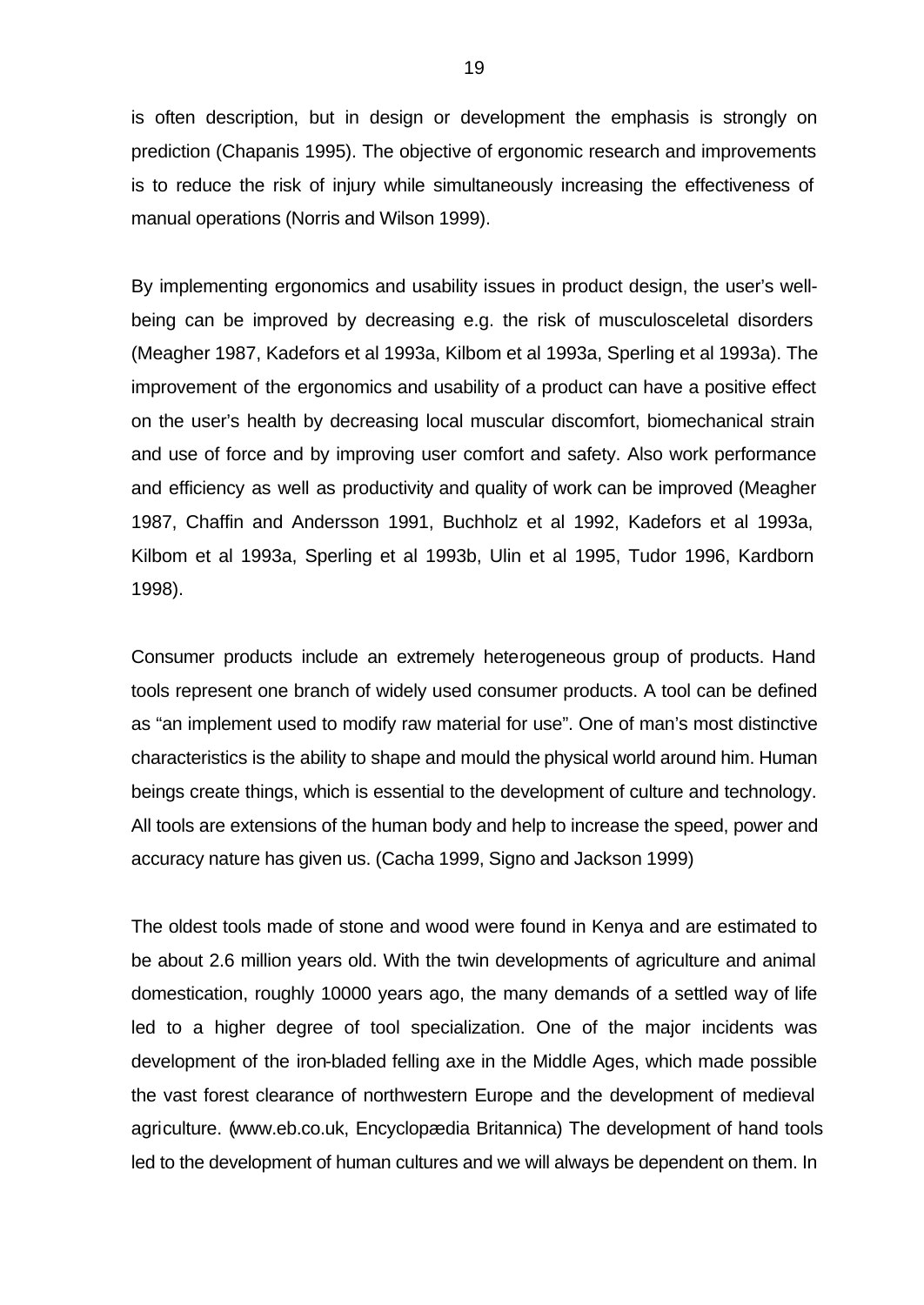the modern world hand tools still play an important role in the future development of our culture and technology.

Ergonomics (or human factors) was defined by International Ergonomics Association (IEA) as the scientific discipline concerned with the understanding of interactions among humans and other elements of a system, and the profession that applies theory, principles, data and methods to design in order to optimise human well-being and overall system performance. Human-system interaction design considerations include physical, cognitive, social, organizational and environmental factors (http://www.iea.cc). Cacha (1999) has made a distinction between human factors and ergonomics in the case of hand tools. In his opinion human factors can be regarded as dealing, though not exclusively, with psychological issues such as behaviour, sensation, perception, information storage and retrieval and decision making. Ergonomics on the other hand deals, though not exclusively, with anatomical and physical issues. From this point of view human factors issues in hand tool use and design can be regarded as having a mission of improving efficiency and safety, and ergonomics the mission of controlling musculoskeletal diseases and cardiovascular diseases as well as increasing comfort, safety and efficiency. In this thesis the term ergonomics is used to represent both ergonomics and human factors according to the definition given by IEA.

The term usability is often used to refer to the capability of a product to be used easily. According to SFS-EN ISO 9241-11, usability can be defined as the extent to which a product can be used by specified users to achieve specified goals with effectiveness, efficiency and satisfaction in a specified context of use. By incorporating features and attributes known to benefit the users in a particular context of use, the usability of products can be improved. (SFS-EN ISO 9241-11)

Usability can be considered to overlap with the definition of ergonomics, but on the other hand gives a more precise way of looking at the relationship between users and products. In this study the terms ergonomics and usability are used in conjunction, since usability by itself tends to look at the process of a user using a product while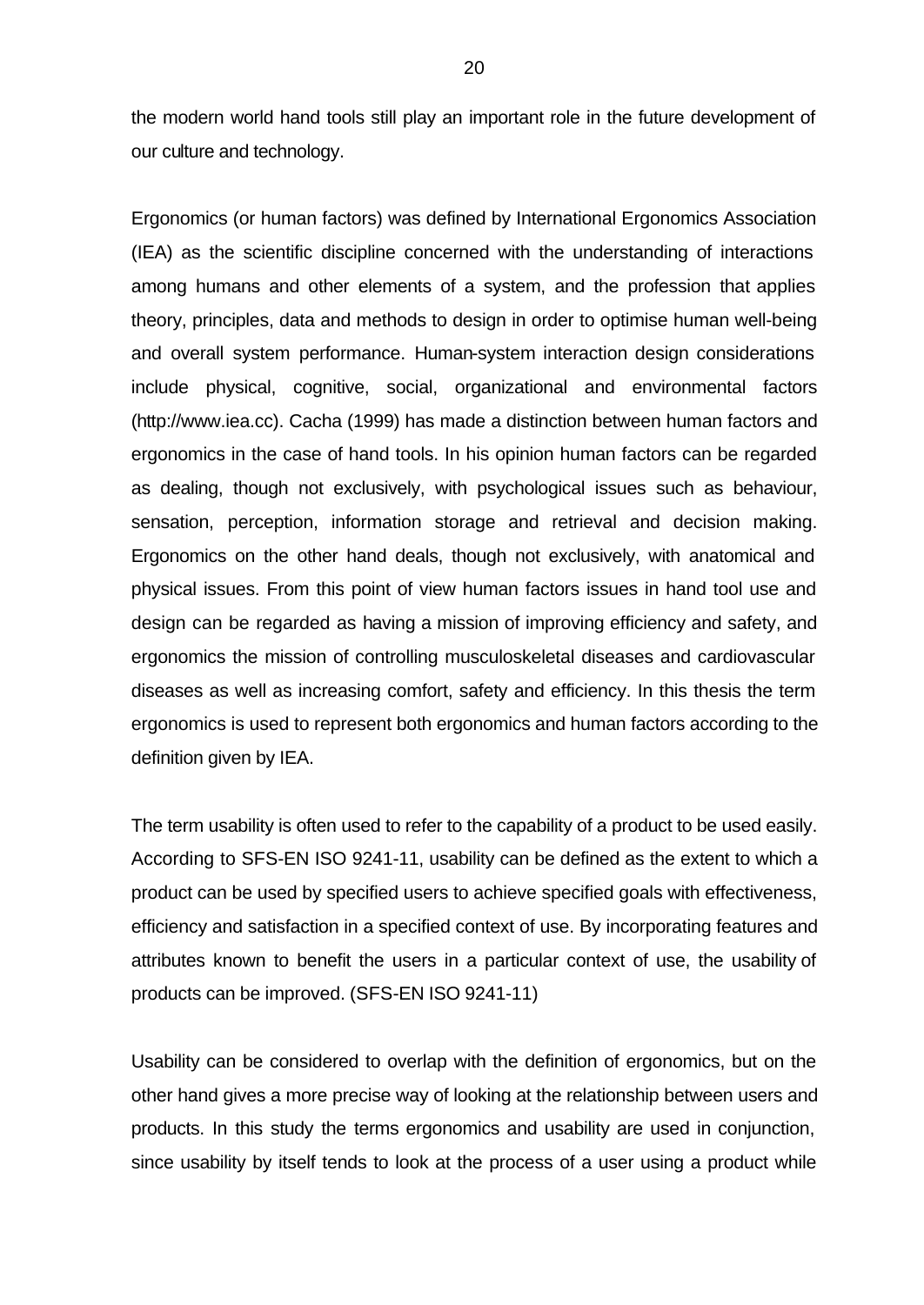ergonomics provides a wider perspective by considering improvement in overall system performance in a user-centred way and contributes to the design of interacting systems.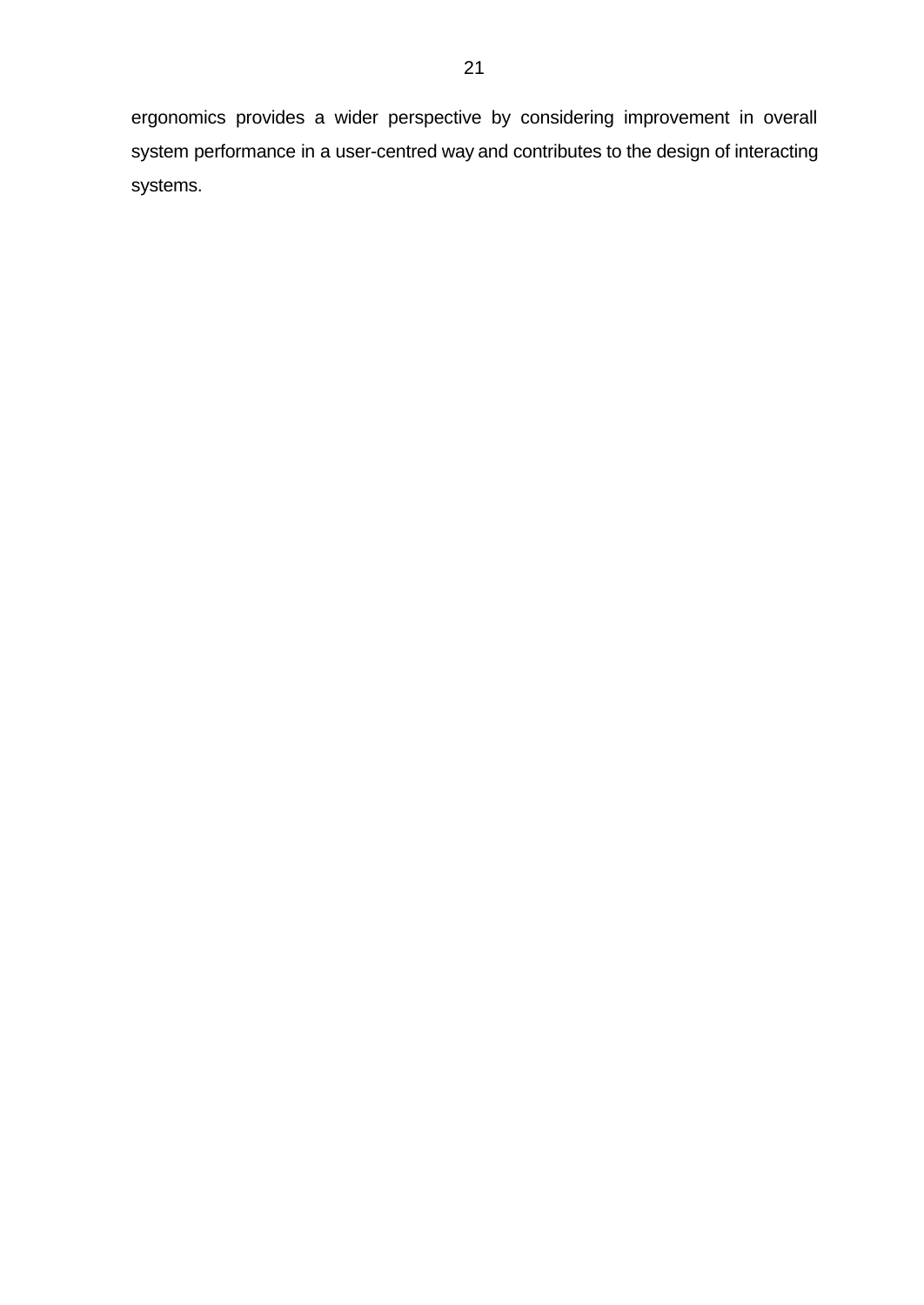## **2 Literature review**

### **2.1 Ergonomics and usability**

Ergonomics can be defined as the scientific discipline concerned with interactions among humans and other elements of a system in carrying out a purposeful activity. Ergonomics aims to improve human well-being and overall system performance by optimising human-system compatibility. Human-system interaction design considerations include physical, cognitive, social, organizational and environmental factors. (http://www.iea.cc)

Ergonomics was also described as the theoretical and fundamental understanding of human behaviour and performance in purposeful interacting socio-technological systems and the application of that understanding to design of interactions in the context of real settings (Wilson 2000). The role of ergonomics can be identified through a holistic approach 1) to fundamentally understand purposive interactions between people and artefacts and especially to consider the capabilities, needs, desires and limitations of people in such interactions and 2) to contribute to the design of interacting systems, maximising the capabilities, minimising the limitations and trying to satisfy the needs and desires of the human race (Wilson 2000, Karlsson 2001).

Ergonomics methods and data can have a major impact on systems when they are incorporated into products at the earliest phase of system development (Casey 1991). These issues are often concretised by using the concept of usability.

According to SFS-EN ISO 9241-11, usability can be defined as an extent to which a product can be used by specified users to achieve specified goals with effectiveness, efficiency and satisfaction in a specified context of use. The standard defines usability in the context of ergonomic requirements for office work with visual display terminals. The main principles can carefully be applied in other usability issues as the standard gives guidance on usability in the form of general principles and techniques. The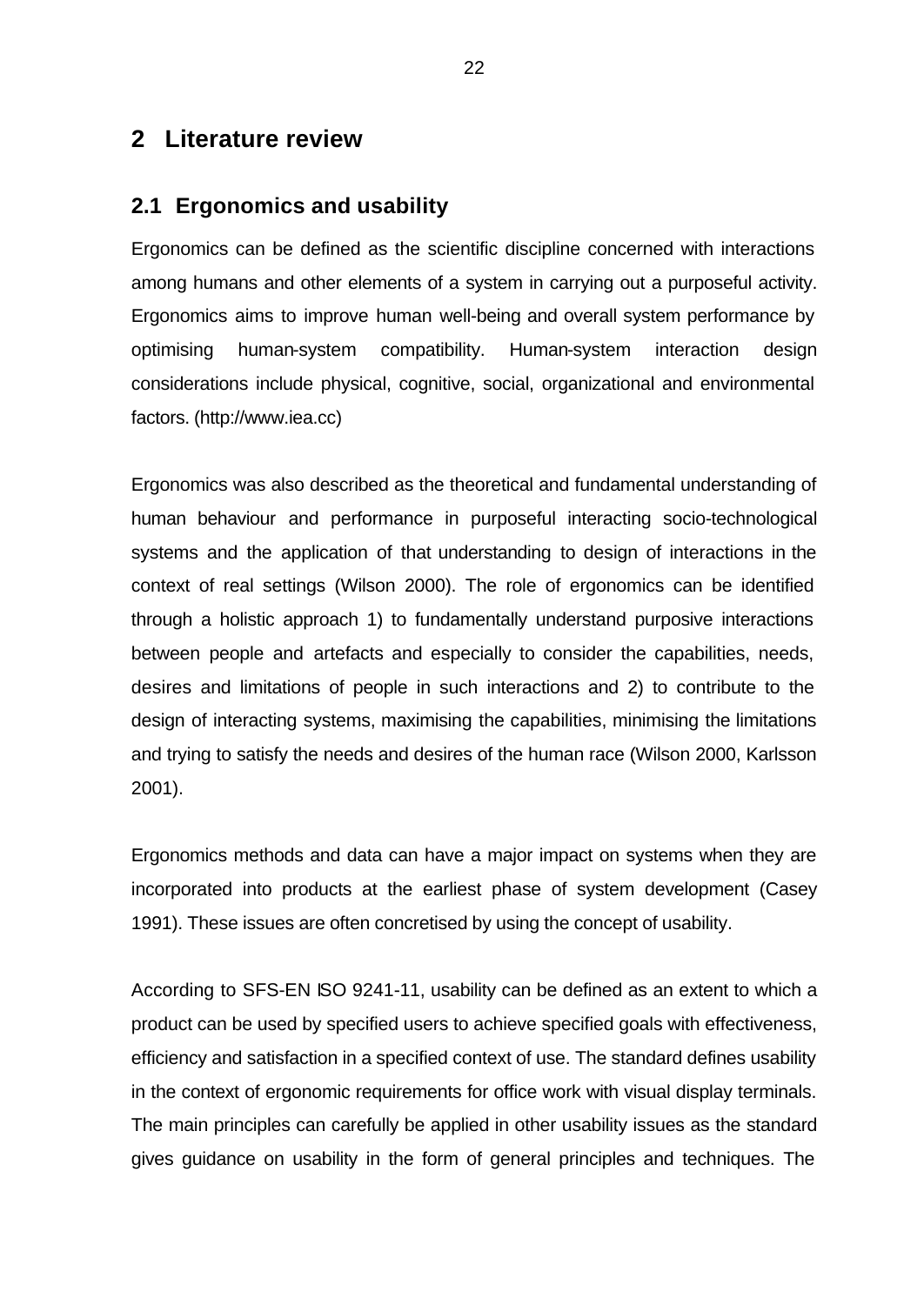guidance can be used in procurement, design, development, evaluation and communication of information about usability. It is necessary to measure the performance and satisfaction of users working with a product in order to determine the level of usability achieved. It is emphasised that the measurement of usability is important in view of the complexity of the interactions between the user, the goals, the task characteristics and the other elements of the context of use. A product can have significantly different levels of usability when used in different contexts. (SFS-EN ISO 9241-11)

Usability defined in terms of the quality of a work system necessarily depends on all factors which can influence the use of a product in the real world. These factors include organizational aspects such as working practices and the location or appearance of a product and individual differences between the users, including those due to cultural factors and preferences. This broad approach to usability has the advantage that it concentrates on the real purpose of design of a product. It also ensures that a product meets the needs of real users carrying out real tasks in real technical, physical and organizational environment. (SFS-EN ISO 9241-11)

The terms usage, usability and functionality were defined also in the following way by Green (1999). Usage involves the mapping of perception or cognition and user actions via conceptual models, physical models and prototypes or actual products. Usability is the impact of the mixture of human characteristics and mental models on product performance. Functionality on the other hand can be seen as extending these to include impact on quality of life, whether the product is bought or used at all, and involving notions such as joy in using, effective performance, perceived stigmatisation, actual or perceived safety. (Green 1999)

Usability approaches tend to look at products as tools with which users achieve tasks effectively, efficiently and with a certain level of satisfaction (SFS-EN ISO 9241-11). The human factors profession has operationalised satisfaction in a manner that is limited to the avoidance of physical or cognitive discomfort (Jordan 1999b). A holistic approach to usability was also introduced as in reality products have a wider role in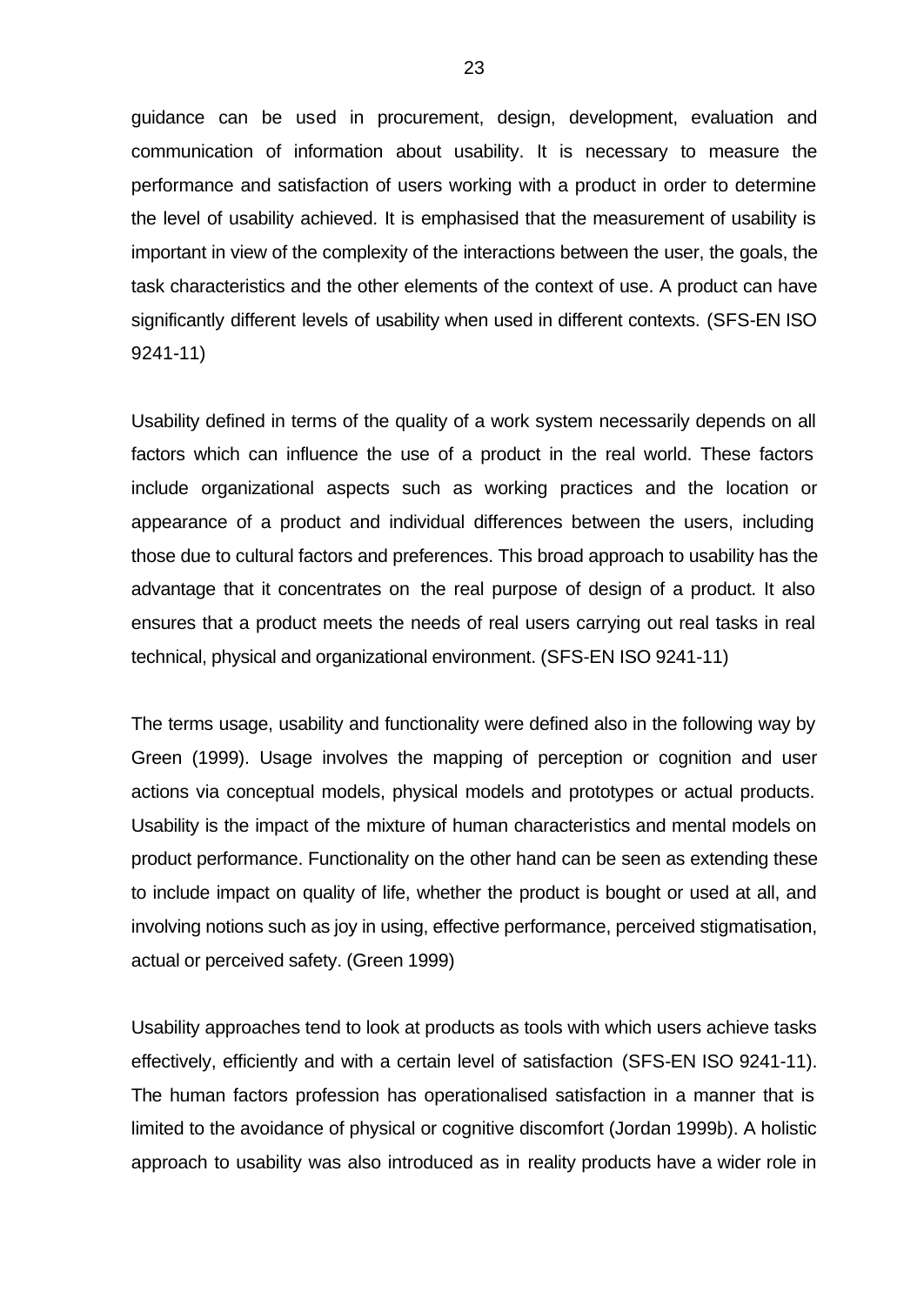people's lives and the next challenge is to look at people, products and relationships rather than users, products and tasks. If only product, user and the environment of use are being looked at, there is a danger of dehumanisation. (Green and Jordan 1999)

The challenge is to look at factors which can affect the quality of relationship between person and product. Products can be regarded as "living objects" with which people have relationships. (Green and Jordan 1999) Products are objects which can make people happy or angry, proud or ashamed, secure or anxious (Jordan 1999b). People-product relationships are likely to be affected by the look and the feel of a product, the fit of technical specification and performance with a user expectations and the emotions and values that are associated with a product. It is thus important to look at the emotional and hedonic benefits that products can offer people and to investigate what the implications of these will be for design and evaluation. (Green and Jordan 1999)

In the context of usability Jordan (1998, 1999a, b) proposed the concept of "pleasure" that products can bring to the users. In the case of products, pleasure can be defined as the emotional, hedonic and practical benefits associated with them. The pleasure of a product can be classified into four types:

- Physio-pleasure pleasures to do with the body and the senses,
- Socio-pleasure pleasures to do with inter-personal and social relationships,
- Psycho-pleasures pleasures to do with the mind and
- Ideo-pleasures pleasures to do with values.

As the view of the "pleasure" concept emerged the methodological issues must also be considered. Jordan (1999b) proposed that some of the methods already used in ergonomics research could be applied, including for example interviews, focus groups and questionnaires.

According to the definition of ergonomics, the discipline can be considered to express a broad view regarding the improvement of human well-being and overall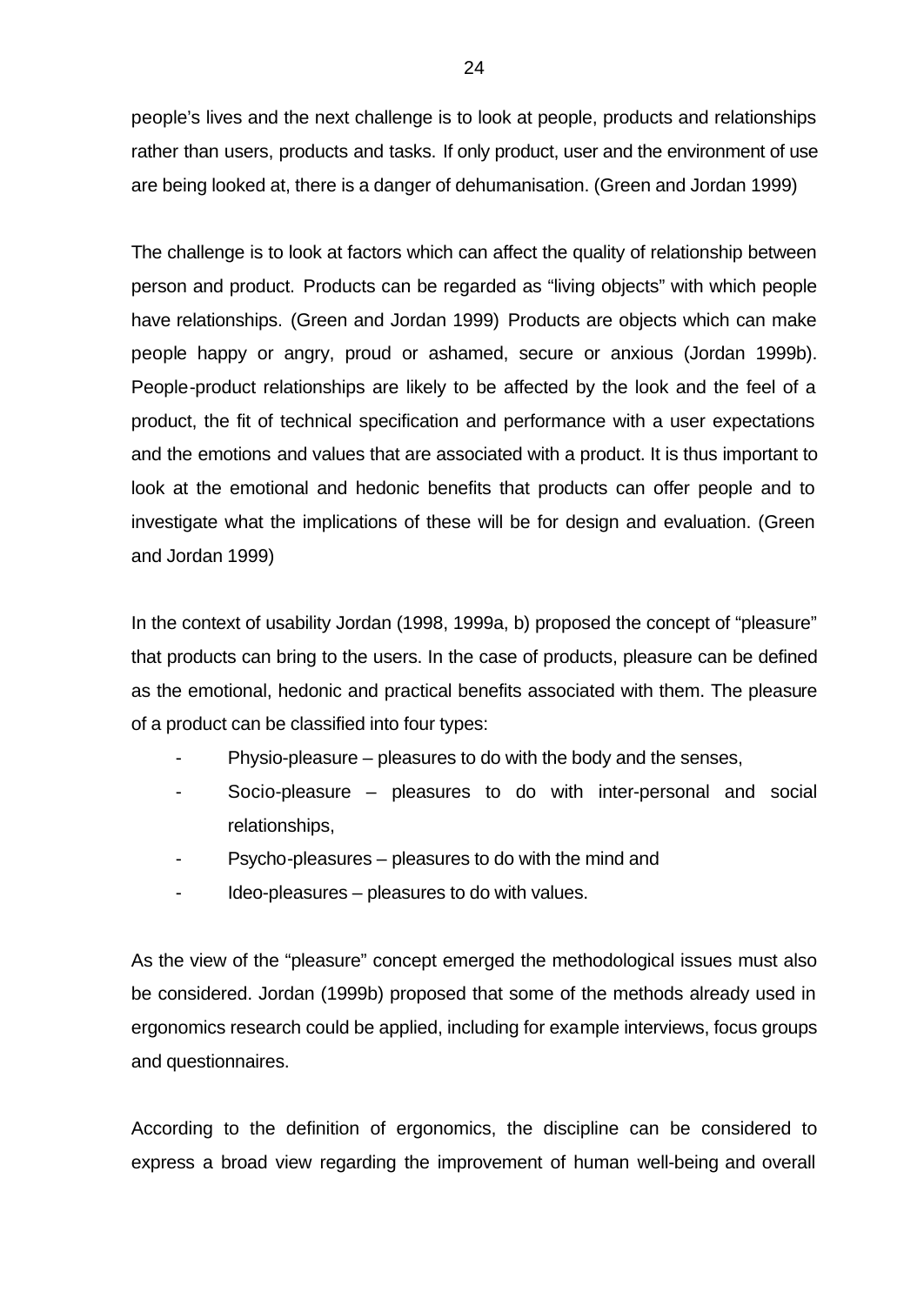system performance, including physical, cognitive, social, organizational and environmental factors (http://www.iea.cc). Usability on the one hand is considered to be the extent to which a product can be used by the users to achieve a goal with effectiveness, efficiency and satisfaction. Or on the other hand usability is defined in terms of the quality of a work system necessarily depends on all factors which can influence the use of a product in the real world. These factors include organizational aspects such as working practices and the location or appearance of a product, as well as individual differences between the users, including those due to cultural factors and preferences. (SFS-EN ISO 9241-11)

#### **2.2 Designing for ergonomics and usability**

Design is prediction concerned with how things ought to be. It is aimed at changing an existing situation into a preferred one. Designers attempt to predict the behaviour of a product and its users, using their knowledge and expertise. The most innovative phase in design is its conceptual phase, in which most decisions are made. With advanced product development and manufacturing, more detailed product concepts are needed. Designers need knowledge of the users and their behaviour, which can be obtained from 1) research, 2) evaluation of similar products, 3) evaluation of related products and 4) evaluation of predicted products. (Popovic 1997)

User-centred design can seem a time-consuming and expensive affair. However, if the process of product development is considered as a whole, quite the opposite is true. User-centred design shortens overall development time by reducing the number of expensive changes required late in the design process. (den Buurman 1997, Wichansky 2000) It was also found that most customers were willing to pay up to 10 to 15 per cent more for ergonomic products (Willén 1997). User-centred design results in improved product quality in a market that is becoming increasingly more discriminating both with respect to usefulness and usability (den Buurman 1997). Product quality refers to the performance, overall design and interface design of the product/system, the manufacturing process and the product life cycle (Popovic 1997). The next generation of customers will to a greater extent seek out and choose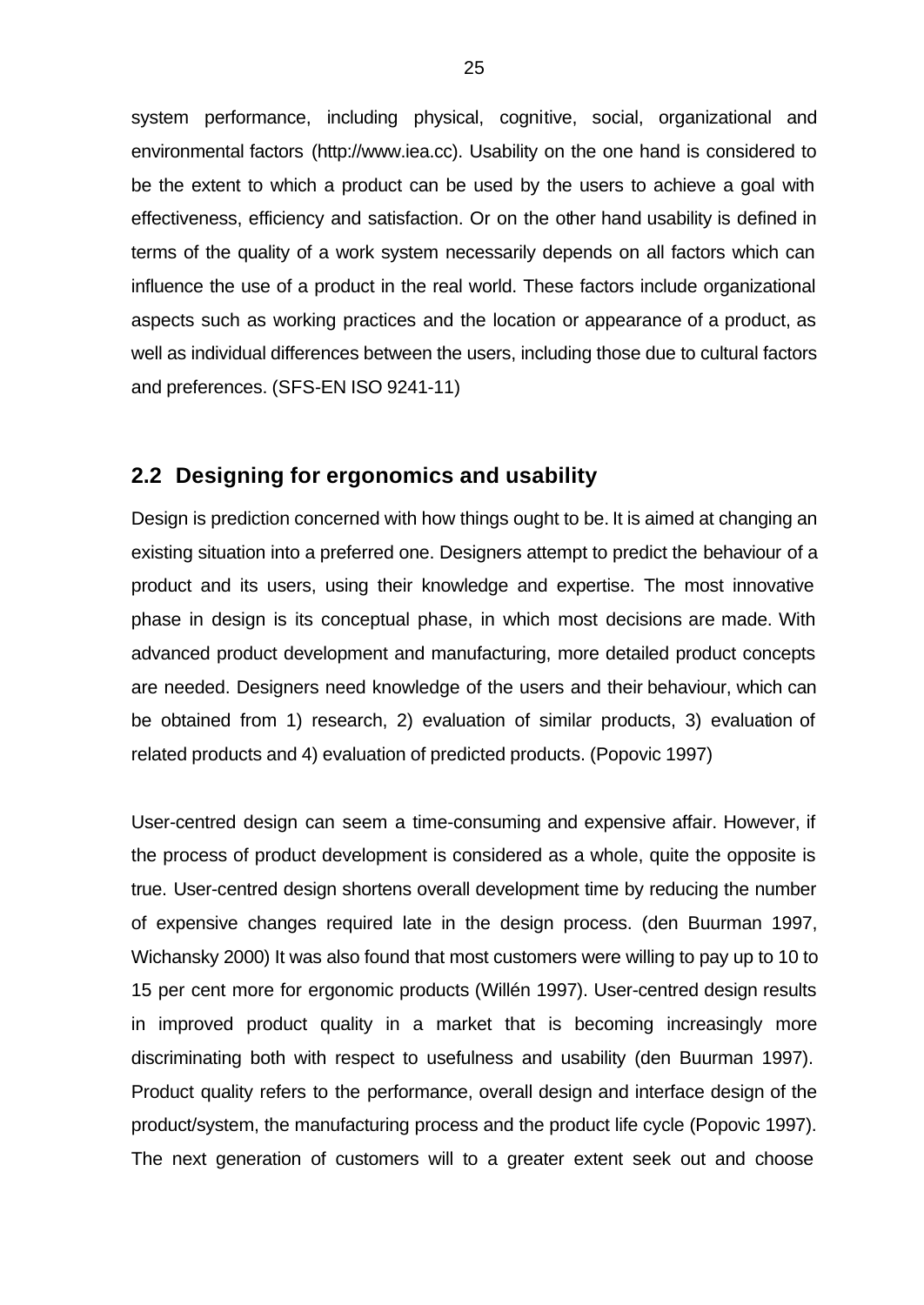products that, besides fulfilling the basic demands of quality, will also add to their quality of life and general comfort (Axelsson 2001).

There is more and more need to use participatory design, usability studies and user studies in product design concerning user interfaces. Each product should be seen as a component in an individual-technology-task-environment-organization system (Kirvesoja 2001). User-centred design was described by Pheasant (2001) as a way to accomplish the best possible match between the product and its users in the context of the task to be performed (Figure 1).



*Figure 1. User-centred design consisting of the product, the user and the task in interaction (Pheasant 2001).*

Planning for usability as a part of the design and development of products involves systematic identification of requirements for usability, including usability measures and verifiable descriptions of the context of use. These provide design targets, which can be the basis for verification of the resulting design. To specify or measure usability, it is necessary to identify the goals and to decompose effectiveness, efficiency and satisfaction and the components of the context of use into subcomponents with measurable and verifiable attributes (Figure 2). (SFS-EN ISO 9241-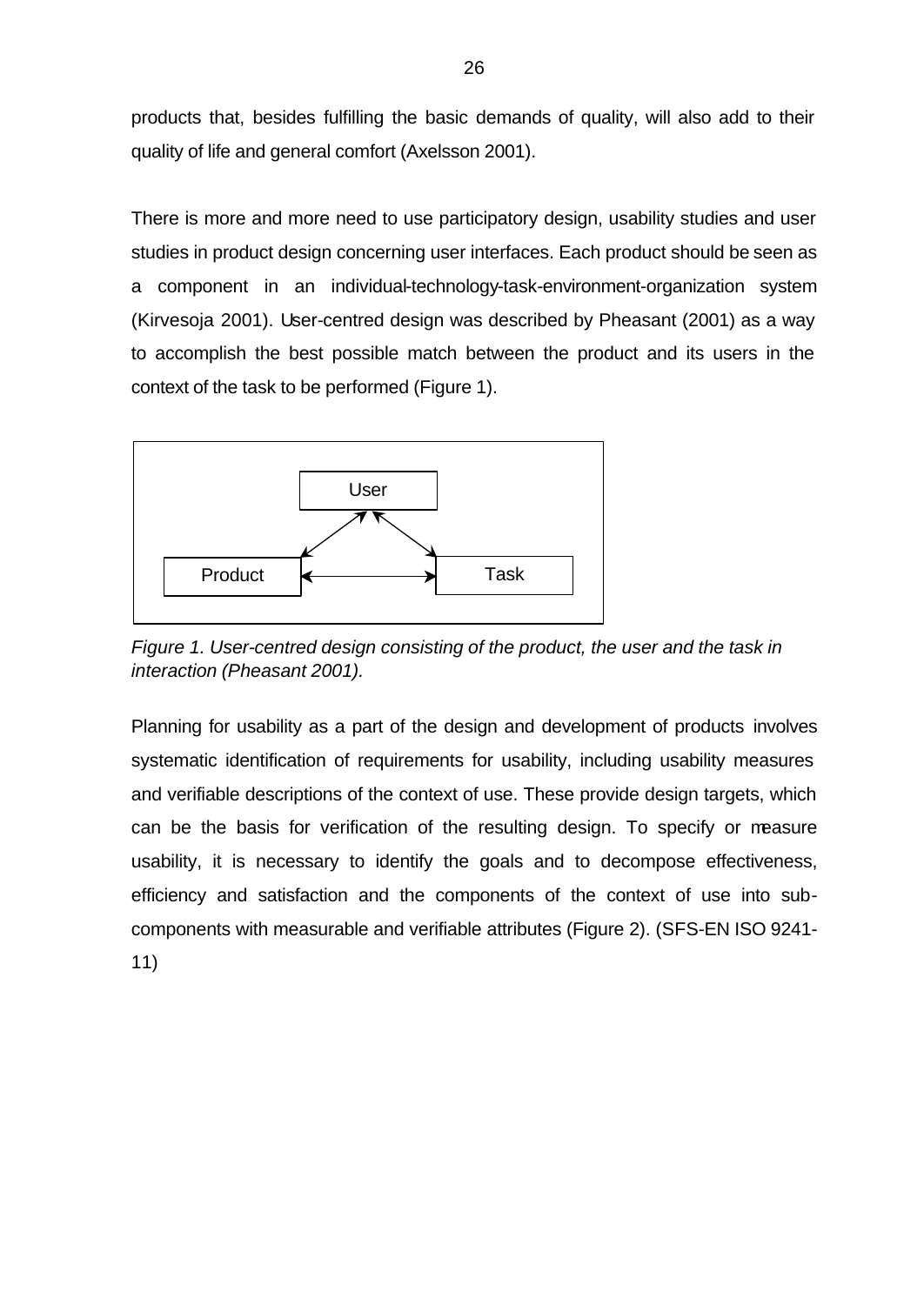

*Figure 2. Usability framework (SFS-EN ISO 9241-11).*

Information about product usage can be implemented in most phases of the design process (Marinissen 1993). The nature of the design project determines which kinds of methods, strategies and knowledge are required. The selection of the appropriate method will depend on design goals and on which design constraints have to be evaluated. (Popovic 1997)

## **2.3 Usability testing**

Wichansky (2000) has defined usability testing, especially in the context of software testing, as any of those techniques in which users interact systematically with a product or system under controlled conditions to perform a goal-oriented task in an applied scenario and some behavioural data are collected.

A product has no intrinsic usability, only a capability to be used in a particular context. The study of a particular user-product interaction may be related to such diverse data as: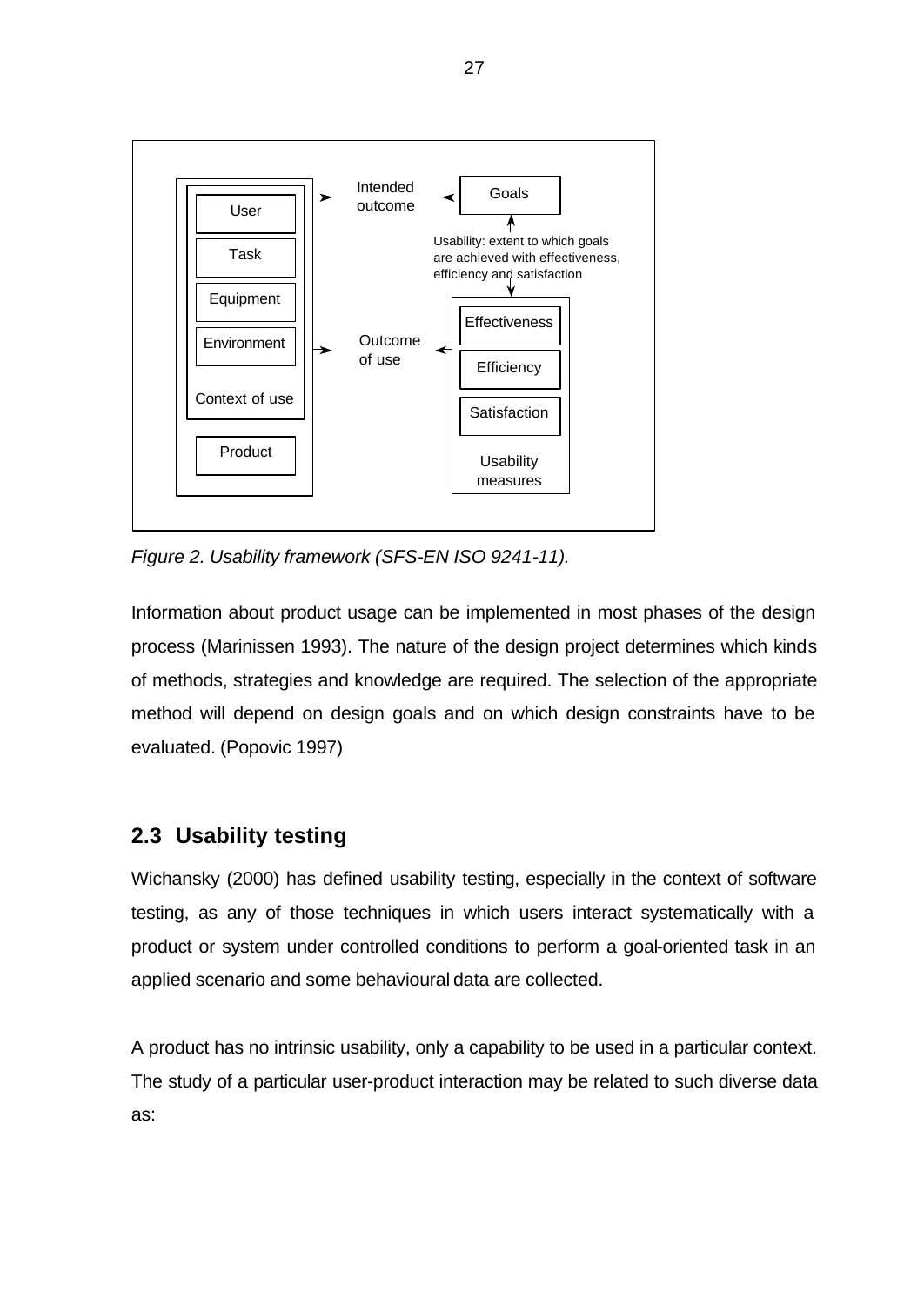- sensory capacities and anthropometrics, physiological functions, e.g. heart rate and oxygen consumption and human performance like exertable forces and reaction times and
- the activities of humans when actually using a product, e.g. perceptions, cognitions and actions and physical actions including the effort involved and the possible experiencing of inconvenience. (Rooden and Green 1997, Kanis 1998)

Also the term "convenience" has been brought up in the area of evaluation of consumer product ergonomics. The term encompasses all aspects of living with one's choice, including familiarisation, the appropriateness of the functionality, comfort, anthropometric fit, adjustability and ease of maintenance. (Butters and Dixon 1998)

There are several techniques for studying the usability of products. A general overview of the user trial process was presented by Kahmann and Henze (1999) (Figure 3). Marinissen (1993) proposed that user tests can be applied in various phases of a design process.



*Figure 3. An overview of the user trial process (Kahmann and Henze 1999).*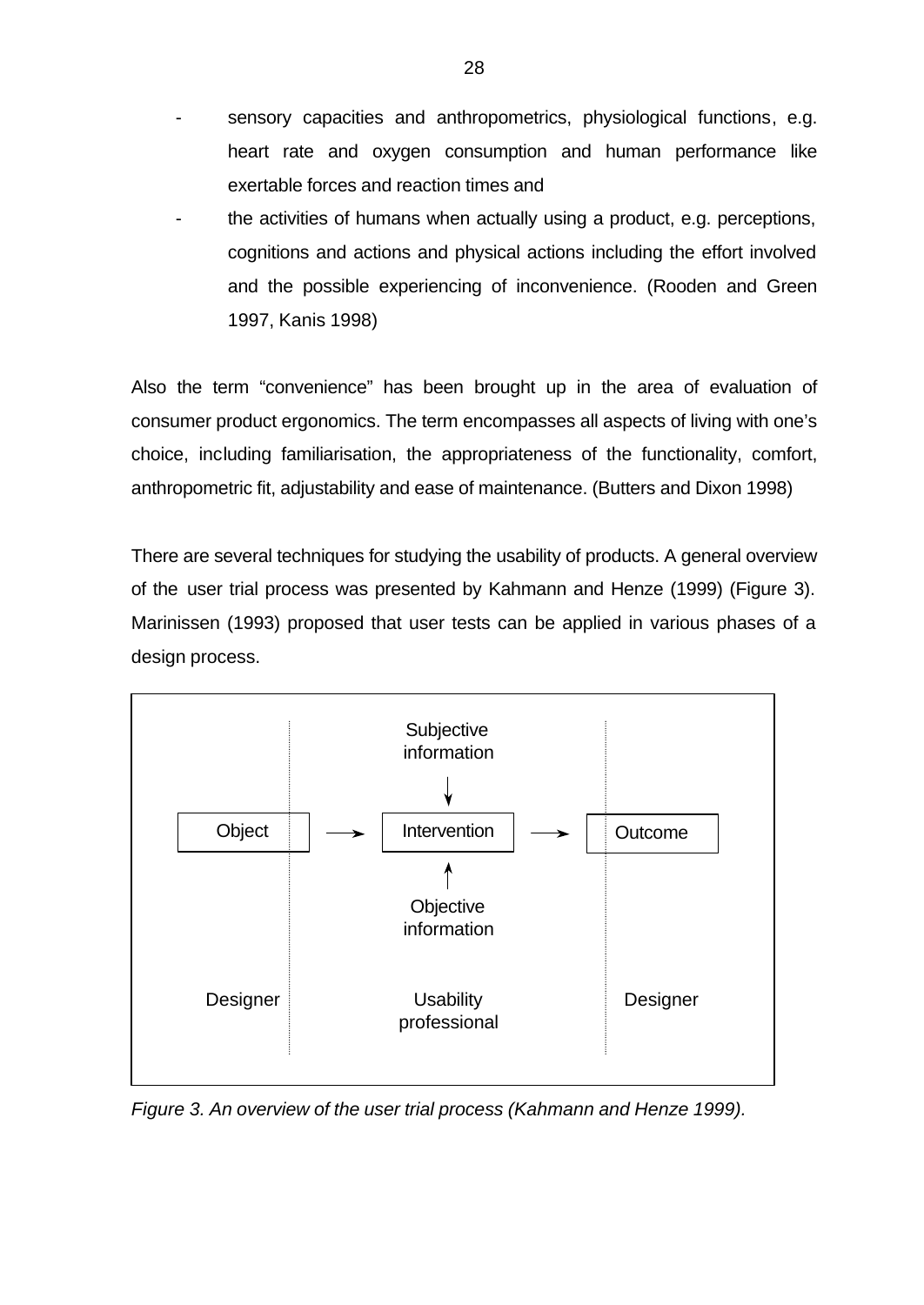Kanis (1997a, 1998) presented a model of product functioning as negotiated by users, thus guiding the usability study protocols into looking more closely at human behaviour (Figure 4).



*Figure 4. Product functioning as perceived by users (Kanis 1997a, 1998).*

In consumer product evaluation it is important to collect the first information about a new product from a user trial to gather data about the experience of representative consumers (Butters and Dixon 1998). A user trial is a process to make abstract into concrete and thus should be used with caution in the early stages of a product development project as one should be generating ideas instead of criticising them (Green and Klein 1999).

For effectiveness, efficiency and satisfaction it is normally necessary to provide at least one measure of each. There is no general rule for how measures should be chosen or combined, because the relative importance of components of usability depends on the context of use and the purposes for which usability is being described. (SFS-EN ISO 9241-11)

Measures of usability should be based on data which reflect the results of users interacting with the product or work system. It is possible to gather data by objective means, such as the measurement of output or of speed of working. Alternatively, data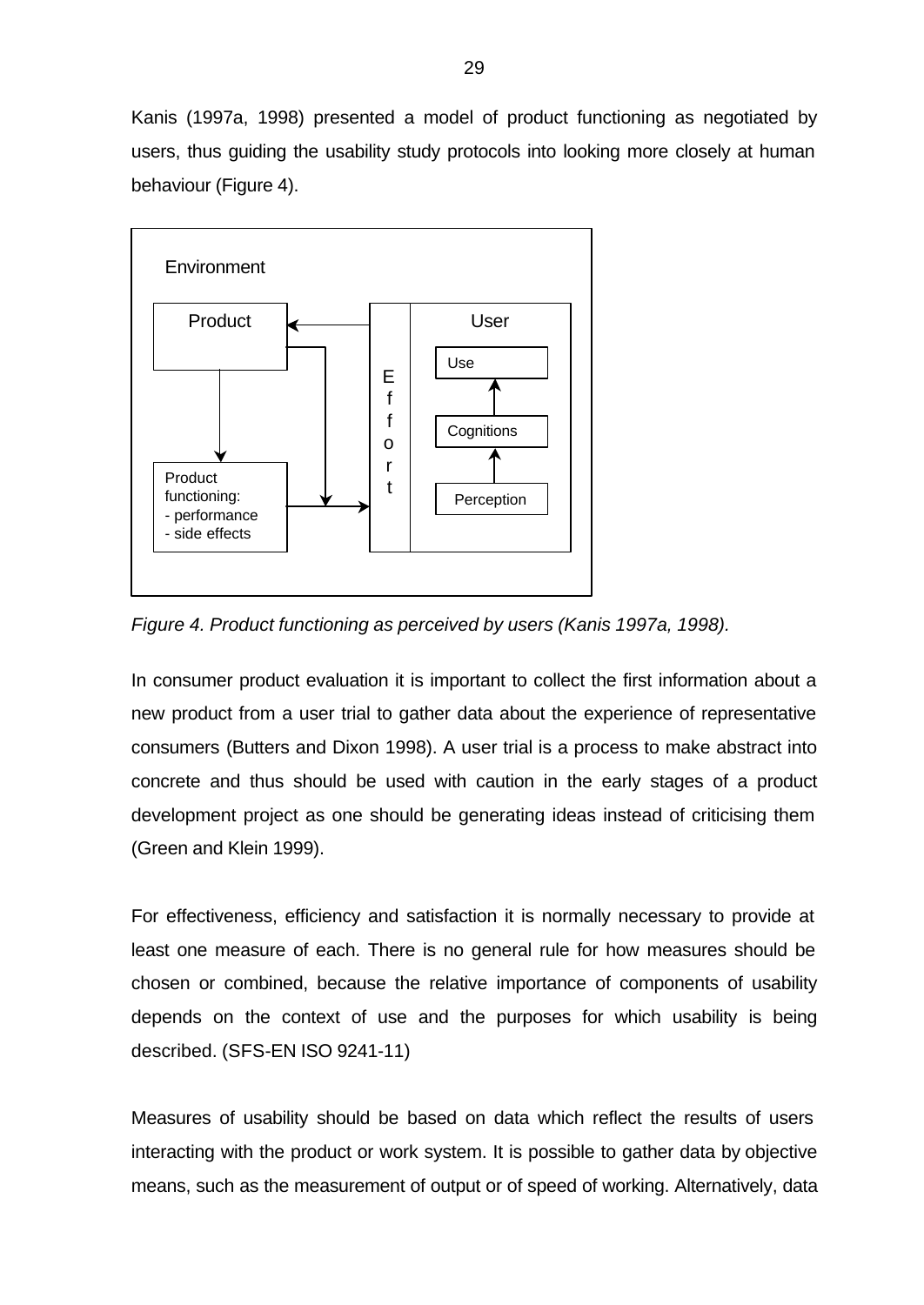may be collected from subjective feelings, beliefs, attitudes or preferences. Objective measures provide direct indications of effectiveness and efficiency, while subjective measures can be linked directly with satisfaction. It should be noted that it is possible to obtain data relating to each component of usability from objective and subjective measures. (SFS-EN ISO 9241-11)

If in some cases it is not possible to obtain objective measures of effectiveness and efficiency, subjective measures based on the user's perception can provide an indication of effectiveness and efficiency. Efficiency can be measured by relating the level of effectiveness achieved to the resources used. Similar calculations can be made with respect to efficiency in the use of mental or physical energy, materials or financial cost. (SFS-EN ISO 9241-11)

Satisfaction is a response of users to interaction with a product. It can be assessed by subjective or objective measures. Objective measures can be based on observation of the behaviour of the user, of for example body posture or body movement, or can be based on monitoring physiological responses of the user. (SFS-EN ISO 9241-11) According to Han et al (2000), so far evaluation of satisfaction has received little attention in usability studies.

There is a wide variety of methods which have been implemented in the user-centred design process. One possible approach to usability testing is to apply comparative testing procedures during which several models and brands of the same product are compared with one another. A typical situation is that evaluation methods vary from product to product and also between different assessments of the same product. (Butters and Dixon 1998)

Suri and Marsh (2000) proposed a scenario-building method to overcome the gap between analysis and synthesis, i.e. to permit the translation of human factors information into a form which stimulates well-conceived, user-centred design ideas.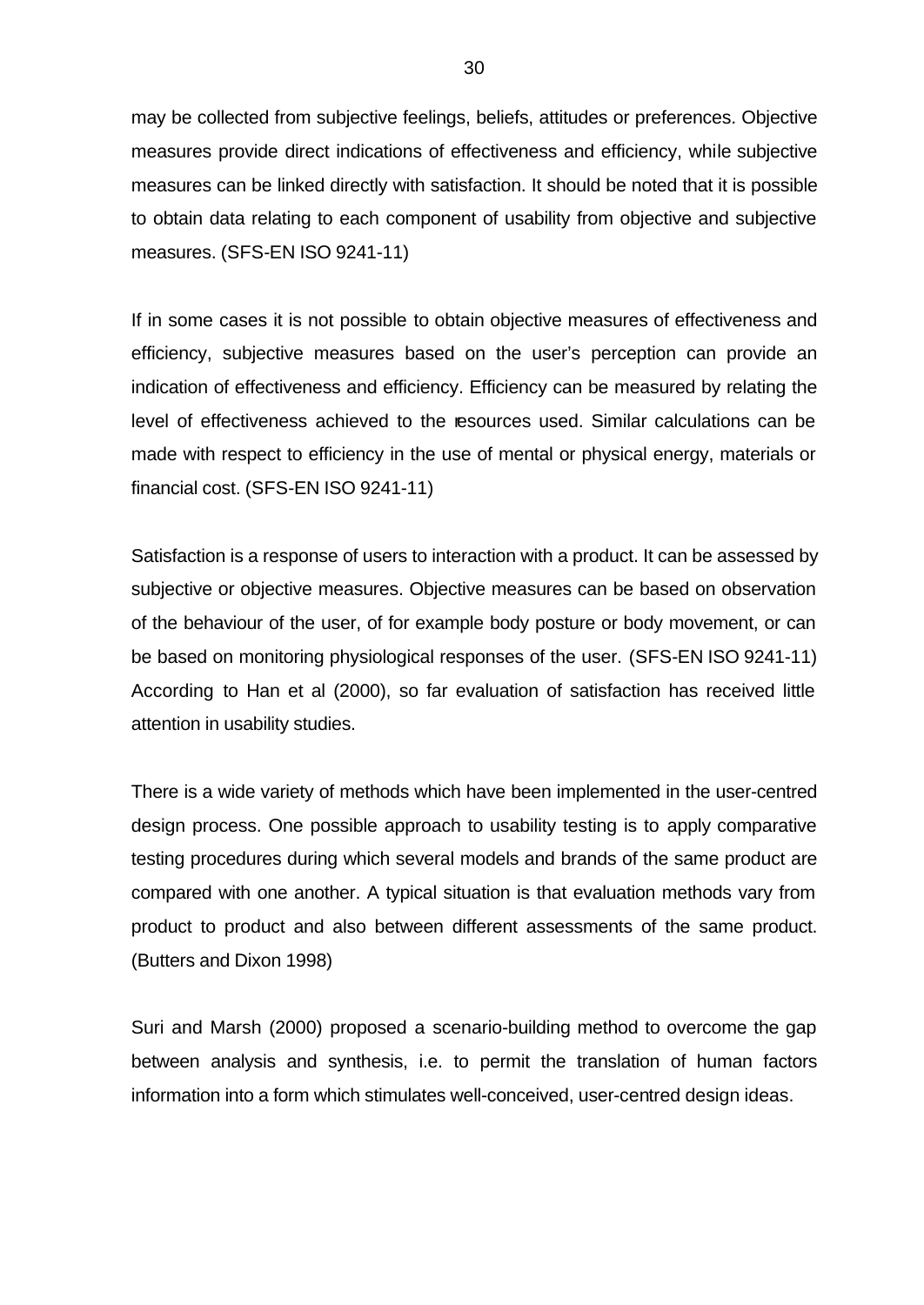Tools such as computer aided design (CAD), virtual reality (VR) simulation, mock-up or prototype assessment have been used in product evaluation (Dan 1997, Davies et al 1997, Grobelny 1997, Karwowski et al 1997, Säde et al 1998). Methods such as focus group (discussion group) interviews, observation techniques, protocol analysis, task-analysis and keeping of a convenience diary can be applied (Marinissen 1993, Ikeda 1997, Norris et al 1997, Trathen et al 1997, Popovic 1997, Rooden and Green 1997, Butters and Dixon 1998, Popovic 1999, Rooden 1999, Trathen et al 1999, Barrett and Kirk 2000). The use of mock-ups can be applied especially in settings where the usability of different environments is studied (Kirvesoja et al 2000). The testing procedure for mock-ups and other type of prototypes should be carefully designed as well as the test group involved (Rooden 1999, Trathen et al 1999).

The use of conjoint analysis, which is more typically a market research method, has successfully been used in usability testing of different products (Kirvesoja et al 1996, Kirvesoja and Väyrynen 2001). Conjoint analysis can be used to rate or rank products or product variants. Conjoint analysis is a set of techniques designed to measure the importance individual customers attach to various attributes of a product and consumers' degree of preferences for each level of each attribute. (Kirvesoja and Väyrynen 2001) Kirvesoja and Väyrynen (2001) have also applied Mitchell's method to the design and evaluation of multipurpose chairs. This method is based on paired comparisons in which the subject compares each given criteria with every other criterion by pairs. For usability testing a multi-criterion product evaluation has been created. The model includes combined evaluation by experts and users, paired comparison, calculation of weighting factors and a possibility to utilise user trials. The multi-criterion model helps to make optimal trade-offs in the context of user-centred design. (Väyrynen et al 1999/2000) Also an OPERA method has been used in usability studies. OPERA is an acronym for the five phases of the method: 1) own suggestions, 2) pairs' suggestions, 3) explanation, 4) ranking and 5) arranging (Mikkonen et al 2001).

31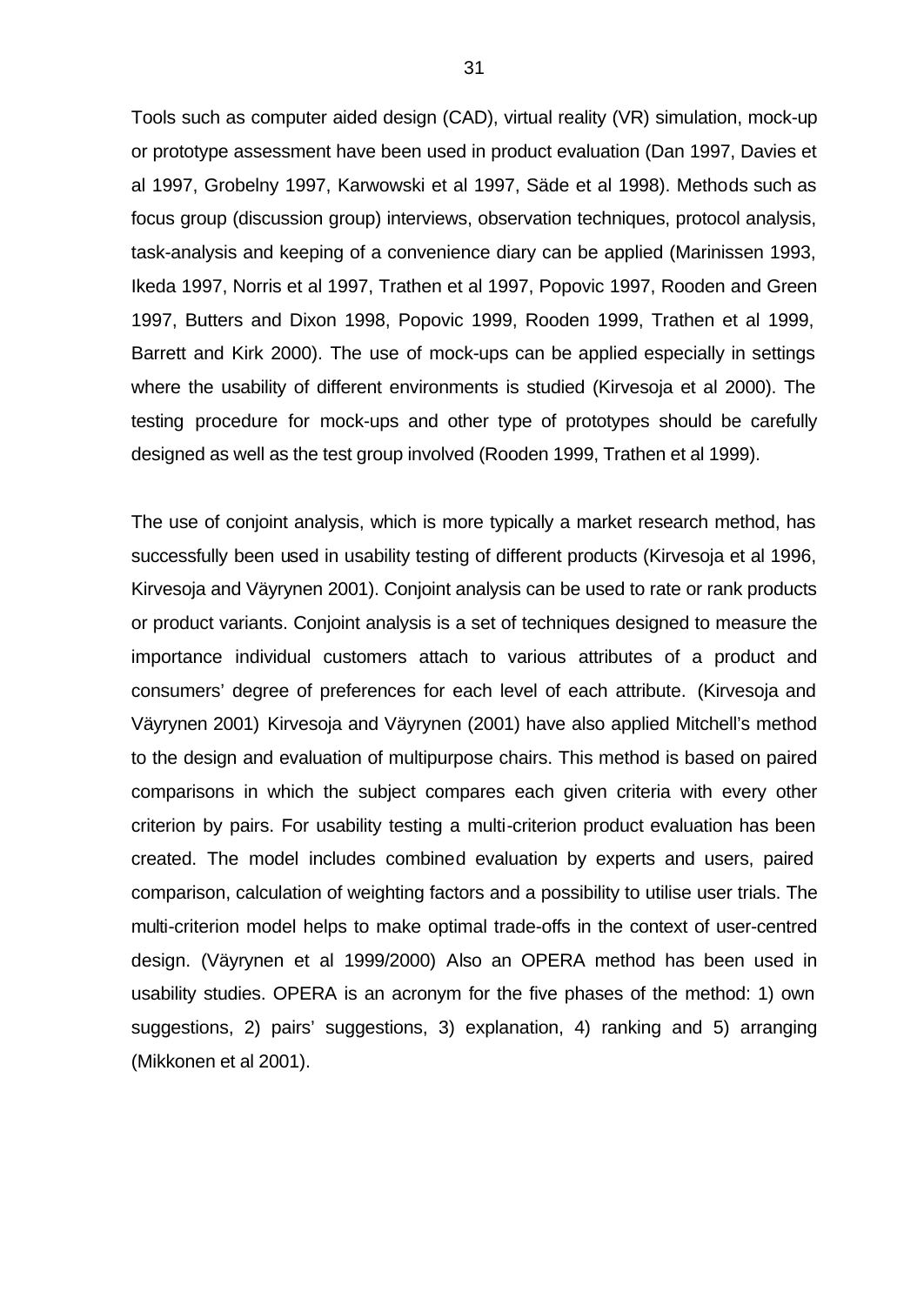#### **2.4 Ergonomics and usability of hand tools**

The design of a successful consumer product is dependent upon incorporation of information from a number of different knowledge domains as it must perform at a functional and at an aesthetic level and the product must also be manufacturable (Porter and Porter 1999). Hand tools represent one branch of widely used consumer products. One of the human beings' most distinctive characteristics is the ability to shape and mould the physical world around him. People create things which are essential to the development of culture and technology. All tools are extensions of the human body and help increase the speed, power and accuracy nature has given us. (Signo and Jackson 1999)

Hand tools can be considered to be an apparatus which compensate for human inadequacies and limitations while performing manual tasks. These limitations can be related to strength (pliers, wire cutters), penetrability (saws, files), bluntness (knives, scissors, drills), shortness (tongs), flexibility (hammer) or limited speed (hammer handle). (Cacha 1999) As hand tools are used daily, they have a strong effect on health, product quality, work performance, use of force, local muscular discomfort, biomechanical strain and professional pride in industrial work (Meagher 1987, Chaffin and Andersson 1991, Ulin et al 1995, Kardborn 1998).

By improving the ergonomics and usability of hand tools, work efficiency, productivity and quality as well as user comfort and safety can be improved (Meagher 1987, Buchholz et al 1992, Kadefors et al 1993a, Kilbom et al 1993a, Sperling et al 1993b, Tudor 1996, Kardborn 1998). Ergonomically well-designed hand tools used in work situations with balanced work content reduce the risk of occupational injuries of the hand, wrist and forearm (Sperling et al 1993b). Tichauer (1978) reported that improvement of hand tool design can lower the incidence of musculoskeletal disorders. However, it must be noted that Leamon and Dempsey (1995) were strongly critical of the reliability of Tichauers' report.

Kilbom et al (1993a) demonstrated that by improving the ergonomic quality of hand tools it is possible to increase the productivity of work. This is important also from the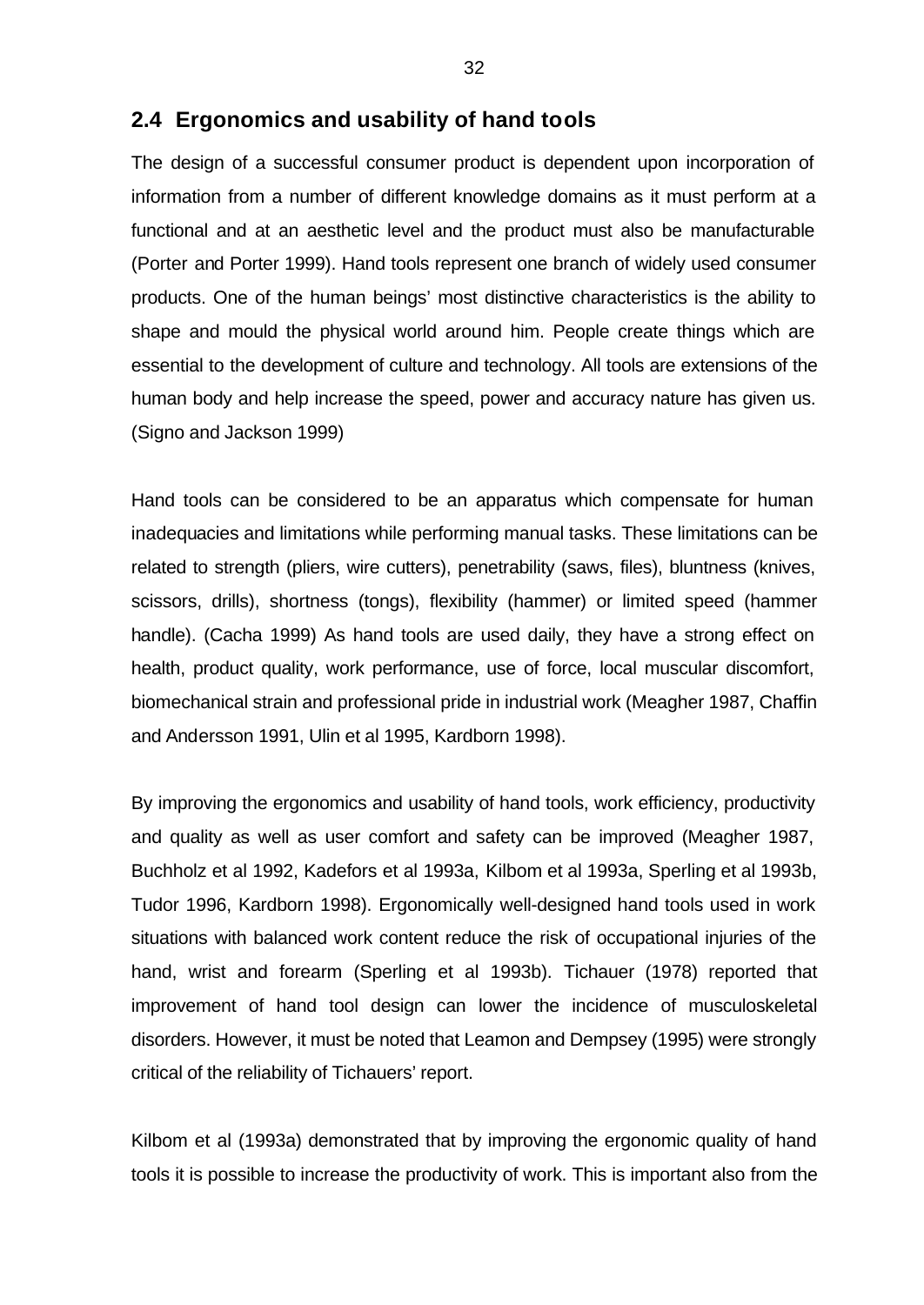viewpoint of workers' health as they usually use tools with the highest productivity even at the cost of higher degree of a strain and fatigue (Kadefors et al 1993a, Kilbom et al 1993a).

Radwin and Haney (1996) proposed that hand tools should be selected by considering both physical process engineering requirements of the task being performed and ergonomics. When these aspects are considered together, the appropriate hand tool for a particular job should:

- maximise performance,
- enhance work quality,
- minimise physical load and
- prevent fatigue.

Hand tools still cause occupational disorders in many professions and are still involved in many industrial accidents (Cederquist and Lindberg 1993, Kadefors et al 1993a). Over the years much effort and research have been devoted to the explanation and understanding of the interrelationship between human performance and hand tool design with the aim to ensure that hand tools are used more effectively, accurately, comfortably and safely (Cederquist and Lindberg 1993, Mattila et al 1993, Rouvali and Mattila 1993, Kivistö-Rahnasto et al 1994, Kihlberg 1995, Ulin et al 1995, Tudor 1996, Vilkki et al 1996, Kallionpää 1997, Kallionpää et al 1997a, Kallionpää et al 1997b, Kallionpää 1998, Kardborn 1998, Nieminen et al 1999, Päivinen et al 2000, Nevala-Puranen and Lintula 2001, Niemelä and Päivinen 2001).

From the viewpoint of pathology and the physiology of the hand and arm, the disorders which can be due to the use of hand tools can be classified as follows:

- tendon disorders; such as tendinitis, tenosynovitis, stenosing tenosynovitis, ganglionic cyst, epicondylitis and rotator cuff tendinitis,
- nerve disorders; such as carpal tunnel syndrome,
- neurovascular disorders; such as thoracic outlet syndrome and
- instant trauma; such as fractures, dislocations, sprains and strains. (Cacha 1999)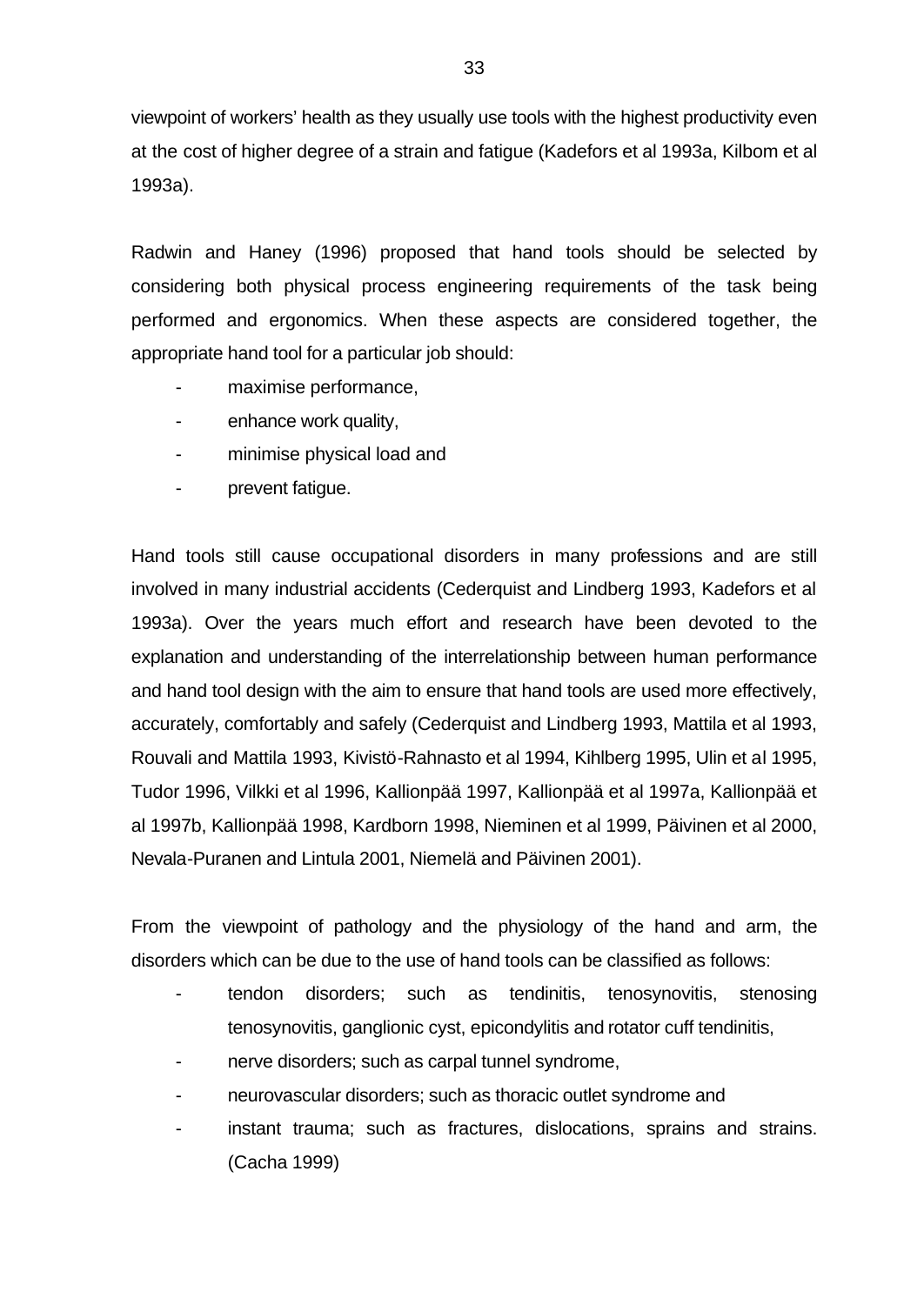Evaluation of hand tool ergonomics is a complex task, where not only functional properties, quality and reliability aspects are relevant, but also the user's subjective expectations and apprehensions concerning for example the professionality of the tool (Kadefors et al 1993a, Kardborn 1998). An interdisciplinary approach is necessary for hand tool evaluation, not only as regards the methodological set-up, but also as regards the actual evaluation process (Kadefors et al 1993a, Kardborn 1998). The methods used should be sensitive and specific as well as quantitative or qualitative in nature and they can be physical, physiological or psychophysical (Kadefors et al 1993, Wilson 2000). Quantification of usability takes the issues into a concrete domain that can be understood by others involved in the product creation process. Quantitative usability targets can also be written into the product specification. (Green and Jordan 1999)

Kadefors et al (1993a) concentrated on hand tool evaluation and published a list of factors which should be considered when one is assessing the ergonomics of hand tools. Kadefors et al (1993a) divided up the hand tool evaluation process to include characteristics of the tool and, on the other hand, effects on the user:

Tool characteristics:

- mechanical output of the tool (force, torque, acceleration),
- tool mass and centre of gravity,
- tool dimension and grip characteristics,
- possibility to use different grips or two-handed grip and
- grip surface characteristics.

Effects on the user:

- working posture,
- wrist flexion/deviation angles,
- muscular strain and fatigue,
- type of grip employed,
- local pressure on the hand and
- risk for injury in typical use of the tool.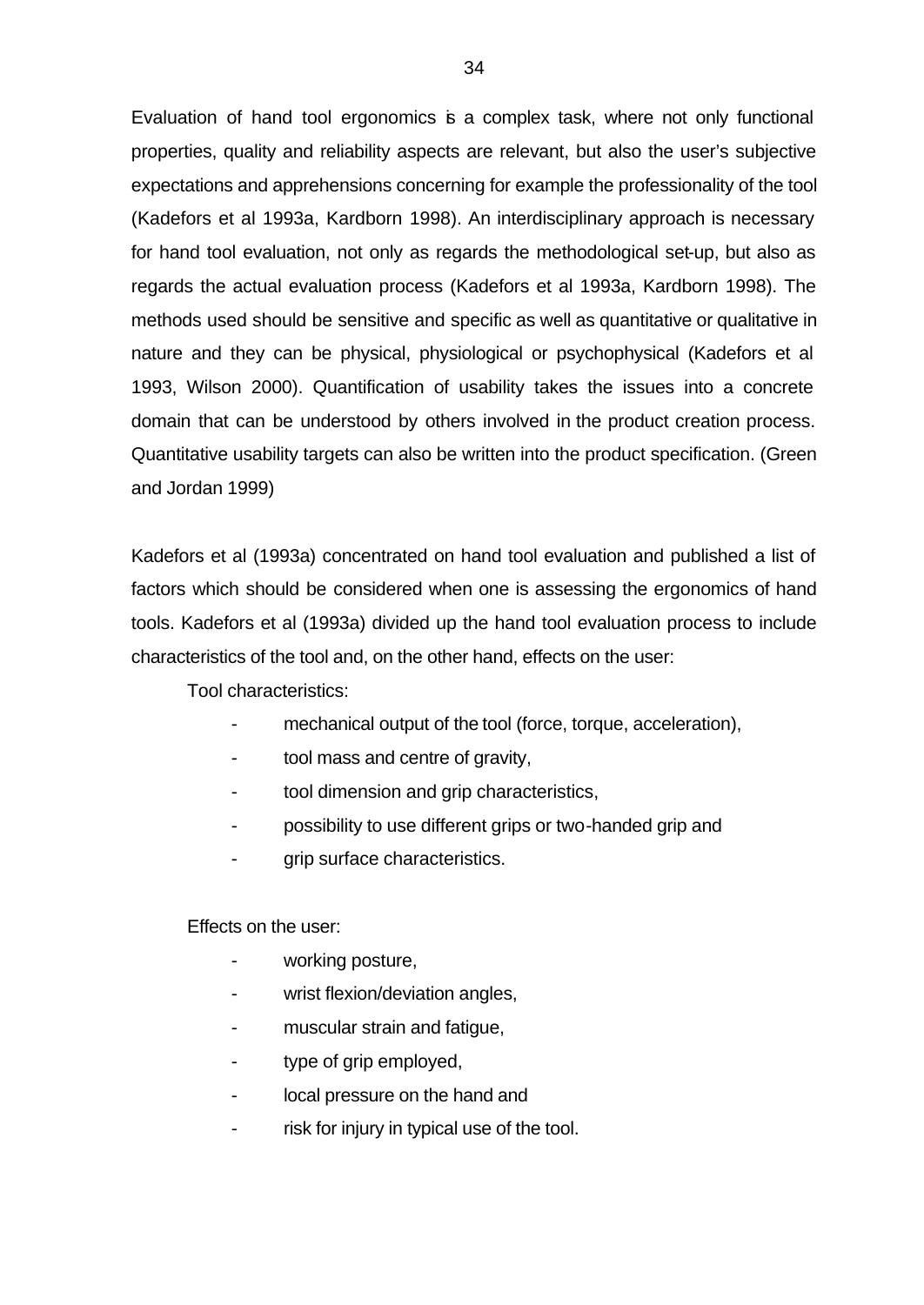# **3 Theoretical framework**

The theoretical framework of this study is based on the relationship between the usercentred design process and the implementation of ergonomics and usability in the process (Figure 5). This study aims to find ways to integrate ergonomics and usability issues in user-centred development and process of designing consumer products. According to Marinissen (1993), ergonomics and usability data can be implemented into most phases of the design process.

The study covers four case studies with different approaches for implementing ergonomics and usability in the design process, starting from a theoretical, literaturebased view on the application of the risk analysis method, and progressing through laboratory testing and concrete technical modification. The case studies 1 and 2 can be used as pre-screening methods and represent the implementation of ergonomics and usability in early parts of product development. Case studies 3 and 4 represent the methods which can be used in the evaluation of ergonomics and usability of prototype designs in the later parts of the design process.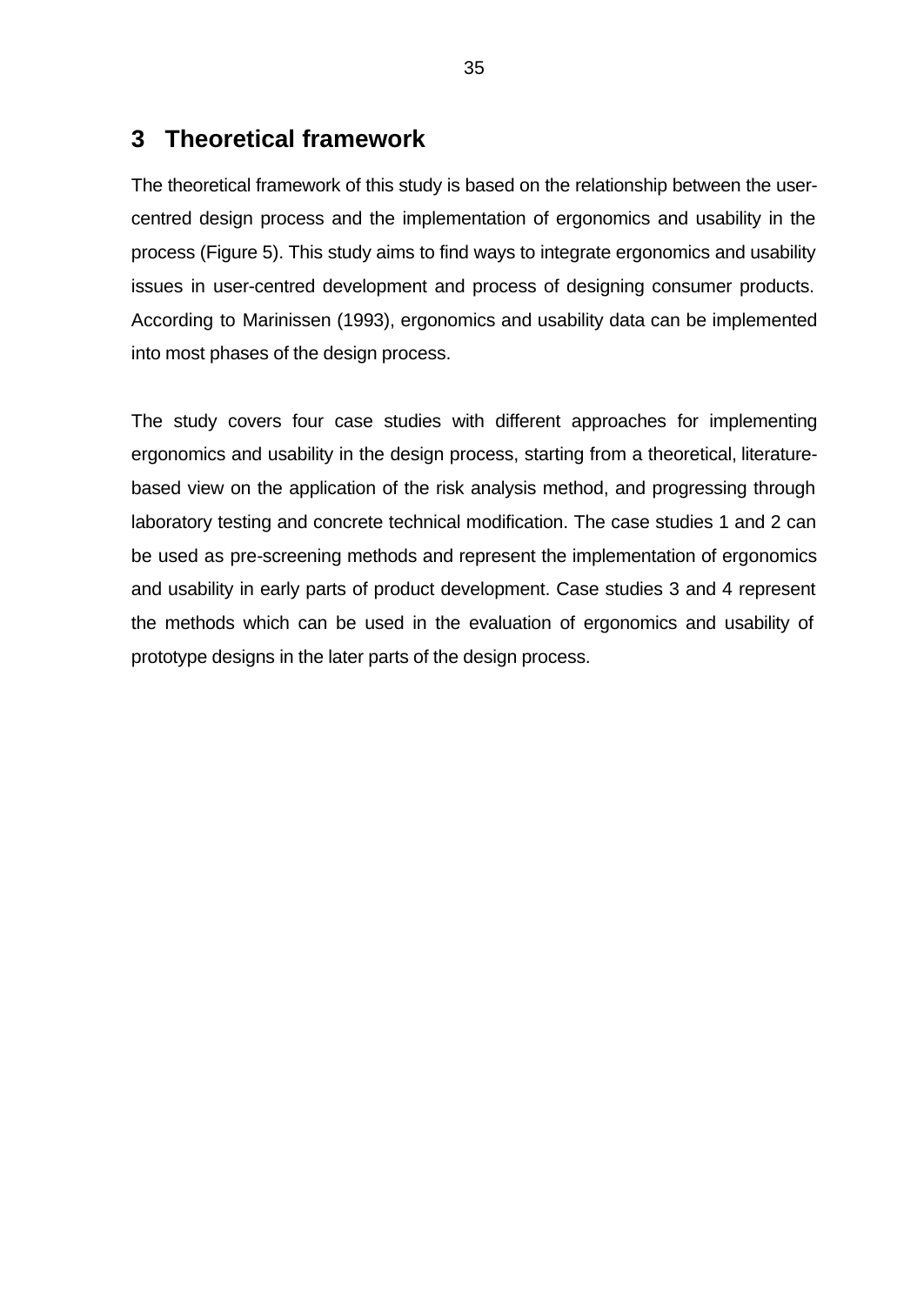

*Figure 5. The framework of this study based on a user-centred design process (modified from Pahl and Beitz 1990 and Marinissen 1993).*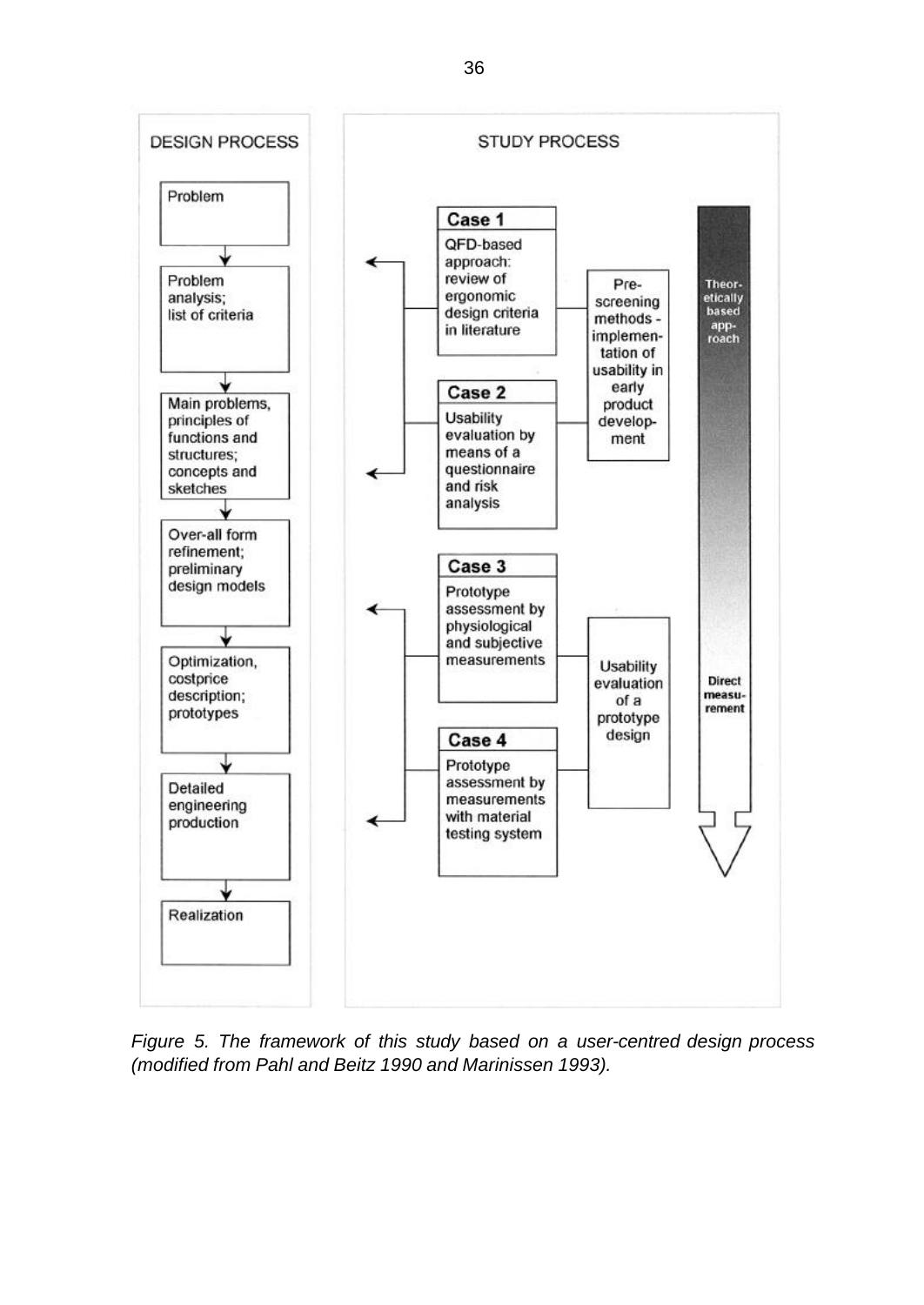# **4 Objectives of the study**

The objective of this study was to describe and apply different approaches for the implementation of ergonomics and usability in the process of designing consumer products, especially hand tools. The purpose was to find ways to support the development and design process in order to be able to create more usable products and thus improve human well-being.

The objectives of the study were:

- 1. To find ergonomic design criteria in literature and classify them to be used as supportive material in hand tool design for example in conjunction with the Quality Function Deployment method (QFD).
- 2. To investigate if the usability and ergonomics of hand tools can be evaluated by means of a questionnaire and a risk analysis.
- 3. To assess the usability and ergonomics of hand tools during the design process by physiological and subjective measurements.
- 4. To investigate how different coating materials on hand tool blades affect force demands during simulated cutting.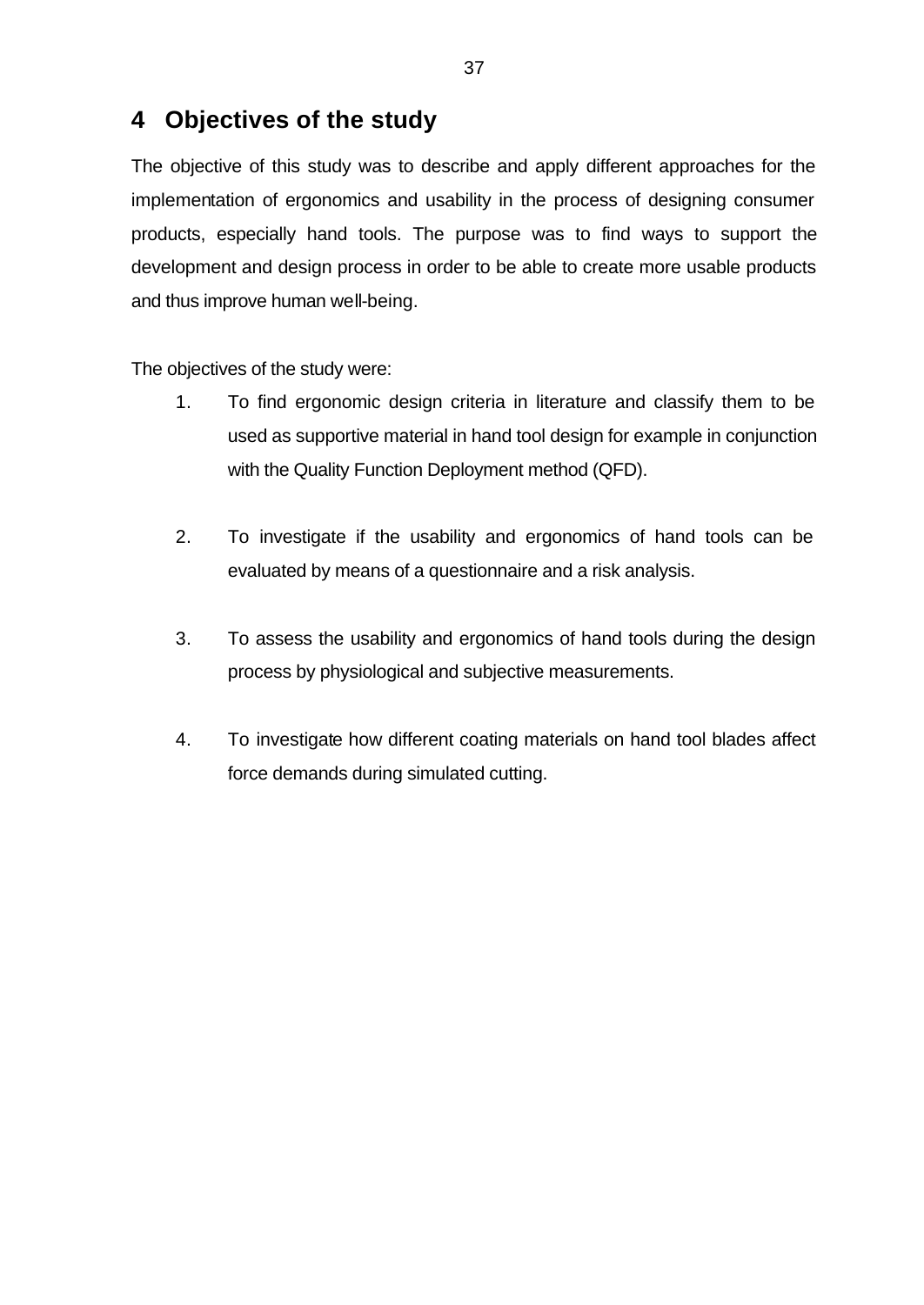# **5 Case study 1 - Ergonomic design criteria for pliers-like hand tools**

# **5.1 Introduction**

To integrate ergonomics and usability with efficient consumer product design, a structured methodology is needed. It is often not enough just to have knowledge and understanding of customer needs as this understanding is not as straightforward as might be assumed (Taylor et al 1999). Methods such as Kansei Engineering (Nagamachi 1997, Ishihara et al 1997, Jordan 1999c, Axelsson 2001) and the Sensorial Quality Assessment Method (SEQUAM) (Bonapace 1999) have been used to improve the ergonomics and usability of consumer products. Hsiang et al (1997) reported the use of Taguchi's method for the design of industrial knives. A design structure matrix presented by Eppinger (1991) could also be used in the incorporation of ergonomics and usability issues into design process. Also QFD has been used in the context of improvement of usability of products (Bergquist and Abeysekera 1996, Willén 1997). The QFD method has features similar to participatory ergonomics, with principles aimed at integrating the end-users into the design process.

The concept of QFD was introduced in Japan by Yoji Akao in 1966 (Dean 1998). QFD is a design method which can be used to identify user requirements and transform the requirements into product attributes necessary to satisfy and even delight the customer (Turunen 1991, Syan and Menon 1994, Dean 1996). QFD is defined as a system for translating consumer or customer requirements into appropriate company requirements at each stage, from research and product development to engineering and manufacturing as well as to marketing, sales and distribution (Reed and Jacobs 1993). A correlation matrix called "house of quality" (HOQ) can be used to adapt technology to people and to translate user requirements into engineering variables. The definition of QFD should be interpreted carefully as it:

is not only for products, but also for processes and services,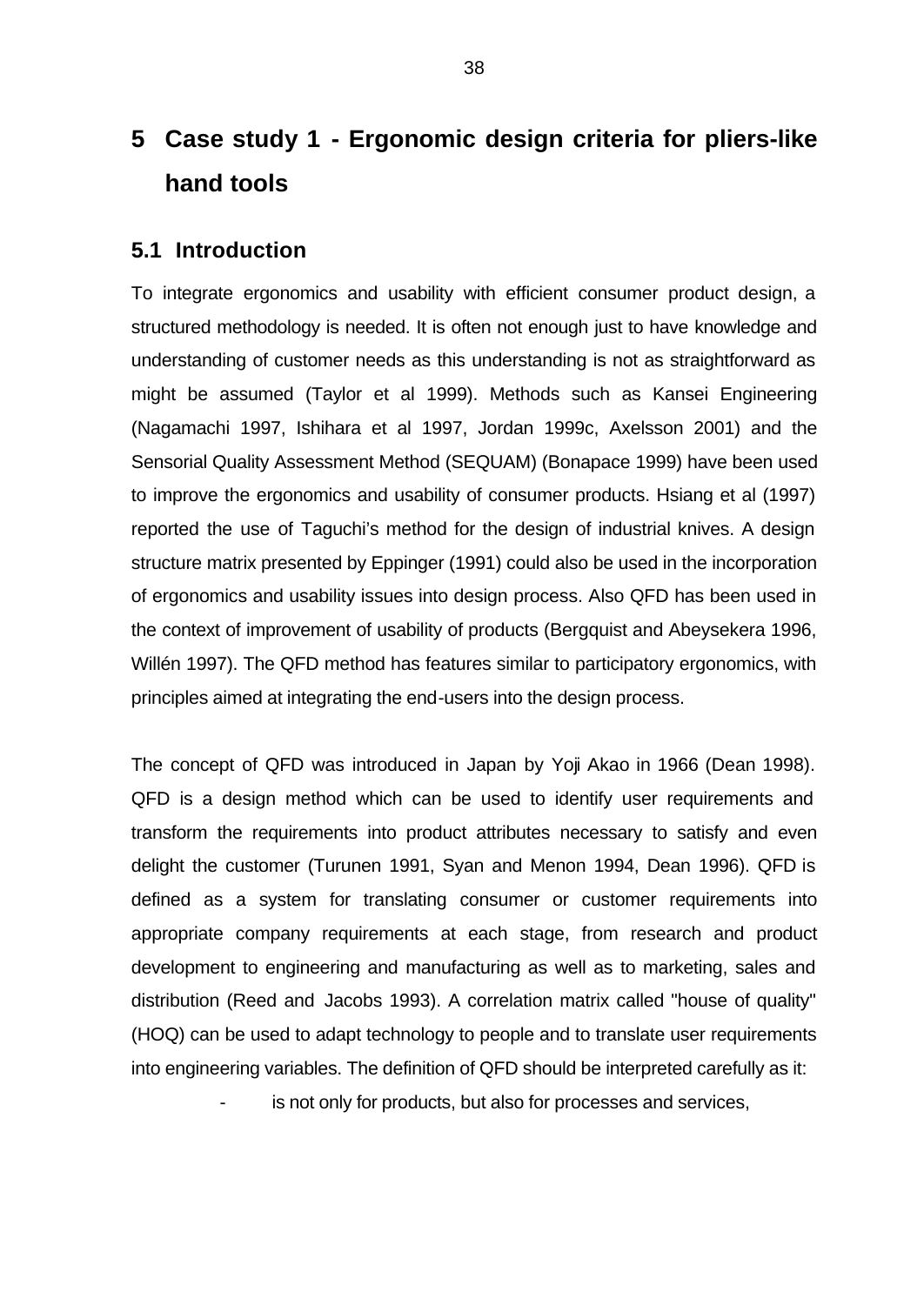- is not only a quality method, but also a planning method for enhancing existing products, processes and services as well as introducing new products, processes and services and
- is not to be used only by quality management departments, but it should be used at all levels of an organization as a planning tool. (Reed and Jacobs 1993)

In discussing the basics of the QFD approach, the term "product" will correspond to: assemblies, components, combination of "ingredients" or "materials", non-physical products such as service and combination of services and processes. In QFD also, since the end user is not the only customer, the organization itself should also be treated as a customer to incorporate the organizations goals. (Reed and Jacobs 1993)

In consumer product design, customer requirements are usually expressed in vague qualitative terms such as easy to use or comfortable. Ergonomic design criteria should have specific formulations and general recommendations should be avoided (Wulff et al 1999). These requirements must be translated into a form that the organization can interpret and analyse. During the design requirements stage, those product characteristics that are of interest to the customer are identified. Industry has effectively used QFD for every level of product development from an entire automobile concept to the side view mirror for that vehicle. (Reed and Jacobs 1993)

In this case study principal design criteria for pliers-like hand tools, using garden pruners (pruning shears, secateurs) as an example are presented. Though studies in the area of hand tool ergonomics have been published, a detailed list of the factors applicable and complete enough for the design of new non-powered hand tools was not found. The criteria have been collected especially to be used with QFD. The main criteria are divided into subgroups. The implementation of the criteria in the QFD will not be discussed in this case study.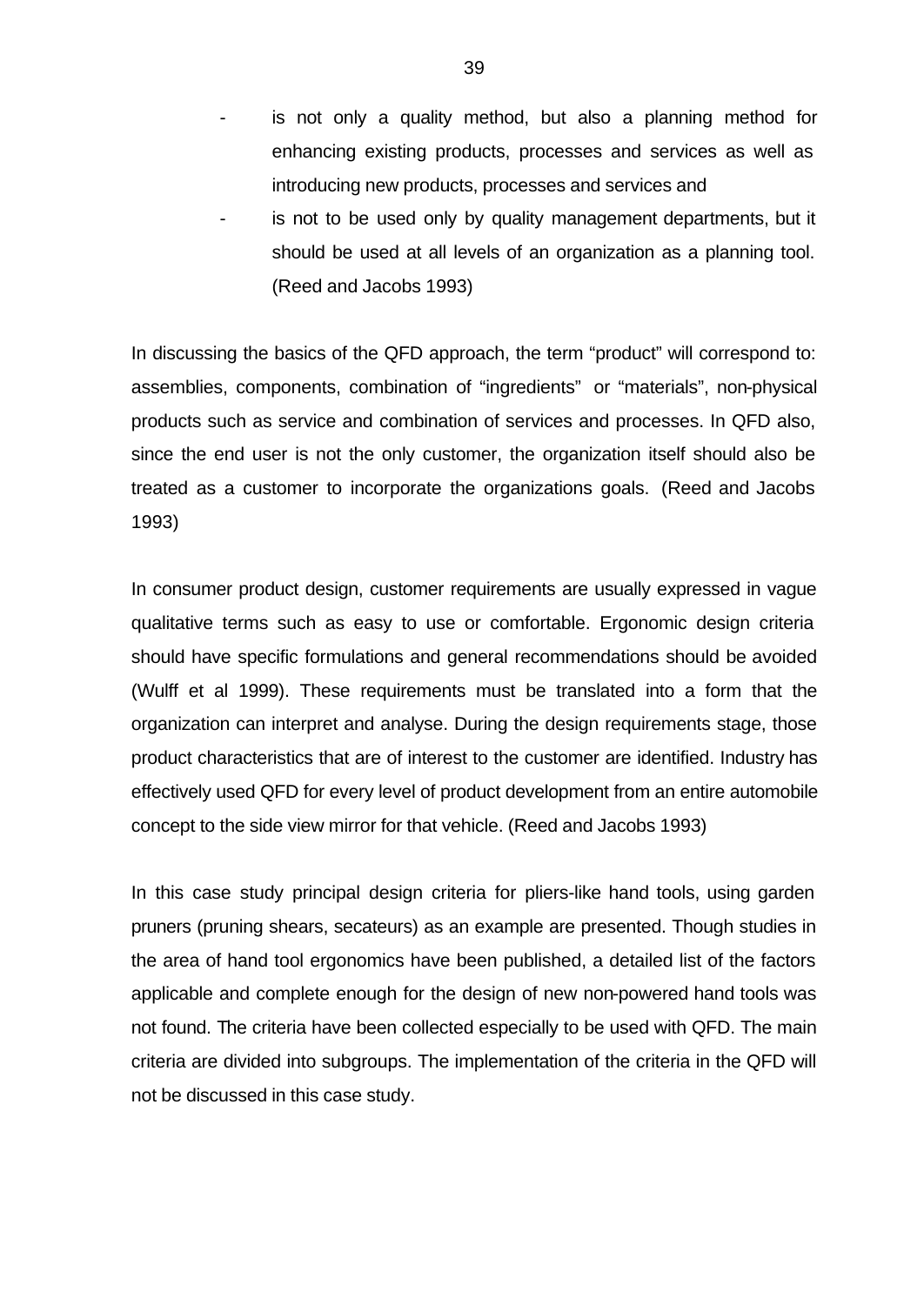The aim of this case study was:

to present a detailed list of the most important ergonomic design criteria for pliers-like hand tools, using garden pruners as an example.

# **5.2 Material and methods**

The data for the design parameters was collected from literature by doing literature surveys using data bases and scientific publications. Data bases such as ABI/Inform: ProQuest Direct, Compendex, Elsevier: Science Direct, LEO, Risk Abstracts and Safety Science & Risk Abstracts were used.

# **5.3 Design parameters for pliers-like hand tools**

A number of related but different hand tools can be regarded as belonging to the group of pliers-like hand tools. Pliers-like hand tools can be classified as consisting of jaws of various configurations on the head of the tool, a simple or complex joint, two handles and sometimes a returning mechanism such as a spring and a locking system. The tools belonging to this pliers-like group are typically used by one hand.

The following design parameters are grouped according to the part of the tool that they affect (Figure 6). The grouping was made to clarify different aspects in the design criteria. In the following text the most general definition will be "whole hand tool". "Grasp surfaces" includes the design factors of "hand grips" and "locking mechanism", as these are related to the interface between the hand and the tool. The other design criteria are grouped as follows: force transmission mechanism, return mechanism, blades and guide. All the design parameters included in this case study are listed in Table 1 and presented in more detail under the relevant subsection.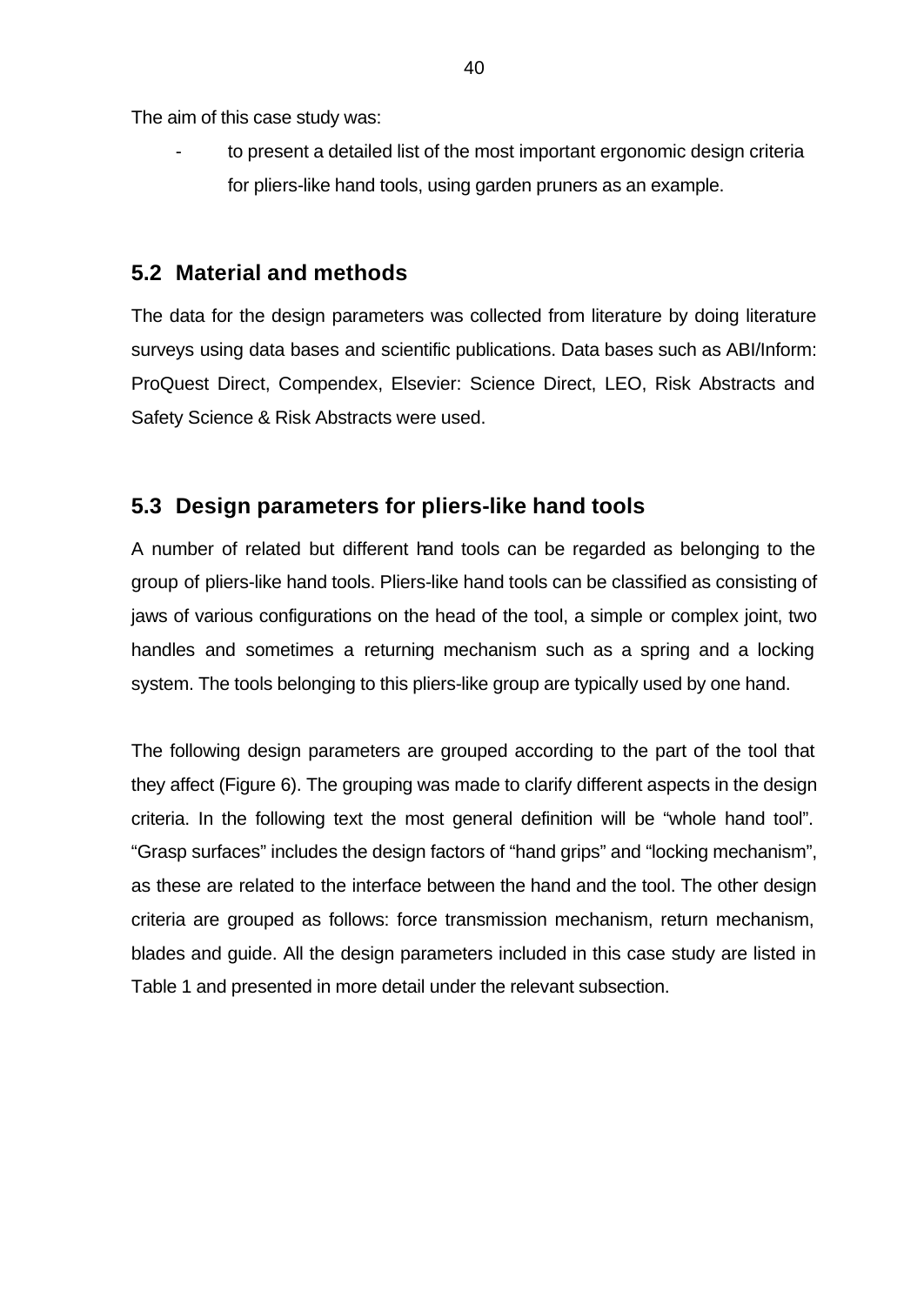

*Figure 6. Parts classification used for design parameters.*

| Table 1. Design parameters and the related criteria collected from literature and |
|-----------------------------------------------------------------------------------|
| presented in detail under the relevant subsections in this case study.            |

| Design parameter             | Criteria                                 |  |
|------------------------------|------------------------------------------|--|
| Whole hand tool              | - overall shape and the placement of     |  |
|                              | structural elements                      |  |
|                              | - symmetry                               |  |
|                              | - balance                                |  |
|                              | - hand tool weight                       |  |
|                              | - stiffness                              |  |
|                              | - material selection                     |  |
|                              | - impacts, shocks and vibration          |  |
|                              | - assembly and disassembly               |  |
|                              | - suspender and wrist wrap               |  |
|                              | - colour                                 |  |
|                              | - environmental resistance               |  |
|                              | - operating and service instructions     |  |
| Grasp surfaces               | - surface pressure                       |  |
|                              | - shear forces on skin                   |  |
|                              | - thermal insulation characteristics     |  |
| Handles                      | - length of handles                      |  |
|                              | - grip span                              |  |
|                              | - arc of handle                          |  |
|                              | - grip guard                             |  |
|                              | - wrist position                         |  |
| Locking mechanism            | - locking mechanism                      |  |
| Force transmission mechanism | - force                                  |  |
| Returning mechanism          | - returning mechanism                    |  |
| <b>Blade</b>                 | - type and shape of the blades           |  |
|                              | - opening of blades                      |  |
|                              | - friction coefficient of blade material |  |
| Guide                        | - guide                                  |  |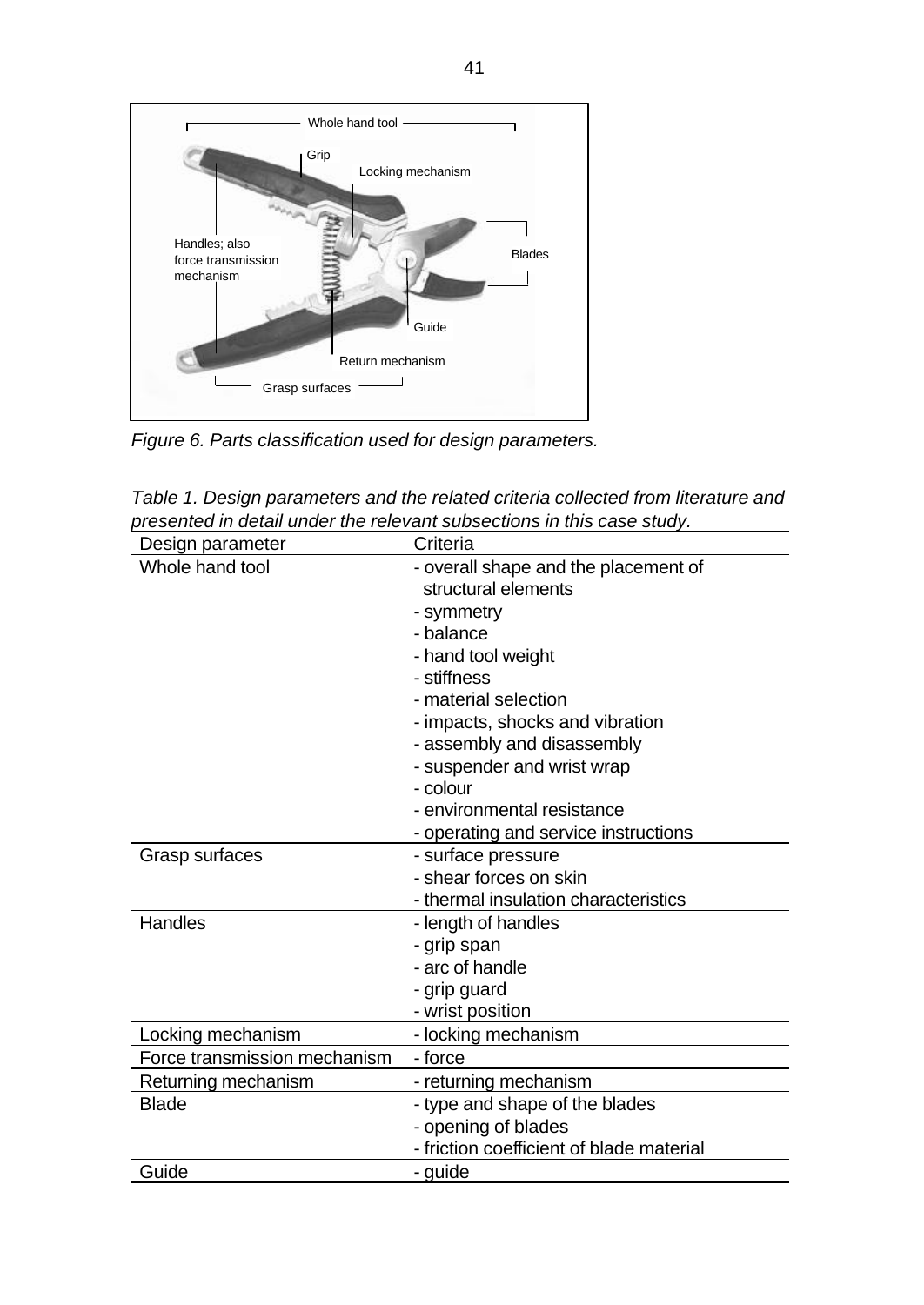#### 5.3.1 Whole hand tool

#### *Overall shape and the placement of structural elements*

Tool design in general should aim to reduce any feeling of discomfort (Meagher 1987). The handle design should favour roundish or spherical shapes and fit the curves of the palm and fingers in order to avoid pressure on the palmar arc (Eastman Kodak Company 1983, Fransson-Hall and Kilbom 1993, Kadefors et al 1993a). The use of finger grooves is not recommended, as they can create high surface pressure on the fingers, are suitable only for one hand size and restrict the versatile use of the tool (Fransson-Hall and Kilbom 1993, Lewis and Narayan 1993). Tools should also be designed to eliminate any risk of injury to the fingers or hand as a result of being squeezed or pinched (Mital and Kilbom 1992). The use of a stopper and sufficient clearance between the handles of two-handled hand tools is also recommended (Eastman Kodak Company 1983).

The shape and placement of structural elements should be designed in such a way that the functioning of a tool is as efficient as possible. Parts such as the locking system should be easy to reach and operate. All parts should be dirt-resistant, and all materials should be easy to maintain and clean. (Kallionpää et al 1997b) This is especially important for elements requiring hygienic considerations, such as handles, return mechanisms, and force transmission mechanisms (Freivalds 1987, Kallionpää et al 1997b).

#### *Symmetry*

The shape of the handles is evaluated here in terms of shape and symmetry. Appropriate shape and symmetry of the handles are essential if one is to be able to change one's grip (Meagher 1987). Different grip postures should be possible in all hand tools (Sperling et al 1993a). This includes small changes in hand postures and the opportunity to use forward grips and reverse hand grips (Kilbom et al 1993a) or two-handed grips (Sperling et al 1993a). The possibility of using either the right or left hand is also desirable, as approximately every tenth person is left handed (Freivalds 1987).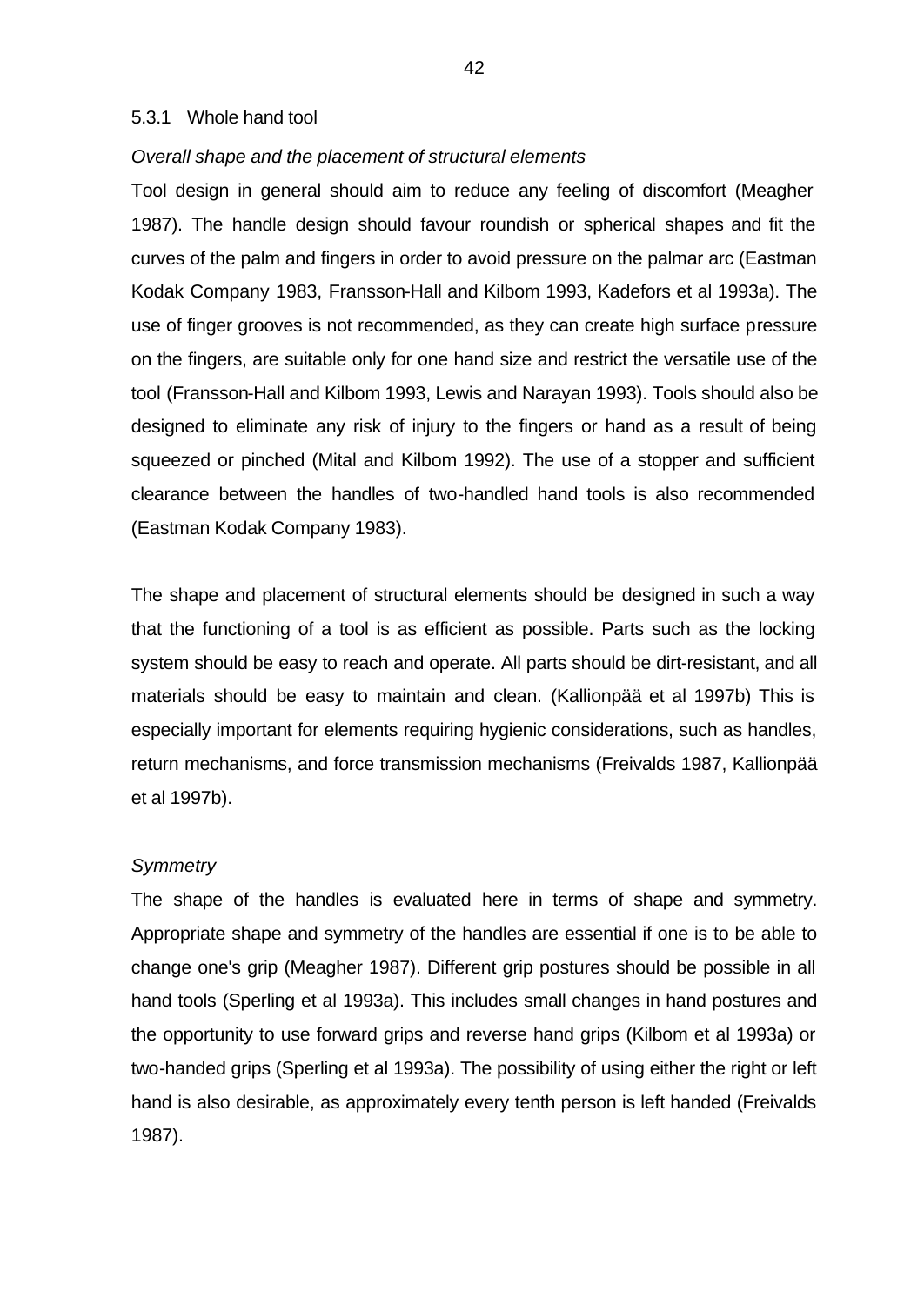# *Balance*

When a hand tool is well balanced, it will automatically be directed to an optimal position (Tichauer and Gage 1977). Sperling et al (1993a) point out that a hand tool with poor balance can have an unfavourable influence on the wrist position. The balance of the tool also has an influence on the accuracy with which the hand tool can be brought into the correct working position and on muscular strain when one is using the tool in a static position (Kallionpää 1998). In order to reach the optimum balance and to avoid diversion from the neutral position, it is recommended that a hand tool's centre of gravity should be as close as possible to the centre point of the hand (Kadefors et al 1993a, Lee Yung-Hui and Cheng Son-Lin 1995). The correct placement of the centre of gravity will also prevent the user's grip from slipping (Tichauer and Gage 1977).

#### *Hand tool weight*

Hand tools should be designed so that they have as low a weight as possible. This is important as far as usability and the avoidance of fatigue are concerned (Meagher 1987, Sperling et al 1993, Ulin et al 1995). The weight and the centre of gravity of a hand tool affect muscular strain. Hand tools and the material handled increase the weight of the hand-arm system and thus the strain on hand, arm and back muscles (Sperling et al 1993a). The weight of a hand tool has a direct influence on the duration for which it can safely be used and on working accuracy (Eastman Kodak Company 1983). It is also important to note that light hand tools are easier to carry. (Lee Yung-Hui and Cheng Son-Lin 1995, Kallionpää et al 1997b)

Hand tools in general should not weigh more than 2.3 kg and those used for precision work not more than 0.4 kg unless counterbalanced (Eastman Kodak Company 1983). A hand tool for precision work should weigh as little as the function allows, but no more than 1.75 kg (Mital and Kilbom 1992).

#### *Stiffness*

The term "stiffness" is here used to describe inflexibility and rigidity in tools. The durability of materials used in handles, blades and other functional parts is a factor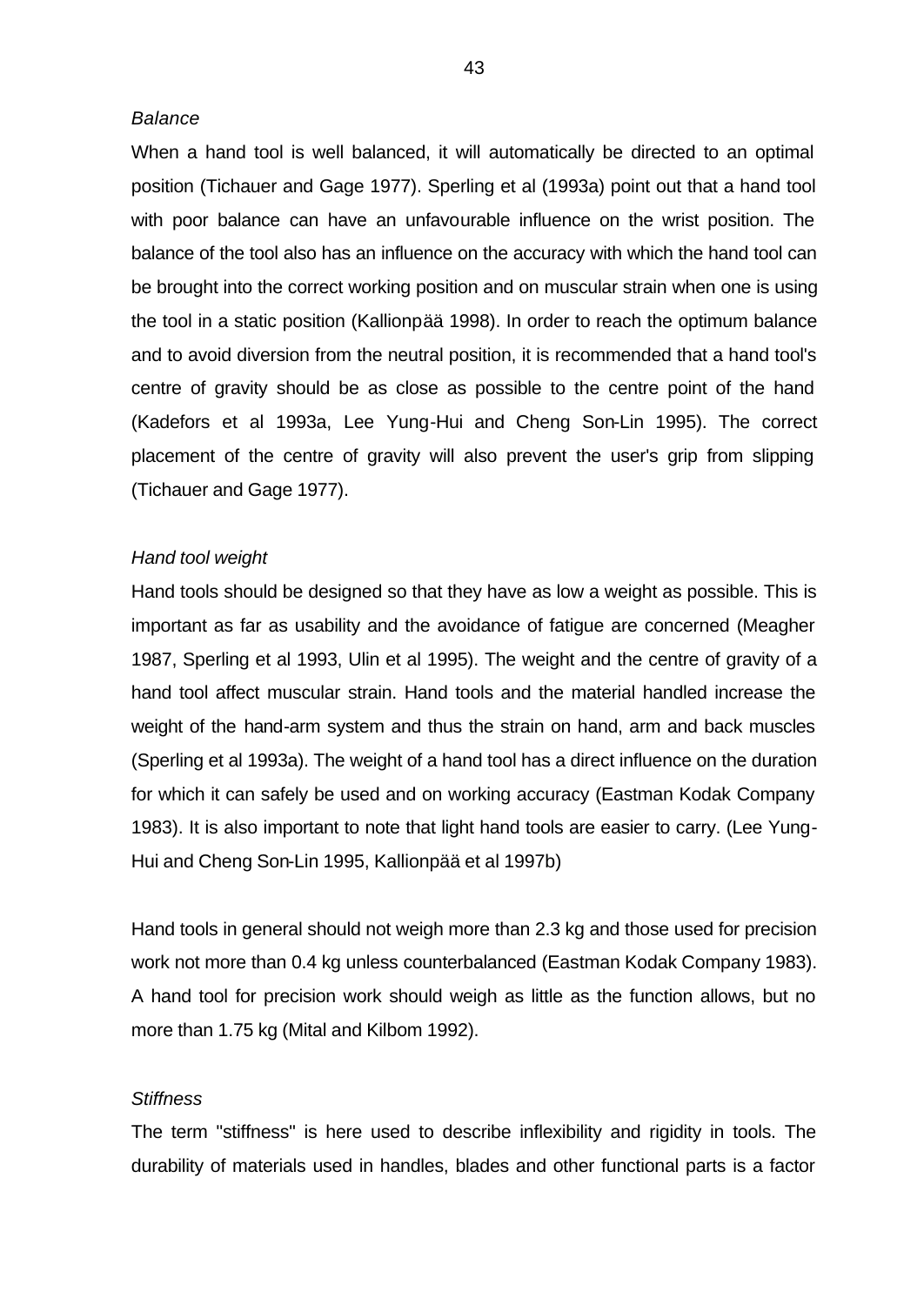that influences the usability of a hand tool. Stiffness affects the actions and the use of the tool and also indicates reliability and durability. In pliers-like cutting hand tools the blades should not be too flexible sideways. (Kallionpää et al 1997b, Kallionpää 1998).

# *Material selection*

Material selection is linked in many ways to ergonomics, e.g. through durability and friction characteristics of different parts of the tool. Materials as well as their quality and characteristics influence the whole tool, e.g. how professional the appearance of the tool is. The challenge remains of convincing the end users about new materials and their use. Environmental factors should also be considered when one is choosing the materials. The toxicity of materials and characteristics which can cause irritation or allergic reactions should also be considered. (Eastman Kodak Company 1983, Sperling et al 1993, Ulin et al 1995, Kallionpää 1998)

# *Impacts, shocks and vibration*

The transition of impacts, shocks and vibration from the tool to the hand should be avoided, as they may lead to discomfort as well as harmful consequences. The principles that can be used to reduce vibration or shocks to the hand are presented in Draft Standard prEN 1030-1 (1993). The following guidelines are feasible for handheld and hand-guided apparatus. The effects arising from exposure to hazardous vibration originating from machines through the hand tool can be reduced by:

- 1. Reducing the vibration magnitude at source.
- 2. Reducing the vibration transmission from the source to handles and other surfaces in contact with hands.
- 3. Minimising the transmission from the machine to the hand-arm system by ergonomic means (minimising the forces received or exerted by the operator's hand).
- 4. Minimising the exposure time by increasing the performance of the machine.
- 5. Thermal design to optimise hand temperature. (prEN 1030-1 1993)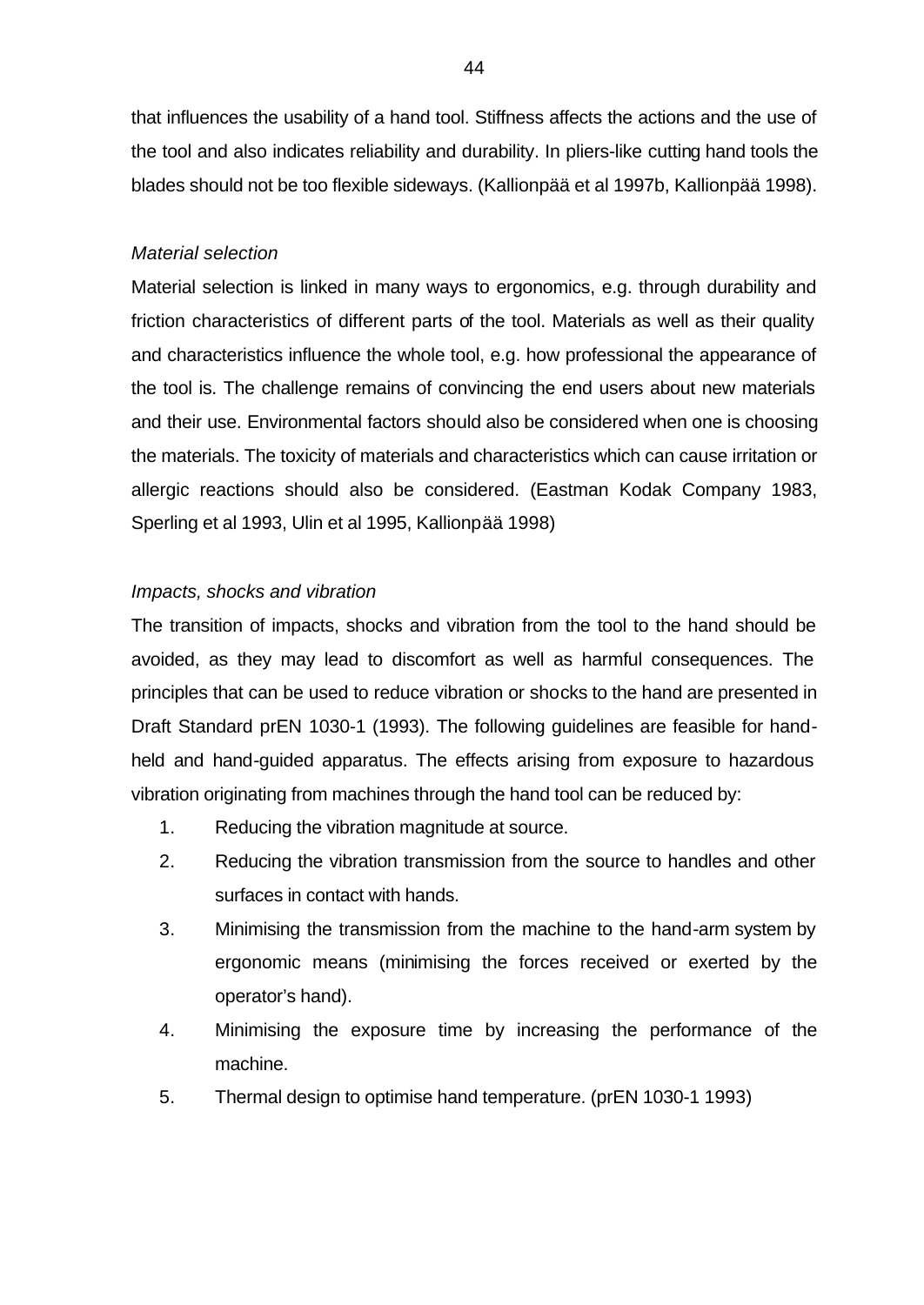#### *Assembly and disassembly*

Maintenance measures can not only increase effectiveness but also prevent injuries (Burger 1987). The possibility and ease of maintenance have an effect on the overall performance of the tool, thus affecting the cutting ability, user force demands and workload (Kallionpää 1998). Especially in the case of pliers-like cutting tools, it is easier to clean and maintain them, e.g. to sharpen the blades, if it is possible to disassemble the tool (Kallionpää et al 1997b). The wish of end users is that the blades should stay sharp as long as possible (Peltonen 1998). The returning mechanism, guide and blades should be demountable and available as spare parts (Peltonen 1998).

#### *Suspender and wrist wrap*

It is recommended that hand tools should be suspended so as to lighten the weight of the tool. This is especially important when the tool is used, for instance, in assembly tasks or corresponding situations. A possibility for suspension is also practical in order to keep workplaces orderly, as tools can be hung up. The use of a wrist wrap is recommended if the tool is used in situations where there is a risk of its dropping accidentally, such as during pruning of fruit trees (Kallionpää et al 1997b).

#### *Colour*

The colour of the product creates an image and acts as one of the marketing factors. Colours can have an influence on work safety (Giguère et al 1993) by signalling the possibly hazardous parts of the tool. Colours can also provide other signals; they can, for example, indicate the place appropriate for a particular function. The use of a certain colour on the surface of a grip can provide information on where and how to place the hand; thus the colour can make it easier to become familiar with the tool. A hand tool that contrasts with its surroundings (e.g. natural environment, toolbox) will be easier to identify and locate (Giguère et al 1993, Kallionpää et al 1997b, Kallionpää 1998).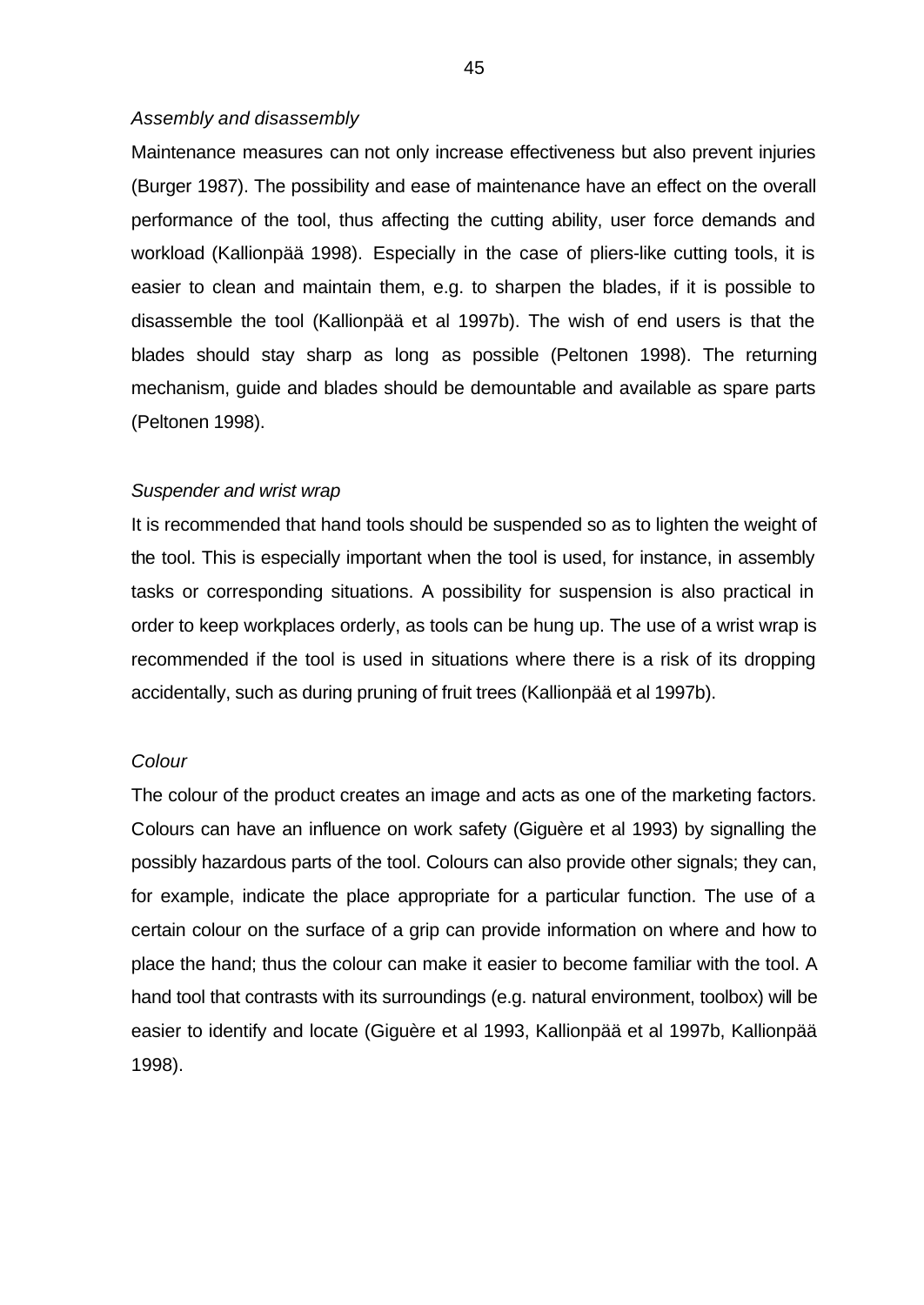# *Environmental resistance*

It is important that all tool surfaces retain a good appearance and thus preserve the quality of the tool. Changes in materials, such as colour changes or rust on the blades, are to be avoided, as usually such changes affect the functioning of the tool and can also be taken as a sign of inferior quality. In addition to considering the deterioration of materials caused by exposure to the environment, one should also pay attention to design principles which improve corrosion resistance when one is designing a product (Tunturi 1988). The most basic principle is to ensure that the final product is easy to keep clean and dry (Tunturi 1988). Handles should be made from nonporous materials that do not absorb oil or other skin irritants. Furthermore, the material should not complicate the maintenance of hygiene. (Tichauer and Gage 1977)

# *Operating and service instructions*

It is recommended that operating and service instructions should be provided with all tools, as they are of importance in guiding the users on how to use the tool correctly and to employ suitable work methods, thus keeping the workload as low as possible. Operating and service instructions influence the effectiveness of the work and the prevention of injuries (Burger 1987).

# **5.3.2 Grasp surfaces**

# *Surface pressure*

The sensitivity of the hand to pain-pressure was studied by Fransson-Hall and Kilbom (1993) and Hall (1997). The value of the pain-pressure threshold is affected by:

- 1. Gender (females are more sensitive but males are exposed to higher maximal pressures due to higher maximal force application).
- 2. The size of the object causing the pressure (small surface area creates higher surface pressure and is therefore to be avoided).
- 3. The material of the object causing the pressure (soft material is regarded as more pleasant).
- 4. The form of the object causing the pressure (rounded form is recommended over angular form).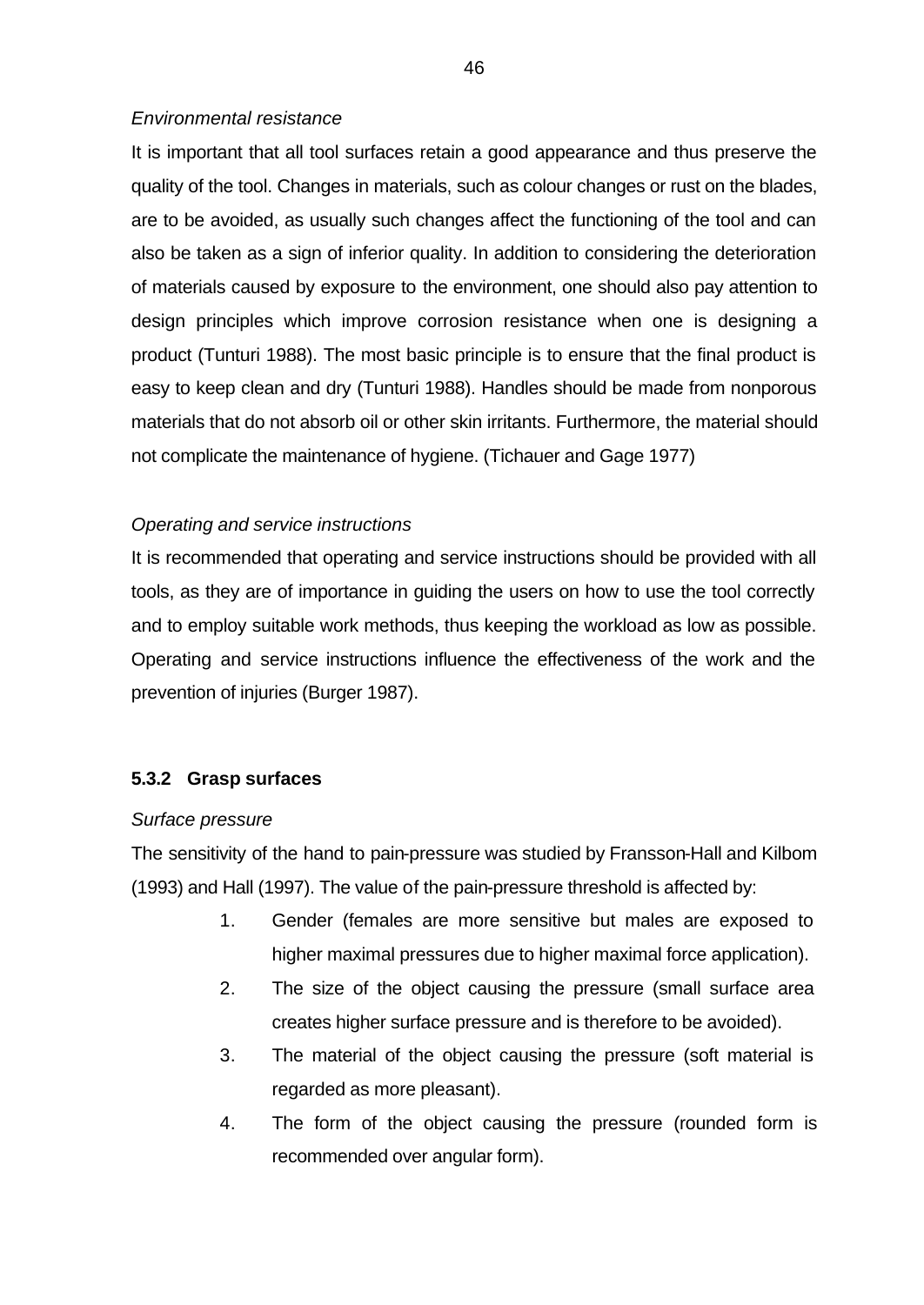- 5. The rate of increase of the pressure (a pronounced increase rate produces a higher pain-pressure threshold than a lower increase rate).
- 6. The exposure time of pressure (pain-pressure threshold decreases radically either with increasing number of repetitions or continuous pressure).
- 7. The area of the pain-pressure threshold measuring point on the hand.

The pain-pressure threshold is very dependent on the part of the hand (Fransson-Hall and Kilbom 1993), though there are conflicting data concerning sensitive areas. According to Tichauer and Gage (1977), the areas most sensitive to pressure are the palmar arc, the ulnar nerve, the area around the *os hamatum* and the middle palmar area, while less sensitive areas are found between the thumb and index finger. Fransson-Hall and Kilbom (1993) argue that according to their results there is a pressure-sensitive area around the *os pisiforme.* This is in line with Tichauer's findings. According to Fransson-Hall and Kilbom (1993) the most sensitive area of the hand is the thumb and thenar area, and the area of fingers II-V is the least sensitive area (Figure 7). However, this last study indicated that neither the mid-palm nor the fingers were markedly sensitive to externally applied surface pressure. It is recommended that most of the pressure created by hand tools should be directed to the hypothenar area of the palm (Fransson-Hall and Kilbom 1993).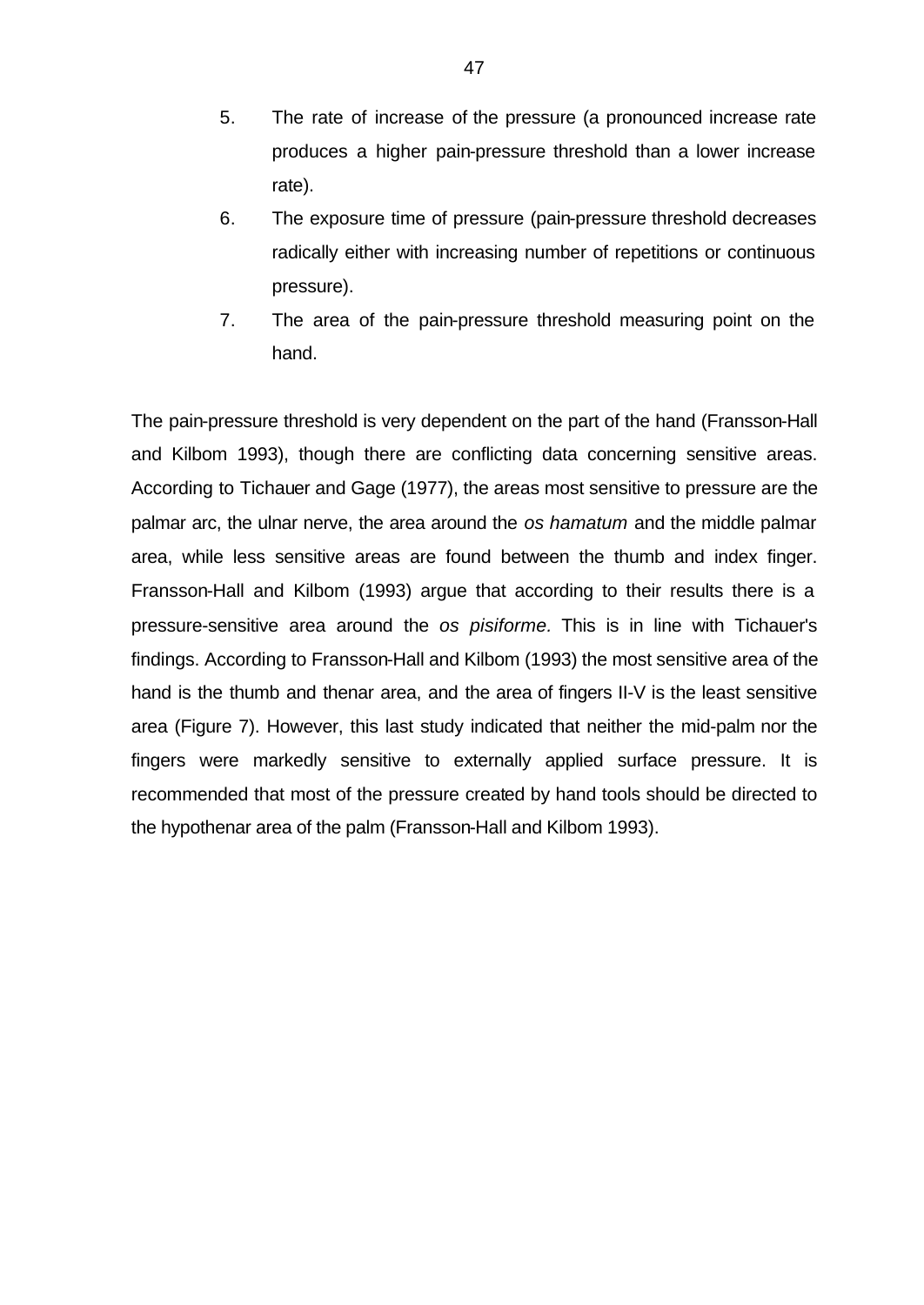

*Figure 7. The most sensitive areas of the hand. Dark gray indicates pain-pressure threshold (PPT) of less than 80% of the average and light gray PPT of 81-100% of the average. Number 1 indicates the area around the os pisiforme, number 2 indicates the thenar area and numbers I-V finger numbering (modified from Fransson-Hall and Kilbom 1993).*

The pain-pressure threshold has been found to be approximately 450-550 kPa for females and approximately 700-850 kPa for males. It seems that people tend to overestimate considerably the tolerable pain-pressure threshold for an 8-hour workshift: females by 3-4 times and males by about 10 times the value that would produce tissue damage. It should be noted, however, that the overestimation may be due to the limited time of the measurements. A 10 kPa load has been proved to cause tissue damage after one hour of exposure. (Fransson-Hall and Kilbom 1993)

The pressure on the hand in repetitive work should not exceed 1 kp/cm<sup>2</sup> (approx. 100 kPa) for females and 2-4 kp/cm<sup>2</sup> (approx. 200-400 kPa) for males (Grant and Habes 1995). Occasional maximums should not exceed  $7 \text{ kp/cm}^2$  (approx. 700 kPa). Values for the amount of pressure that the human skin endures in cases of extended exposure, e.g. for a whole workshift, are not available (Fransson-Hall and Kilbom 1993). Fransson-Hall and Kilbom (1993) suggest that no numerical recommendations should be made until the subject has been studied more extensively. The recommendation is that the surface pressure should be as low as possible.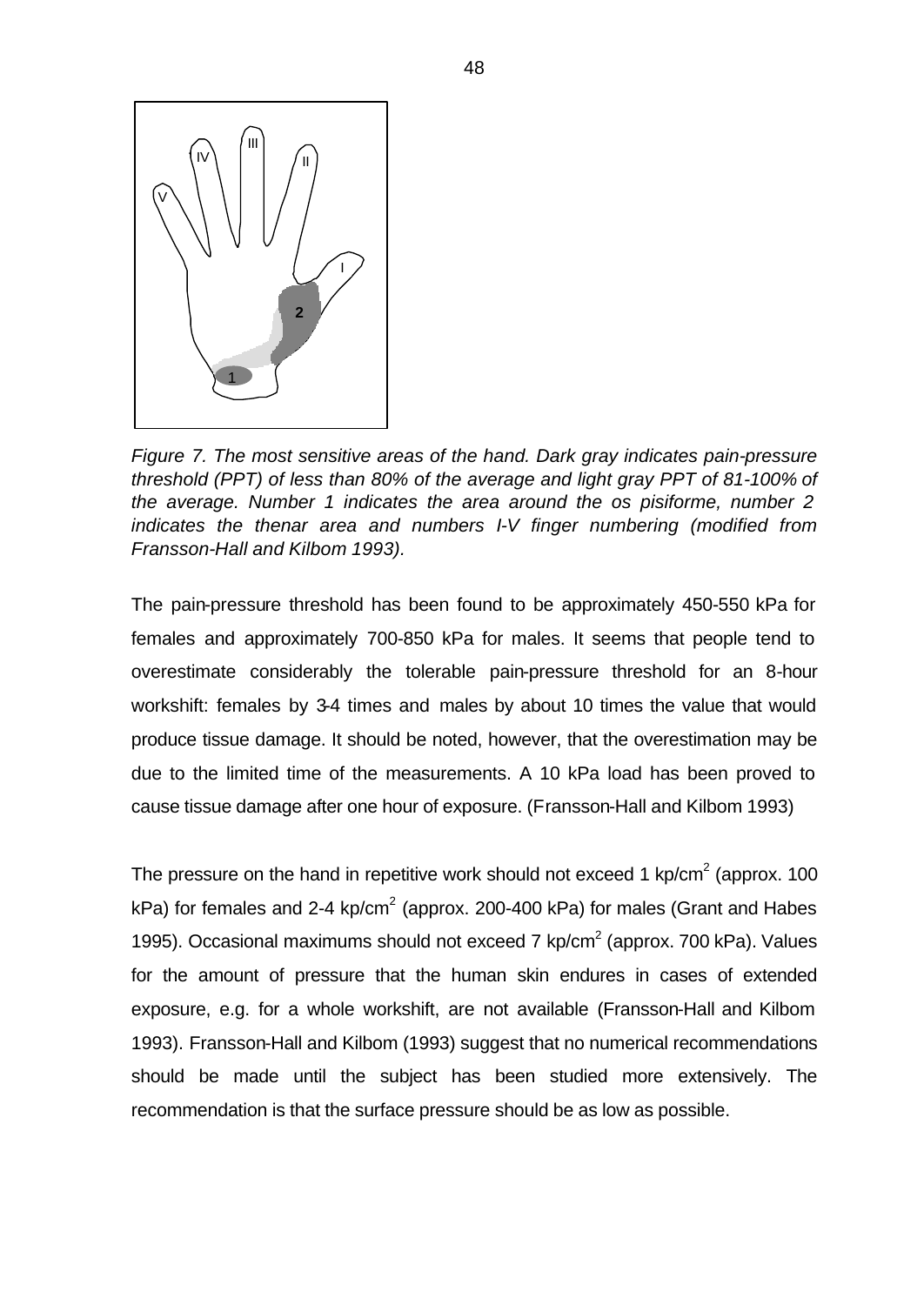To minimise the surface pressure, the contact area should be as large as possible. The following are additional methods for reducing surface pressure:

- 1. Handles should be made sufficiently long (Fransson-Hall and Kilbom 1993). The contact area is thus increased and the end of a handle will not press on the hand.
- 2. The arc of the handle should not be too high, in order to avoid high local pressure on the palm.
- 3. Finger grooves and bosses should be avoided (Fransson-Hall and Kilbom 1993, Freivalds 1987).
- 4. All corners and edges should be rounded (Fransson-Hall and Kilbom 1993, Freivalds 1987) and the curvature radius should be as large as possible (Lewis and Narayan 1993).
- 5. High pressures should be directed to the less sensitive areas of the hand (Freivalds 1987).
- 6. The grasp surfaces should be of soft materials (Fransson-Hall and Kilbom 1993). However, materials should not be so soft that other parts, such as metal components, are able to penetrate them (Freivalds 1987).
- *7.* The shape of the hand tool should follow the natural forms of the hand (Lewis and Narayan 1993).

# *Shear forces on skin*

Shear forces acting on the skin of the hand are to be avoided, as they can cause injuries such as blisters. The friction coefficient between skin and handle is the source of the shear force. The friction characteristics of palm skin do not follow the classical laws of friction and differ from other materials in this respect; the friction is not directly proportional to the load. The friction coefficient is also dependent on the contact area of the skin. The contact area of the skin correlates positively with the friction coefficient on a clean surface, but negatively in the case of a contaminated surface. (Bobjer et al 1993) The friction coefficient varies according to the handle's surface material and texture, environmental temperature, skin texture and individual physiology (Meagher 1987), with some influence resulting from dirt and other substances (Bobjer et al 1993).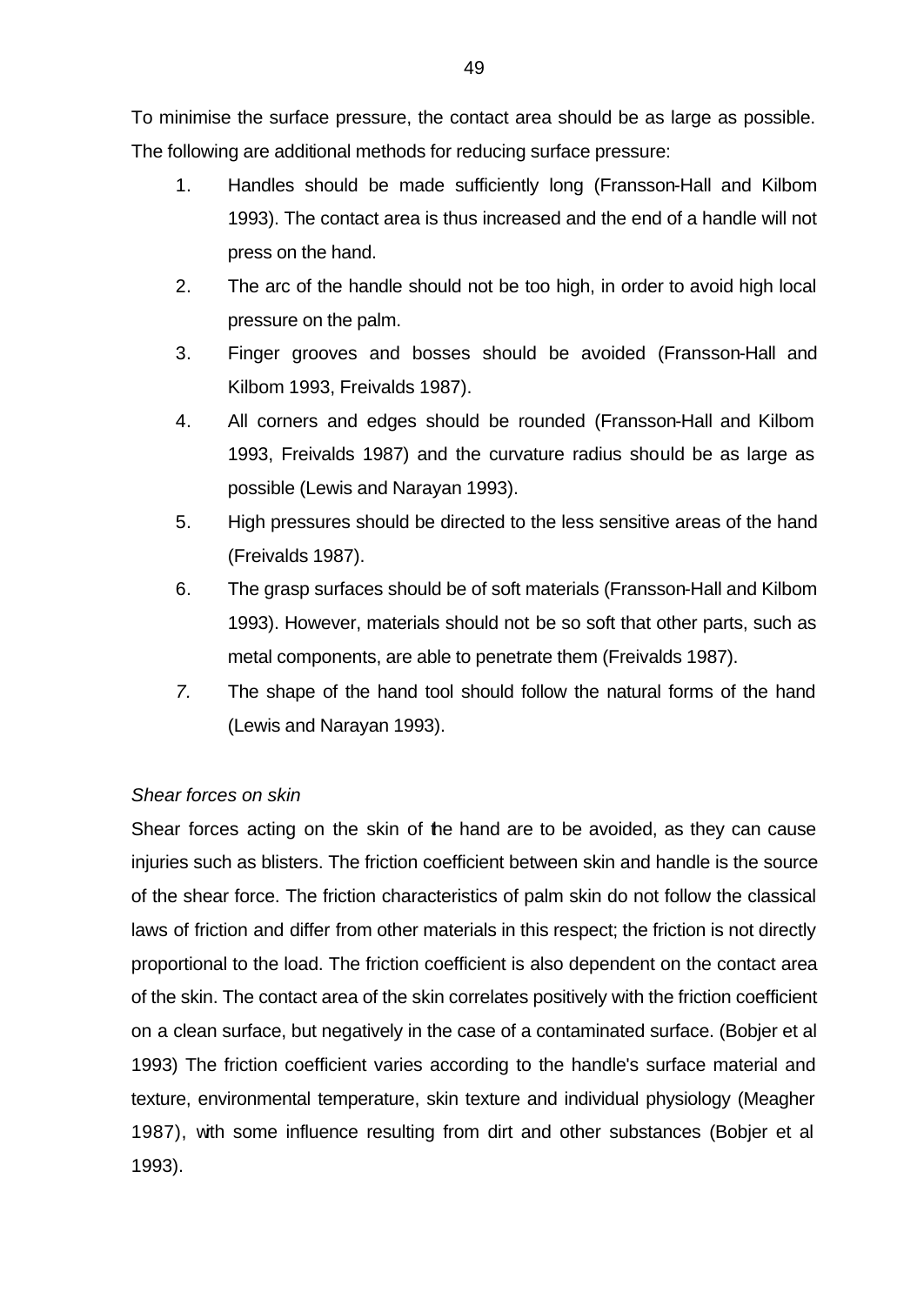According to Bobjer et al (1993), there is no improvement in the friction coefficient if coarse surfaces and sharp edges are used. On the other hand, their study indicates that wide grooves improve the friction coefficient in a contaminated environment, although they increase the feeling of discomfort. Surprisingly, with few exceptions, the correlation between high friction coefficient and coarse surface is small, contrary to the usual assumption. The highest friction coefficient is achieved in a clean environment and on an even surface. On a contaminated surface, e.g. when there is a grease or oil layer on a surface, a coarse-patterned surface provides the best friction coefficient. According to the Eastman Kodak Company (1983), the best grip can be accomplished by using elastic handle material. Bobjer et al (1993) provides some guidelines for the design of handles:

- 1. For weak people, high friction may enable them to perform tasks which they normally could not do.
- 2. Low friction may be suitable for places where the hand constantly has to slide over a surface.
- 3. A large contact area increases the friction coefficient when the skin is clean. This reduces muscular strain and increases productivity.
- 4. A large contact area is also felt to be more comfortable.

Texture has considerable influence on the friction coefficient between hand and surface and on feelings of discomfort (Bobjer et al 1993). There are contradictory views regarding texturing. Tichauer and Gage (1977) recommend that the texture should be coarse enough to guarantee a good grip and to avoid slipping. On the other hand, Mital and Kilbom (1992) consider that a smooth surface is better. Meagher (1987) also states that too coarse a surface can lead to discomfort, skin irritation and diminished efficiency. Broad grooving of handles inhibits the transfer of maximum force and can produce discomfort because of the low surface area of skin contact (Meagher 1987). According to Bobjer et al (1993), a smooth surface is in general more comfortable than a patterned one. However, they also state that in unclean environments a patterned surface may be more beneficial because of its better friction characteristics. A coarse pattern is recommended in contaminated environments. For a clean environment there is no statistical evidence of difference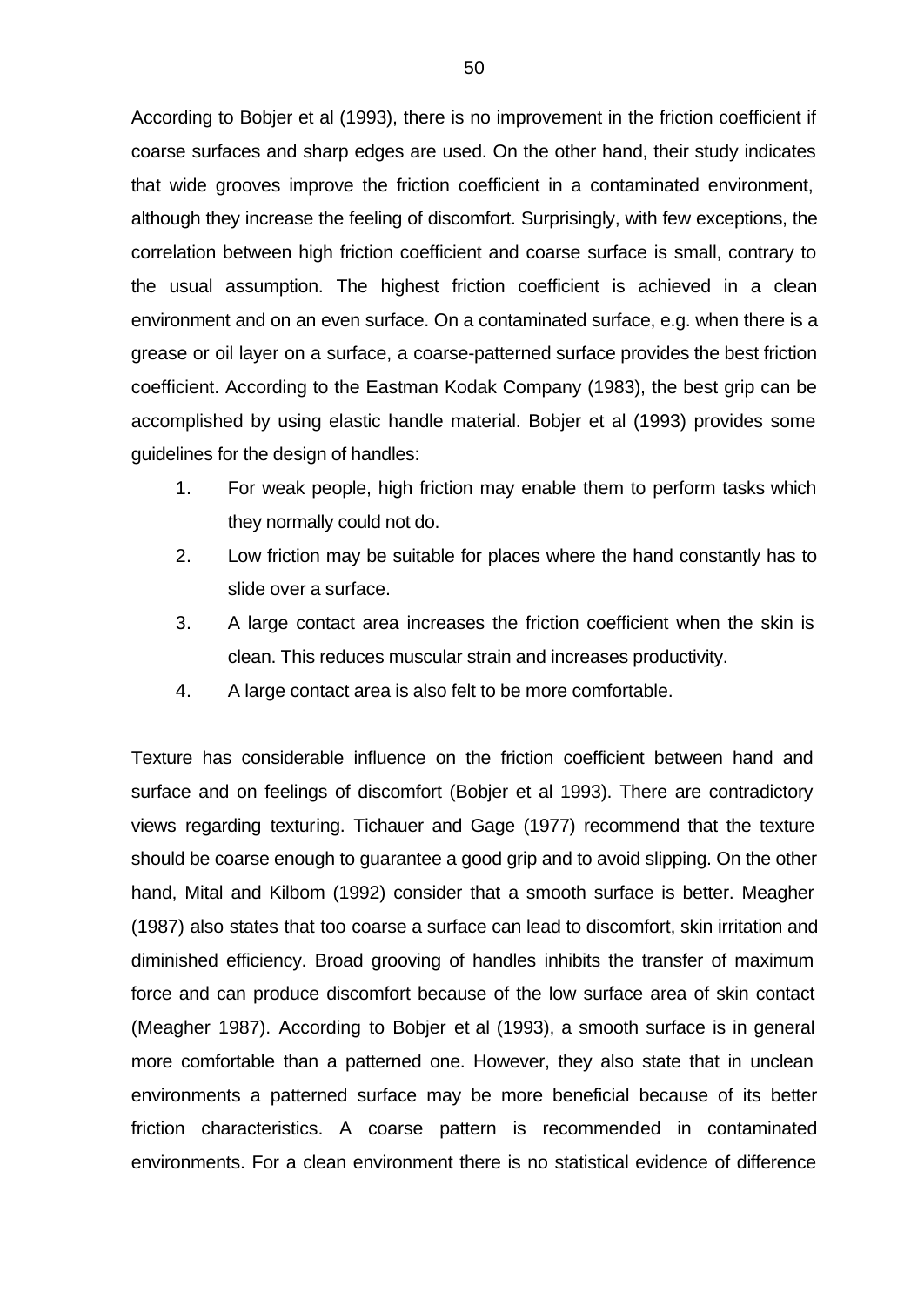between various patterns. On a non-patterned surface, perspiration and oil reduce the friction coefficient. High and low friction coefficients are extremely dependent on the environment. In the presence of perspiration, a high friction coefficient is produced by selecting a large contact area with the skin. In the case of oil or fat, a large contact area provides only a low friction coefficient. (Bobjer et al 1993)

# *Thermal insulation characteristics*

The tool materials should be selected so as to minimise the heat loss from the hand of the user (prEN 1030-1 1993), as work in cold environments requires more time and is more demanding for muscles (Nieminen et al 1999). Thermally inert material is recommended for use in handles (Giguère et al 1993). Especially if the tool is to be used without gloves, the handle material should not conduct heat (Tichauer and Gage 1977). The following is recommended in prEN 1030-1 (1993): "If in use the handle is likely to be colder than the operator's hand, the handle material should have a low thermal conductivity."

# **5.3.3 Handles**

# *Length of handles*

Handles should be sufficiently long so that the end of the handle does not press on the sensitive areas of the hand (Fransson-Hall and Kilbom 1993). However, handles should not be too long, so as not to cause pressure on the wrist (Freivalds 1987). Several recommendations exist regarding the length of handles. The generally suggested minimum length is 100 mm. This recommendation is based on the breadth of the user's palm (Eastman Kodak Company 1983, Freivalds 1987). According to prEN 1005-2 (1995), handles should be at least 125 mm long, in order to make it possible to use the hand tool while wearing gloves. The Eastman Kodak Company (1983) recommends that for hand tools such as pliers, which need appreciable forces, the handles should be 130 mm long. To allow for the use of gloves with the latter, a length of 13 mm should be added (Eastman Kodak Company 1983).

An interesting proposal for the handle length of pliers-like hand tools has been made in a study by Lewis and Narayan (1993). They have assigned the handles three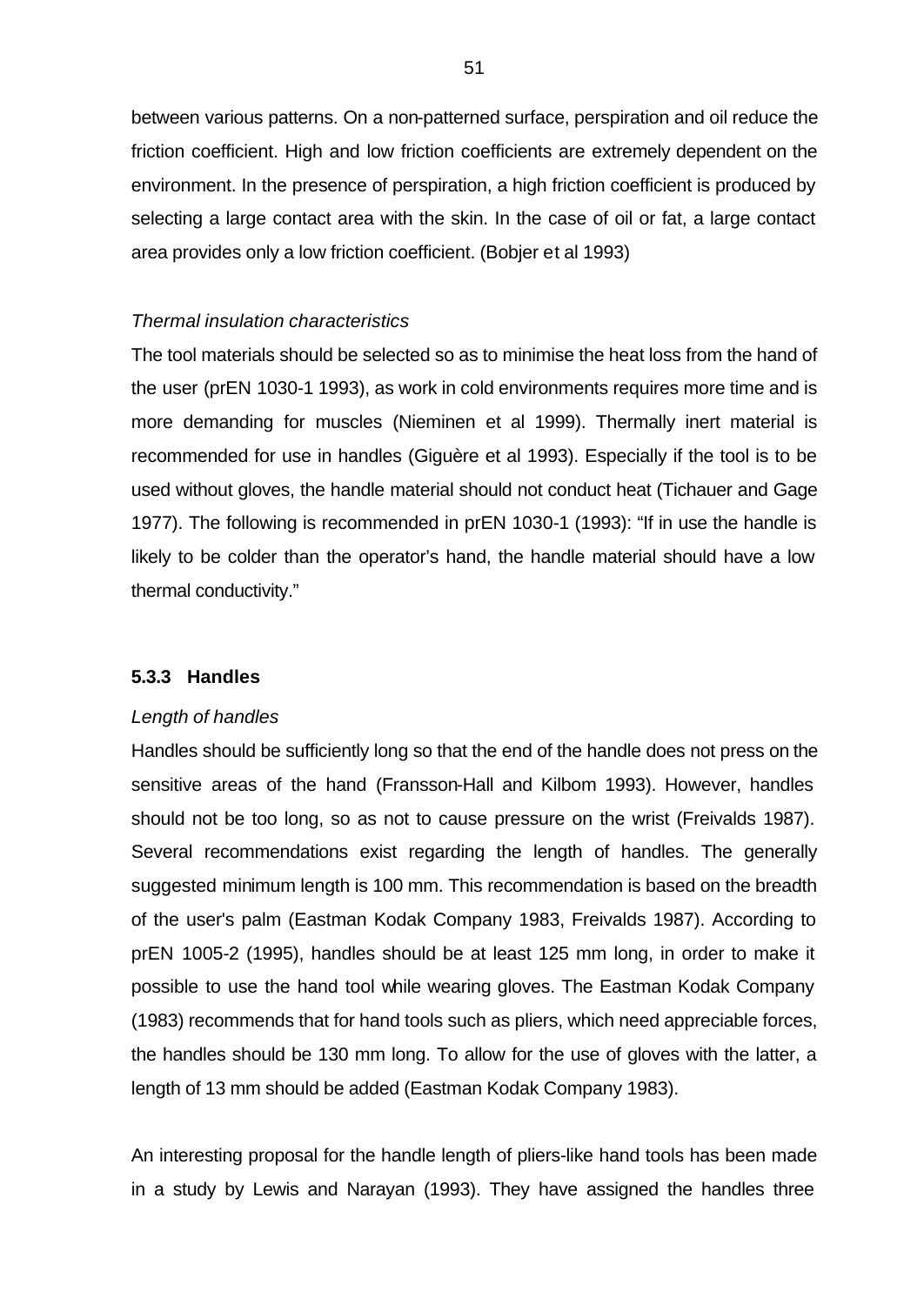different sizes according to the size of users (5th, 50th and 95th percentile populations). According to Lewis and Narayan (1993), in pliers the upper handle should be 135-170 mm in length and the lower handle 95-120 mm. Table 2 lists recommendations for handle lengths for the three user groups.

*Table 2. Proposal for the handle length of pliers-like hand tools (Lewis and Narayan 1993).*

| Size   | Male         | Hand       | Female       | Hand       | Length,          | Length,          |
|--------|--------------|------------|--------------|------------|------------------|------------------|
|        | (percentile) | breadth in | (percentile) | breadth in | upper            | lower            |
|        |              | metacarpal |              | metacarpal | handle           | handle           |
| Small  |              |            | 5th - 50th   | 69-76 mm   | $115 \text{ mm}$ | 95 mm            |
| Medium | 5th - 50th   | 79-86 mm   | 50th - 95th  | 76-86 mm   | 130 mm           | $105 \text{ mm}$ |
| Large  | 50th - 95th  | 86-97 mm   |              |            | 140 mm           | $120 \text{ mm}$ |

Gloves should be chosen carefully, as they affect the use of hand tools by changing the grip. Gloves change both the shape and the size of the hand. Unsuitable gloves can also cause stress injuries when the user tries to improve the grip. (Tichauer and Gage 1977) It was also found that the use of gloves can increase fatigue when using a pliers-like hand tool (Fleming et al 1997). According to Freivalds (1987), gloves increase the size of the hand as follows: woollen or leather gloves increase the thickness of the hand by 5 mm and the breadth by 8 mm, and a heavy mitten can increase the corresponding measurements by 25-40 mm.

# *Grip span*

The grip span of pliers-like tools influences the usability of the hand tool by defining how efficiently the tool can be handled and force transmitted. The distance between the outer surfaces of handles should be less than 90 mm when measured for the grip between the third finger, middle finger and bottom of the thumb (Eastman Kodak Company 1983). The grip force of pliers-like hand tools is at its highest when the grip span is 55-65 mm for males and 50-60 mm for females (Fransson and Winkel 1991). Force production decreases by 10% for each centimetre by which the grip span is enlarged (Fransson and Winkel 1991). When the force needed to cut a wooden stick of a certain diameter was studied, the maximum cutting force was found to occur when the cut had reached the middle of the branch or just a fraction further (Kallionpää et al 1997b). The grip span and the opening of the blades should be optimised in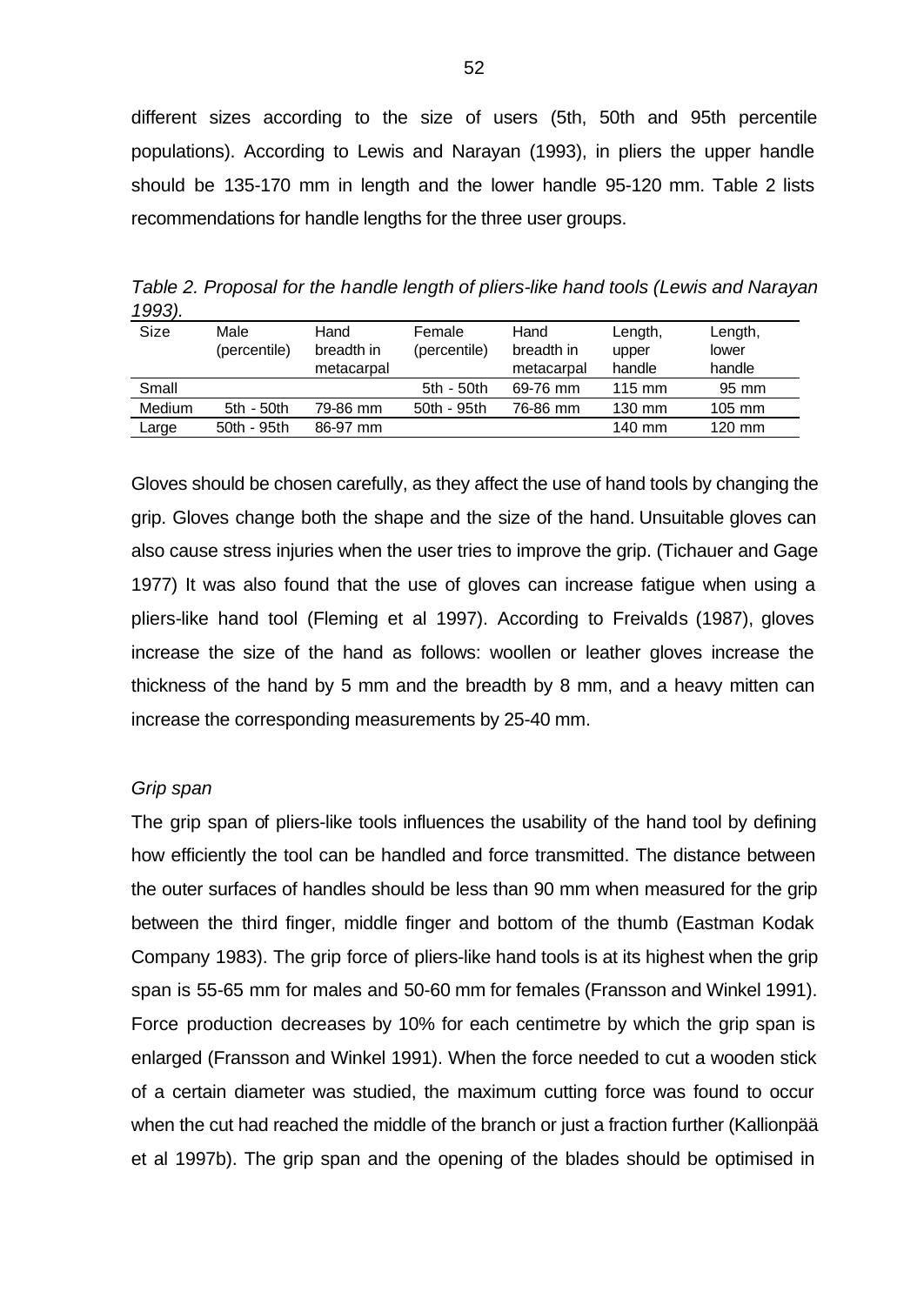accordance with this information. When one is planning the grip span, the anthropometry of the user population should be taken into consideration, as well as the large variations between men and women as far as hand size is concerned. In general the female hand (length \* breadth) is 84% of the estimated area for males (Hall 1997).

#### *Arc of handle*

Handles with too curved an arc can cause pressure to be concentrated on too small an area of the palm (Eastman Kodak Company 1983). The handles should also follow the natural form of the hand (Lewis and Narayan 1993). The height of the arc of a handle should be less than 13 mm over the whole handle length (Eastman Kodak Company 1983).

# *Grip guard*

The purpose of a grip guard is to prevent the fingers from slipping into the cutting zone of the blades. An optimal grip guard is 15.2 mm in height (Cochran and Riley 1986). A height of 16 mm has also been recommended (Mital and Kilbom 1992).

#### *Wrist position*

The wrist position is the prime factor to be considered when one is attempting to reduce or eliminate load on the hand (Lewis and Narayan 1993). Correct wrist position can play a part in preventing ailments such as tendovaginitis and can affect tasks requiring precision (Armstrong et al 1982, Loslever and Ranaivosoa 1993, Sperling et al 1993a) and the efficiency with which force is produced (Duque et al 1995, Fransson and Winkel 1991). Duque et al (1995) have measured muscular activity in terms of maximal isometric voluntary contraction (MVC). In their study 30% MVC was attained in the case of all 11 wrist positions used in the study, but 70% MVC was achieved only when the wrist was in the neutral position. Force production was at its lowest when the wrist was in a bent position and at its highest when the wrist was either in a neutral position or in extension.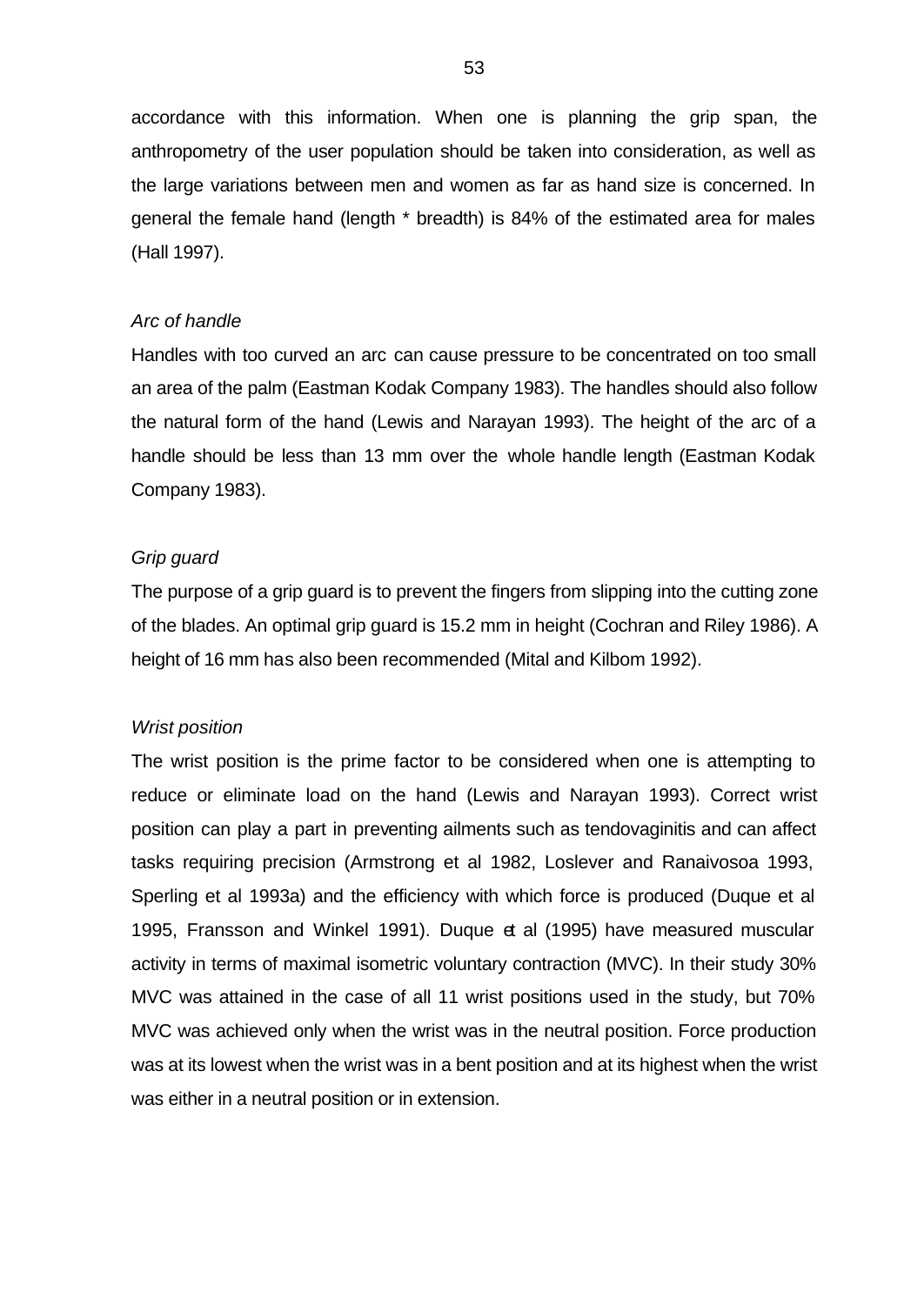A hand tool should guide the wrist into a neutral position (Tichauer and Gage 1977). Sperling et al (1993a) suggest that an optimal position for the wrist involves 30° extension, 10° ulnar deviation and semipronation. To minimise exertion, Tichauer and Gage (1977) recommend avoiding ulnar deviation. A "handshake" position has also been proposed as an optimal position for the wrist (Mital and Kilbom 1992).

# **5.3.4 Locking mechanism**

The location of the locking mechanism should be chosen in such a way that it is easy and quick to operate using one finger. The use of a locking mechanism should not require too much force. (Kallionpää et al 1997b) For a switch that is operated using one finger and can be moved in all directions, it is recommended that the maximum force requirement should be less than 6.9 N and the maximal torque less than 0.9 Nm (prEN 894-3 1992). The thumb is the strongest of all the fingers (Kinoshita et al 1996), and it is therefore recommended that the design should allow the thumb to be employed when the locking system is being used.

Pruners are commonly carried in pockets, and it is therefore necessary for a locking mechanism to be reliable (Kallionpää et al 1997b) to decrease the risk of the tool opening accidentally. A locking mechanism should be wide and rounded enough that it does not cause high local surface pressures on fingers (Kallionpää et al 1997b).

# **5.3.5 Force transmission mechanism**

# *Force*

Hand tools should be designed so that the force requirements imposed on the user are as low as possible, thus making the tool as easy to use as possible. High forces can cause discomfort, fatigue and musculoskeletal disorders and injuries. The maximum grip strength of a healthy young male using pliers-like hand tools is approximately 600 N; the figure is approximately 400 N for females. There is a reduction of 30% in maximum intermittent strength by the time that users reach the age of 60-65 (Freivalds 1987). Hall (1997) has reported that female hand strength amounts to 69% of the male strength. The smaller strength of females is partly due to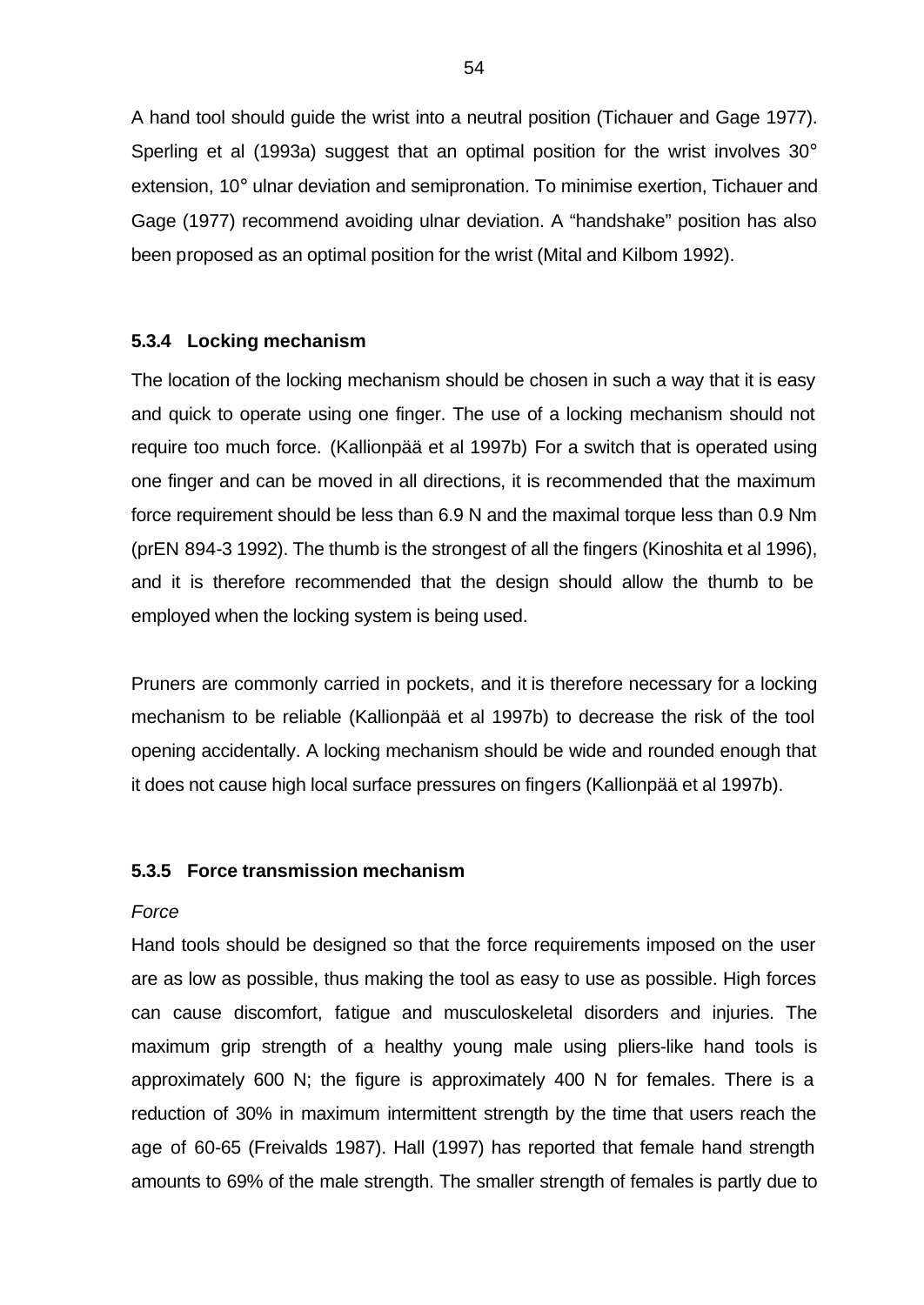the fact that on average the female hand is smaller, with less muscle mass (Fransson and Winkel 1991). For repeated and continuous work, 33-50% of the abovementioned values is recommended. A two-handed grip improves force production by 60-70%. (Freivalds 1987)

Age, gender and repetition have a considerable influence on the ability to produce force (Meagher 1987, Sperling et al 1993b, Fleming et al 1997, Hall 1997). According to Chaffin and Andersson (1991), the occasional maximum force should be less than 90 N when the entire population is taken into consideration. In such cases the position of the wrist and arm should be optimal and exertion occasional. They add that grip force, position and frequency are very dependent on each other. Gloves reduce grip force by 15-20% (Chaffin and Andersson 1991). Grip force is also restricted by a feeling of inconvenience and pain (Fraser 1980, Freivalds 1987).

Maximum force requirements for the power grip of one hand on pliers-like hand tools are presented in prEN 1005-3 (1995). In an optimal situation the maximum force should not exceed 250 N for experienced professionals (85% of adults) and 100 N for domestic use (99% of adults). Adults are defined by prEN 1005-3 (1995) as being men and women aged 20-65 and capable of working. This maximal isometric force capacity ( $F_B$ ) is influenced by fast, contradictive movements (m<sub>v</sub>), the frequency (m<sub>f</sub>) of repeated actions and the duration  $(m_d)$  of the work. Definitions of these variations are given in Table 3. Reduced force generating capacity  $(F_{\text{Br}})$  is:

$$
F_{Br} = F_B \cdot m_v \cdot m_f \cdot m_d \tag{Equation 1}
$$

Risk assessed force  $(F<sub>i</sub>)$  can be calculated by using multiplier  $m<sub>i</sub>$ . The risk assessed force is then

$$
F_r = F_{Br} \cdot m_r \tag{Equation 2}
$$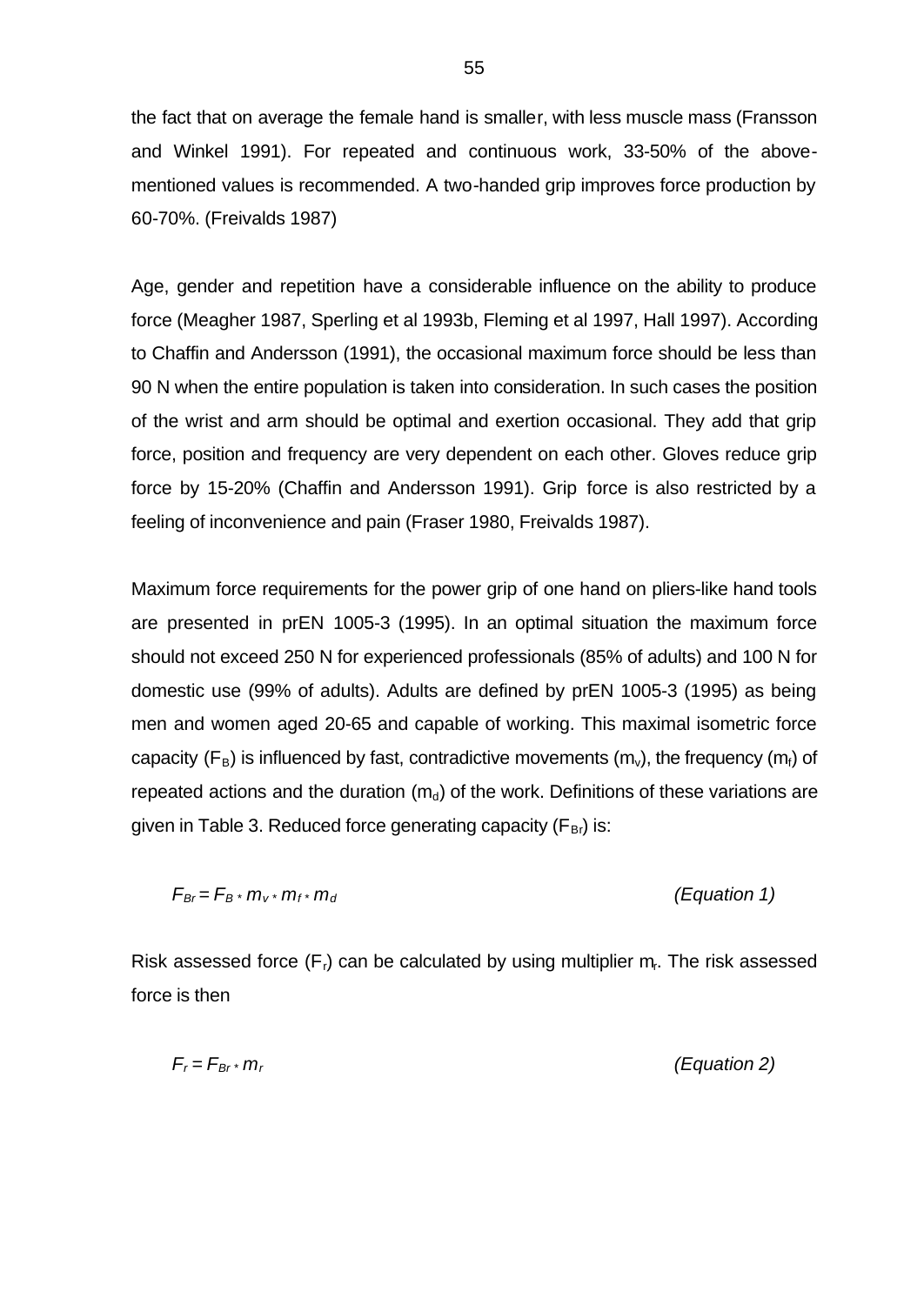| Criteria                      | Value                                                          | <b>Notes</b>                                                      |
|-------------------------------|----------------------------------------------------------------|-------------------------------------------------------------------|
| Velocity<br>(m <sub>v</sub> ) | 1.0                                                            | -if action implies no<br>or a very slow<br>movement               |
|                               | 0.8                                                            | -if action implies an<br>evident movement                         |
| Frequency                     | (action time $\leq 0.05$ min)<br>(action time $> 0.05$ min)    |                                                                   |
| $(m_f)$                       | $1.0$ , if<br>$f \leq 0.2$<br>1/min<br>0.6                     |                                                                   |
|                               | $0.8$ , if<br>0.2 < f < 2<br>1/min<br>0.4                      |                                                                   |
|                               | $0.5$ , if<br>2.0 < f < 20<br>1/min<br>0.2                     |                                                                   |
|                               | $0.3$ , if<br>1/min<br>f > 20<br>does not apply                |                                                                   |
| Duration<br>$(m_d)$           | 1.0                                                            | -if duration (working<br>time) in similar<br>$actions < 1$ h/day  |
|                               | 0.8                                                            | -if duration (working<br>time) in similar<br>actions 1-2 h/day    |
|                               | 0.5                                                            | -if duration (working<br>time) in similar<br>actions $>2-8$ h/day |
| Risk zone<br>$(m_r)$          | < 0.5,<br>recommended                                          |                                                                   |
|                               | $0.5 - 0.7$ ,<br>not recommended<br>to be avoided<br>$> 0.7$ , |                                                                   |

*Table 3. Values for multipliers in formulas according to prEN 1005-3 (1995).*

Force requirements of 24 pruners were studied (Kallionpää et al 1997a, b, Kallionpää 1997). The force needed to cut a 13 mm thick, fresh branch was on the average 113 N, varying between 72 and 189 N. According to prEN 1005-3 (1995), in a situation where for example a professional worker cuts with 2-20 repetitions per minute and uses pruners for 8 hours per day, the following force-generating capacity would result:  $F_{\text{Br}} = 0.8 * 0.5 * 0.5 * 250 \text{ N} = 50 \text{ N}$ . The recommended limit would thus be 25 N.

For domestic use with 2-20 repetitions per hour and a working period of 1-2 hour per day the force-generating capacity would be  $F_{\text{Br}} = 0.8 * 0.5 * 0.8 * 100 \text{ N} = 32 \text{ N}$ . Thus, the recommendable limit would result in 16 N. When we observe these results, it seems that in the future minimising the force needed will be one of the most important tasks. The limit values for maximum force given that the prEN 1005-3 (1995) (250 N for professionals and 100 N for amateur use), should not be exceeded.

In the cube model presented by Sperling et al (1993a) and Kilbom et al (1993b), force requirements are presented as a percentage of MVC (% of MVC). A low force requirement is defined as being less than 10% of MVC, a medium force requirement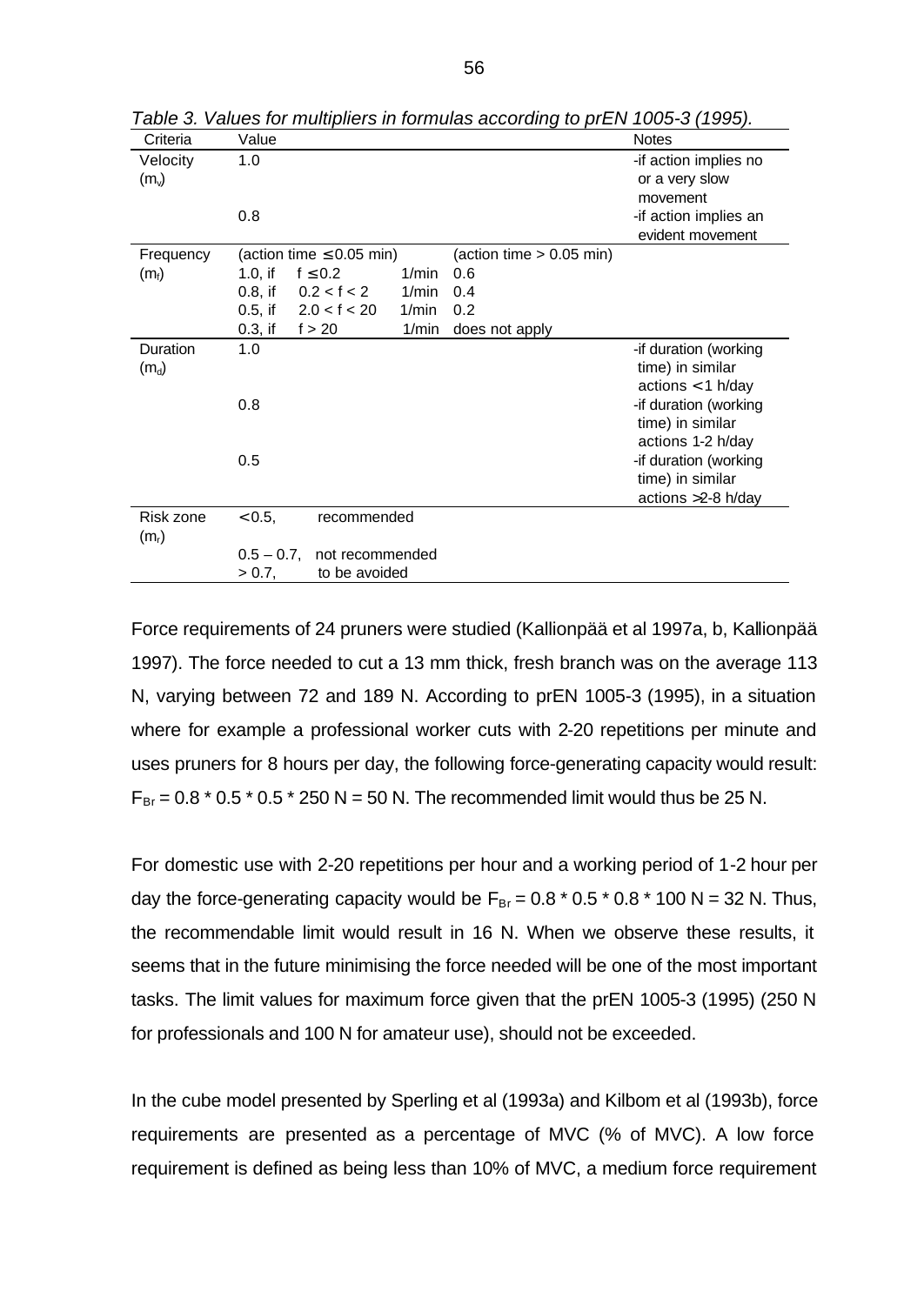as being 10-30% of MVC and a high force requirement as being over 30% of MVC (Sperling et al 1993a). Muscle activities during the use of different pruners were studied using EMG (Kallionpää 1997, Kallionpää et al 1997a). The results show that the average muscle forces in arm flexor muscles (m. flexor digitorum superficialis) were 15-22% of MVC and in arm extensor (m. extensor digitorum) muscles 9-15% of MVC. The maximum values were 63-84% of MVC and 37-58% of MVC respectively.

Disregarding the thumb, the middle finger is the strongest and the little finger the weakest (Fransson and Winkel 1991, Oh and Radwin 1993, Kinoshita et al 1996). According to Fransson and Winkel's (1991) recommendations, it is more relevant to consider fingers as intimately cooperative parts of the hand rather than as separate agents. Their argument is based on the fact that some forearm muscles, i.e. m. flexor digitorum profundus and m. flexor digitorum superficialis, contribute to flexion of several fingers, but are united in origin. The positions of other fingers affect the movements of a single finger (Fransson and Winkel 1991). Taking all the above information into consideration, it is reasonable to assume that the highest force production of the hand is achieved through the even use of all fingers.

# **5.3.6 Returning mechanism**

Hand tools with two handles, such as pliers, should have a spring which returns the handles to the initial position (Eastman Kodak Company 1983). Kilbom et al (1993a) have reported an increase in working efficiency when a plate shears with a spring is used, as compared with the use of a plate shears without such a spring. The extra load created by the spring does not increase the required cutting force or the load on the user (Kilbom et al 1993b).

# **5.3.7 Blade**

#### *Type and shape of the blades*

In some of the pliers-like hand tools, the jaws on the head are blades used for different cutting tasks. The type of blade influences the usability of a tool, for example, by determining how easy it is to see the object being cut. The blades of pliers-like hand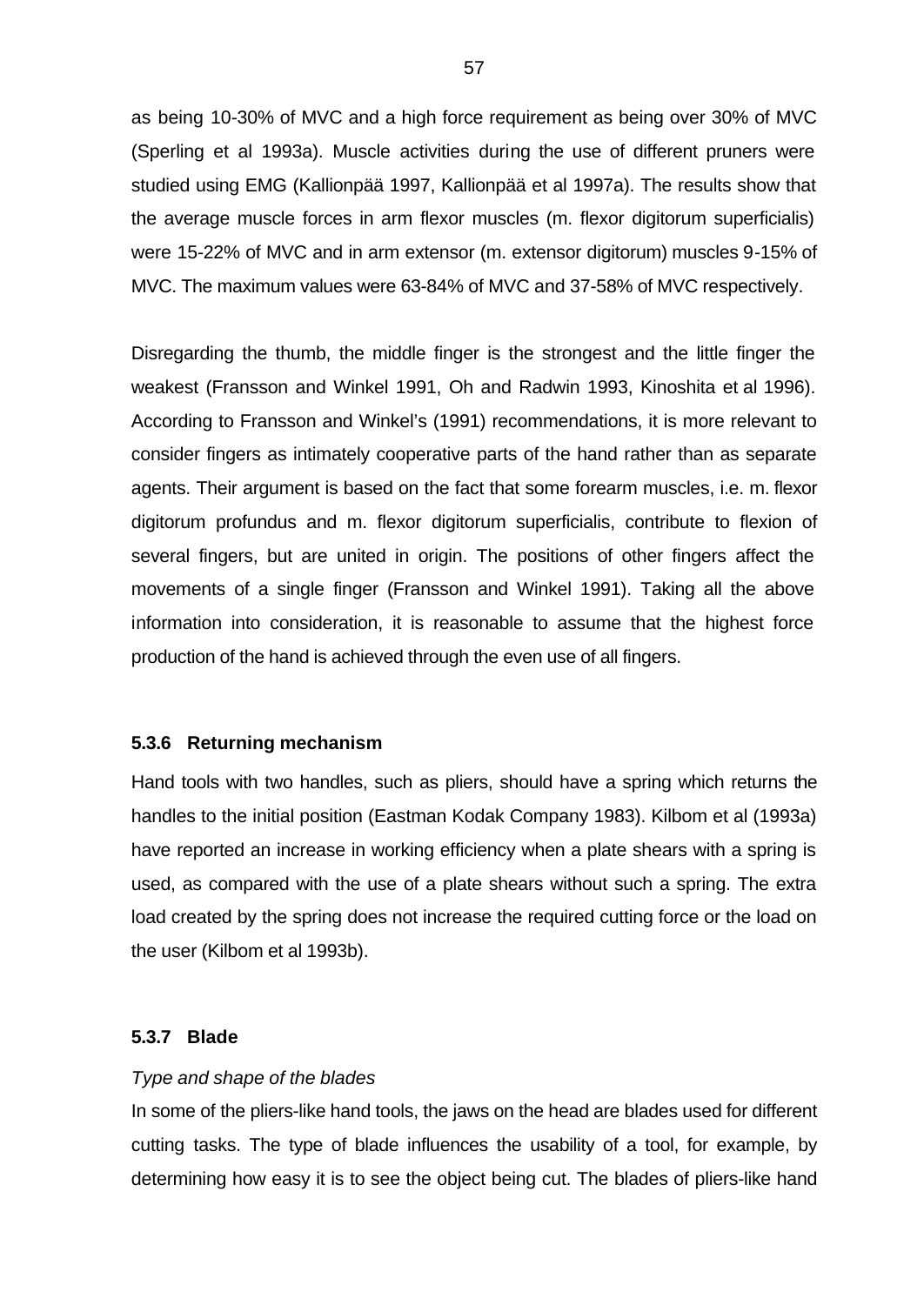tools used for cutting can be classified as bypass and anvil-types. These two types of blades have different characteristics and purposes. In the case of pruners, the anviltype needs on average a little less cutting force than the bypass models. Rounding of the tips of the blades is a safety measure as it improves the safety of the tools, which are carried in the pocket. (Kallionpää et al 1997a)

# *Opening of blades*

The opening angle of the blades defines the thickness of the material on which the tool can operate. It is advisable in the case of pliers-like cutting tools that the material being cut should be able to be inserted as deeply as possible between the blades, as cutting is then easier and the force requirement lower. In both a market survey by Peltonen (1998) and a "focus group" interview by Kallionpää et al (1997b), a large opening angle of the blades is quoted as being an important factor for pruners.

# **5.3.8 Guide**

The guide is here defined as being the part of the system that holds the blades together. The purpose of the guide is to hold the blades in a correct operating position. The guide should allow smooth and efficient movement of the blades if the tool is equipped with a return spring. In tools without a spring, the guide can be used to adjust the tightness with which the blades operate. In pliers-like tools the guide is often a screw. According to a market survey conducted by Peltonen (1998), the users want the guide to be available as a spare part.

# **5.4 Discussion**

# **5.4.1 Methodological aspects**

The reliability of the study can be considered sufficient as the sample from the literature is based on a broad survey. The reliability of the literature survey is always based on the reliability of the used references and the completeness of the survey. The design criteria have been selected mainly from publications concentrating on ergonomics. Therefore the criteria reflect the results of this particular discipline. As not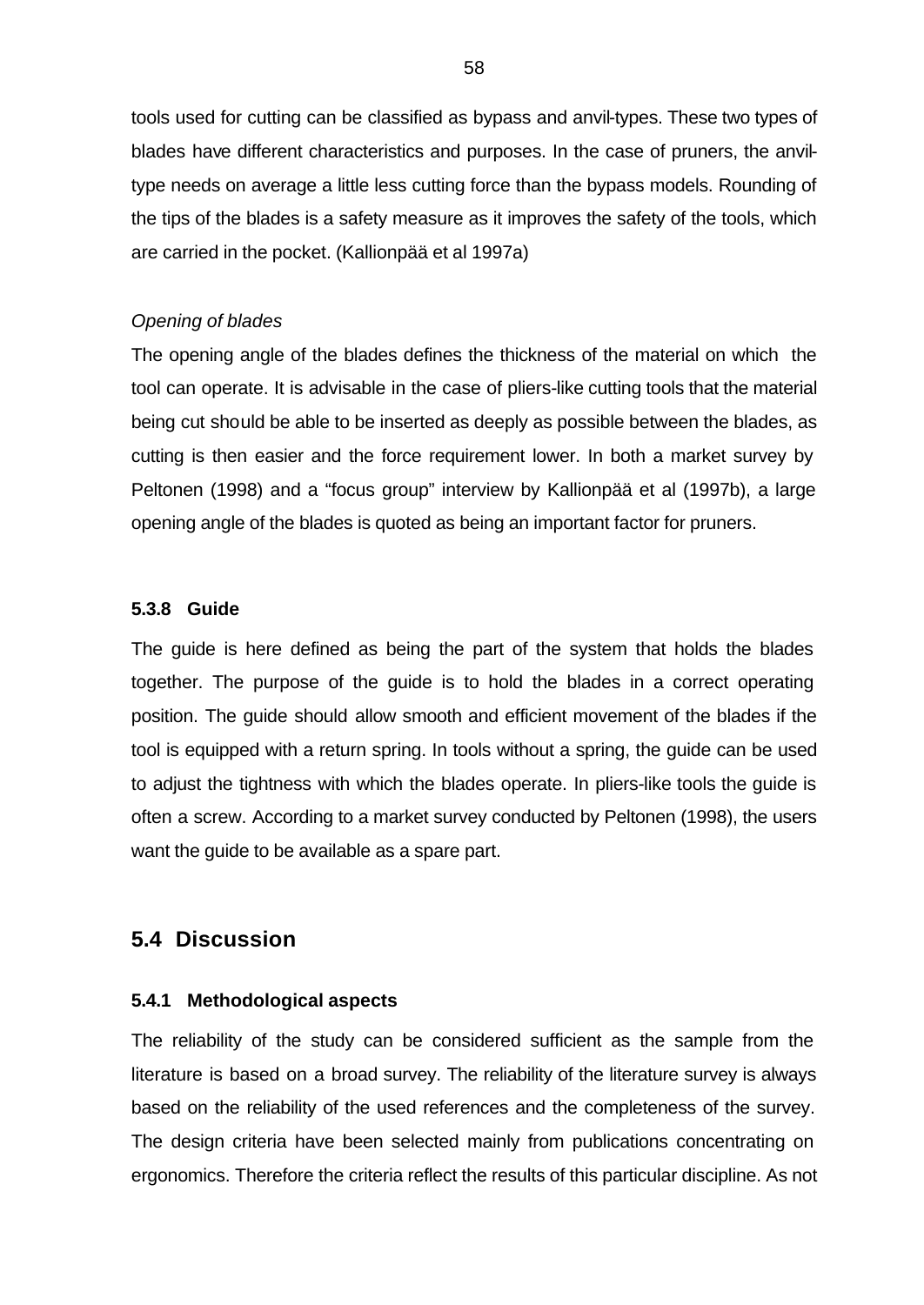all the information concerning the ergonomics and usability of the product can be implemented in the design method, choices had to be made. Thus, any list of critical design factors cannot be complete. Depending on the choices made, the results of the collection of design criteria can vary. The data used for creating the design criteria have to be carefully evaluated for their reliability and care should be taken which references are used. An effort was made to use relevant standards, referee-evaluated scientific publications and commonly used and accepted hand books.

In this survey mostly literature in the English language was used. This may have resulted in missing some already existing information published in other languages. However, it must be noted that the authors of the used references represent various countries and several disciplines, thus improving the reliability.

#### **5.4.2 Discussion of the design criteria**

Designers need both conceptual and detailed design information to support ergonomics. There are a number of factors that make design for ergonomics difficult, one of them being the need of more knowledge on ergonomics. Also lack of research on topics of interest for design is a serious obstacle. It was also found that designers expect clear rules and want to find specific and pertinent information on how to accomplish ergonomic design. (Willén 1997)

The aim of this study was to present a detailed list of the most important ergonomic design criteria for pliers-like hand tools. Garden pruners were used as an example. The criteria was found and collected from literature and grouped so that it could be used as supportive material in hand tool design for example with the QFD method.

Design criteria for non-powered hand tools can be found in the literature but requires a broad literature survey. Also selection and grouping of the criteria was needed. As this method requires quite a lot of time and effort, its applicability for a very rapid design process can be problematic as it was found that designers in some companies spent very little time, even less than 1% of working time on ergonomics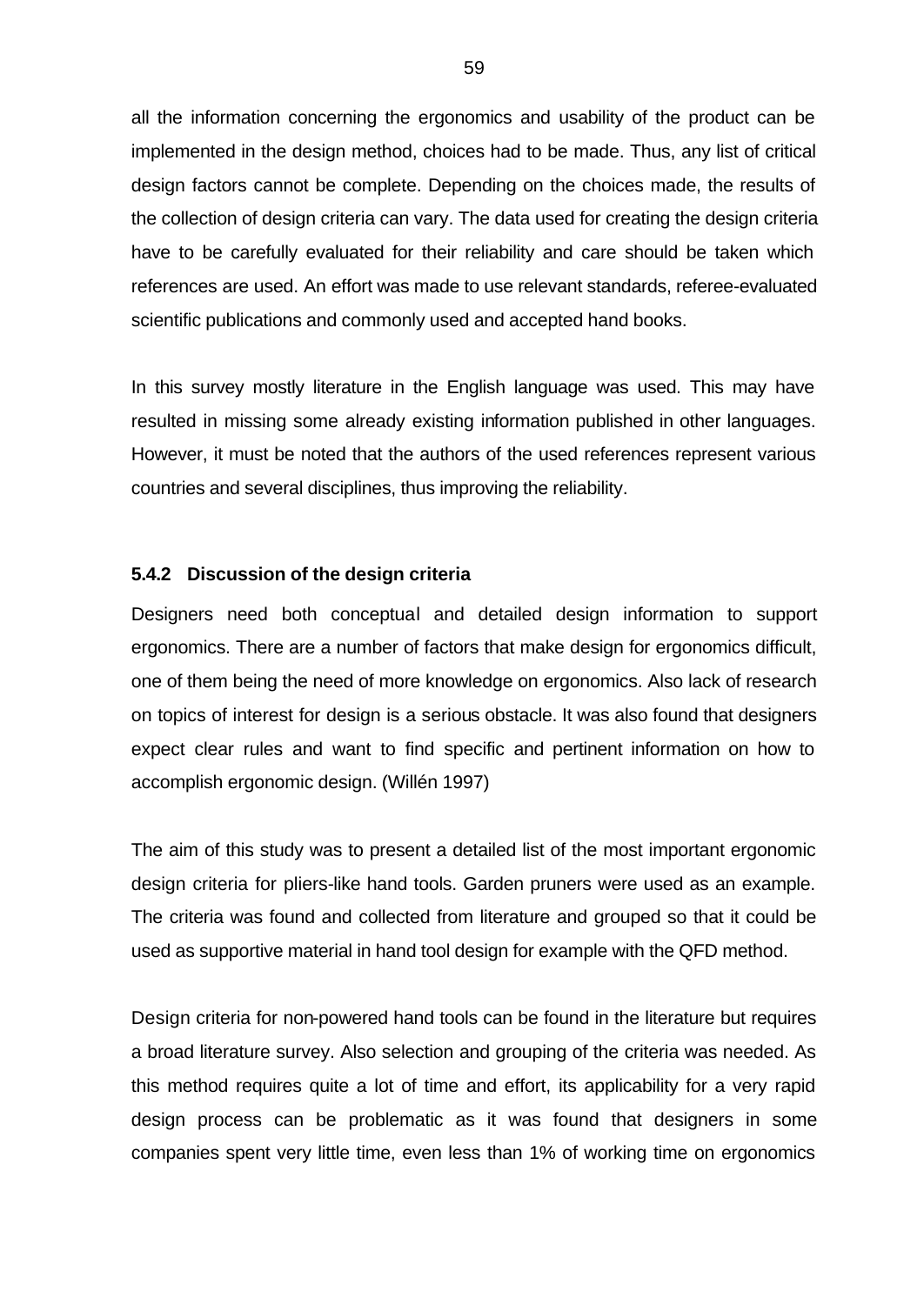issues (Willén 1997). On the other hand, when the criteria have been found and collected, they can be applied in other cases as well.

The criteria presented in this case study 1 are the most important ergonomic criteria that should be integrated into the design process for non-powered hand tools. During the selection of the criteria special emphasis was on the design of pliers-like hand tools like garden pruners. When applying the data in a new design, care should be taken to ensure that for example the dimensions apply to the particular product and user population.

The criteria can also be modified to be used as e.g. a checklist when one is evaluating the ergonomics of hand tools. When selecting the design criteria, the restriction was made to concentrate firstly on non-powered hand tools and secondly on pliers-like one-hand operated tools. This may restrict the use of criteria in the design or evaluation of other types of hand tools. It should be noted that the factors presented here may be of varying importance for different tools. Some other factors not mentioned here can also be of importance in some cases. The main aim in design in the case of ergonomics and usability should be to decrease the effects of work load (Kattel et al 1996).

The criteria presented here are especially useful in a design process in which the QFD method is employed. Although it has been possible to find a number of recommended values for the criteria, some criteria still lack reliable recommended values or consensus on the several presented values, thus indicating the need for further research. For example, values for the amount of pressure that human skin safely endures in cases of extended exposure, e.g. for an 8-hour workshift, are not available. It is also possible that the recommendations for maximum hand tool weight should be reconsidered.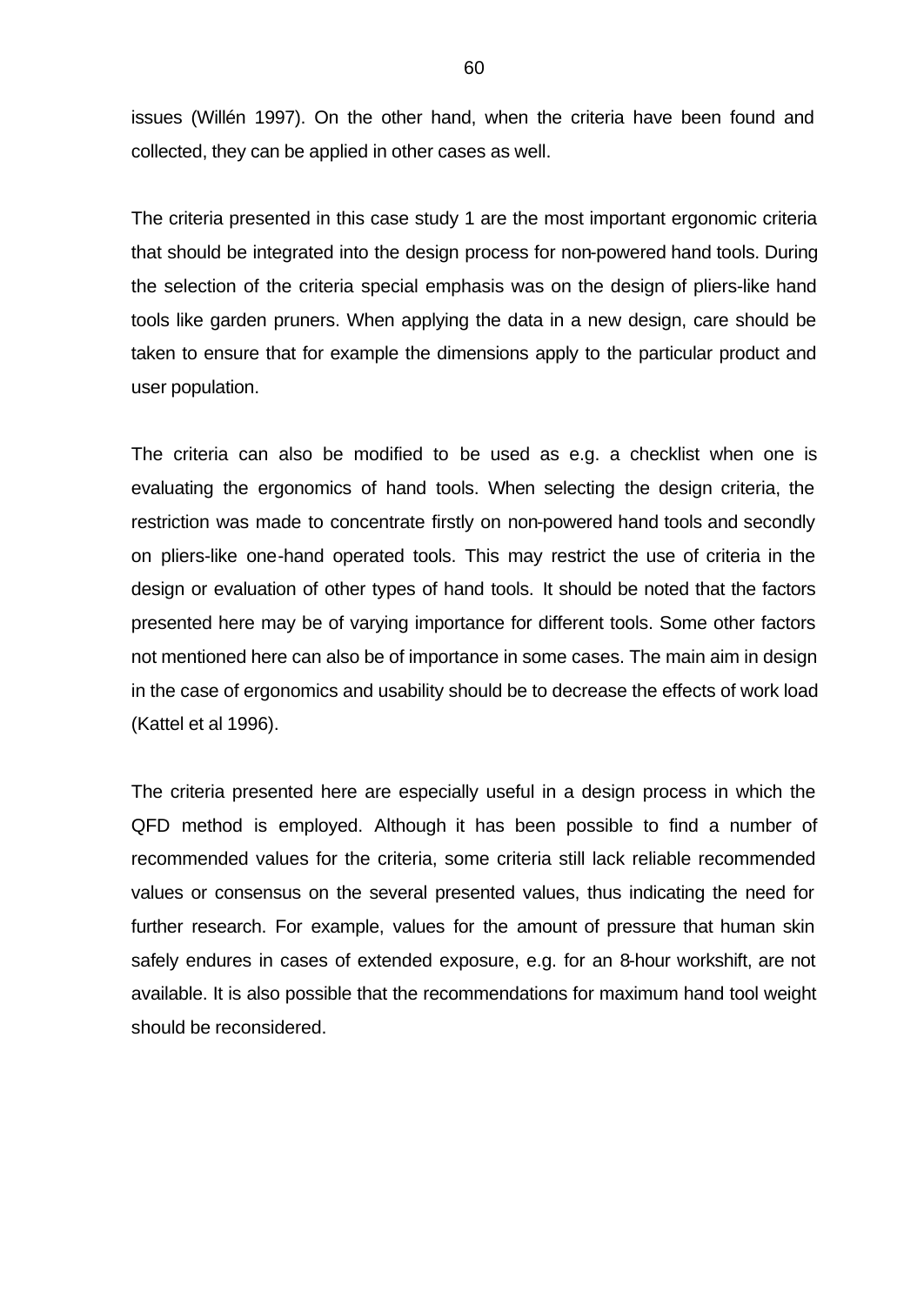# **6 Case study 2 - Ergonomics and usability evaluation of electricians' work in cold climate using a questionnaire and risk analysis**

# **6.1 Introduction**

# **6.1.1 Risk analysis in consumer product evaluation**

Safety is a relevant criterion for a usable product (Wilson and Whittington 1982, Norris and Wilson 1999). Consumer products should also be efficient, durable, serviceable and reasonably priced (Wilson and Whittington 1982). Designers and producers have to be convinced that evaluating for safety is a viable and cost effective process, which can be accommodated along with all other constraints on the product development process. The features of the product - person interaction which influence safety and which must be considered in any evaluation are: product, user, circumstances of use and environment. (Norris and Wilson 1999)

The three immediate influences on consumer safety are the product design, the behaviour of the consumer and the conditions in which the product is used (Norris and Wilson 1999). Ergonomics has an important role to play in consumer product safety by ensuring that this interaction is safe and by improving product design, the central influence on consumer safety (Norris and Wilson 1999). By improving e.g. machines and equipment, both productivity and safety could be improved (Salminen and Saari 1995). In some cases ergonomists can utilise human error assessment approaches and gain valuable insight into error reduction without having to quantify human error likelihoods or probabilities (Kirwan 1998).

In some cases, typically in professional use, consumer products can be understood as a part of a larger system. There are several strategies for improving system reliability and one of these is good design, i.e. the choice of design and proficient engineering are basic to high reliability (Harms-Ringdahl 1993). From the systems perspective a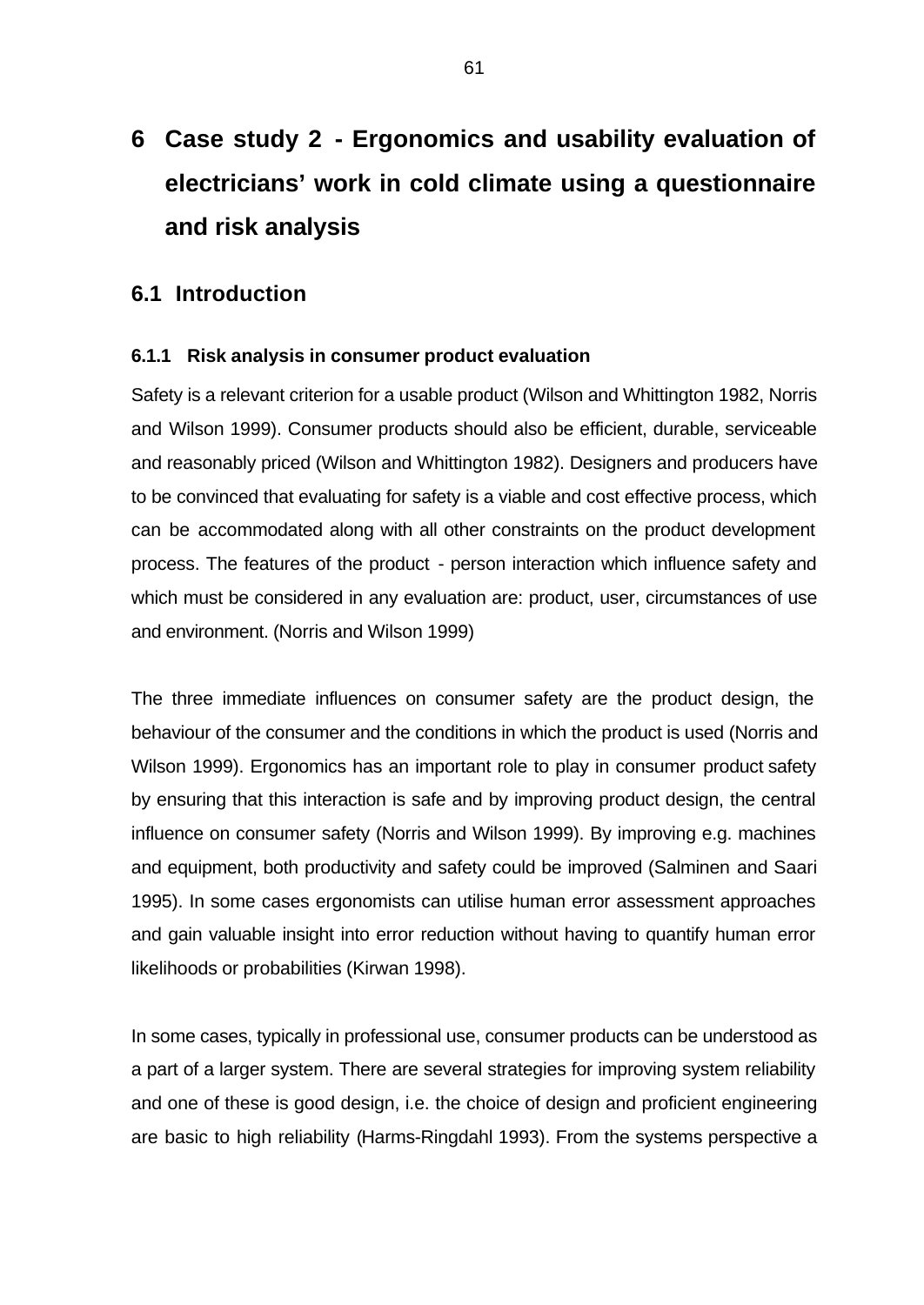system consists of a number of elements that must interact for a desired result to be achieved. The main elements are:

- 1. Technical equipment and physical conditions.
- 2. Individuals within the company.
- 3. Organization.
- 4. System environment. (Harms-Ringdahl 1993)

The properties of the elements and the nature of the interaction between them determine the level of the accident risks. Consumer products typically belong to the category of technical equipment and are thus part of a system. The types of technical equipment that may be involved in accidents vary to a great extent, ranging from handtools to computer systems which control production plants. In the case of technical equipment, safety has traditionally been relatively well regulated by e.g. directives, norms and accepted good practice. (Harms-Ringdahl 1993) In the case of hand-tools there is still knowledge lacking on how usability issues are implemented efficiently in new products. Attempts to reduce risk by teating just one of the four elements generally lead to rather ineffective solutions (Harms-Ringdahl 1993).

# **6.1.2 Work safety analysis**

Work safety analysis can be described as a systematic approach to the identification and evaluation of factors that may lead to accidents. It also includes the generation of proposals for increasing levels of safety. One goal is also to obtain an overall picture of hazards within a system. (Harms-Ringdahl 1993)

Work safety analysis is designed to analyse well-defined jobs in order to identify accident risks for people doing the tasks. The job is divided into tasks, hazards in the tasks are identified and suitable corrective measures are proposed. The method can be used both with tasks of an individual worker or a group working in a limited part of a production system. (Harms-Ringdahl 1987)

Work safety analysis can provide quantitative measures of certain types of risks. Numerical values are generated for the likelihood of certain events occurring, or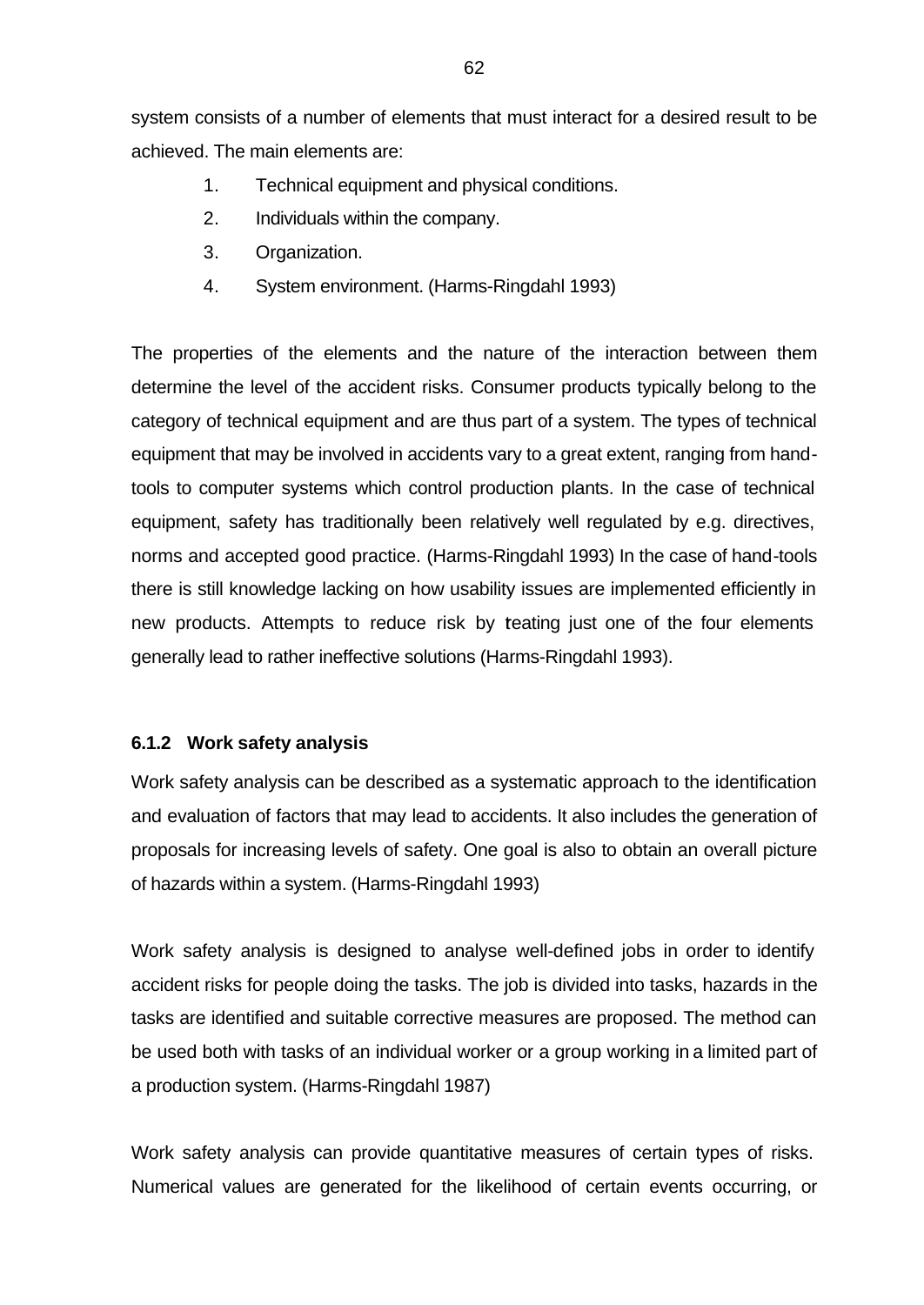calculations are made of possible consequences, or weighted measures are constructed, e.g. according to the principle of probability multiplied by consequence. (Harms-Ringdahl 1993) Work safety analysis has been evaluated as concentrating more on determining factors than on deviations (Suokas 1988).

When using work safety analysis, several different aspects must be included:

- 1. Gathering of information on the system provides the basis for the analysis and must be carried out systematically.
- 2. The entire system and the activities within it should be included in the analysis. The analysis needs to be designed systematically so that important elements are not overlooked. A main thread must be identified and followed.
- 3. A systematic methodology is required for the identification of hazards.
- 4. The risks to which these hazards give rise need to be assessed in a consistent manner.
- 5. A systematic approach is required even when safety proposals are to be generated and evaluated. (Harms-Ringdahl 1993)

If any one specific method is applied, it may mean that certain types of hazards will be observed, while others may not be detected. It is therefore recommended that for better coverage supplementary risk analysis methods are applied. (Harms-Ringdahl 1993)

# **6.1.3 Action error analysis**

By analysing existing products, it is possible to identify difficulties that must be corrected in new products (Chapanis 1995). With the Action error analysis method it is possible to analyse procedures involved in the operation of technical systems. Its aim is to identify steps that are especially prone to human error and assess the consequences of such errors. The stages in the procedure are:

> 1. Making a list of the steps in the operational procedure. The list specifies the effect of different actions on the installation and it must be detailed.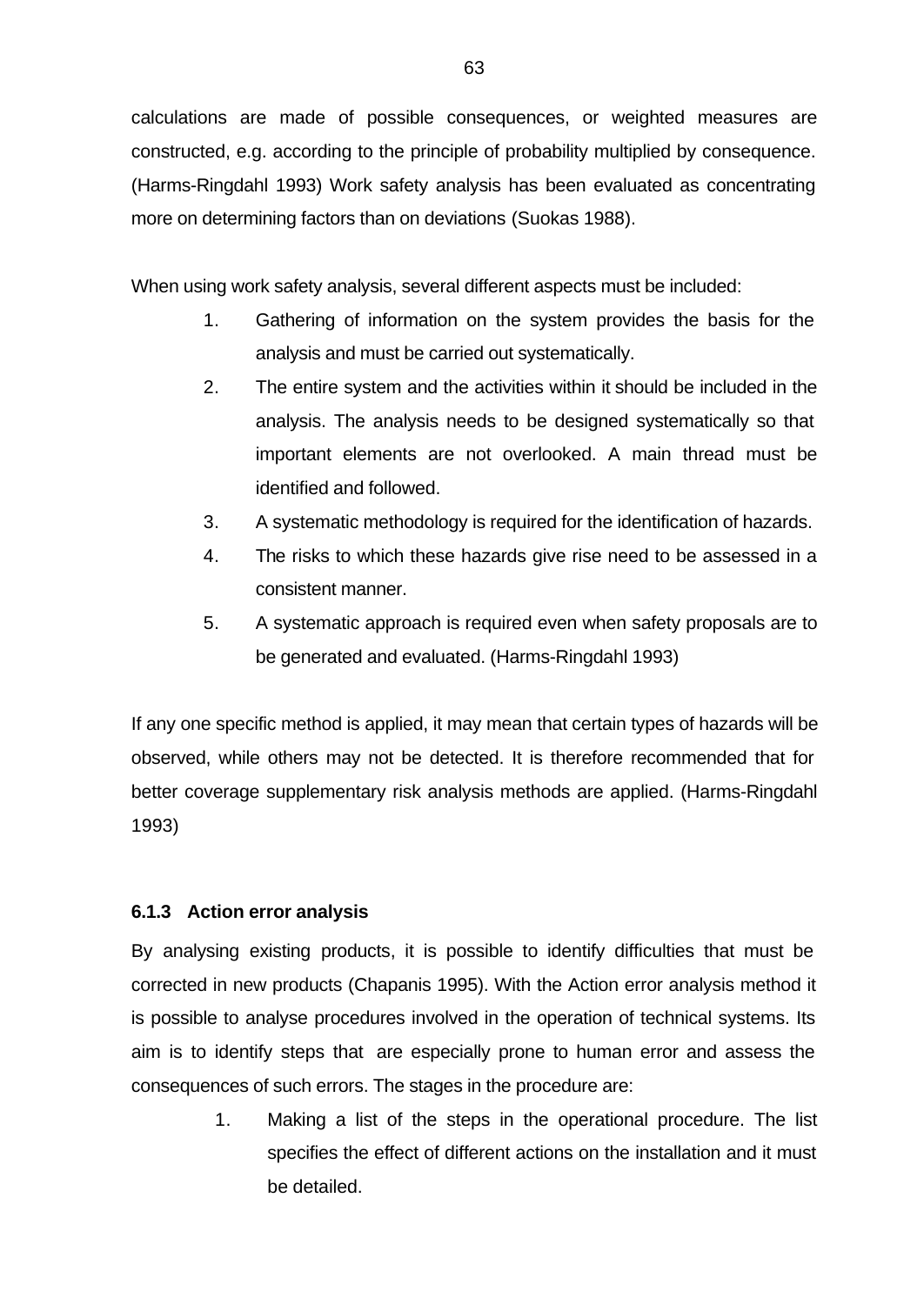- 2. Identification of possible errors for each step, using the checklist of errors.
- 3. Assessment of the consequences of the errors.
- 4. Investigation of conceivable causes of important errors.
- 5. Analysis of possible actions designed to gain control over the process. (Harms-Ringdahl 1993)

Various conceivable types of errors include: 1) actions not taken, 2) actions taken in the wrong order, 3) erroneous actions, 4) actions applied to the wrong object, 5) actions taken too late or too early, 6) too many or too few actions taken, 7) actions with an effect in the wrong direction, 8) actions with an effect of the wrong magnitude and 9) decisions failures in relation to the actions taken. (Harms-Ringdahl 1993)

In this case study 2, risks in work done by electricians working on telecommunications and electricity transmission masts in a cold climate were evaluated. As the electricians in telecommunications and electricity transmission systems companies work on different tasks and in different environments, the tasks to be analysed in this study had to be specified and chosen to represent the most typical ones. The study consists of two parts, namely a questionnaire and a risk assessment.

The aims of this case study were:

- to assess the risks and ergonomics and usability related to electricians' use of hand tools in cold and in a winter environment and
- to assess the overall risks of work done by electricians working on telecommunications and electricity transmission masts in a cold climate.

# **6.2 Materials and methods**

# **6.2.1 Questionnaire**

A questionnaire aimed to collect data on how electricians consider cold climate to affect their work safety, workload and performance was developed. The following categories were included: basic information, work safety, workload, the effects of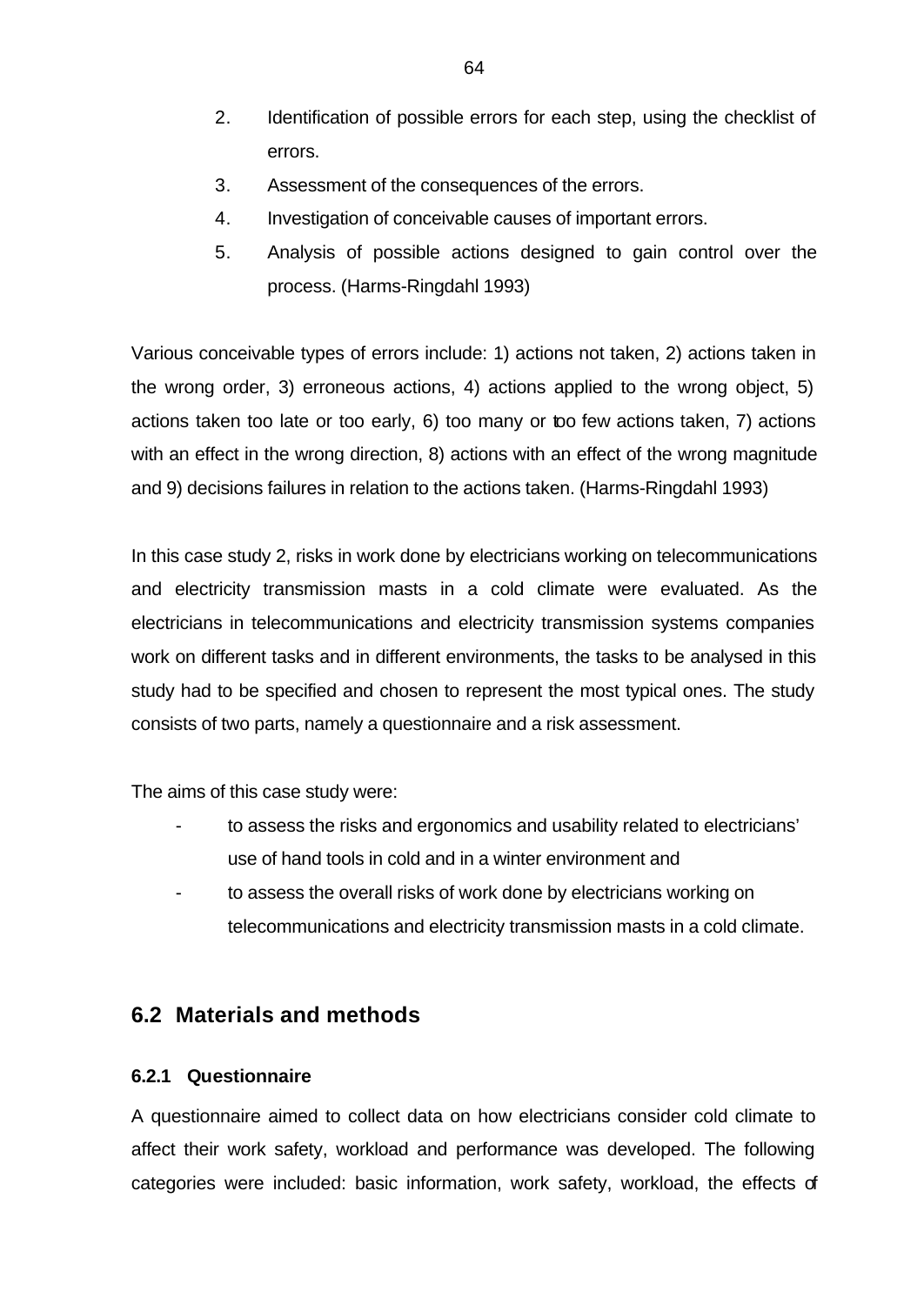coldness on the work performance and musculosceletal load, hand tools, protective clothing and other equipment and ideas for improvement measures. The division of the topics and the questions were formed after getting acquainted with the chosen work tasks and discussions with the electricians in the field. Most of the items were multiple choices, but some open questions were also included. The number of questions was 72, some of them including several subquestions.

The results of the questionnaire were used as one of the objectives when deciding the work tasks for risk assessment. In the questionnaire several topics were inquired about, but in this case study 2 only the parts concerning hand tools are included (Appendix 1). In the questionnaire it was inquired how often the hand tools are used and how usable the tools are according to their shape and handle material. It was not possible to include more detailed questions about the shape and material of the hand tools.

The questionnaire was distributed to 100 electricians working in telecommunication. A similar questionnaire was also distributed to 70 electricians working in an electricity transmission company. A total of 118 replies were obtained, thus yielding a response rate of 67% in telecommunications (67 replies) and 73% in electricity transmission (51 replies). All the electricians worked for either one telecommunications or one electricity transmission company in Finland. Both companies are the main suppliers in their fields and the questionnaire was given to all the electricians working in the tasks included in this study. All the electricians were male (Table 4).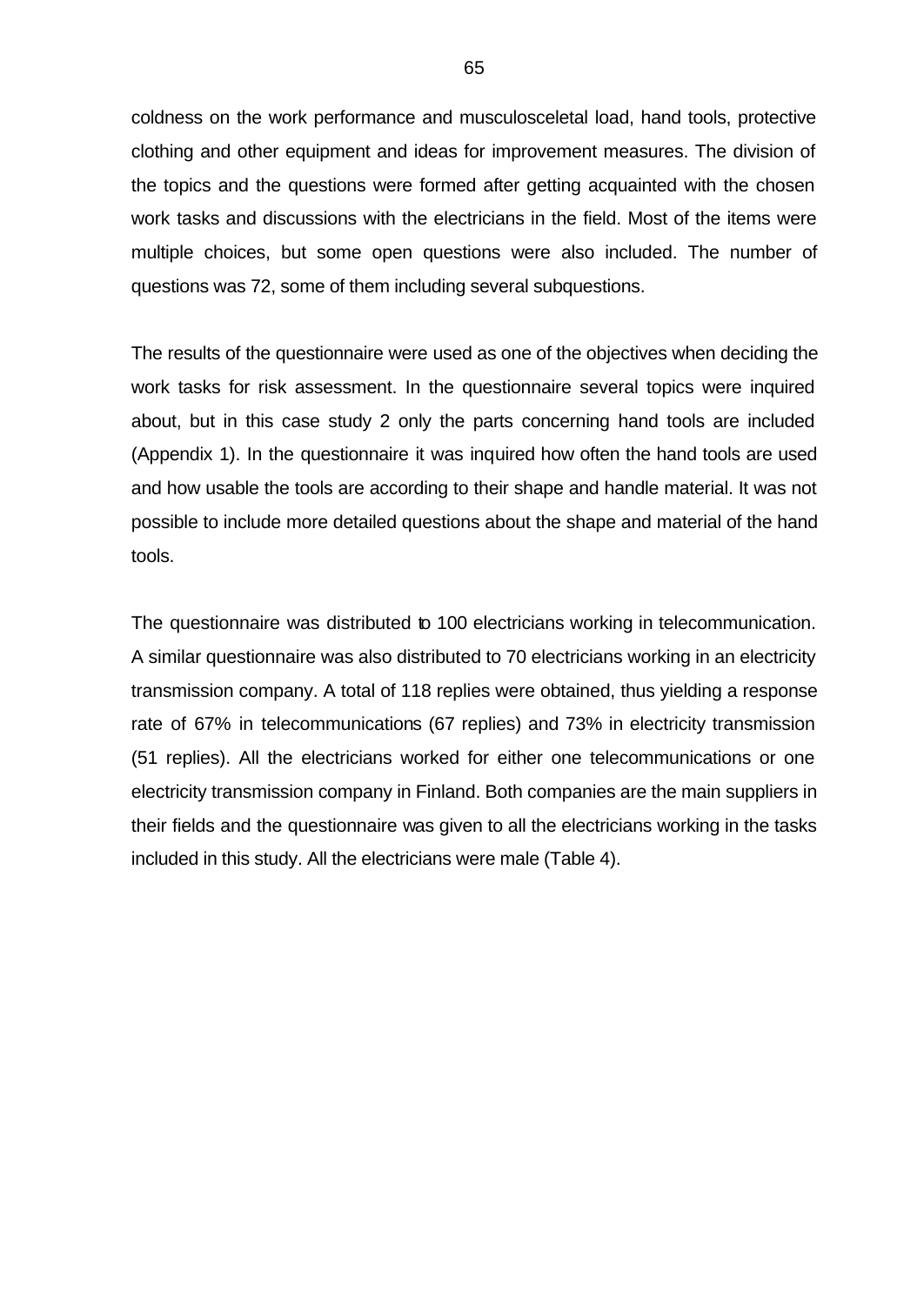| Characteristics   |              | <b>Telecommunications</b><br>(n=67) | <b>Electricity transmission</b><br>(n=51) |
|-------------------|--------------|-------------------------------------|-------------------------------------------|
| Age (years)       | mean         | 38                                  | 41                                        |
|                   | range        | $20 - 54$                           | $21 - 55$                                 |
| Employed in       | mean         | 6                                   | 20                                        |
| current job       | range        | $1/3 - 25$                          | $1 - 33$                                  |
| (years)           |              |                                     |                                           |
| Current status of | excellent    | 26                                  | 8                                         |
| health $(\%)$     | good         | 64                                  | 73                                        |
|                   | moderate     | 10                                  | 18                                        |
|                   | poor         |                                     |                                           |
| Handedness (%)    | right        | 84                                  | 94                                        |
|                   | left         | 15                                  | 6                                         |
|                   | ambidextrous |                                     |                                           |

*Table 4. Subjects answering the questionnaire.*

The questionnaires were distributed to the electricians by the foremen of each company so that they could brief the electricians about the ongoing study. With the questionnaire a self addressed envelope (SAE) was included as the electricians were asked to mail the papers back directly to the researchers.

#### **6.2.2 Risk analysis**

The risks of the work were assessed by combining work safety analysis and action error analysis (Harms-Ringdahl 1993). The work safety was assessed in general, but also the special risks due to cold winter environment were taken into consideration.

The risk assessments were done in co-operation with the electricians by arranging a set of meetings between the electricians and researchers. During the meetings the risks of the work tasks were assessed. Before the analysis meetings the work was divided into tasks. This was done by the researchers after visiting three working sites of both companies and discussing with the electricians. For the risk assessment in telecommunications the work was divided into the following tasks: 1) mounting of new antennas on the masts, 2) maintenance of telecommunications masts between 83-90 metres high, including inspection of the structure of the masts and tightness adjustment of bolts and the backstays and 3) the work on the ground during these tasks (Figure 8). In electricity transmission systems the tasks evaluated were related to the construction of new 110 kV and 400 kV electricity lines (Figure 8).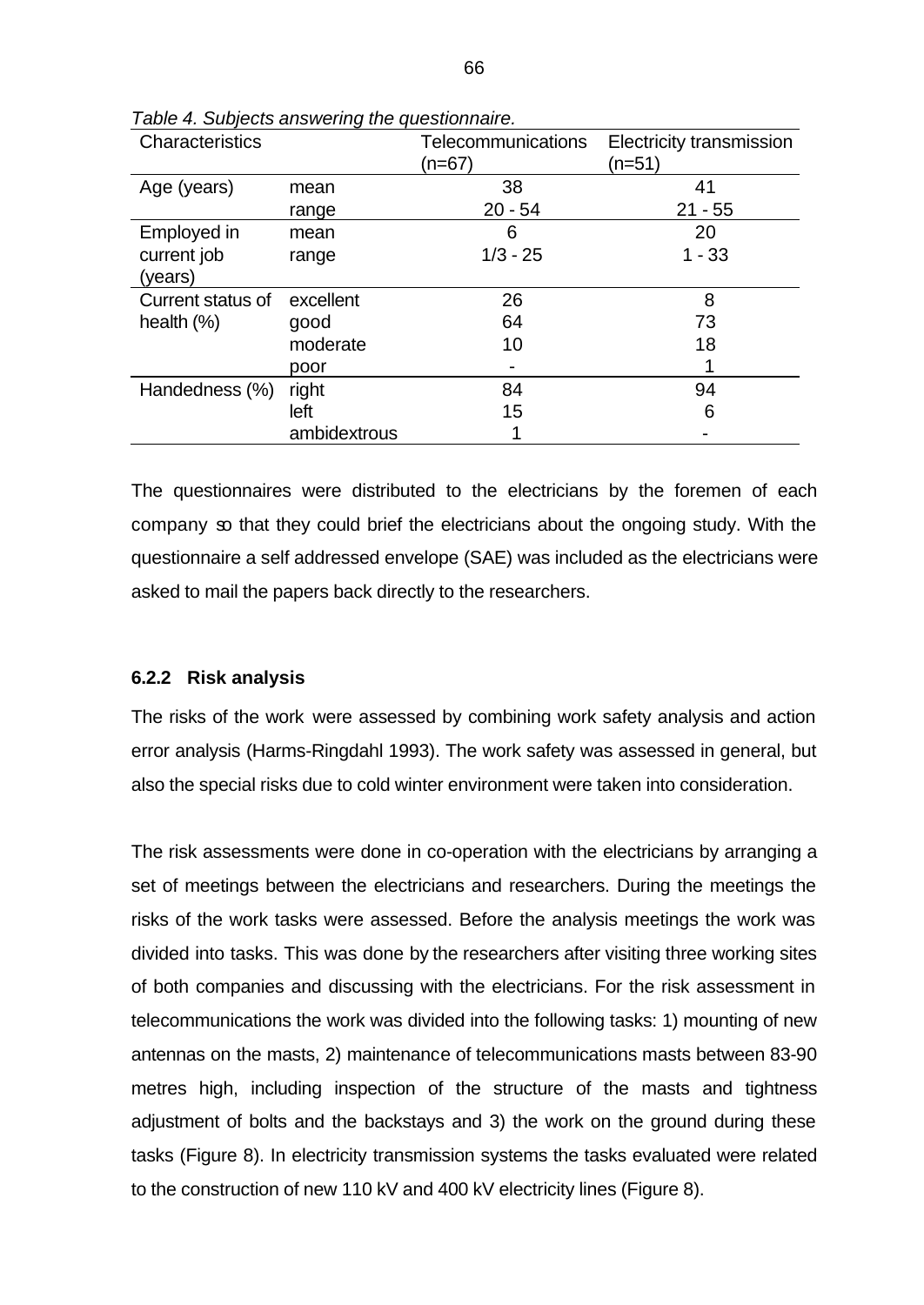The electricians together with the researchers considered what risks were related to the tasks. After that, the cause for the risk as well as the consequences and their probabilities were recognized (Equation 3). Later the present safety measures were evaluated and proposals for improvements created. The subjects in telecommunications were three males with whom one risk analysis session was held. In the electricity transmission company the subjects were three males with whom two separate meetings were held. All electricians were experienced in their work.



*Figure 8. Electricians working on the maintenance of telecommunication mast (left) and on the assembly of an electricity transmission mast (right).*

Five categories were used for the rating of the probability (P) of an accident and the seriousness of the consequence (C) (Table 5). The risk (R) was obtained using equation 3:

$$
R = P^* C
$$

(Equation 3)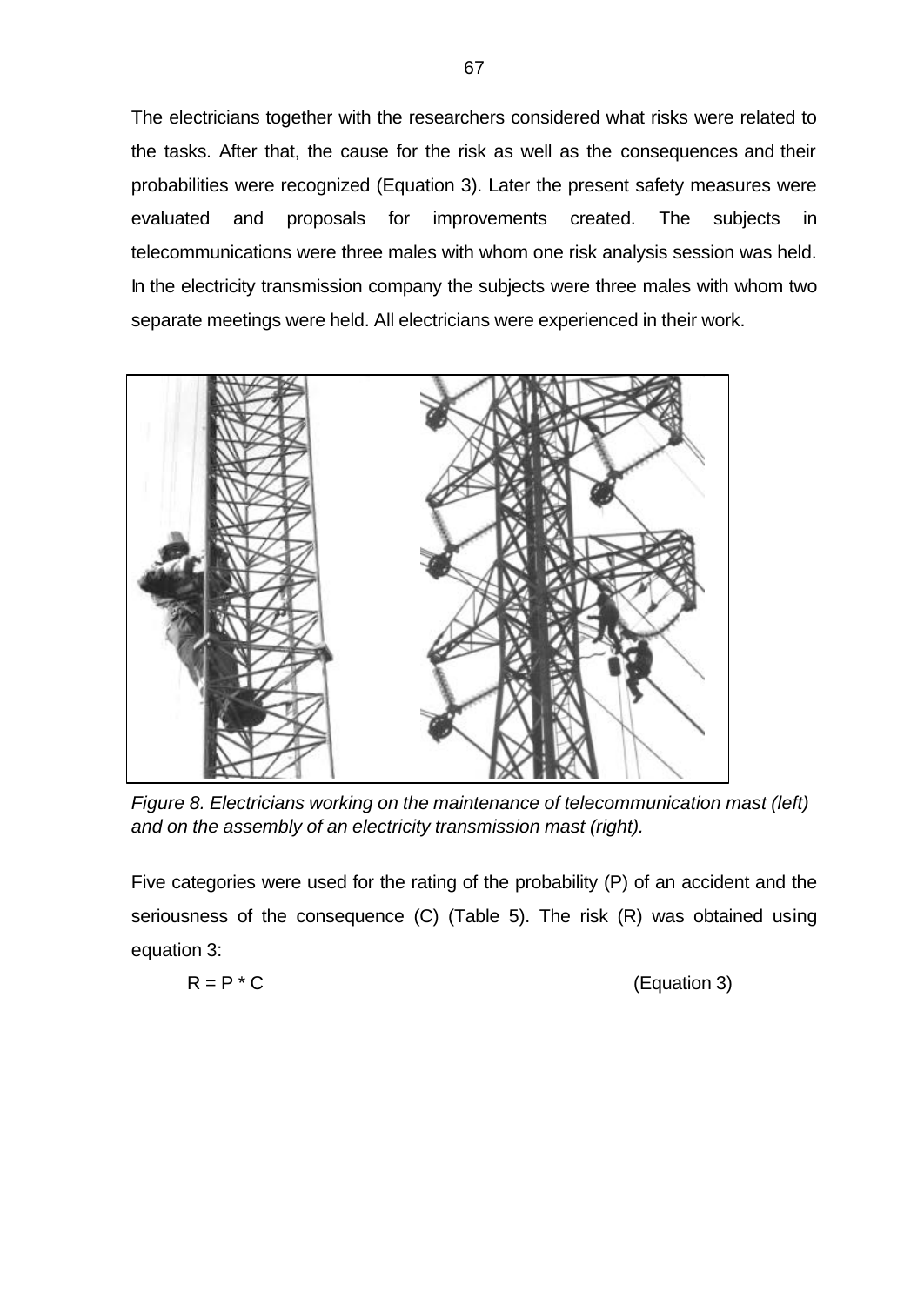| Rating | Probability                      | Consequence                   |  |
|--------|----------------------------------|-------------------------------|--|
|        | Very unlike / once over 10 years | Not serious /                 |  |
|        |                                  | scratches                     |  |
| 2      | Unlike / once every 1-10 years   | Minor consequences /          |  |
|        |                                  | possibly needing medical care |  |
| 3      | Possible / yearly                | Serious /                     |  |
|        |                                  | needing sickleave of 1-3 days |  |
|        | Probable / monthly               | Very serious /                |  |
|        |                                  | needing sickleave over 3 days |  |
| 5      | Very probable / weekly           | Extremely serious /           |  |
|        |                                  | very serious injury, death    |  |

*Table 5. The rating of probability and consequences used in the risk assessment.*

# **6.3 Results**

# **6.3.1 Risks in telecommunications**

In the questionnaire, 9% of the studied electricians claimed to have had an accident or injury related to the use of hand tools during the past five years. The rate of hand tool use was also inquired about and there were several tools which over half of the electricians used daily: socket wrench (89% using daily), side-cutting pliers (89%), open-end wrench (87%), monkey wrench (77%), carpenter's knife (76%) and screwdriver (67%) (Figure 9).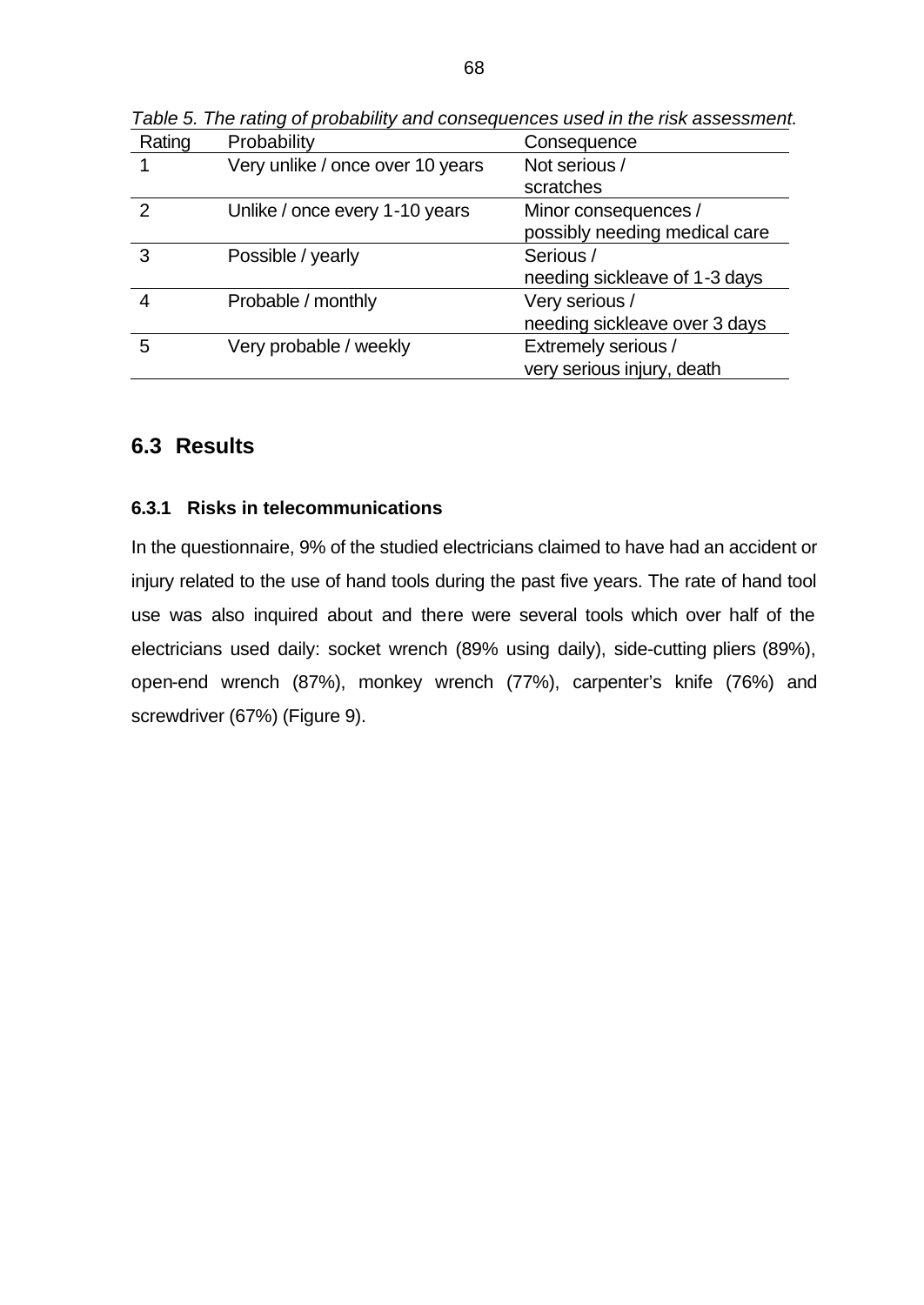

*Figure 9. The hand tool types the telecommunications electricians most often used. From left: socket wrench and socket, side-cutting pliers, open-end wrench, monkey wrench, carpenter's knife and screwdriver.* 

The electricians were also asked to rank the usability of the used hand tools in outdoor conditions according to the shape of the tool. The answer options were: good, satisfactory, poor and not in use. The side-cutting pliers, screwdriver and socket wrench were considered good or satisfactory by over 98% of the electricians. The least usable were the adjustable wrench, which 30% of the electricians considered poor and the carpenter's knife, which was considered poor in 15% of the answers.

It was also inquired about how usable the hand tools are in outdoor conditions according to the handle material. The best tools were the side-cutting pliers and the socket wrench, which over 94% of the electricians considered good or satisfactory and both of which had a plastic or rubber handle. The worst ones were considered to be the adjustable wrench (31% considered as poor) and the carpenter's knife (18% considered as poor).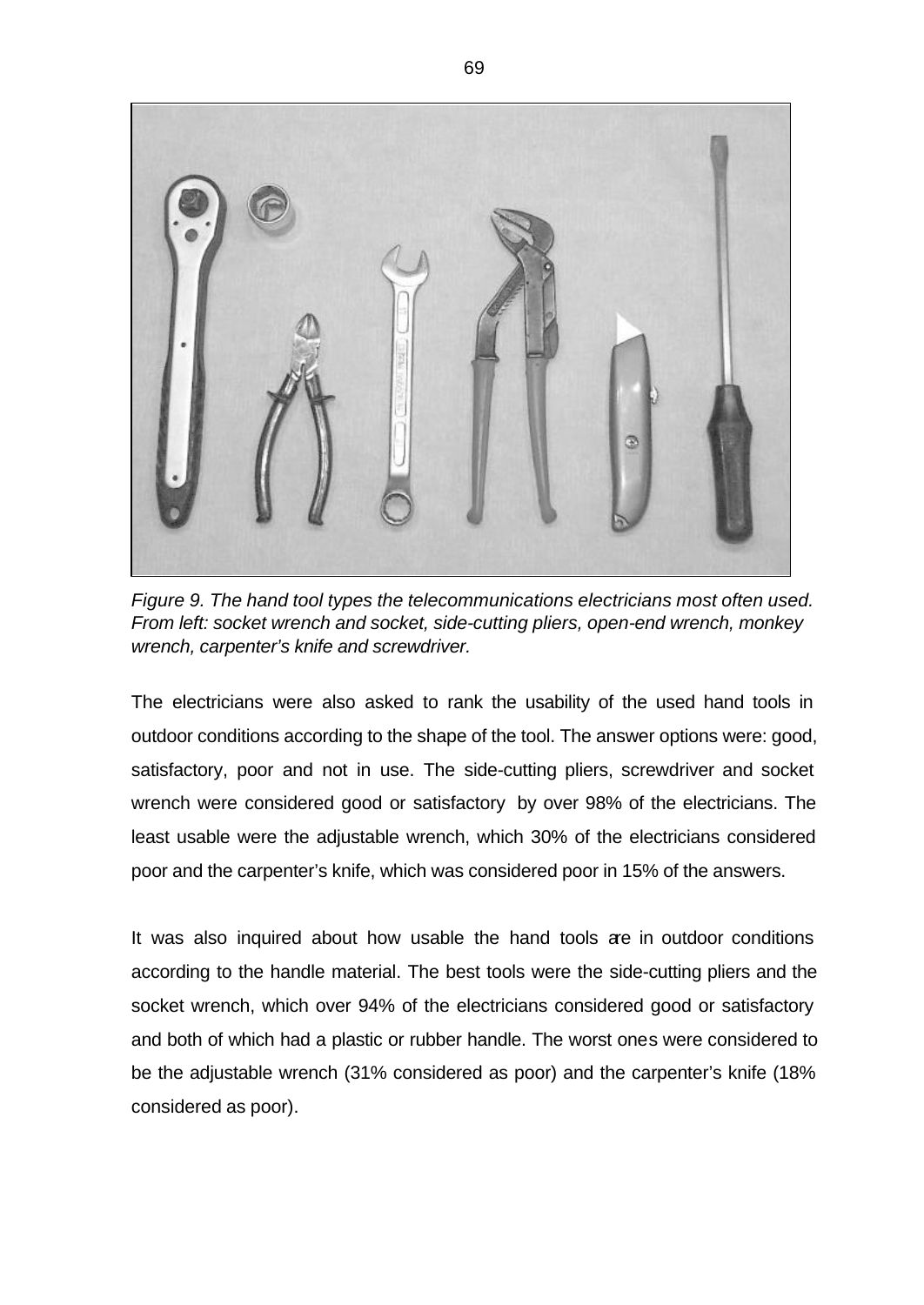The risks were ranked according to the risk ratio obtained by estimating the probability and consequence of the risk (Equation 3) (Table 6).

| Rank | Risk definition                                                                                                                   | Probability *<br>Consequence |
|------|-----------------------------------------------------------------------------------------------------------------------------------|------------------------------|
|      | Things falling from the mast (tools, ice, etc.)                                                                                   | $4 * 5 = 20$                 |
| 2    | Injuries from manual materials handling and<br>lifting of heavy equipment                                                         | $5 * 4 = 20$                 |
| 3    | Tools falling from the carrier bag during<br>climbing                                                                             | $3 * 5 = 15$                 |
| 4    | Falling of ladders when checking the<br>backstays as the ground can be very uneven                                                | $3 * 4 = 12$                 |
| 5    | Working on rooftops, walls and old masts as<br>usually it is not possible to use the safety<br>equipment in the best possible way | $2 * 5 = 10$                 |
| 6    | Electromagnetic radiation on the masts with<br>other companies' antennas                                                          | $5 * 2 = 10$                 |

*Table 6. The greatest risks in telecommunication work with the risk ratio over 10.*

# **6.3.2 Risks of electricity transmission**

According to the questionnaire, 6% of the studied electricians working in electricity transmission have had an accident related to the use of hand tools during the past five years. In electricity transmission the most often used hand tools are lineman's pliers, which 53% use daily and 41% weekly, the open-end wrench (38% daily, 48% weekly), the socket wrench (31% daily, 53% weekly) and the smith's hammer (24% daily, 49% weekly) (Figure 10).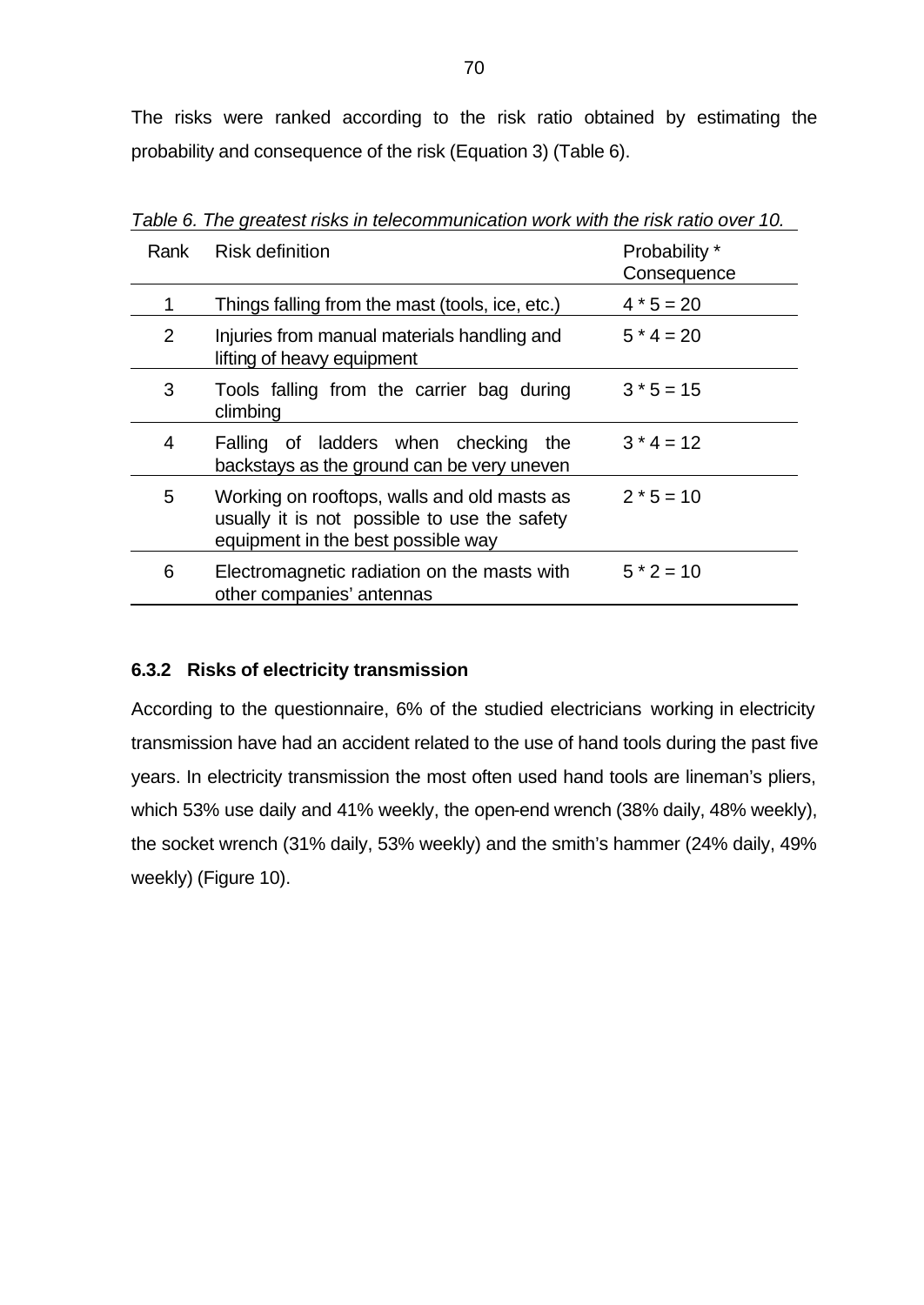

*Figure 10. The hand tool types the electricity transmission electricians most often used. From left: lineman's pliers, open-end wrench, socket wrench and socket, smith's hammer and torque wrench.* 

The hand tools were rated as how usable they are according to the shape of the tool. The most satisfactory was the lineman's pliers and the open-end wrench, which over 90% of the electricians rated as good or satisfactory. The worst scores were given to punch (35% rated as poor), the smith's hammer (31% rated as poor) and the torque wrench (16% rated as poor).

The best hand tools for outdoor use according b the handle material were the lineman's pliers and the open-end wrench, which were rated as good or satisfactory in over 90% of the answers. The most unsatisfactory tools were the torque wrench (25% rated as poor) and the socket wrench (16% rated as poor).

In the risk analysis the risk ratio is obtained by estimating the probability and consequence of the risk (Equation 3) (Table 7).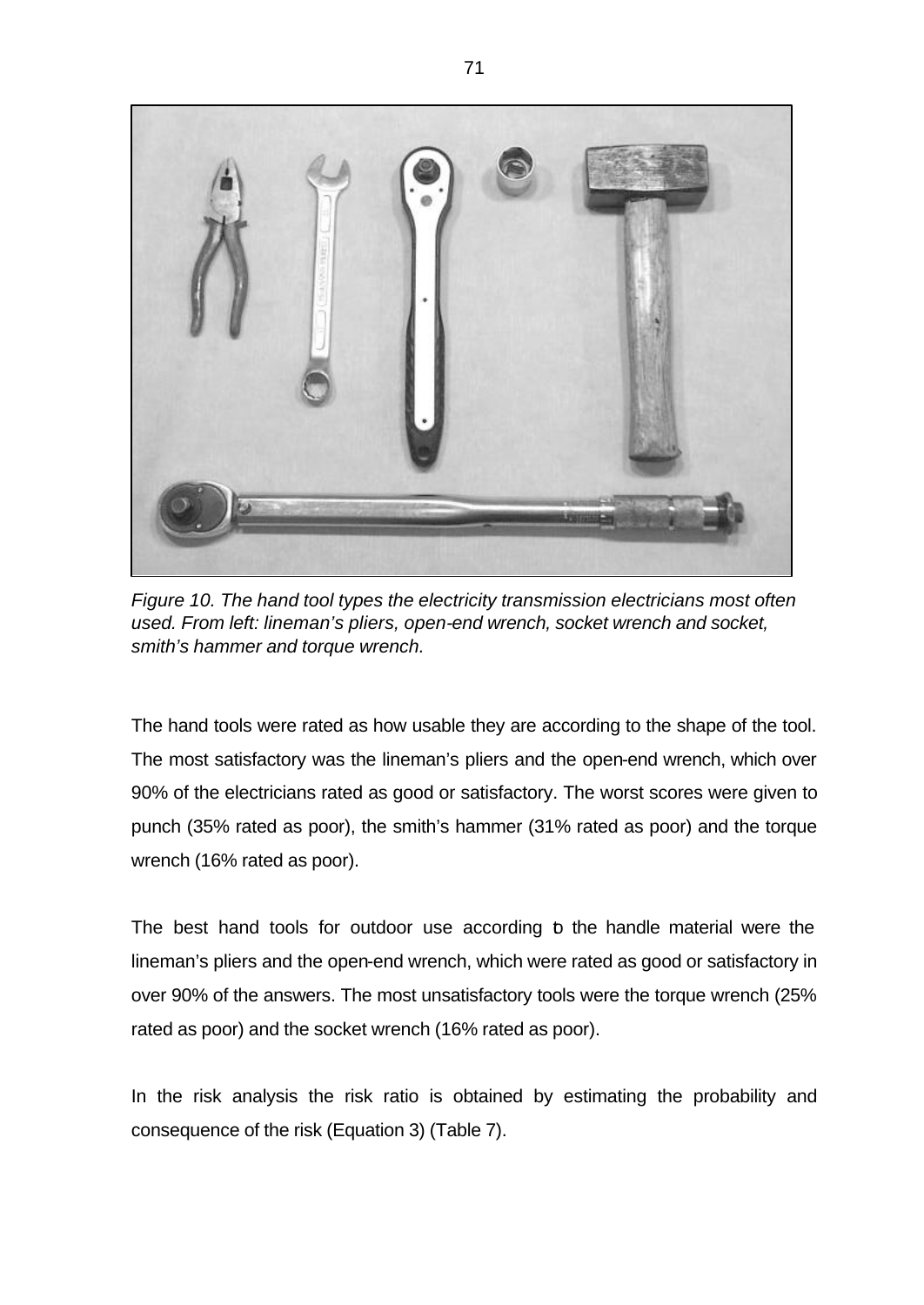| Rank           | <b>Risk definition</b>                                                                                                                                                                                         | Probability *<br>Consequence |
|----------------|----------------------------------------------------------------------------------------------------------------------------------------------------------------------------------------------------------------|------------------------------|
| $\mathbf{1}$   | Things falling from the masts (tools, bolts,<br>ice etc.)                                                                                                                                                      | $4 * 5 = 20$                 |
| 2              | Injuries from lifting of heavy equipment,<br>structural elements etc.                                                                                                                                          | $5 * 4 = 20$                 |
| 3              | Sicknesses from sitting on cold metal<br>structures                                                                                                                                                            | $4 * 4 = 16$                 |
| 4              | Fingers getting squeezed between the<br>structures during building of new masts                                                                                                                                | $4*4=16$                     |
| 5              | Traffic accidents in the work sites that are<br>near roads                                                                                                                                                     | $3 * 5 = 15$                 |
| 6              | Accidents when pulling the cables from mast<br>to mast as there is a possibility that the<br>cable breaks or gets loosened from the<br>pulling vehicle and thus can be catapulted<br>nearby with a great force | $3 * 5 = 15$                 |
| $\overline{7}$ | Communication problems<br>and<br>misunderstandings between electricians<br>and the driver of a mobile crane when<br>erecting masts built on the ground                                                         | $3 * 5 = 15$                 |
| 8              | Sudden and unpredictable explosions of<br>insulation parts made of glass if safety<br>glasses are not used.                                                                                                    | $3 * 5 = 15$                 |
|                | If used, as required by the working<br>instructions, the risk was                                                                                                                                              | $3 * 2 = 6$                  |

*Table 7. The greatest risks in electricity transmission work with the risk ratio over 10.*

## **6.4 Discussion**

#### **6.4.1 Methodological aspects**

The benefit of a questionnaire is that it is a quick and easily available method. The disadvantage is that it is superficial and general in nature and also dependent on the subjects' self expression abilities. When a questionnaire is used, the repeatability of the study is affected by the fact that not all significant questions are included and the asked questions themselves can guide the answers. By using multiple choice and open questions it was attempted to decrease this effect. The problem with multiple choices is that the answers are already given, while with open questions there are problems regarding the interpretation and classification of the answers. It is also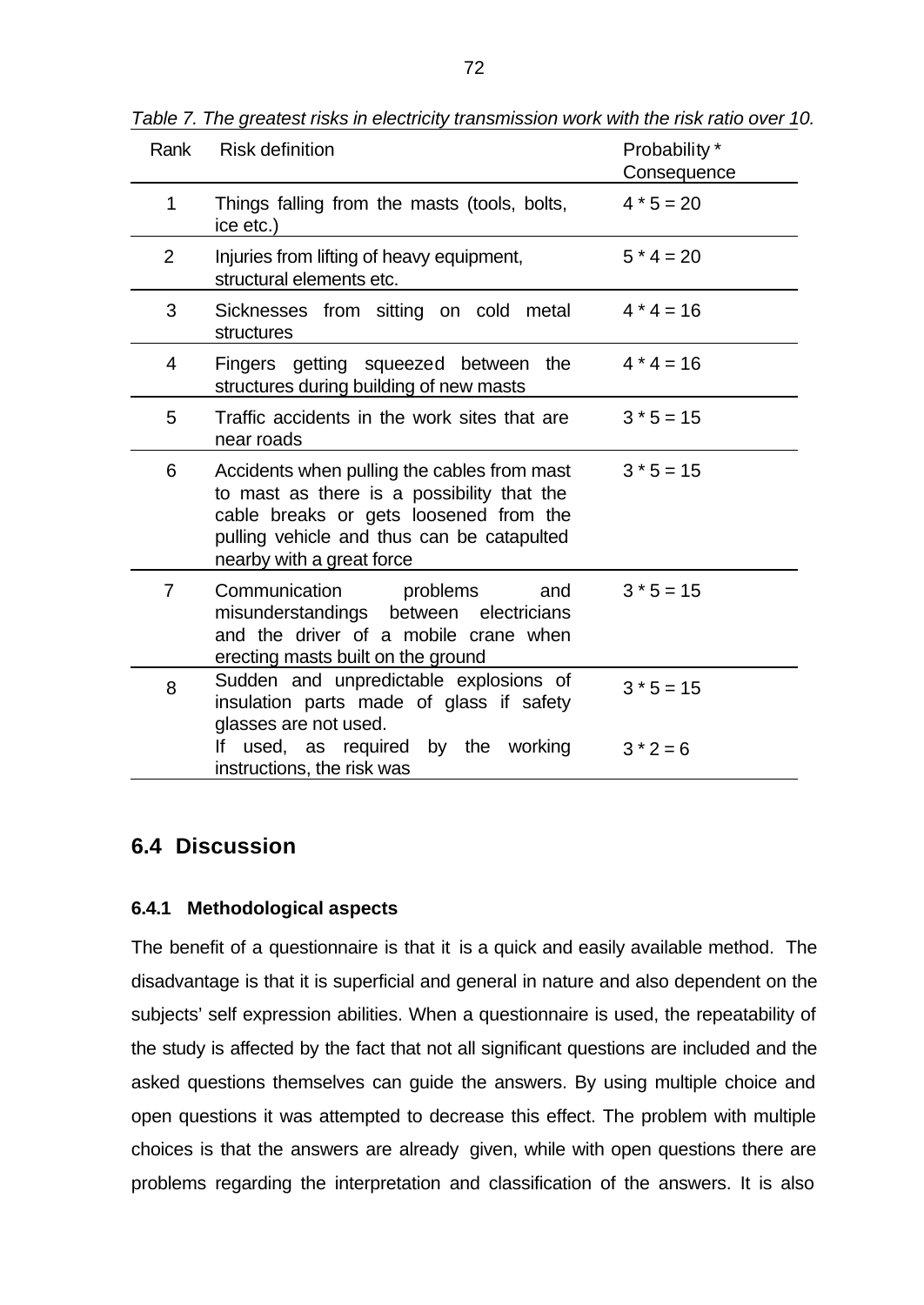possible that the questions or the terms used are not understood or they are misunderstood. Due to the fact that the themes in the questions reported in this study were a part of a larger questionnaire, it was not possible to include several differently modified questions on the same subject. This could have improved the repeatability of the questionnaire.

As the questionnaire was used for basic information on the electricians' use of hand tools, the reliability of the answers can be considered sufficient. The response rate can be considered to be satisfactory. However, it must be noted that the results may be somewhat biased, as usually only motivated subjects reply to a questionnaire.

The choice of the risk analysis method was based on the nature of the study. Risk analysis was done in co-operation with the electricians and is based on their opinions. When a group interview is used, there is always a possibility that researchers may lead the conversation too much. This was avoided by getting acquainted with the work tasks beforehand and then ensuring that all subjects had equal opportunity to express themselves. In this way the conversation stayed on relevant tasks and proceeded systematically. It is possible that participants find the expressing of dissimilar opinions difficult, and thus some knowledge is missed. Special emphasis was paid to creating an easy and friendly environment in which discussion was easy.

Before the risk analysis meetings the work was divided into tasks. The definitions were made by the researchers after getting acquainted with the work and were then approved by the electricians. There is a possibility that with these kinds of artificial divisions data is overlooked as the work in reality is continuous.

As it was not possible to evaluate the risks with all electricians from the companies, the results present only some electricians opinions and skill in analysing the work. On the other hand, all participating electricians were experienced in their work and the risk analysis method and the terms used were carefully explained to them.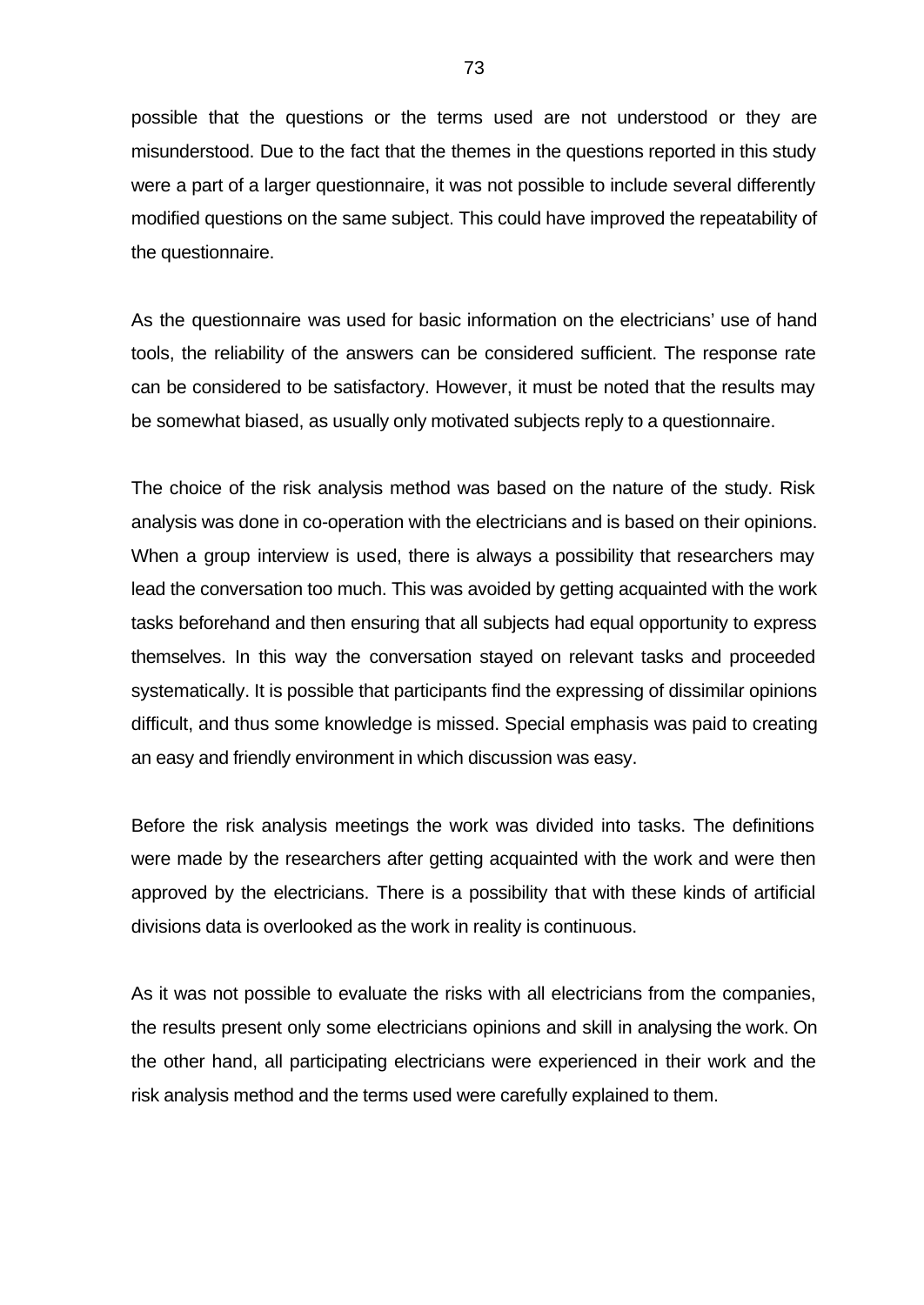#### **6.4.2 Discussion of electrician's work in cold climate**

The results of the questionnaire indicated where more emphasis needs to be put when selecting tools for electricians or designers where there is a need for improvements. More relevant in this case was that with the risk assessment methods the problems related to the use of hand tools were emphasised. Secondly it was found out that falling of tools with other equipment created the greatest risk for the electricians. When evaluating the results of the risk analysis it should be noted that the electricians did not regard the probability of themselves falling as being high. The electricians explained that they rely on the safety equipment and thus falling was not included in the list of main risks in the work.

Working in cold, slippery and dark conditions creates special requirements for electricians' work. More effort is needed to overcome the resistance of snow, heavy equipment and coldness. Even though the emphasis of this study was on the evaluation of work done in cold environments, most of the risks are present also in a warmer climate. High masts are also very untypical working environments, creating special needs for the equipment used.

In the assembly of telecommunications and electricity transmission systems where hand tools are an essential part of the work, they were also regarded as one of the main risks in the work. The risk is even more relevant according to the results of the questionnaire where cooling of fingers and hands were mentioned as causing most inconvenience and disadvantage for most electricians (Päivinen et al 2000).

Both in telecommunications and electricity transmission, things such as tools, ice and equipment falling from a mast were regarded as the greatest risk (Päivinen et al 2000). If something falls from a mast, it can be extremely dangerous for the colleagues working on a lower level of the mast or on the ground. For example, during mast maintenance the risk of a torque wrench slipping and falling is relevant as the work postures are difficult and a lot of force is required for the task and as there are several men working on the same mast at different heights. The electricians use a variety of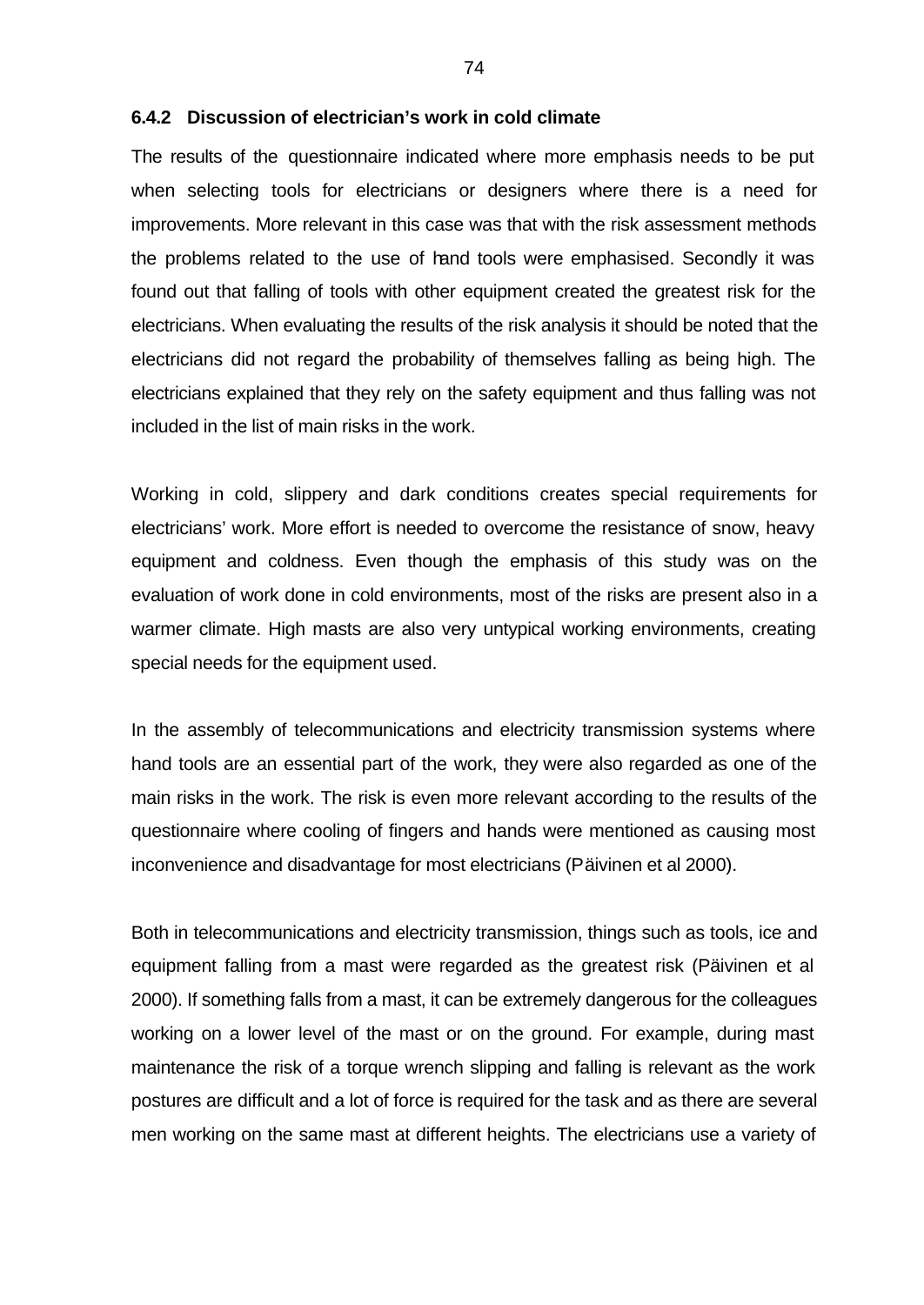hand tools. Most of them are common consumer products, which are available for all users.

Most of the hand tools did not seem to have thermal insulation on the handles. Many of the tools are slippery and cold in wintertime, thus requiring more forceful gripping. The electricians mentioned in their answers the need for a more usable grip which would improve the thermal insulation and allow a more secure grip. Attention should be paid to the thickness and size of the handle. It was also mentioned that the sockets could easily get loosened from the socket wrench.

The electricians in telecommunications reported that they had modified the hand tools to make them more suitable for their use. They used ropes to prevent the tool dropping from a mast and they had welded the sockets to the socket wrench to secure the sockets into the tool. Also an open-end wrench was shortened, made slimmer on the head of the tool and the angle between the tool head and the handle had been altered. The electricians in electricity transmission reported that especially the socket wrenches break too easily. The electricians in that company too had done modifications to the hand tools, for example by narrowing and shortening the tools and altering the working angles, and some tools had been combined together.

The prevention of tools, equipment and ice falling from masts is very important. The risks created by ice can be reduced with proper working instructions which restrict working on icy masts. In both companies there were safety instructions for environmental conditions. There still are emergency situations during which work on icy masts has to be done.

The electricians reported the usability of hand tools as not suitable for working in cold climates. An idea of applying a yo-yo-like apparatus to personal fall protection equipment or overalls and to which tools could be attached came from the electricians. The possibilities to improve the handles of tools to make them more suitable for different environmental conditions should be noted as the tools should in no way be slippery in any conditions. And if possible the tool handle should support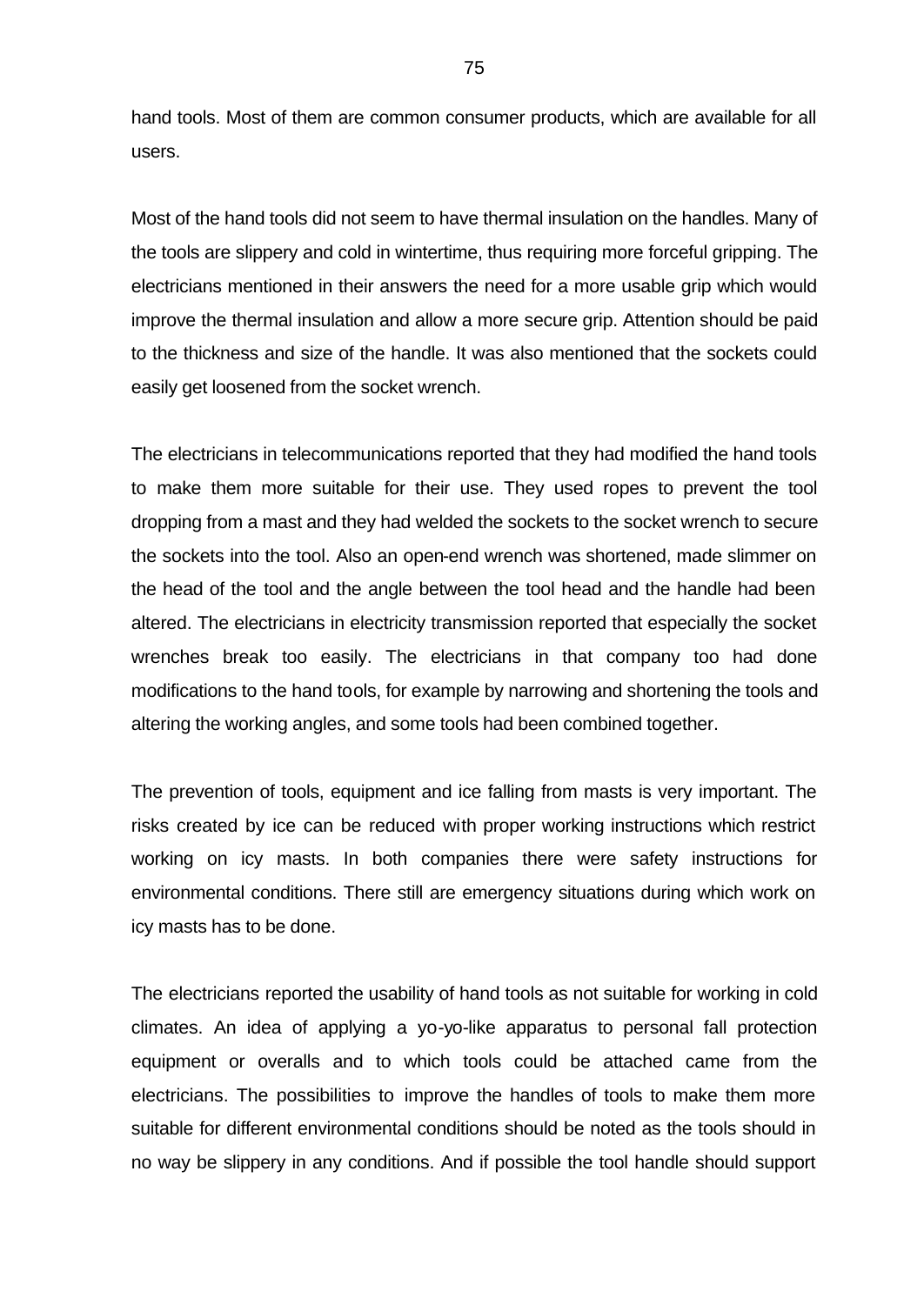the worker in applying force to the work target. Keeping hands warm is also important as the sensations and the ability to create force weaken in cold (Nieminen et al 1999). The suggestions for improvement to hand tools can be summarised as follows:

- the prevention of hand tools and equipment from dropping; the idea of a yo-yo-like apparatus was produced,
- improvement of handle materials in order to provide more secure grip in slippery conditions and to provide better thermal insulation and
- more secure fixing of sockets in socket wrenches should be provided.

The electricians recognised the risks and had also made modifications to some of the hand tools they used. Usually questionnaires and risk analysis are used as evaluation tools for overall improvement of work conditions. From this kind of studies, valuable knowledge for consumer product and in this case hand tool development, can be gained. With the risk analysis methods it was possible to identify problems typically related to ergonomic situations. The problem is that the knowledge is difficult to transmit to tool manufacturers and thus does not readily lead to improvements. Often good connections and co-operation between researchers and manufacturers are needed.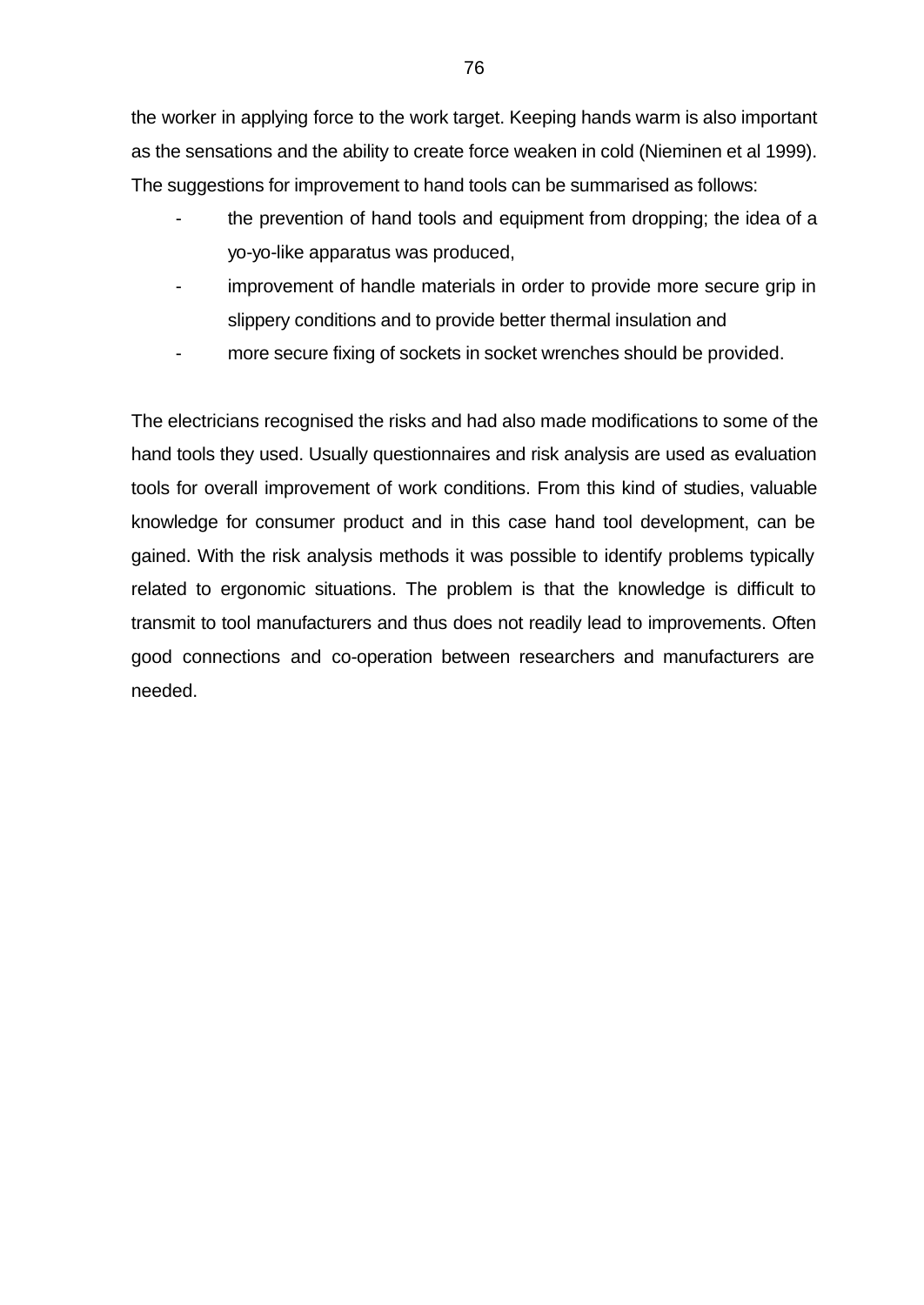# **7 Case study 3 - Ergonomics and usability evaluation of garden pruners during design process**

# **7.1 Introduction**

#### **7.1.1 Electromyography**

Some consumer products, e.g. hand tools, are used for such tasks that require muscular effort from the user. One aspect of ergonomics and usability is to study the user's level of muscular force needed when using a product. To be able to evaluate hand-intensive work, a variety of methods is needed. Specific methods for the measurement of force, pressure distribution and angles are available. For the estimation of internal exposure, electromyography (EMG) is the only non-invasive method giving on-line readings. (Hägg 2001) EMG means continuous recording of the electrical activity of a muscle (Lamb and Hobbard 1992). With this method for example the relative strain of the muscle can be determined. EMG can be used for example as an aid in the improvement of human-machine interface (Figure 11).



*Figure 11. The process for ergonomic improvements with the aid of EMG (Jonsson 1994).*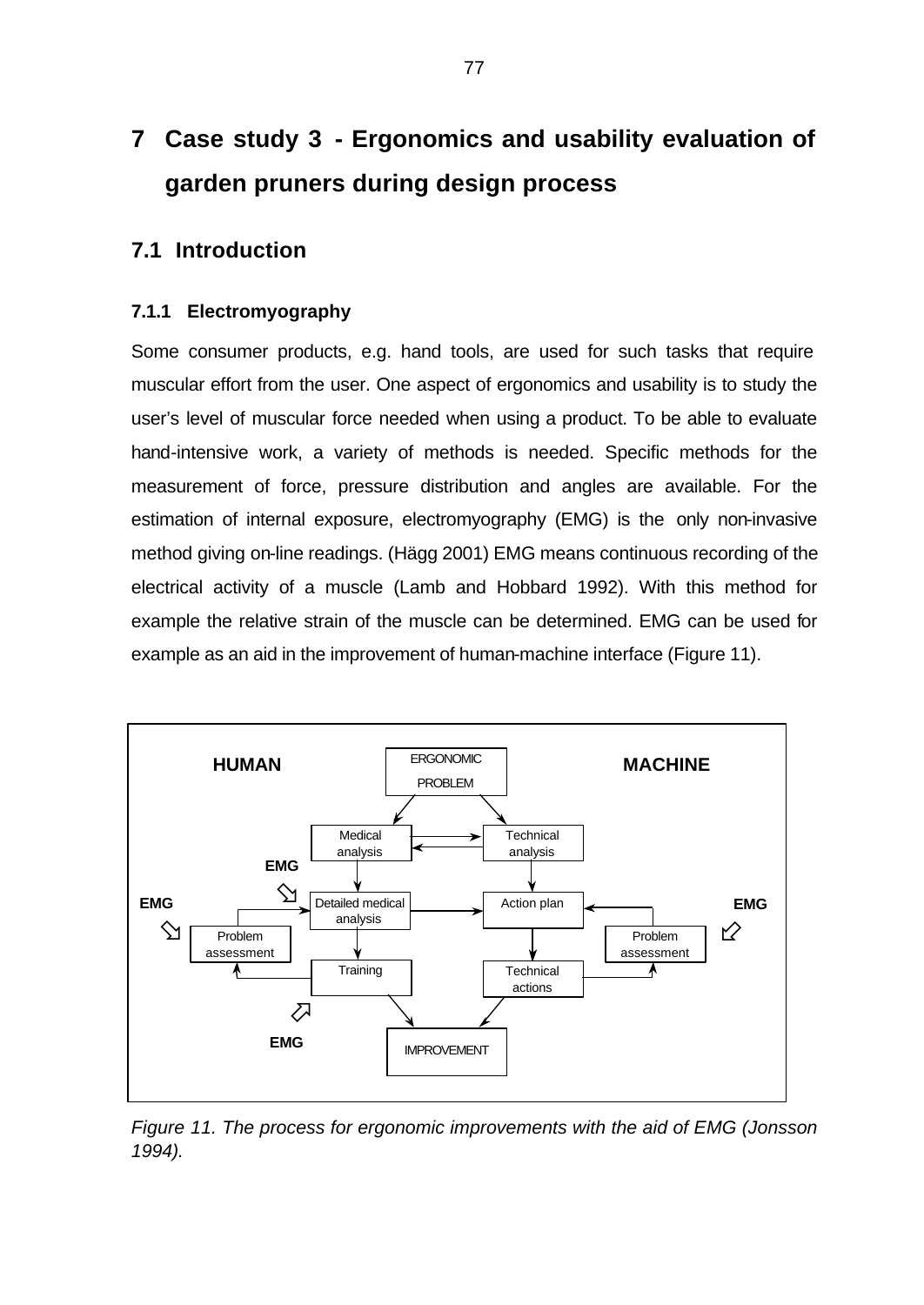The electrical activity of the muscles depends on the level of muscle contraction (Jonsson 1982, Leskinen 1993, Jonsson 1994). The relationship between EMG and muscle force is dependent on factors such as muscle length, velocity, cross talk between electrodes and cocontractions of both synergistic and antagonistic muscles. Some confusion exists regarding the relationship between processed EMG and muscle force. In controlled, isometric contractions, the relationship between EMG and muscle force has been reported as both linear and curvilinear (Redfern 1992, Jonsson 1994). Models of curvilinear relationships have included second-order polynomials and exponentials. The kinematics of the movement, processing methods used and the acquisition procedure all have an effect on the muscle force-EMG relationship. (Redfern 1992) As the muscle fatigue increases, typical changes, i.e. increased amplitude and decreased frequency values, can be interpreted from the EMG (Redfern 1992, Jonsson 1994).

It is important to evaluate the output of force when using hand tools as their ergonomic characteristics are evaluated. EMG has been used in the evaluation of local strain of arm muscles as well as ergonomic evaluation of hand tools (Fellows and Freivalds 1991, Cederquist and Lindberg 1993, Freivalds and Eklund 1993, Kadefors et al 1993a, Kadefors et al 1993b, Kihlberg et al 1993, Kilbom et al 1993a, Lewis and Narayan 1993, Kihlberg 1995, Martin et al 1996, Attebrand et al 1997, Bruder 1997, Lee et al 1997, Oh and Radwin 1997).

For the EMG measurements focusing on the evaluation of hand tools, muscles located in the arm region and acting in the movements of hand and fingers are typically chosen for the measurements. For example the following muscles have often been studied: m. flexor digitorum, m. extensor digitorum communis, m. flexor carpi ulnaris and m. extensor carpi radialis (Fellows and Freivalds 1991, Kadefors et al 1993a, Kadefors et al 1993b, Kilbom et al 1993a, Kihlberg 1995, Lee et al 1997, Rempel et al 1997, Oh and Radwin 1997, Freund et al 2000).

Several muscles with different functions are closely located in the forearm. A certain amount of EMG overlapping is likely to occur within the extensor and flexor muscle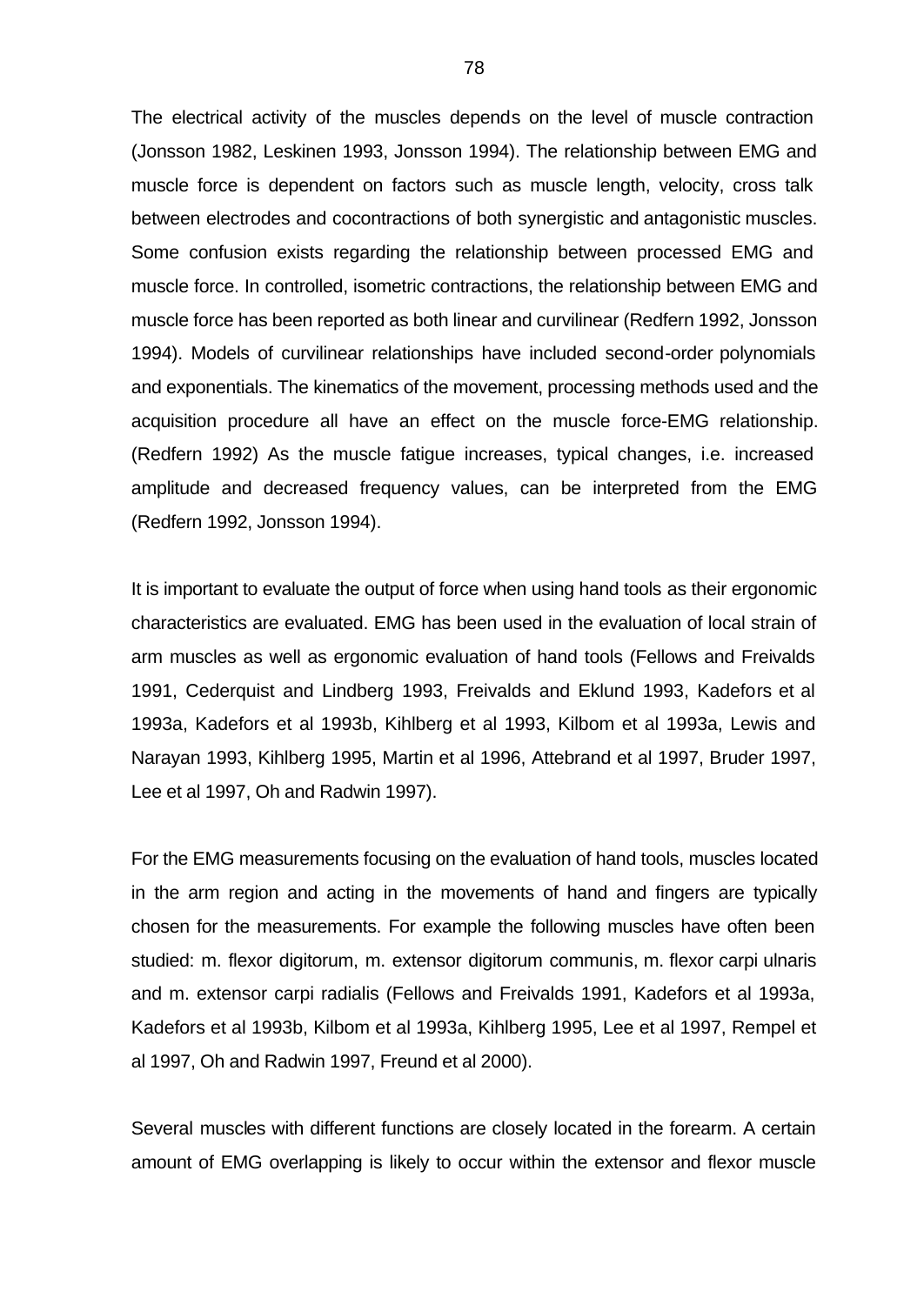groups (Hägg et al 1997). Wrist extensors as the prime movers in extension act also as stabilizers of the wrist during gripping. EMG results indicate that gripping is more fatiguing for the extensors than the flexors. (Hägg et al 1997)

There are several factors which should be recognised when interpreting EMG results. Gerleman and Cook (1992) and Aarås et al (1996) have collected factors influencing EMG amplitude:

- type of electrode,
- electrode placement,
- electrode contact area,
- preparation of electrode site,
- tissue distance between electrodes and muscle,
- direction of the movement of the extremity,
- muscle length,
- muscle temperature,
- type and velocity of muscle contraction,
- orientation of electrodes relative to the axis of the muscle fibres,
- number of muscle fibres within the pickup area of the electrode,
- number of motor units within the pickup area of the electrode and
- source and amplifier input impedance.

As some of the before-mentioned factors depend on the experimental set up, they can be controlled. Some vary from experiment to experiment but are fixed in one session, for example subject-related factors such as the thickness of tissue between the electrodes and muscle. Some of the factors are subject to continuing changes (e.g. electrode impedance, skin temperature) or to random fluctuations such as EMG interference pattern. (Aarås et al 1996)

The normalization process of EMG measurements allows comparisons between subjects and through which the EMG amplitude is related to exerted force. A normalization can be performed giving the workload as % of MVC (maximal isometric voluntary contraction) (Westgaard 1988, Louhevaara et al 1990, Németh et al 1990,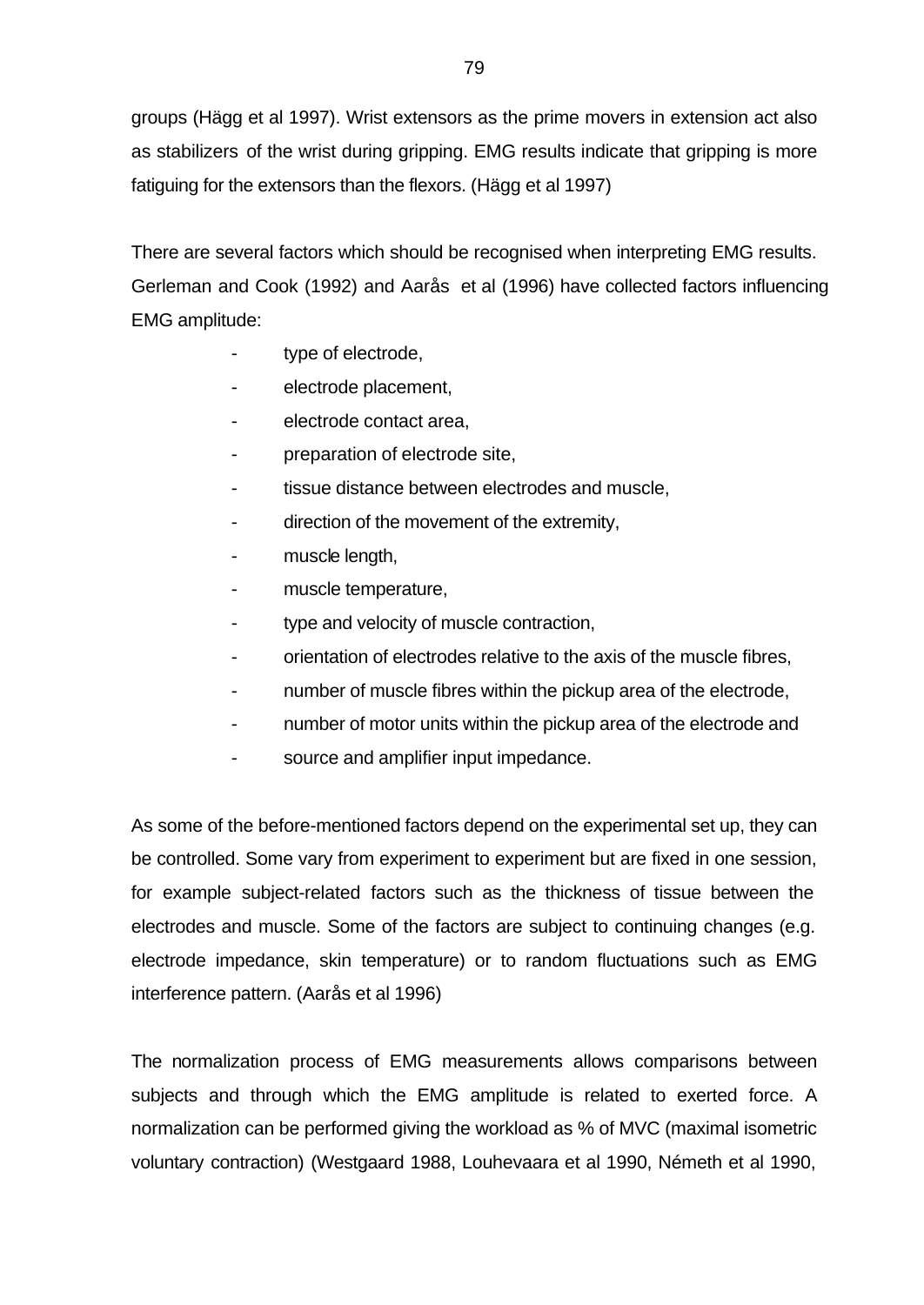LeVeau and Andersson 1992, Soderberg 1992b, Aarås et al 1996, Lamotte et al 1996, Malchaire et al 1997, Rempel et al 1997, Freund et al 2000). Aarås et al (1996, 1997) stated that normalized EMG measurements are repeatable and comparable.

When measuring MVC, it has to be noted that the ability to generate muscle contractions is an individual quality which is affected by muscular fitness, skill and motivation (Grandjean 1980, Tulppo and Mäkitalo 1993, Nieminen 1994). Due to the instinct of self preservation and other protective mechanisms, the measurement of MVC always remains somewhat inaccurate (Chaffin and Andersson 1991, Lamotte et al 1996).

Even though the MVC varies qualitatively and quantitatively, it is considered an acceptable normalization method when the influence of external effects is minimised (Jonsson 1982, 1994, LeVeau and Andersson 1992, Tulppo and Mäkitalo 1993, Aarås et al 1996). For a more accurate normalization, a method in which muscle activity is measured from a series of (e.g. 5%, 10%, 15%, 29%, 30%, 40%, 50% and 70% of MVC) submaximal muscle contractions has been proposed (Jonsson 1982, 1994, LeVeau and Andersson 1992). Louhevaara et al (1990) have used a method in which the levels 10%, 20%, 35% and 50% of MVC are defined. In same cases it is possible that with a high work load the EMG results are overestimated (Jonsson 1982).

Based on studies of muscular endurance during static and dynamic work, the following limit values for local strain have been suggested for constrained work with a duration of one hour or more up to an 8-hour work shift. The static strain level should not exceed 2-5% of MVC. The mean intermittent strain level should not exceed 10- 14% of MVC. Also the peak dynamic strain should not exceed 50-70% of MVC. Jonsson (1978, 1982)

Sperling et al (1993b) have classified preliminary limits for hand tool handling. The demand is low if the grip strain is lower than 10% of MVC and can be maintained for continuous or repetitive work for less than 30 minutes. The force demand is moderate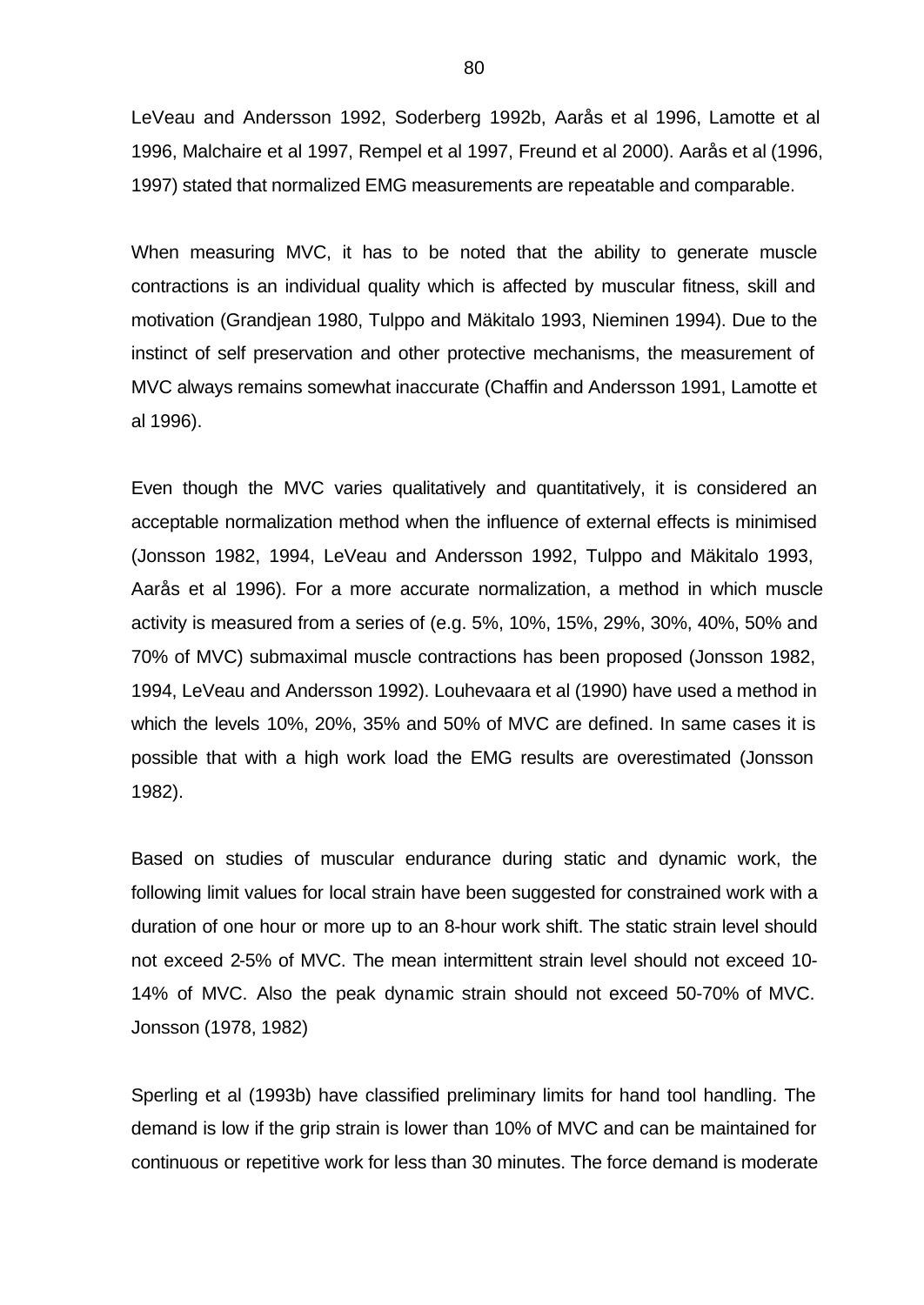if the required mean grip strain corresponds to 10-30% of MVC. If the required grip strain corresponds to more than 30% of MVC the demand is high and that level can be maintained for only a few minutes. Also Byström and Fransson-Hall (1994) have stated that the continuous isometric contraction is not acceptable if the mean strain is 10% of MVC or higher.

When using surface EMG, only the strain of the muscles can be monitored, not e.g. the strain on joints or tendons. It can be assumed though that in tasks requiring high muscular strain also other body structures are under a high strain. (Hämäläinen and Vanharanta 1992)

During EMG measurements it is possible that electrical equipment located e.g. in the same room may disturb the EMG signals. These can be avoided or lowered by careful grounding of the test person. Also movements of the cables can affect the results. This can be avoided by fixing the cables to the skin or by placing the amplifier near to the electrodes. Disturbances can also be due to improper attachment of the electrodes to the skin. (Jonsson 1994)

As surface electrodes are used in occupational settings it is of importance to place the electrodes as accurately as possible on the appropriate muscles. It is possible that the EMG signal might vary according to the position of the electrodes for a fixed position of the arms and additionally with the sliding of the skin on the muscles as e.g. the forearm rotates. (Malchaire et al 1997). By using Ag/AgCl (silver/silver chloride) electrodes, the disturbances due to the electrodes can be decreased (Ko 1988).

#### **7.1.2 Local muscular discomfort**

The relative strain on muscles, tendons, ligaments, joints and bones can be evaluated by assessing the discomfort perceived by the worker (Delleman and Dul 1998). One technique for measuring discomfort is the Localised Muscular Discomfort (LMD) method in which a worker is asked to rate his or her discomfort in different body regions on a diagram of the body (van der Grinten 1991). The LMD method provides reliable results for comparison of work situations. (van der Grinten 1991, Delleman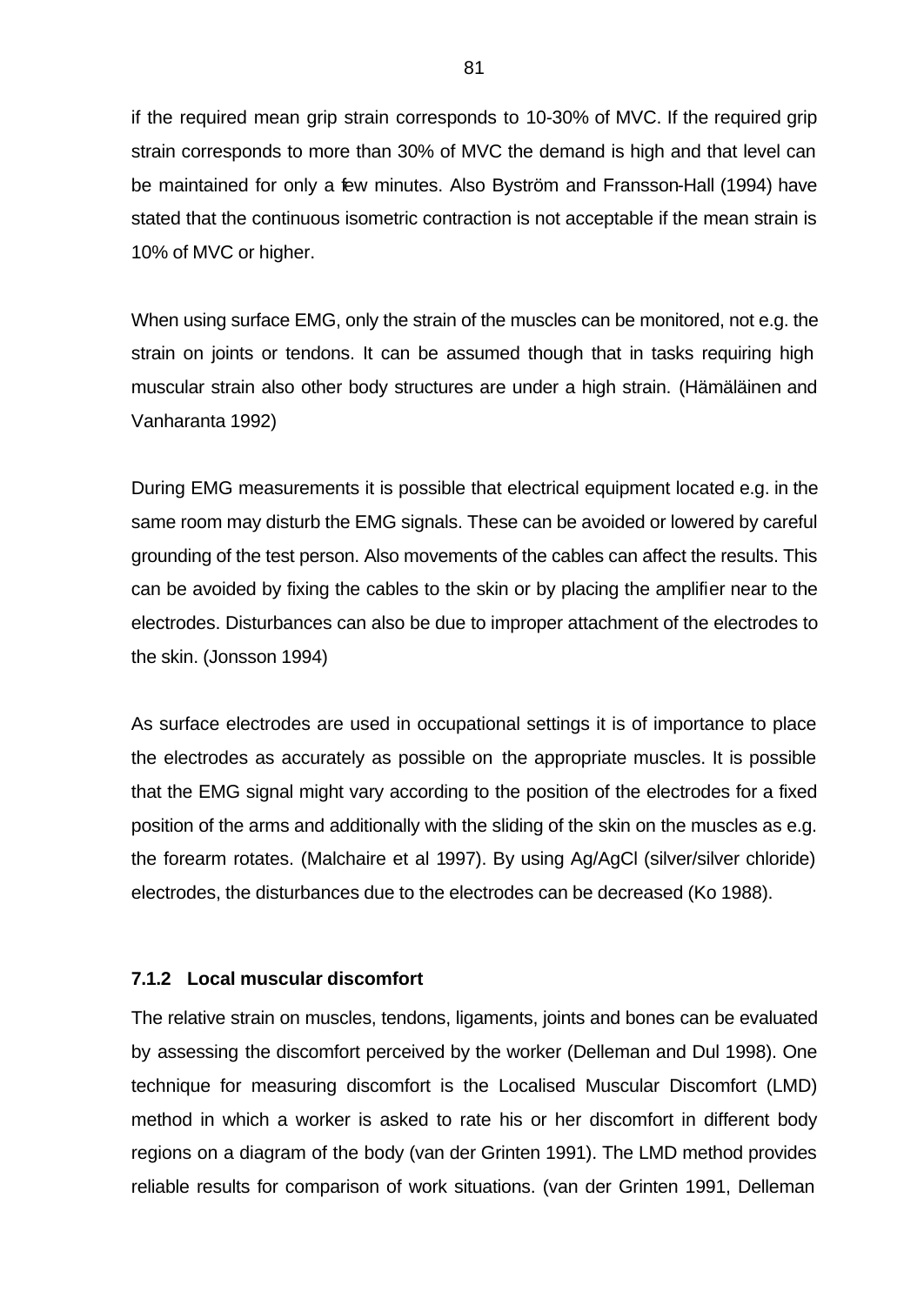and Dul 1998) Modified LMD questionnaires, e.g. visual analogue scale (VAS), have been used e.g. in work place and hand tool evaluations (Bruder 1997, Haslegrave 1990, Delleman and Dul 1990, Nevala-Puranen 2001, Nevala-Puranen and Lintula 2001).

#### **7.1.3 Questionnaire**

Questionnaires have been used in ergonomics as a basis for more directed research or in epidemiological studies. For example Spielholz et al (1999) presented a selfreport questionnaire for the evaluation of upper extremity musculoskeletal disorder risk factors. Also a Nordic questionnaire has been used to evaluate upper extremity musculosceletal complaints (Lusted et al 1996, Malchaire et al 2001). Questionnaires have also been used in product design (Bruder 1997, Ikeda 1997, Butters and Dixon 1998). In consumer product usability evaluation numerical rating scales have been used (Ikeda 1997, Butters and Dixon 1998, Freund et al 2000). Usually a five-point scale is adopted (Ikeda 1997, Butters and Dixon 1998). Subjects can also be encouraged to comment freely and list any particularly positive or negative features. (Butters and Dixon 1998)

A systematic approach in which first the current situation and the user's expectations were evaluated for example by a questionnaire has been used in the evaluation of hand tool ergonomics. In the next phases hand tool prototypes were developed and analysed by several methods. (Sperling et al 1993b, Lee et al 1997)

#### **7.1.4 Focus group interview**

A focus group interview helps to test the projected use of the product or system and is usually run in conjunction with other methods (Butters and Dixon 1998, Popovic 1999). The most common approach is that users are asked to discuss issues related to the usability of the proposed product designs or to generate ideas for designing in general (Popovic 1999, Barrett and Kirk 2000, Bruseberg and McDonagh-Philp 2002). The method is useful by helping to decide which aspects of the product should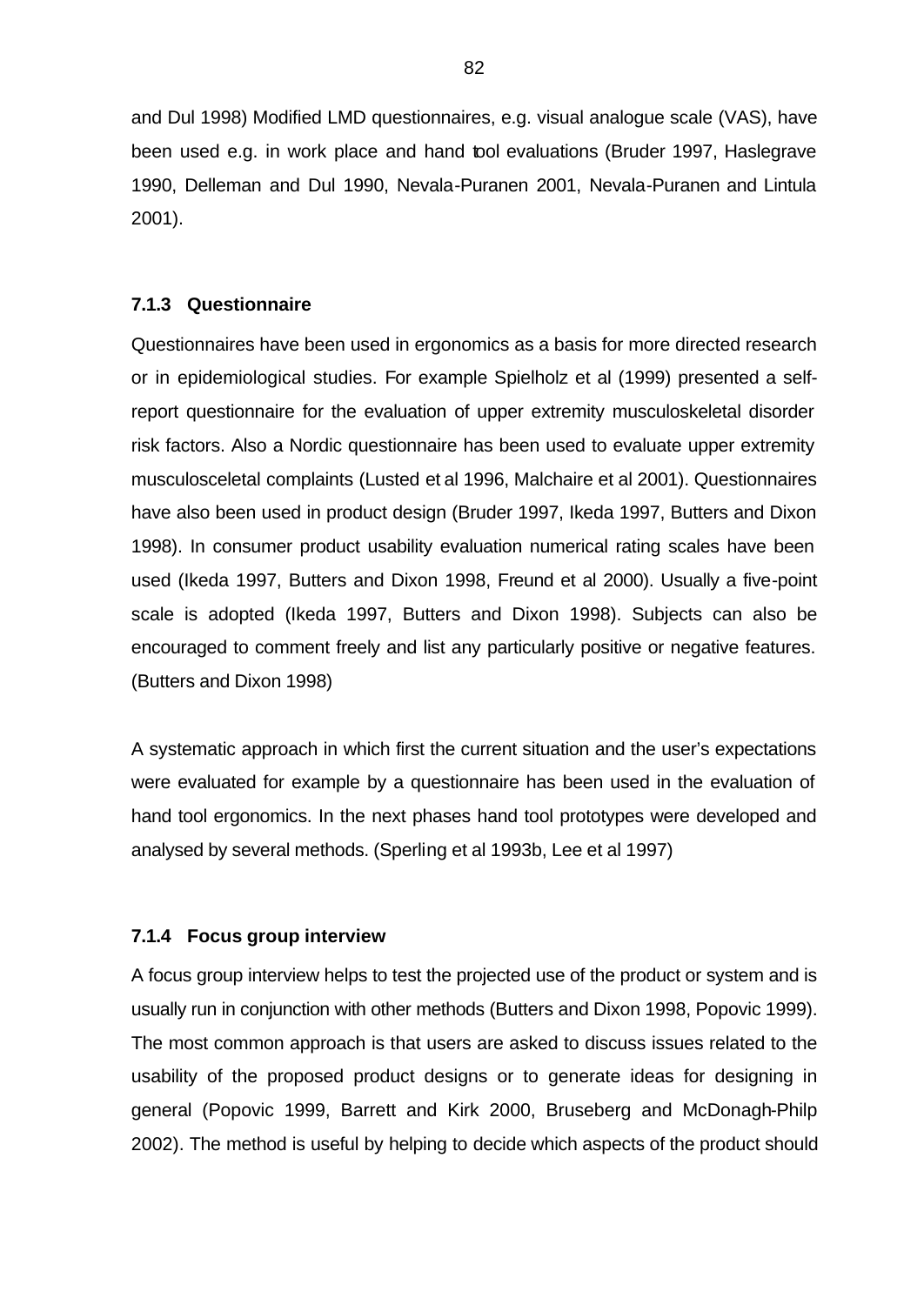be concentrated on and to identify the issues that are important for the users (Butters and Dixon 1998, Barrett and Kirk 2000, Bruseberg and McDonagh-Philp 2002).

The focus group consists of leaders and a number of participants. The meetings are not rigidly structured in order to allow the participants an opportunity to voice their opinions. The leaders may have some questions ready in order to give prompts if necessary. The advantage of this method is that it can be applied at any stage of the design process. The main disadvantage is that it relies on the interpretation of data. (Popovic 1999) Focus group interview needs careful handling by the moderator to get most out of it and to ensure that all opinions are represented (Butters and Dixon 1998, Barrett and Kirk 2000).

In this case study 3 a new model of garden pruners (pruners, pruning shears, secateurs) was to be designed and ergonomics and usability were to be integrated into the design process. Integration of ergonomics and usability was based on hand tool evaluation and comparison. Prototype pruners were compared with pruners already in the market.

The aims of this case study were:

- to integrate ergonomics and usability into the design process of a garden pruner and
- to evaluate the ergonomics and usability of prototype garden pruners by comparing them with pruners already on the market.

# **7.2 Material and methods**

#### **7.2.1 Study design**

An anvil and by-pass prototype pruners were produced by Fiskars plc and a comprehensive group of pruners was chosen from the market representing the brands and models which are known and intended for professional and active amateur use. The study was done in two parts in order to obtain ergonomic information on the prototypes and to ensure that the final product fulfils the set criteria (Figure 12).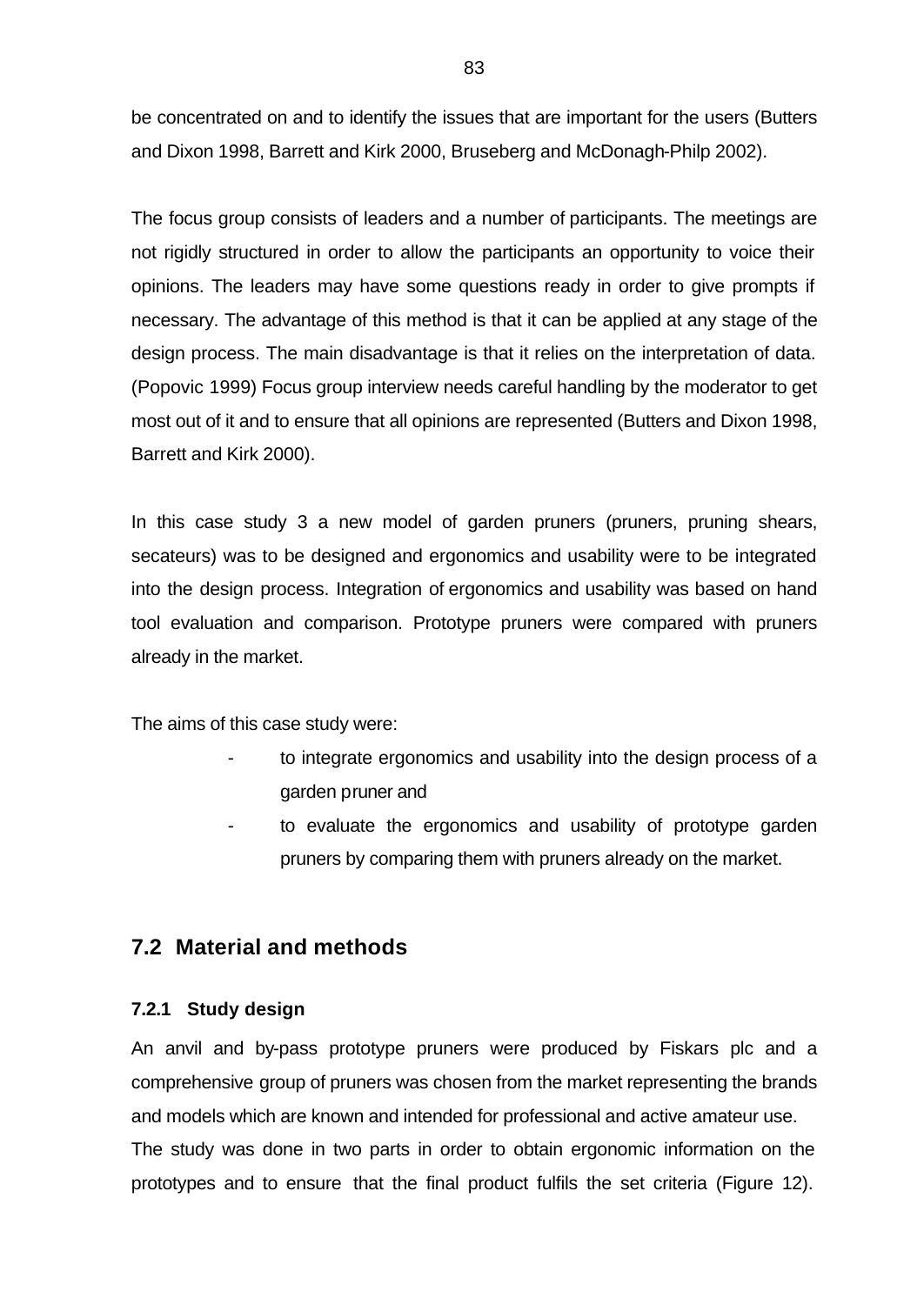Between the first and second part of the study the by-pass Prototype 1 was chosen for further development as this type of pruner is used more often than the anvil-type. The anvil prototype was left to be developed later.

In the first part of the study the pruners were evaluated with a focus group interview, EMG measurements, rating of hand tool characteristics and mapping of LMD. Also force measurements were done, but the results are reported in an other connection.

In the second part of the study EMG and LMD were used. In this part of the study one of the pruners was the model developed from the by-pass type prototype (from here on called Prototype 2) and five were chosen according to the results of the first part of the study, and another three new ones were also included. It was possible to use five pairs of each tool except for the prototype of which there was only one by-pass type pair.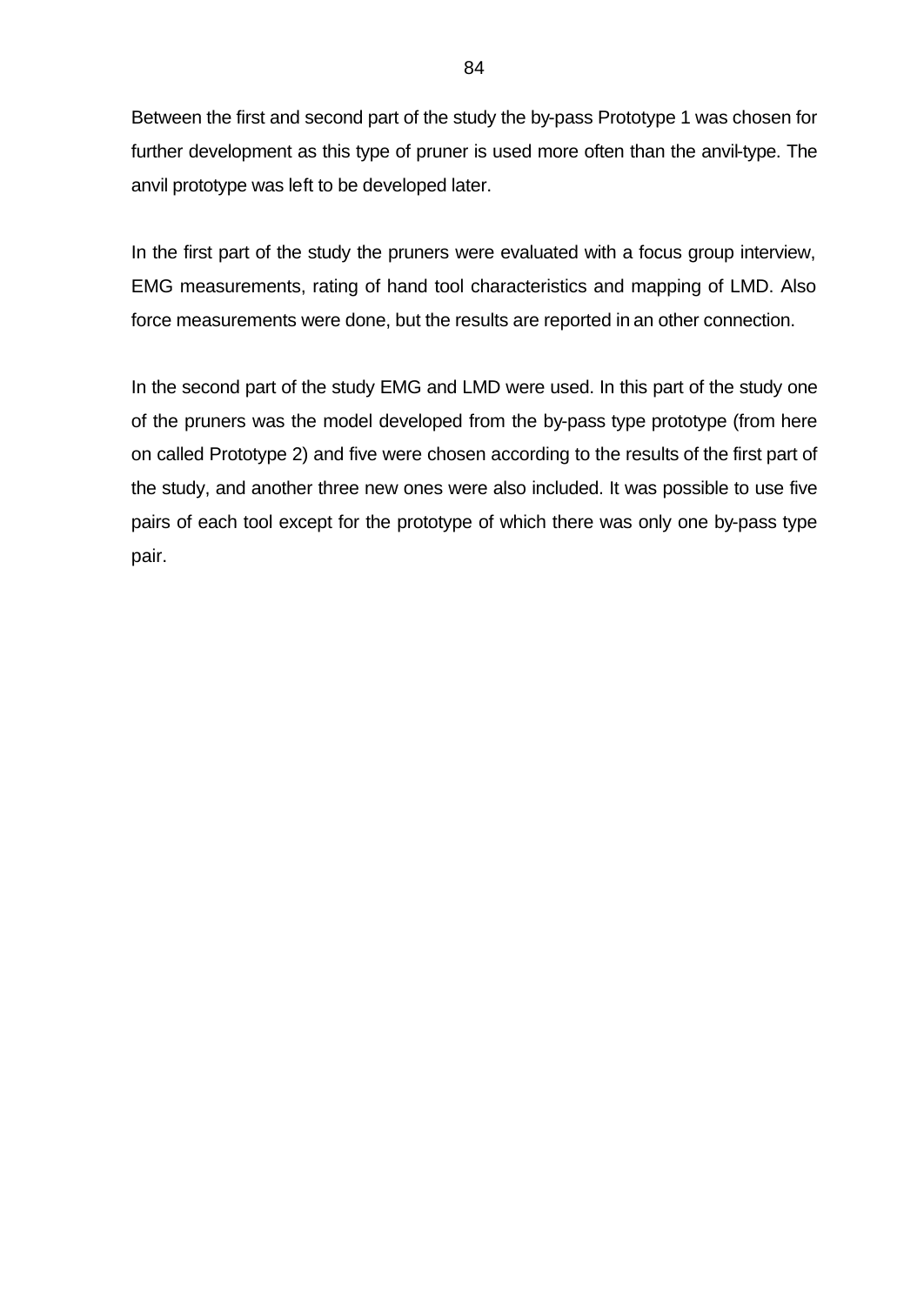

*Figure 12. Integration of ergonomics into the design process. FG =focus group interview, EMG = electromyography, ROC = rating of hand tool characteristics, LMD = mapping of localised muscular discomfort.* 

### **7.2.2 Subjects**

In the focus group interview there were six participants (two females and four males). Two of the participating gardeners were working in executive positions, two as teachers in a polytechnic and two were active leisuretime gardeners. The aim was to have a heterogeneous group consisting of both professionals and amateurs.

Six (3 males and 3 females) gardeners volunteered to participate in the first part EMG measurements (Table 8). Two of them were professional and four active leisure time gardeners. They all signed an informed consent document and none had musculosceletal disorders or health problems, which could affect the measurements. All subjects were right handed. The subjects in any part of the study did not know that among the tested pruners there were prototype pruners as well and they were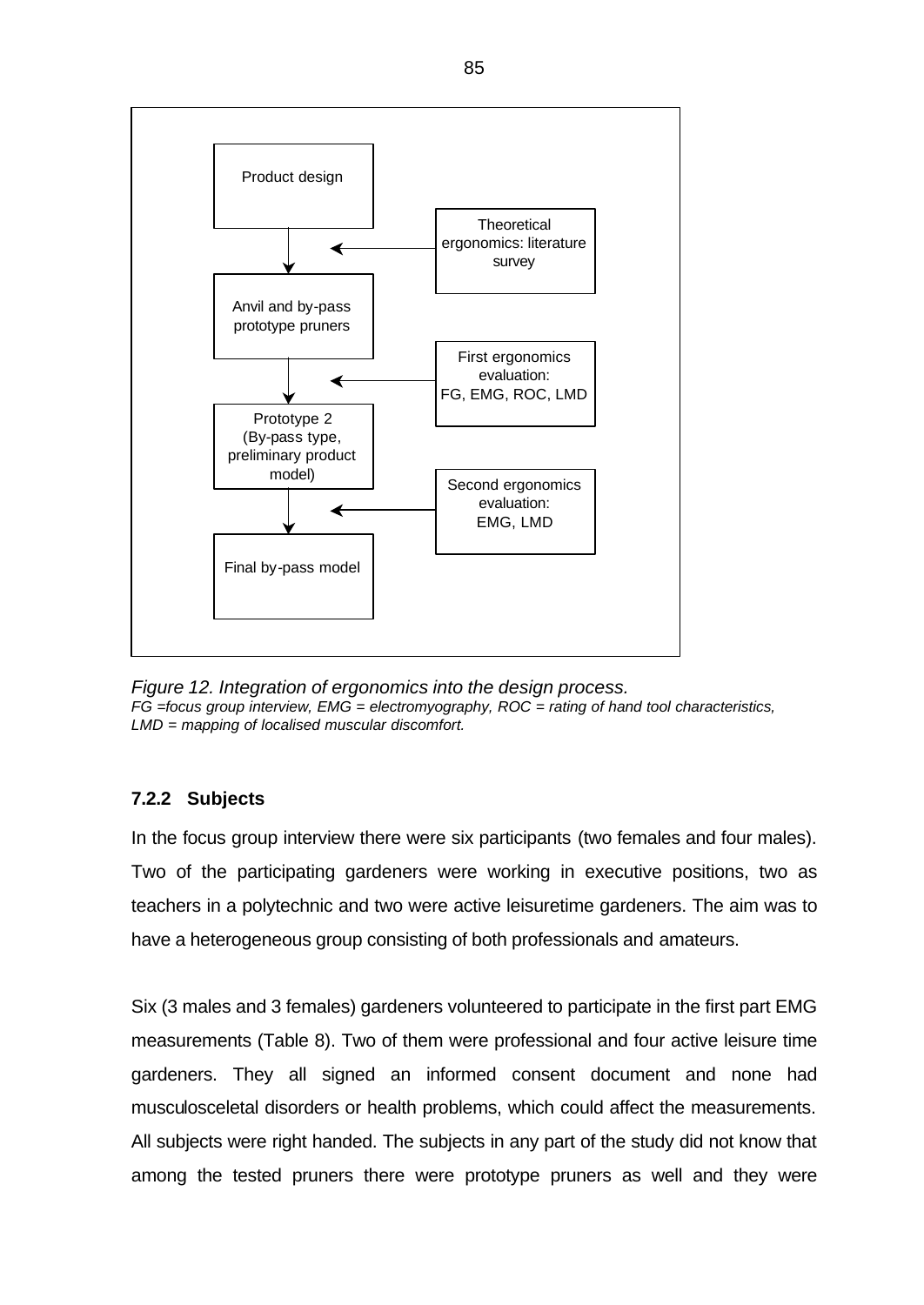informed that the aim of the study was to compare different pruners. Subjects were not paid except for travelling expenses.

*Table 8. The mean age, height and weight of the subjects in the first part of the study (range in parentheses).*

| Gender         | Age (years) | Height (cm)   | Weight (kg) |
|----------------|-------------|---------------|-------------|
| Female $(n=3)$ | $27(24-33)$ | 167 (164-172) | 68 (60-80)  |
| Male $(n=3)$   | 45 (33-59)  | 177 (175-180) | 84 (77-93)  |

Eleven subjects (5 males and 6 females) participated in the second part of the study. They were all right handed and leisure time gardeners (Table 9).

*Table 9. The mean age, height and weight of the subjects in the second part of the study (range in parenthesis).*

| Gender       | Age (years) | Height (cm)   | Weight (kg) |
|--------------|-------------|---------------|-------------|
| Female (n=6) | $27(22-32)$ | 166 (158-175) | 60 (50-69)  |
| Male $(n=5)$ | $29(28-35)$ | 184 (174-195) | 88 (65-110) |

#### **7.2.3 Pruners**

The number of pruners varied in different parts of the study from 28 pairs in the focus group interview to eleven pairs in the second part of the EMG studies. In the first part of the study, both anvil and by-pass Prototype 1 pruners were tested (Table 10). The pruners for the EMG studies were chosen among the best pruners in the force measurements (not reported here) and according to the opinions expressed in the focus group interview.

In the second part of the study, all pruners were professional models (Table 10). Between the first and the second part the by-pass Prototype 1 was developed into a preliminary product model called Prototype 2. A special feature in the by-pass Prototype 1 and Prototype 2 was that their lower handle rotates as the handles are pressed together, thus allowing the handles to move parallel to each other instead of the traditional way in which the handles are fixed to each other at one point.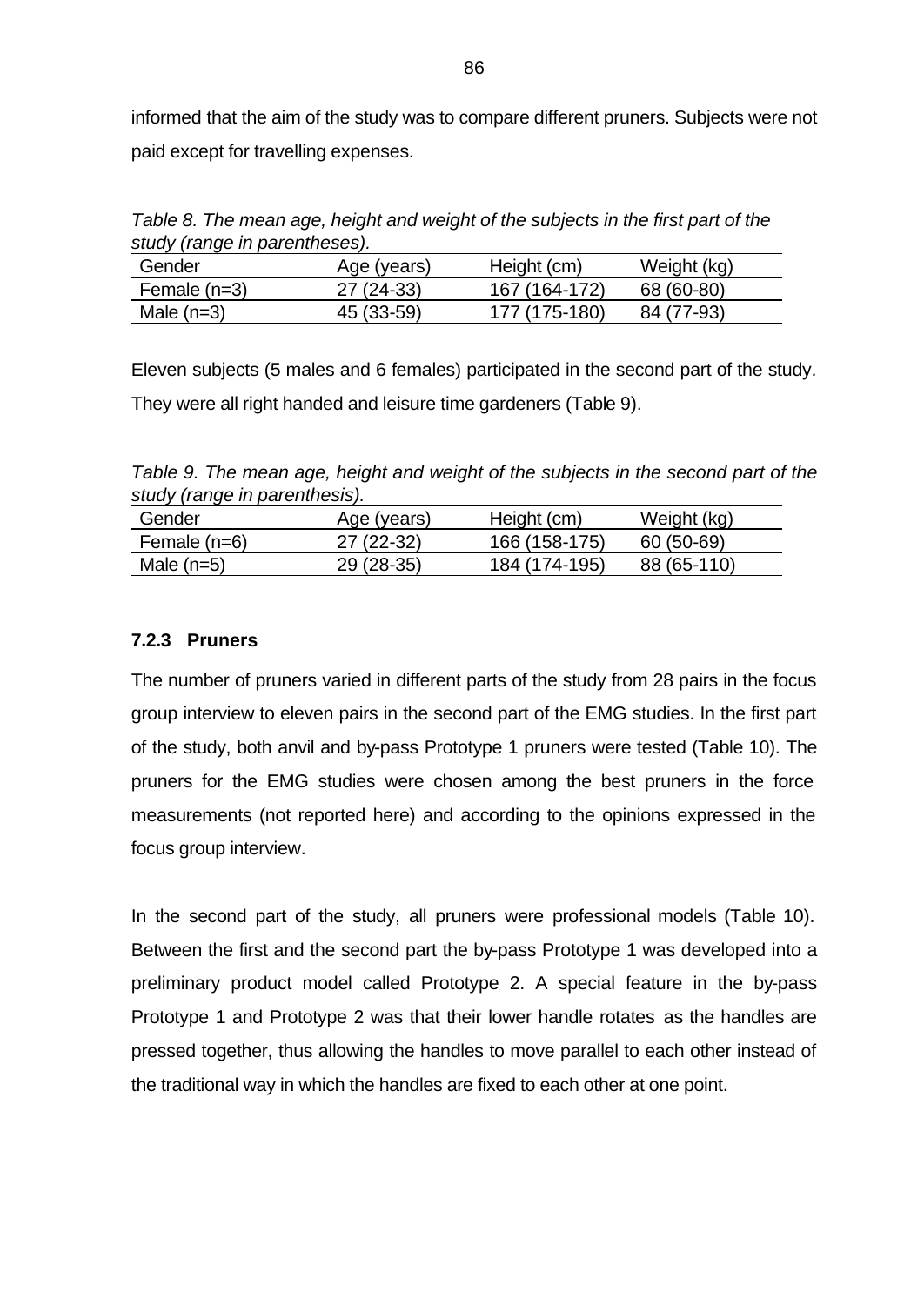All pruners were sharpened and oiled before measurements and freshly  $aut$  alder wood was used. In the first part of the study the wood diameter was 11-13 mm and in the second part 12-15 mm.

| Model                          | <b>Blade</b> | First part    |               | Second |
|--------------------------------|--------------|---------------|---------------|--------|
|                                | type         |               |               | part   |
|                                |              | FG*           | EMG*          | EMG*   |
|                                |              |               | ROC*          | LMD*   |
|                                |              |               | $LMD*$        |        |
| Bando BD 334-1                 | by-pass      | Χ             | X             | Χ      |
| Bando BD 2013                  | anvil        | Χ             |               |        |
| Felco 7                        | by-pass      | X             | Χ             | Χ      |
| Felco 11                       | by-pass      | X             | X             | X      |
| Felco 30                       | anvil        | X             | X             |        |
| Fiskars anvil prototype        | anvil        | $\frac{X}{X}$ | $\frac{x}{x}$ |        |
| Fiskars by-pass<br>Prototype 1 | by-pass      |               |               |        |
| Fiskars by-pass                | by-pass      |               |               | X      |
| Prototype 2                    |              |               |               |        |
| Fiskars Classic, white         | by-pass      | Χ             | X             |        |
| Fiskars Classic, grey          | by-pass      | X             |               |        |
| Fiskars Classic, white         | anvil        | Χ             | Χ             |        |
| Fiskars Clippers 9613          | anvil        | Χ             | X             |        |
| Fiskars Clippers 9614          | by-pass      | X             |               | Χ      |
| Fiskars 7923                   | by-pass      | Χ             |               |        |
| Fiskars 7927                   | by-pass      | X             |               |        |
| <b>Fiskars 210243</b>          | by-pass      |               |               | Χ      |
| Freund 2000                    | by-pass      | Χ             |               | X      |
| Freund 2020                    | by-pass      | X             | Χ             |        |
| Gardena 343                    | by-pass      | Χ             |               | X      |
| Gardena 601                    | by-pass      | X             | X             |        |
| Gardena 603                    | by-pass      | X             |               |        |
| Sandvik P2-20                  | by-pass      | X             | Χ             | X      |
| Sandvik P38-20                 | anvil        | Χ             |               |        |
| Sandvik P126-22                | by-pass      | Χ             | Χ             | X      |
| Wolf RR19                      | by-pass      | X             |               |        |
| Wolf RS19                      | anvil        | X             |               |        |
| Wolf RR26                      | by-pass      |               |               | Χ      |
| non-brand pruners              | by-pass      | X             |               |        |
| non-brand pruners              | by-pass      | Χ             |               |        |
| non-brand pruners              | anvil        | Χ             |               |        |
| non-brand pruners              | anvil        | X             |               |        |
|                                |              |               |               |        |

*Table 10. The evaluated pruners in the first and second part of the study.*

 $*FG = focus group$  interview

 $EMG =$  electromyography

 $ROC = rating of hand tool characteristics$ 

 $LMD$  = mapping of localised muscular discomfort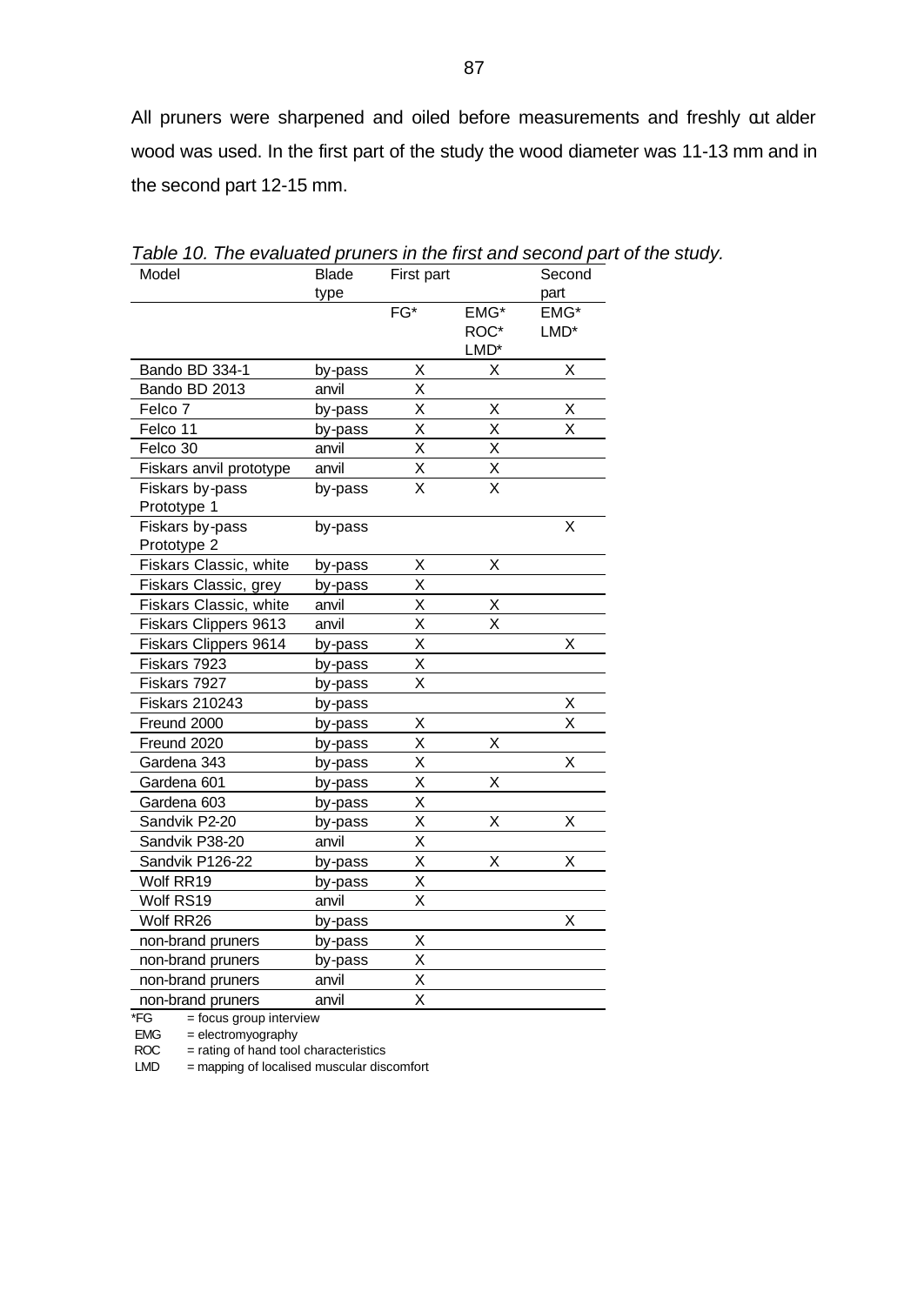#### **7.2.4 Electromyography**

The EMG data was collected with a portable Mega Electronics ME3000P device (Kuopio, Finland). Two sets of bipolar Ag-AgCl surface electrodes (Medicotest M-OO-S) were used. The EMG was recorded on average mode with the averaging period of 0.1 s and the sampling frequency of 1000 Hz. The data was stored on an external 1 MB memory card and transferred to a PC for later analysis with Mega Electronics ME3000P software.

The electrodes were applied to the right arm over the flexor (m. flexor digitorum superficialis) and extensor (m. extensor digitorum) muscles according to recommendations of Zipp (1982). Each pair of the electrodes was placed over the centre of the belly of the muscle, parallel to the muscle fibres. The muscles were selected based on function and accessibility.

The MVC of both flexor and extensor muscles was recorded before the pruner tests. The MVC of the m. flexor digitorum superficialis was measured by Jamar Hand Dynamometer. The maximal EMG response for the m. extensor digitorum was measured as the subject sat in front of a table. The subjects' arm was on a 90° angle on the side of the body with the lower arm at the table. Then the subject was asked to raise her or his hand as the researcher opposed the movement (Staubesand 1989). The subjects had three attempts, lasting for 2-3 seconds and the highest recorded value (μV) was used in analysis. Jonsson (1994) recommended that the test contraction should last less than 5 seconds.

Each subject performed three sets of fifteen cuts with each pruner. The pruners were given to the subjects in random order. A set of fifteen cuts was completed with all pruners before the second and third rounds. Between each set of fifteen cuts was a rest period of at least one minute, and between each of the three test periods there was a rest period of approximately 30 minutes. The EMG measurements were designed so that no former experience of the work was needed. It is thought possible that professional experience strengthens arm muscles, improves dexterity and manual skill (Kilbom et al 1993a).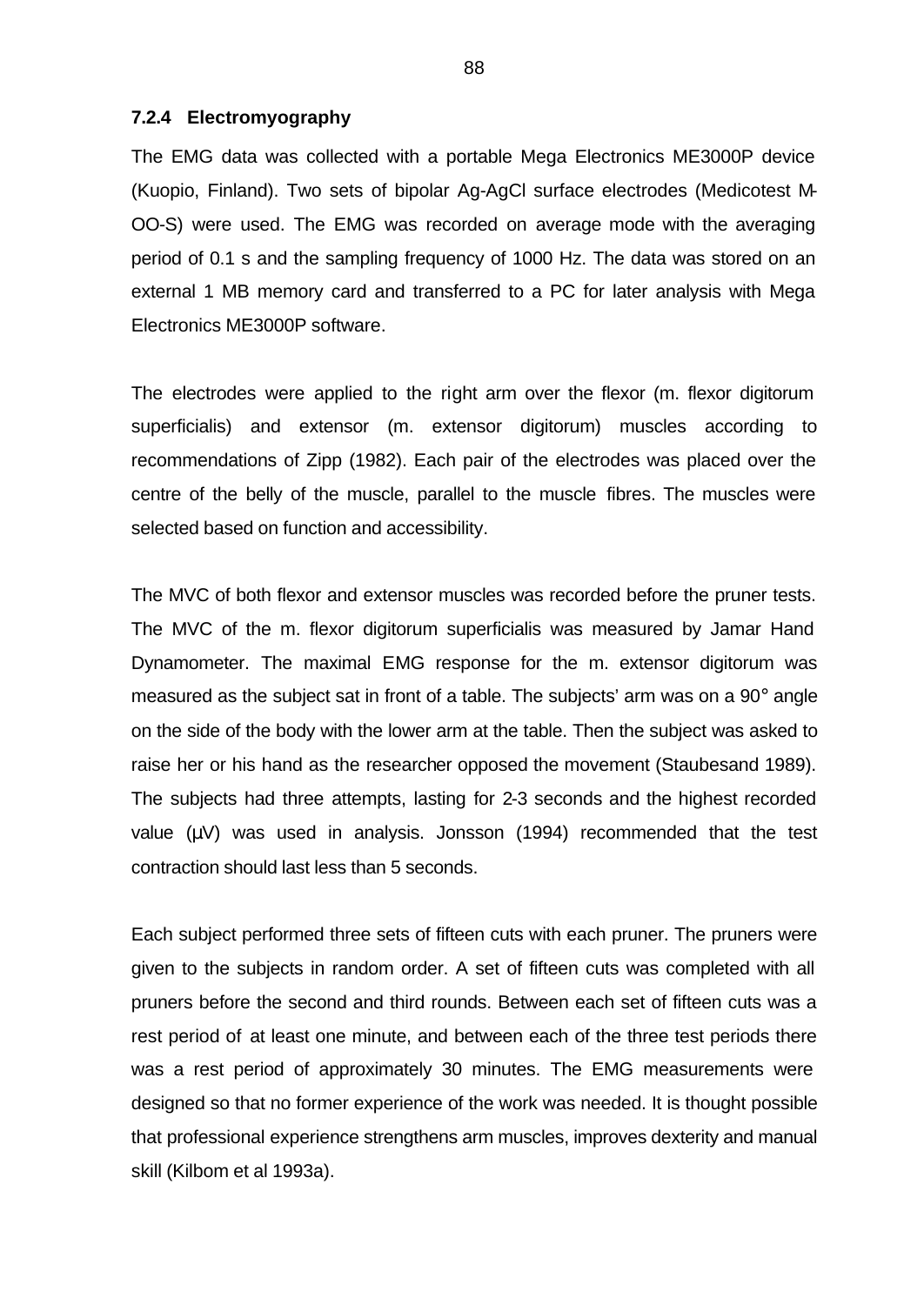# **7.2.5 Focus group interview, rating of hand tool characteristics and local muscular discomfort**

The study process was begun with a focus group interview in which six subjects' opinions and experience of the ergonomics and usability of pruners were collected. During the interview the participants were supplied with the pruners and had an opportunity to test them. A selection of 28 pairs of pruners were provided for each pair of participants. The atmosphere of the situation was easy and informal and the interview was videotaped for later analysis.

After completing the EMG measurements in the first part of the study, the subjects were asked to evaluate the following properties of the pruners: shape of the handles, material of the handles, cutting efficiency (blades), appearance, reliability and general usability. A five-point scale (5= good, pleasant, 1=poor, unpleasant) was used for the rating and the subjects were also encouraged to express their other opinions.

During the EMG measurements a mapping of LMD was used to evaluate the body areas where discomfort was experienced. Body maps of the arm and hand region were provided. The subjects were asked to mark the areas of discomfort on the maps after having completed fifteen cuts with each pruner. This was repeated in all three sets of cuts with each pruner.

#### **7.2.6 Statistical methods**

In this study descriptive statistical methods such as average was used. A Kruskal-Wallis test was used as the data was not normally distributed. A Kruskal-Wallis test is also called a *H*-test. The Kruskal-Wallis test suitable for the comparison of several samples. (Miller and Freund 1985, Milton and Arnold 1990, Ranta et al 1997)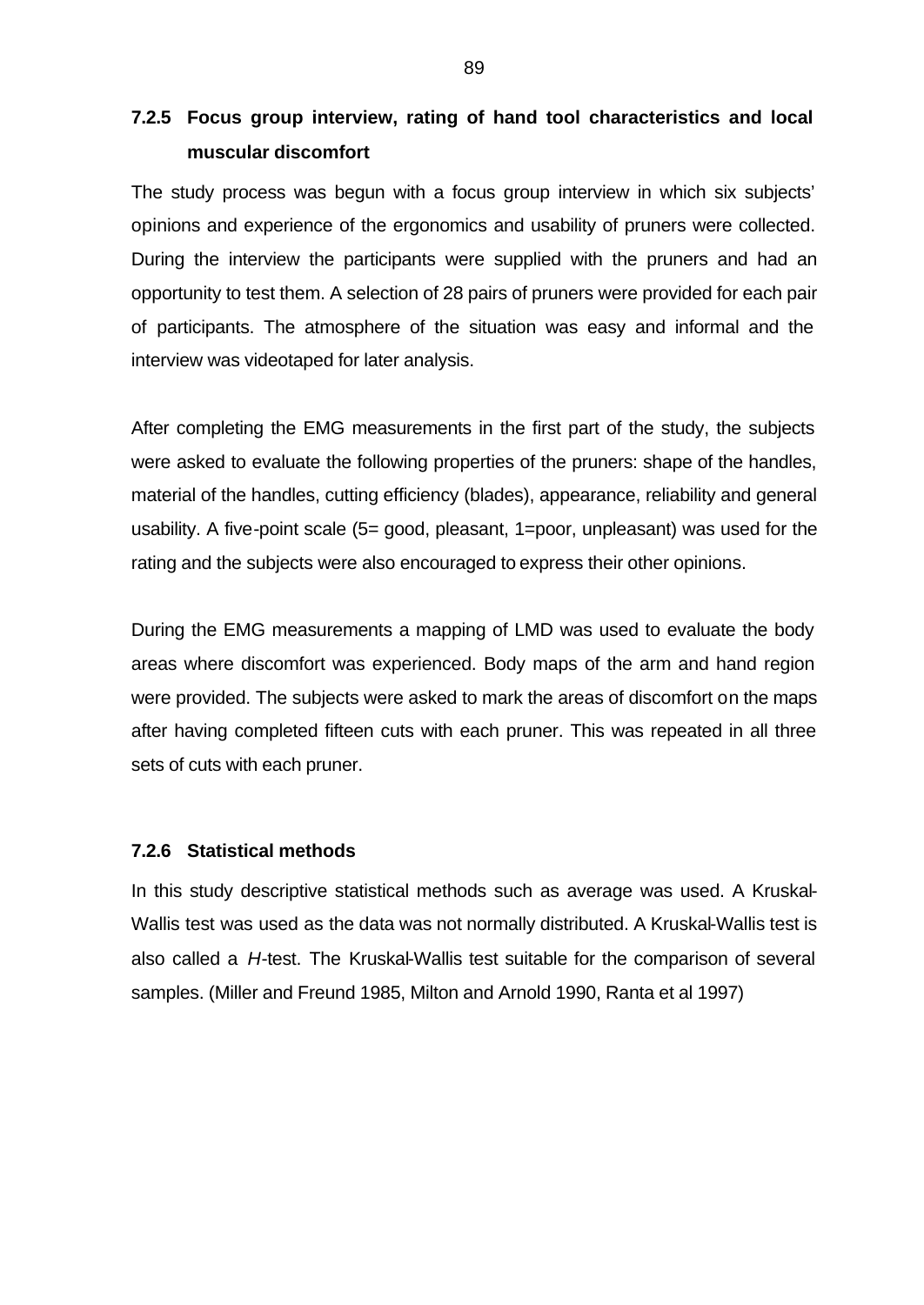## **7.3 Results**

#### **7.3.1 Muscle strains during cutting task**

The average muscle strain according to % of MVC was lower when cutting with anviltype pruners than cutting with by-pass pruners (Figure 13). The % of MVC levels when cutting with the by-pass Prototype 1 were the lowest for the by-pass pruners in the first part. In the first part the % of MVC levels, when cutting with the anvil prototype, were the second-lowest compared with other anvil-type pruners.

The average % of MVC levels with anvil-type pruners were 17% of MVC (SD 2) for the flexor muscles (m. flexor digitorum) and 11% of MVC (SD 1) for the extensor muscles (m. extensor digitorum superficialis), while with the by-pass pruners the level was 19% of MVC (SD 2) and 13% of MVC (SD 2), respectively.



*Figure 13. The mean % of MVC levels in the first part of the study when cutting fresh 11-13 mm diameter wood (n=6).*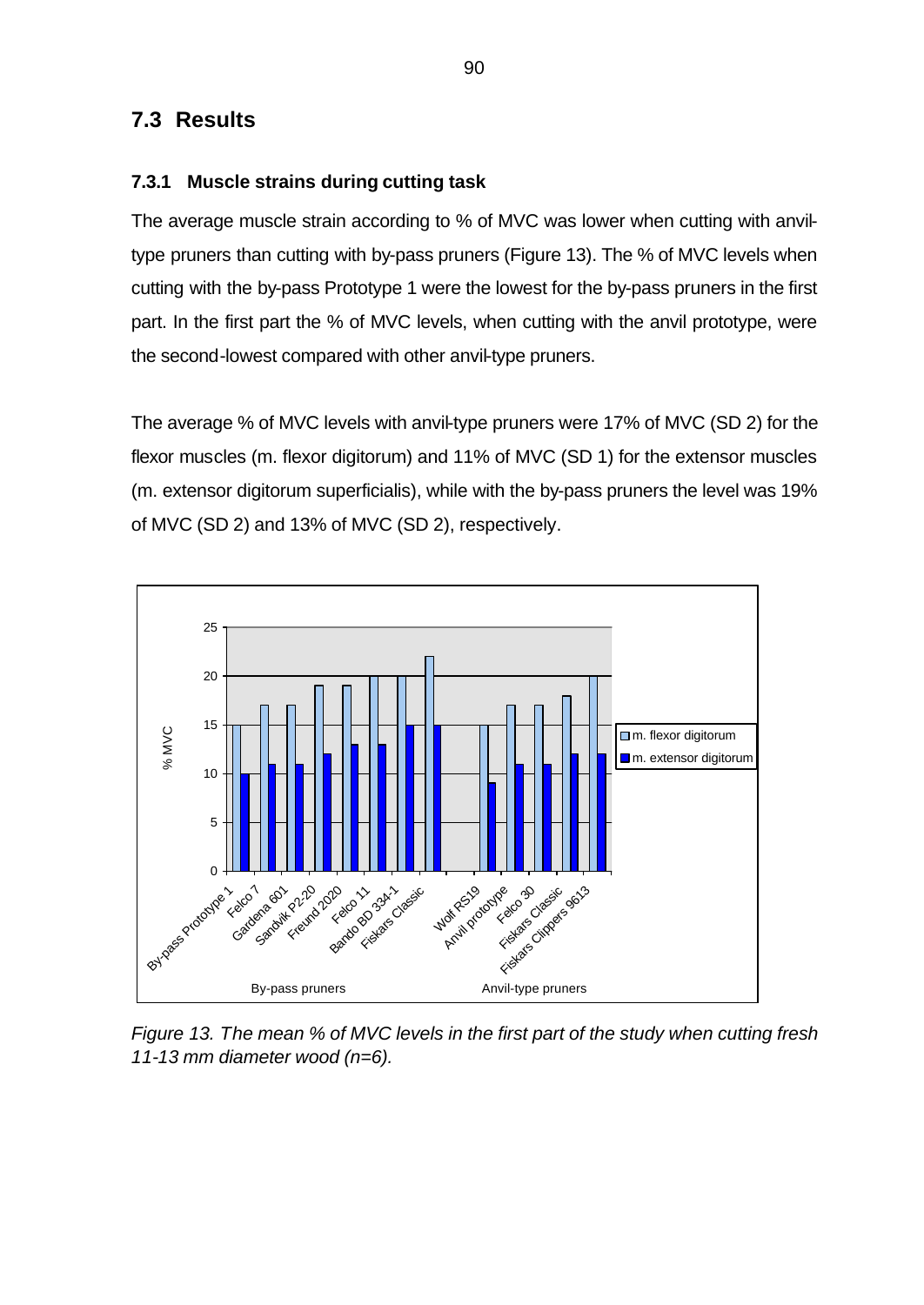In the second part of the study the % of MVC levels of flexor muscle were in average 16% of MVC (SD 1) and that of the extensor muscle 18% of MVC (SD 2), respectively (Figure 14).



*Figure 14. The mean % of MVC levels in the second part of the study when cutting fresh 12-15 mm diameter wood (n=11).* 

The mean % of MVC of the flexor muscle was the lowest in both parts of the study when working with the by-pass Prototype 1 and Prototype 2. The average % of MVC of the extensor was the second-lowest of the by-pass pruners. The results are also presented for how the prototypes compared with the other evaluated tools (Table 11). A statistical analysis with Kruskal-Wallis test was performed for the EMG results. No statistically significant differences between pruners were found.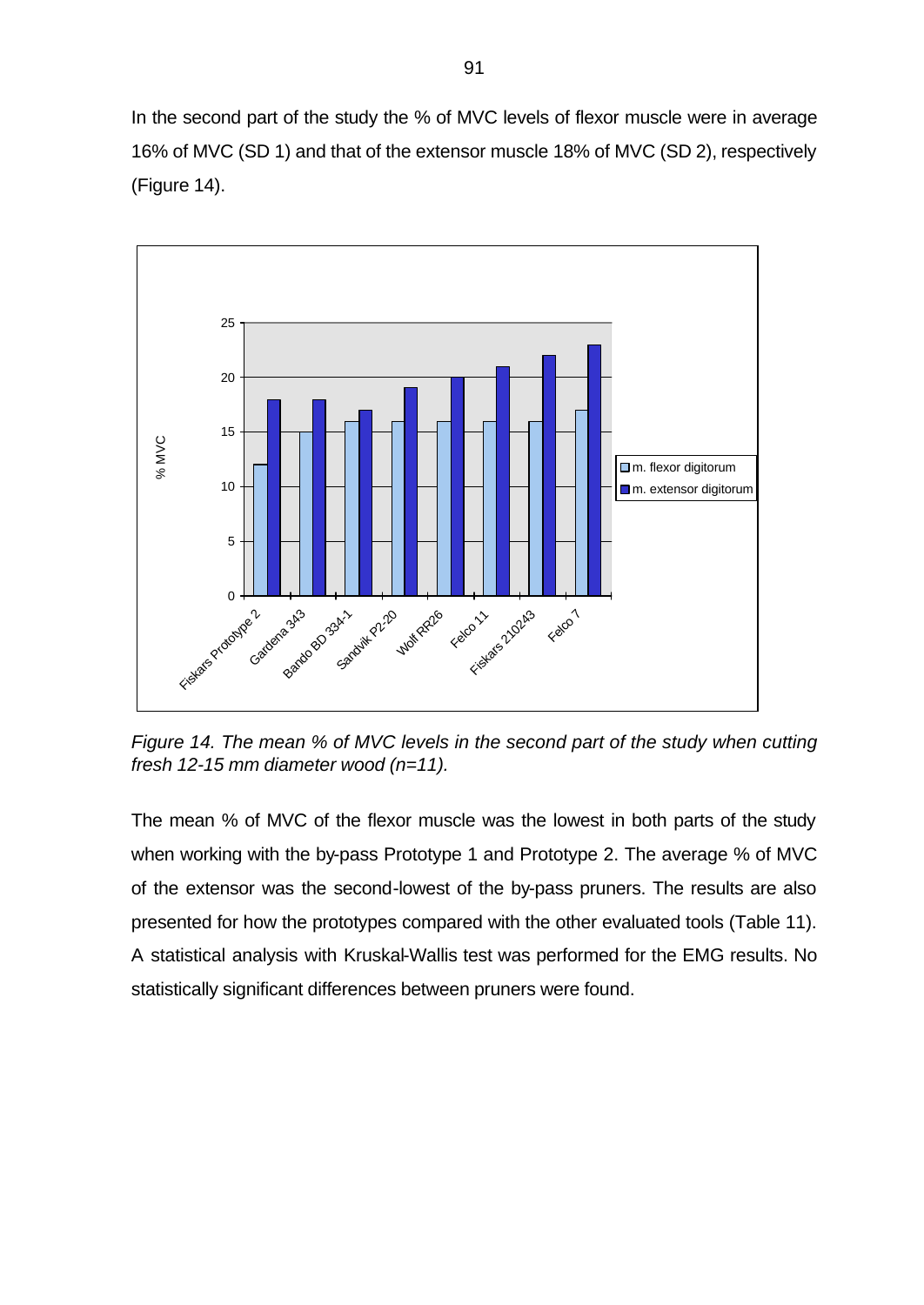|          | Type of pruner             | % of MVC               |                          |
|----------|----------------------------|------------------------|--------------------------|
|          |                            | m. flexor<br>digitorum | m. extensor<br>digitorum |
| Part one | <b>By-pass Prototype 1</b> | 15                     | 10                       |
|          | By-pass, other (range)     | $17 - 22$              | $11 - 15$                |
|          | Anvil prototype            | 17                     | 11                       |
|          | Anvil, other (range)       | 15-20                  | $9 - 12$                 |
| Part two | By-pass Prototype 2        | 12                     | 18                       |
|          | By-pass, other (range)     | $15 - 17$              | $17 - 23$                |

*Table 11. The average values of the % of MVC in the first and second part (n=6 in the first part and n=11 in the second part).* 

#### **7.3.2 Results of the focus group interview**

The following main arguments arose from the focus group interview:

- 1. The handle material should be durable and warm and the friction should support use in different environments. Thus, handles should not be slippery or too rubbery.
- 2. The shape of the handles should fit the hand, handles and the blade opening angle should not be too wide, but the blade opening angle should be sufficiently wide.
- 3. The handles should not have sharp edges or abrading texts or logos. The locking mechanism should be located so that it is reliable, easy to use and can be used by one hand.
- 4. The blades should be sharp and not too flexible sideways and they should have rounded points as sharp points can harm the plants and as the pruners are often carried in the pocket.
- 5. The importance of easy maintainability was emphasised.
- 6. Other comments that came up were the type of the coil spring used, shock absorption characteristics, the possibility to use a wrist wrap if needed, maintainability, availability of spare parts, a colour which contrasts with the environment and is pleasant and soft feeling when working with the tool.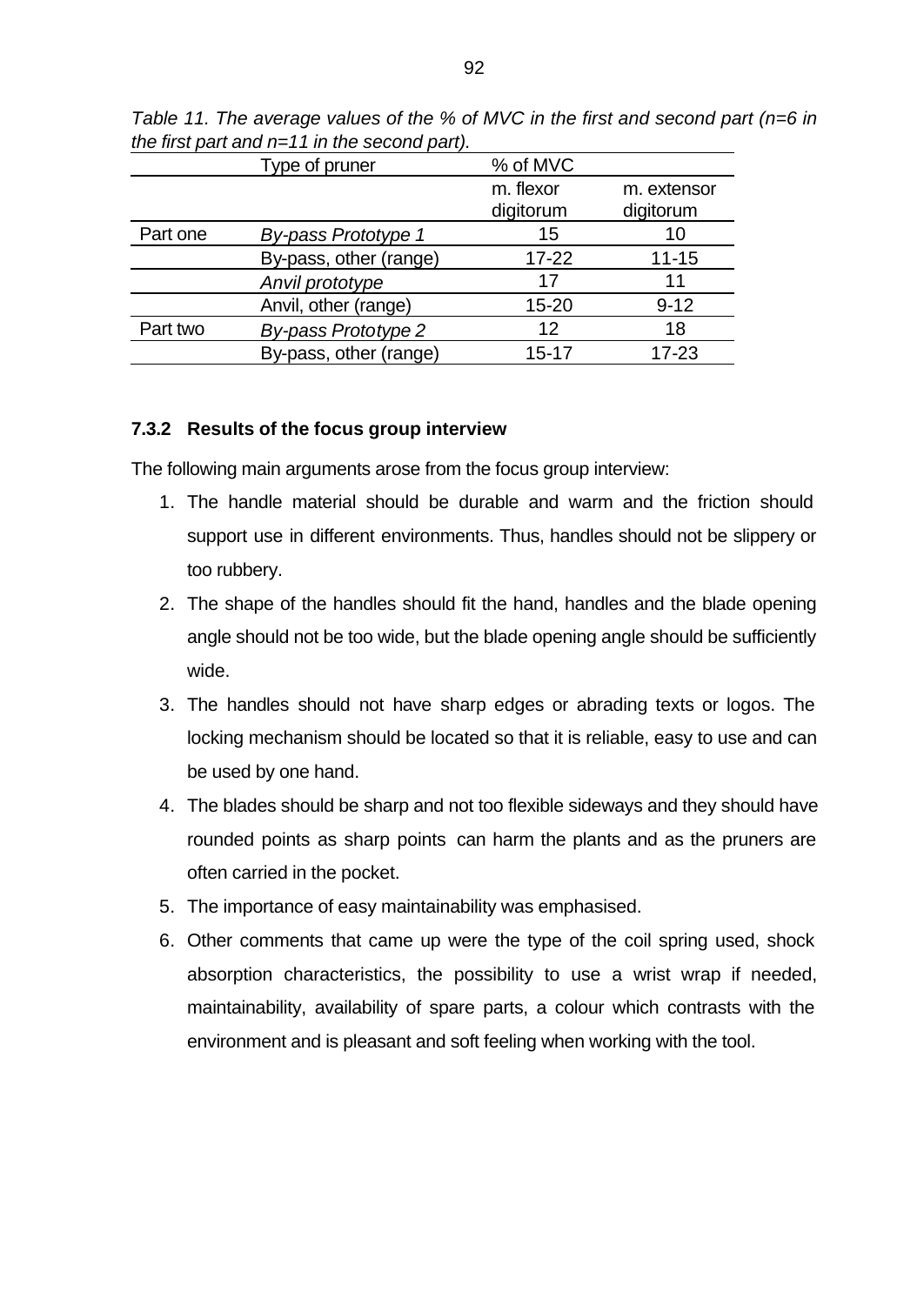#### **7.3.3 Rating of hand tool characteristics**

After completing the EMG measurement in the first part of the study, the subjects were asked to rate several pruner characteristics on a five-point scale. Twelve of the pruners got 18-20 points and only one type 14 points, thus indicating no big differences regarding the preferability of the pruners.

#### **7.3.4 The areas of local muscular discomfort**

The areas of local muscular discomfort were located on the palmar side of the hand, localising in the palmar side of fingers, the thenar and the area between thumb and index finger. None of the subjects reported discomfort in the arm. Three of the tools caused a feeling of stretching on the palmar side of the hand in some subjects. With two pairs of pruners no discomfort was reported - these models were the by-pass Prototype 1 and Felco 7.

In the second part of the study, working with the Bando BD334-1 pruner caused the most claims of discomfort. The most comfortable pruner was the Fiskars 210243. Discomfort in the thenar region was reported for all pruners, except for the by-pass Prototype 2, which has a rotating handle.

# **7.4 Discussion**

#### **7.4.1 Methodological aspects**

The study was done in laboratory conditions so further studies are needed to be able to generalise the results for the real working situation. On the other hand, the aim was to compare different pruners and to find factors affecting their usability. By doing the measurements in laboratory conditions, the test situation could more easily be controlled and kept constant for each subject.

The focus group method was used to collect data on user opinions regarding the garden pruners. This data was used to design the list of items for the rating of hand tool characteristics. In focus group meetings there is the possibility that not all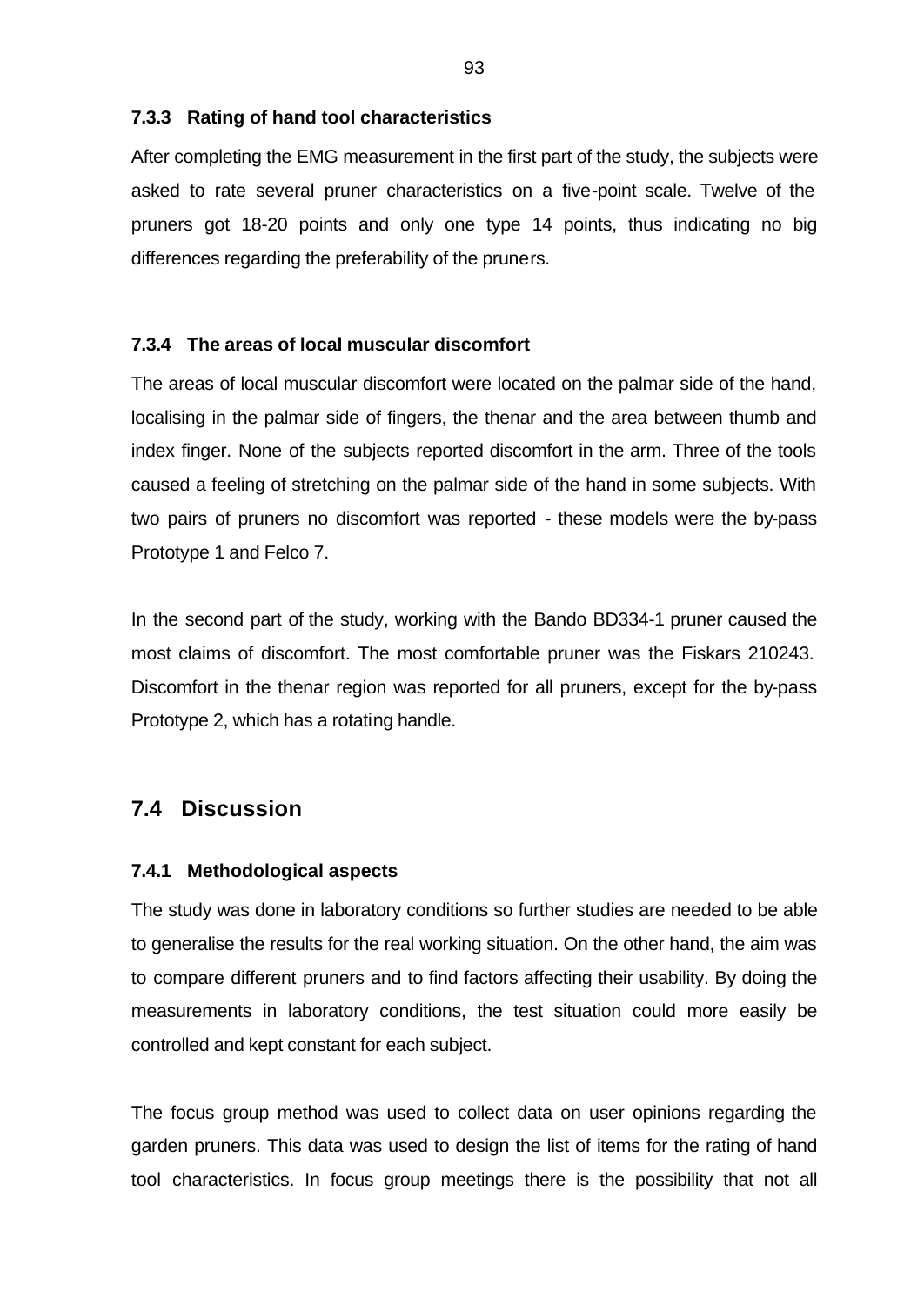opinions get to be expressed or the terms used are misunderstood or used to define different phenomena. Special care was taken to create an easy atmosphere in which it would be easy to express ones' opinions and to ensure equal opportunities for all participants to express themselves. Also the terms were defined to the participants and when necessary clarifying questions were asked.

The repeatability of EMG measurements can be considered sufficient as many of the factors influencing the results can be controlled. The EMG measurements were influenced by the study protocol, the subjects and their number, the measurement device and the researcher. The study protocol was designed so that the measurement of muscle strain was done on the same day for one subject. Thus, the setting of the electrodes was the same for each pair of pruners. Also the same type of electrodes was used for each subject. The placement of the electrodes was done carefully by palpating the muscles and following the recommendations of Zipp (1982). With this procedure the possibility for systematic and random errors was minimised.

The subjects were professional and amateur gardeners. Some of the amateur gardeners were not very used to using pruners. By describing the procedure carefully to the subjects, an effort was made to ensure that all subjects used the pruners correctly and in the same manner. It is likely that the subjects' skill in performing the task was improved during the measurements.

The subjects' anthropometry affected the EMG results as some of the subjects experienced difficulties when operating some of the pruners. Also the way in which subjects cut the wood could have influenced the results. Every measurement session was begun by carefully explaining the study protocol to the subjects. The subjects' were also provided with a written specification of the measurement protocol and after reading it were asked to confirm voluntary participation by signing the document. Despite the instructions to cut the wood in a relaxed and normal way, some subjects were enthusiastic and did the cutting rapidly, and thus the standard deviations of the results increased (Appendix 2 and 3). During the measurements the pruners were given to the subjects in random order.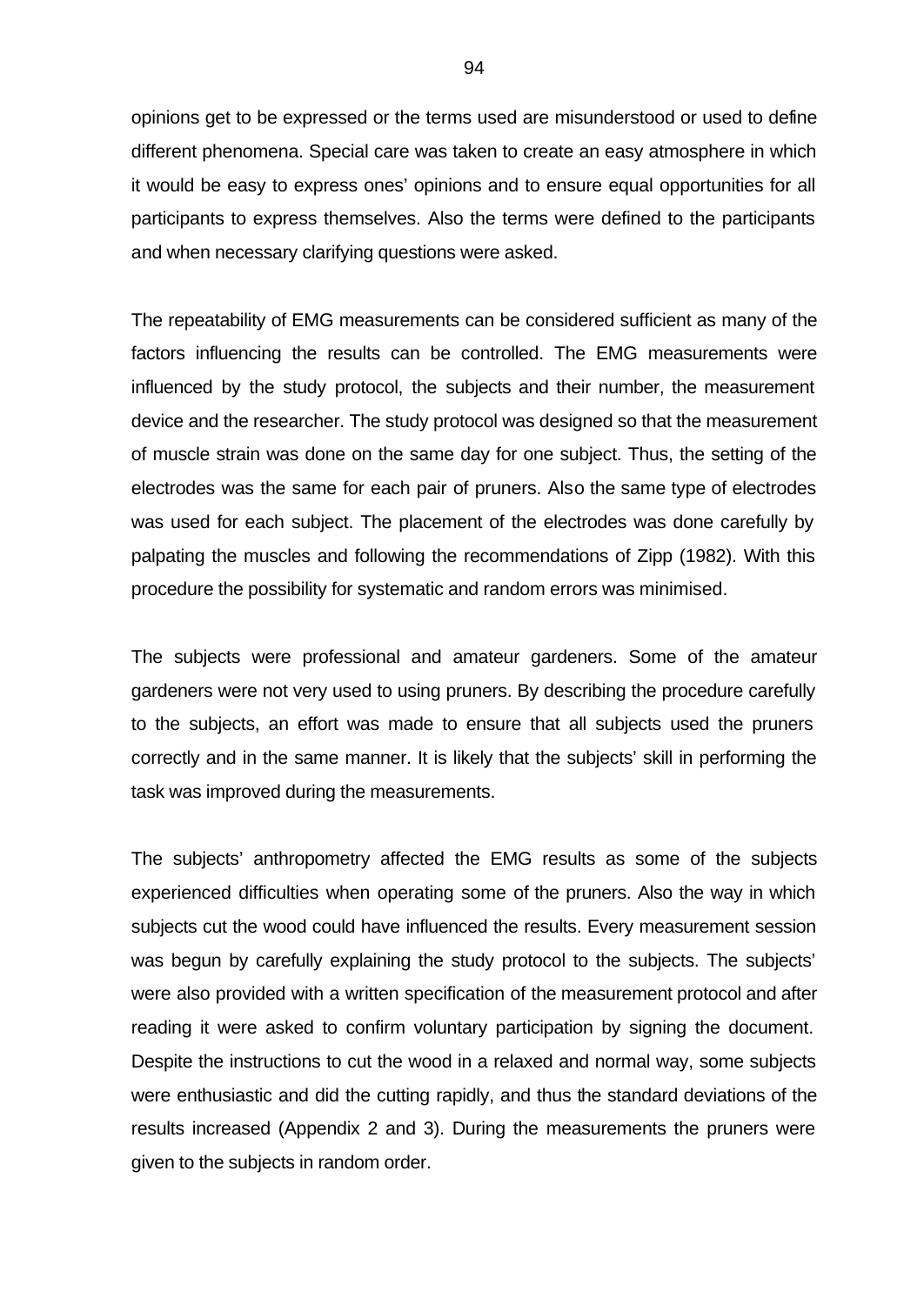It must be noted that all subjects were right handed and some of the pruners were designed only for right-hand use including the prototypes. Thus, the results would have been different if left-handed users had taken part in the study.

The EMG results are affected by muscle fatigue (Jonsson 1994). This was minimised by designing the study protocol so that there was sufficient time for recovery. The significance of sufficient breaks was emphasised and the subjects were told that they could rest as long as they liked but at the minimum 1-2 minutes between every set of 15 cuts. Between the three sets of trials there was a break of half an hour. The fatigue level was inspected by analysing the changes in the % of MVC between the three sets of trials. The EMG amplitude increases and the frequency decreases as the muscles become fatigued (Jonsson 1994). The highest average change (1% of the MVC) was discovered in the first and second set of cuts in the first part measurements.

A compromise to use freshly cut wood was made, despite the fact that it was more likely to create inaccuracies in the results than the use of dried wood. The use of freshly cut wood is more in line with the real working situation. It was attempted to minimise the inaccuracies by collecting all wood from the same location and by storing it outside as short a time as possible.

The number of cuts was defined as three times 15 with each pruner. By increasing the number of the cuts, the accuracy of the results could be improved, but on the other hand this could result in increasing the subjects' fatigue and decreasing motivation. The results are also affected by the accuracy of the MVC measurements. The accuracy of the results would be improved if the measurement of MVC could be done in a similar setting as the recording of EMG. MVC can be regarded as an acceptable normalization method (Aarås et al 1996, 1997).

The mapping of LMD was done by providing pictures of hand and arm to the subjects (van der Grinten 1991). The method was carefully explained to the subjects and after every set of fifteen cuts they were asked if they had perceived discomfort in any part of the body, especially in the upper extremity, and were encouraged to mark the areas in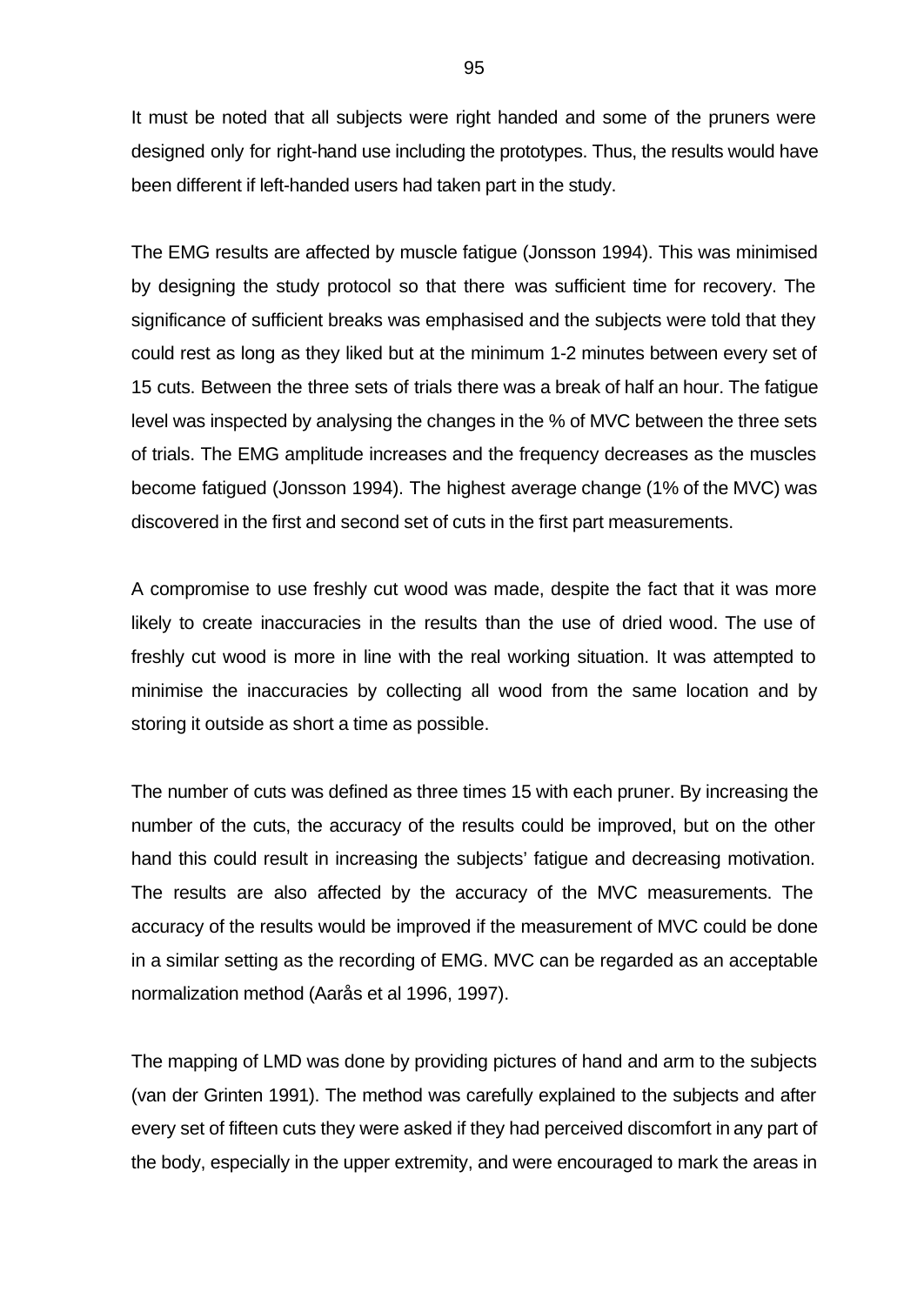the maps. The method yielded some responses. As the occurrence of discomfort is not located in an exact area, the results give an indication as to where discomfort was sensed. As the cutting time was short, it is possible that the results underestimate the discomfort compared with a real gardening situation.

The ROC was used to evaluate the pruner characteristics. The rating form was explained to the subjects before EMG measurements. The form was present for them during the EMG measurements and the subjects had the possibility to look at the questions after they had finished the set of fifteen cuts. They had the possibility to make comments on the form even before all three sets of cutting with each pruner were finished. The final rating was done after the three sets of cuts. Through this protocol the subjects had an opportunity to become familiar with all the tools. A fivepoint scale was used. Only minor differences in the final results were observed. This could indicate the wrong choice of questions or misunderstanding in the terms. As the questions and the terms were explained, it is more likely that small differences are due to the difficulties in finding differences between quite similar products during the relatively short period of trial.

# **7.4.2 Discussion of ergonomics and usability of garden pruners during design process**

The structure of this study follows the main principles of usability testing that Kahmann and Henze (1999) have proposed and was carried out as a comparison which Butters and Etchell (1997) proposed as one possible approach for usability testing. Hall (1999) demonstrated that using mockups with a small (n=6-10) number of subjects early in the design process can be used to easily gather useful design information which can be used as a sound basis for redesign. Also Green and Klein (1999) showed that a user trial can be used for quick scanning and evaluation of possible solutions. The evaluation of hand tools is an interdisciplinary task and several methods should be applied in the evaluation process (Kadefors et al 1993a, Butters and Dixon 1998).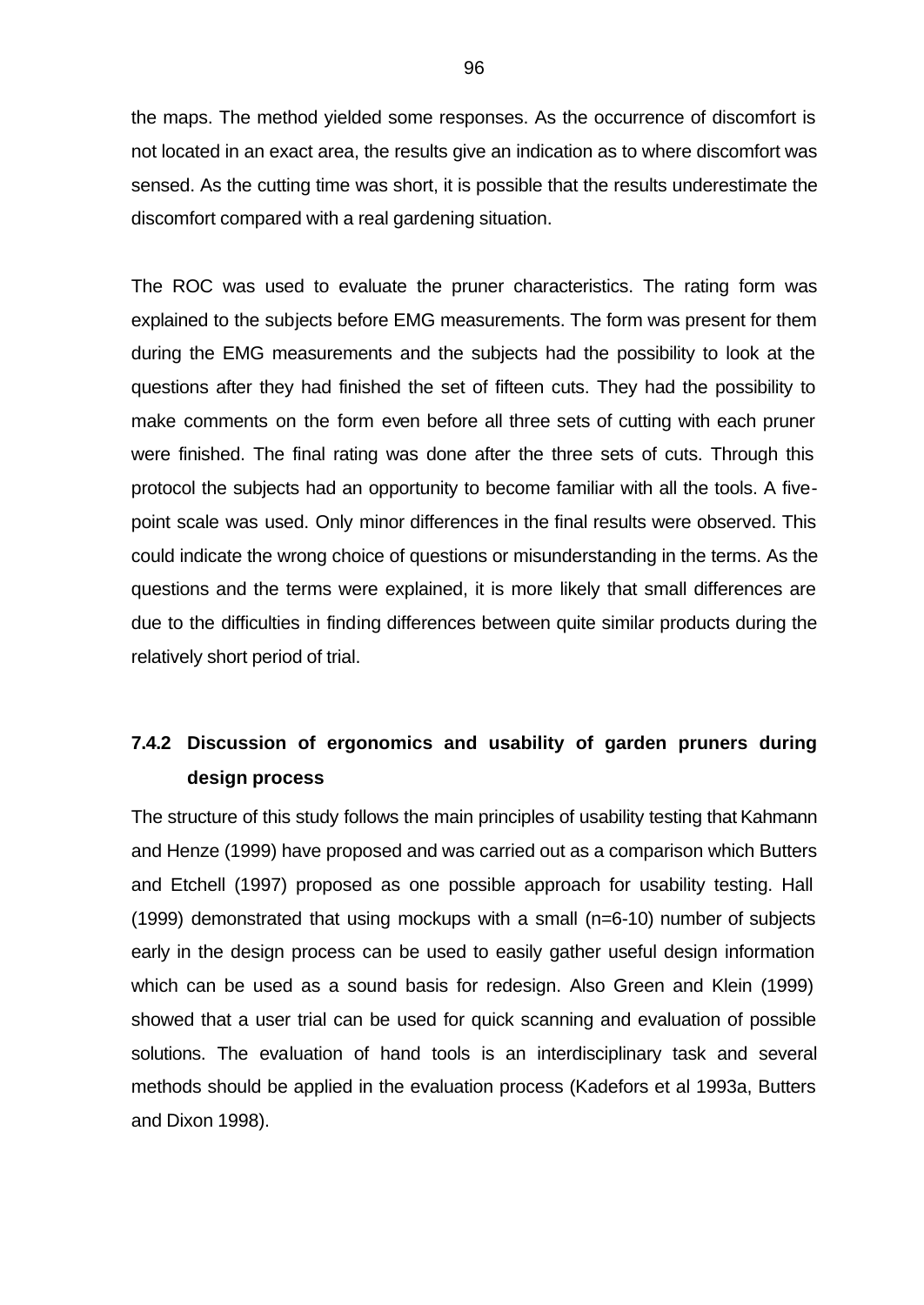The first aim of the study was to integrate ergonomics and usability in the design process of a garden pruner in order to ensure that these characteristics are as good as possible in the end product. The second aim was to evaluate the ergonomics and usability of prototype garden pruners by comparing them with pruners already on the market. With the aid of versatile ergonomics evaluation it was possible to compare different products and prototypes. In this kind of development process the use of several methods ensures that different aspects of the developed tool are observed. With the focus group method it was possible to create the basis for the experiment by collecting users' opinions on the developed tool. It is very valuable knowledge, which should be utilized as much as possible in the design process. By the EMG method it was possible to evaluate the physiological demands on users. The final value of the rating of hand tool characteristics in this study remained low. It may be due to the questions used or the difficultness for people to evaluate separate design factors. In some cases trained subjects could be used in usability assessments because untrained users find consistent assessment difficult (Butters and Dixon 1998).

The evaluation of results of the EMG measurements is based on the % of MVC. A high % of MVC indicates high muscle strain. In both parts of the study the muscle strain can be regarded high during working with garden pruners. According to the recommendations (Jonsson 1982, 1994, Kilbom et al 1993b, Sperling et al 1993a, Byström and Fransson-Hall 1994, Malchaire et al 1997), muscle strain when working with hand tools should in long-term tasks be lower than 17% of MVC and preferably lower than 10% of MVC. The muscle strain of the arm flexor and extensor muscles exceed 10% of the MVC and in many cases were close to the highest acceptable limit of 17% of MVC.

In the first part of the study, average flexor strain with by-pass pruners was 15-22% of MVC and with the anvil pruners 15-20% of MVC. The extensor strain when working with by-pass pruners was 10-15% of MVC and with anvil pruners 9-12% of MVC. In the second part of the study, when working with the by-pass pruners, the arm flexor strain level was 12-17% of MVC and the extensor strain level 17-23% of MVC. Hägg et al (1997) reported that the gripping work can be more fatiguing to extensors than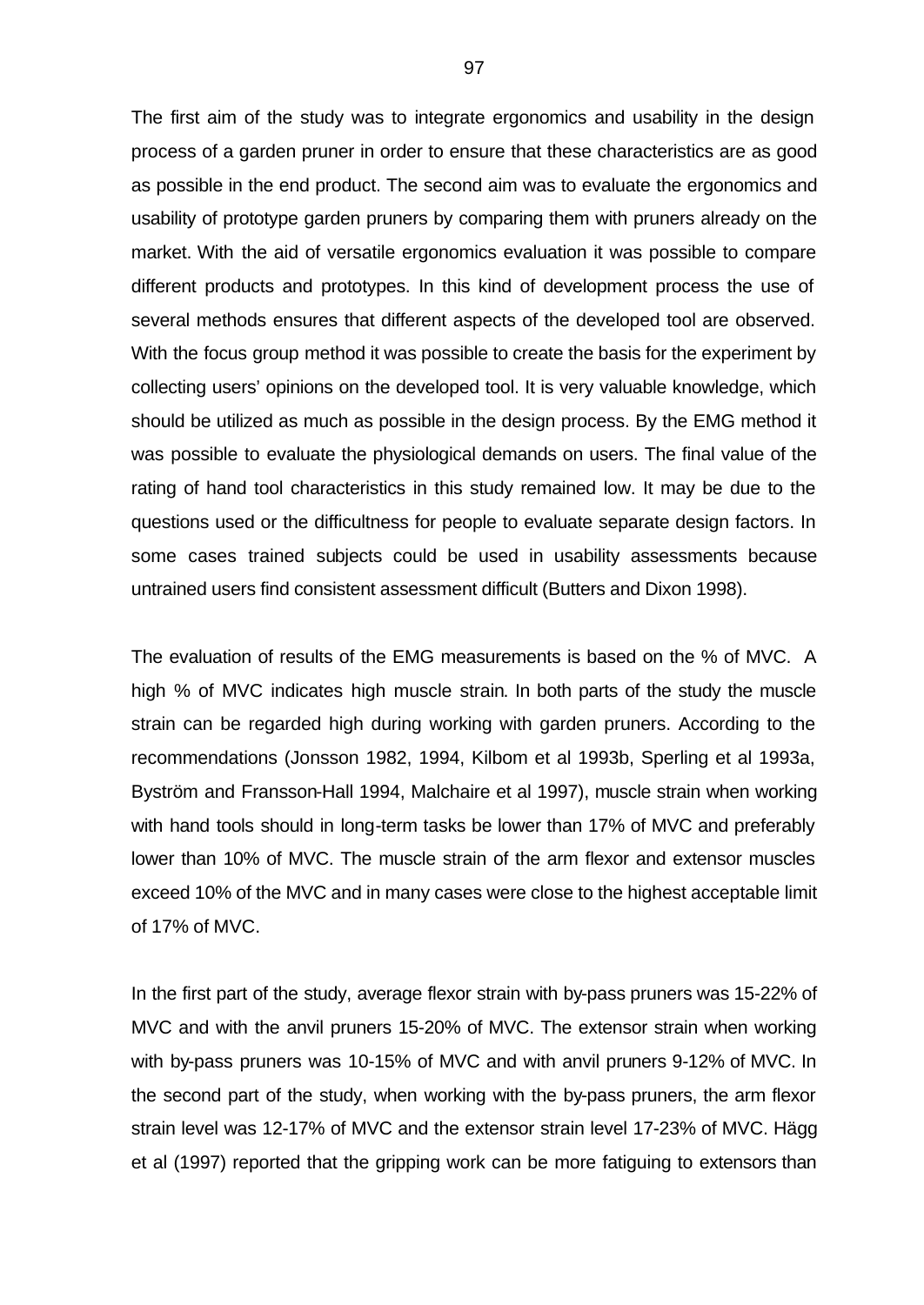the flexors. This could explain the higher extensor strain in the second part as thicker wood was used and thus, fingers had to be more extended during the cutting. It is possible that if goniometric measurements were used in addition to the other evaluations, more information could have been gathered.

In the second part some female subjects experienced difficulties in cutting with some pruners and were not able to complete the test series (see Appendix 3). The results are presented only for those pruners by which at least eight of the eleven subjects were able to complete the test protocol. The test protocol was considered incomplete if the subject failed to do at least twelve cuttings and this was repeated at least in two sets of fifteen cuts. Thus, the pruners Fiskars Clippers 9614, Freund 2000 and Sandvik P126-22 were excluded from the final results. According to the pruner manufacturers, these kinds of tools are meant for cutting approximately 20 mm wood. In the tests fresh wood with the diameter of 12-15 mm was used. In the test situation it was observed that in some tools the blades' opening angle was so small that the cutting had to be done with the tips of the blades and was thus being more demanding for the users. Also in some pruners the handles' opening angle was so large that when the wood was between the blades, the handles were so widely apart that cutting with one hand became impossible.

Wakula and Landau (2001) have compared the stress-strain situation of pruning grapevines in vineyards while using different pruners. In field conditions no differences were observed in the total strain caused by the various types of non-powered pruners. In the present study the evaluations were made in the laboratory, which creates an artificial situation, but every effort was made to maximise realism.

It can be assumed that in long-term work with high local strain the probability of cumulative trauma disorders could increase (Radwin et al 1987, Silverstein et al 1986, 1987, Hagberg et al 1992, Bishu et al 1993, Loslever and Ranaivosoa 1993, Marras and Schoenmarklin 1993, Roman-Liu et al 1996, Malchaire et al 1997). The diameter of wood varied from 10-13 mm in the first part to 12-15 mm in the second part. Most of the pruner manufacturers claim that the pruners are recommendable for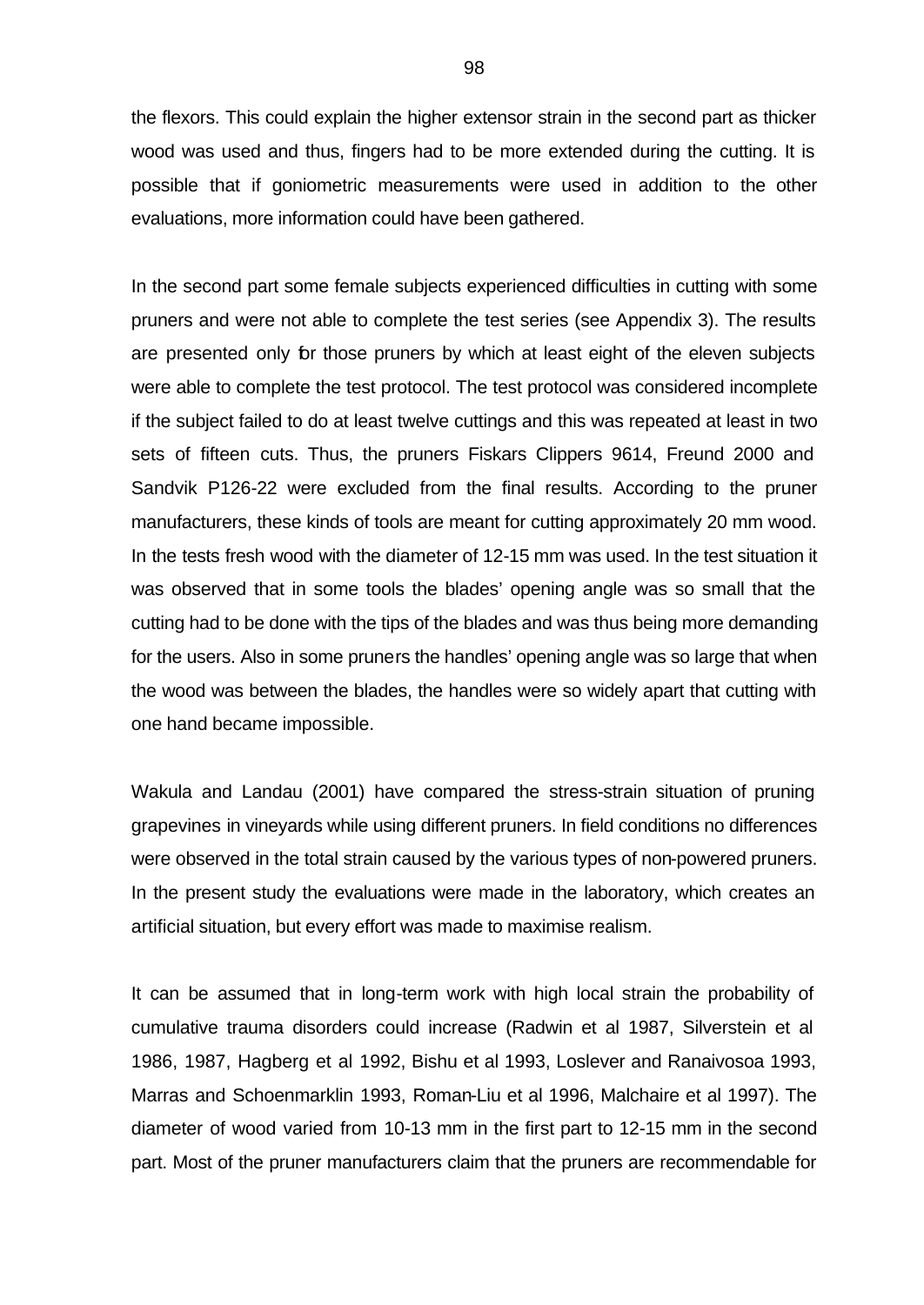a wood diameter of 15-20 mm. Cutting of 15 mm diameter wood was very difficult, and in some cases even impossible for some female subjects. According to the results, it can be recommended that pruners should be used only for relatively light cutting work and that loppers or pruning saws should be used for more demanding work. The manufacturers should provide working instructions in which this has been noted. At present the instructions seem to give too positive an image.

The EMG results describe the strain of arm m. flexor digitorum and m. extensor digitorum superficialis in the laboratory situation. In a real work setting the arm and body postures vary, and thus further measurements should be done to define the work load in real work.

The level of statistically significant differences was low. This may be due to the rather small sample size or the number of repetitions. However it can be assumed that the practical differences in the physical strain of the pruners are relevant for the users in the long run. As the strain was high in relation to the recommendations, it can be assumed that even minor differences in % of MVC are important for the users.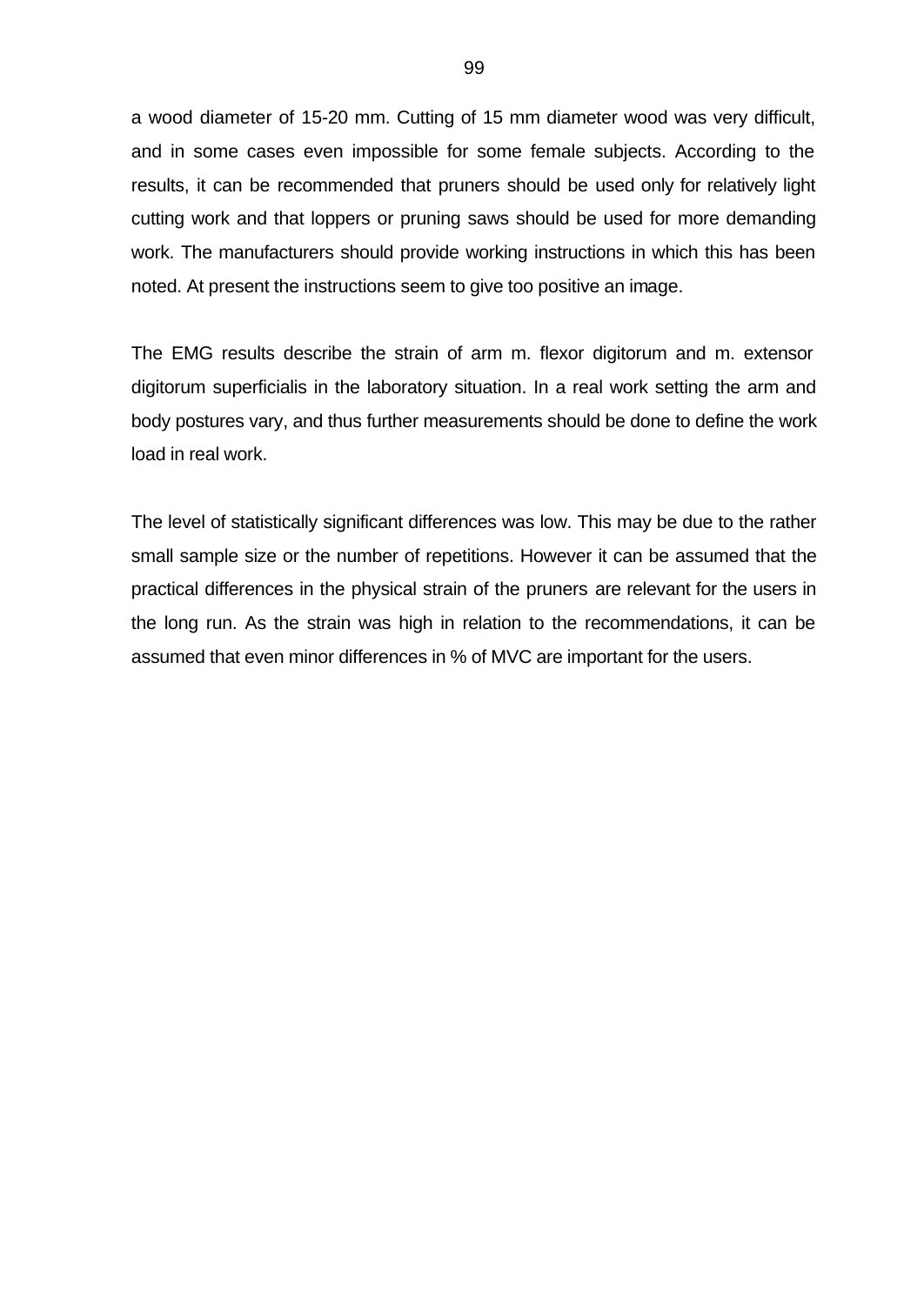# **8 Case study 4 - The effects of different hand tool blade coatings on force demands**

## **8.1 Introduction**

Application of an existing technical solution in consumer product design can be a way to improve the ergonomics and usability. A technical solution for the improvement of hand tools can for example be the use of different materials such as polytetrafluoroethylene for coating of wood cutting blades. In case of garden loppers and axes the cut material is of natural origin, typically different types of wood.

Wood has a typical unhomogeneous and fibrous structure which depends on the wood type. Its mechanical and shear properties depend on the force applied and the cutting direction with reference to the direction of wood fibres. An actual physical model of the cutting process is extremely complicated. (Hlebanja 1990, Beer et al 1999)

It has been reported that the force needed to cut wood corresponds linearly to the density of the wood type. The effects of wood humidity on cutting force are more complicated. For example, when working on birch wood the maximum cutting force is needed when the wood humidity is 10%. The force decreases as the humidity decreases to 0% or increases to 50%. (Kuusisto 1987)

During the construction of a tribological system the tribological strain and interactions between the materials should be recognized. The basic surface, the facing surface, the intermediate substances and the environment are included in the structure of a tribotechnical system. The physical, chemical and other technical properties define the real nature of the tribological incident as well as the friction and the nature of wear. (Kivioja et al 1998)

Some antiabrasive coatings like TiN, (Ti, Zr)N and ZrN in contact with metals decrease the friction coefficient, but increase its value when put in contact with wood.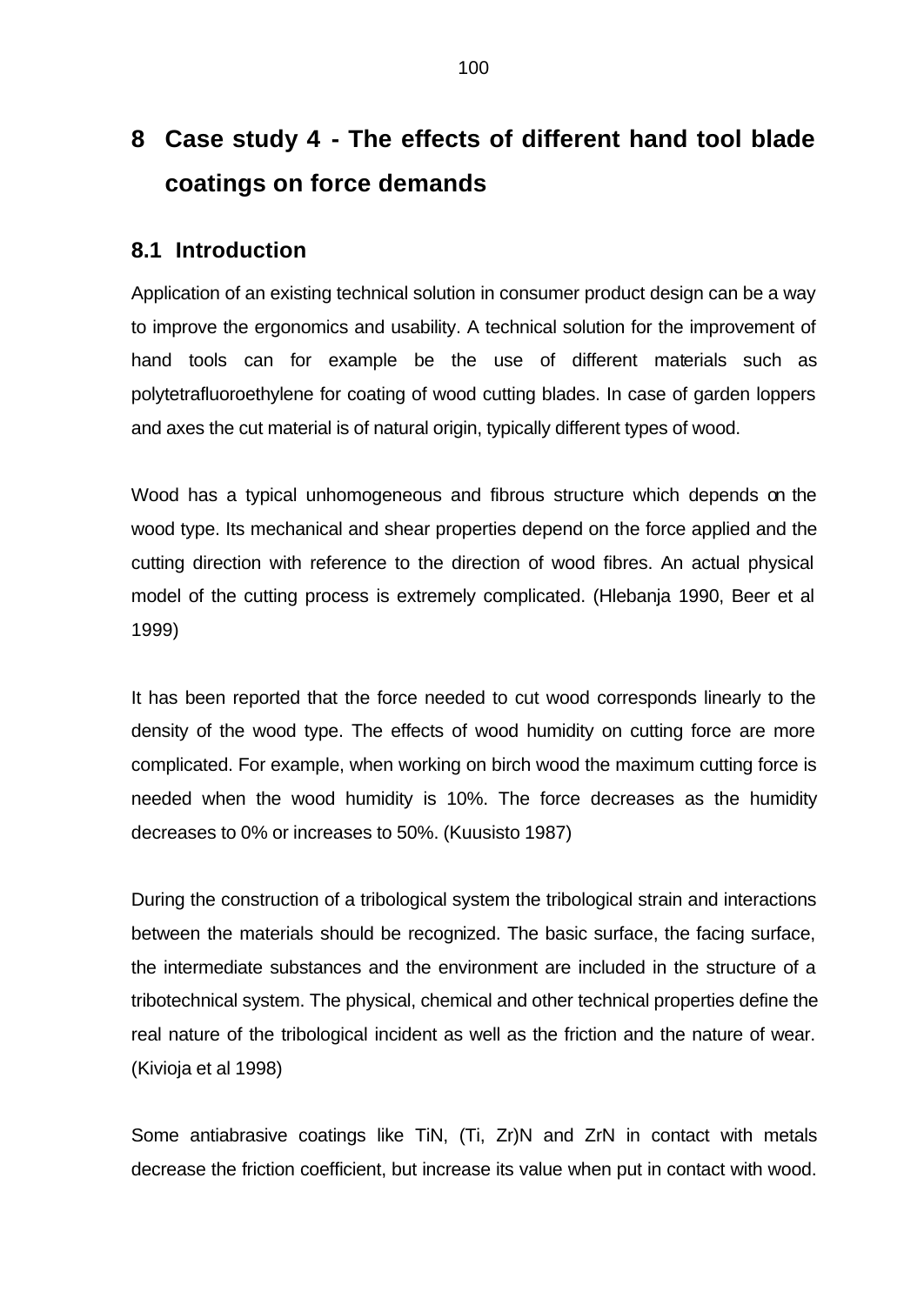This may be explained in terms of the specific physical and chemical structure of wood (Beer et al 1999).

Polytetrafluoroethylene (PTFE) is characterized by one of the lowest friction coefficient values of all known materials, including thermoplastic polymers (Ziemanski et al 1993). PTFE coatings reduce build-up on cutting tools, especially where moisture content may be elevated or the material has plant resins present in large quantities (Effner 1998).

PTFE differs from other plastics as the shear strain strength of its surface (4 N/mm<sup>2</sup>) is considerably lower than the shear strain strength of the interior parts (20 N/mm<sup>2</sup>). Also the humidification angle of PTFE is very large, 126°, as on other plastics (e.g. Perspex and Nylon) it is almost 0°. Large humidification angle indicates that the surface energy does not decrease when it is covered with water, meaning that the adhesion energy of water and PTFE is low. Due to this the friction coefficient is very low with most materials. As temperature rises, the friction coefficient stays low as far as the softening point ( $\sim$ 320 $\degree$ C). In temperatures lower than 0 $\degree$ C the friction coefficient slightly rises. (Kivioja et al 1998)

Wood corresponds to composite materials in its' structure. The transformation in the shape of wood is strongly reminiscent of viscoelastic behaviour of plastics. The friction coefficient depends somewhat on the normal force and the geometry. Wood usually includes water, and if the proportion of water is under 40%, wood is considered dry and if it is over 60% wood is considered wet. The friction coefficient between wood and steel is approximately 0.5, and with wood against PTFE the value is 0.1. For dry wood the friction coefficient is higher as in friction water functions as a lubricant. (Kivioja et al 1998, Beer 1999) In comparison, the friction coefficient of highspeed tool steel (HSS) with oak wood is 0.68, with beech 0.70 and with poplar 0.60. The friction coefficient with titanium nitride-coated steel is 0.91 for oak, 0.79 for beech and 0.87 for poplar (Beer et al 1999). By optimising the blade characteristics the force demands can be lowered and thus the ergonomics and usability of the tool can be improved.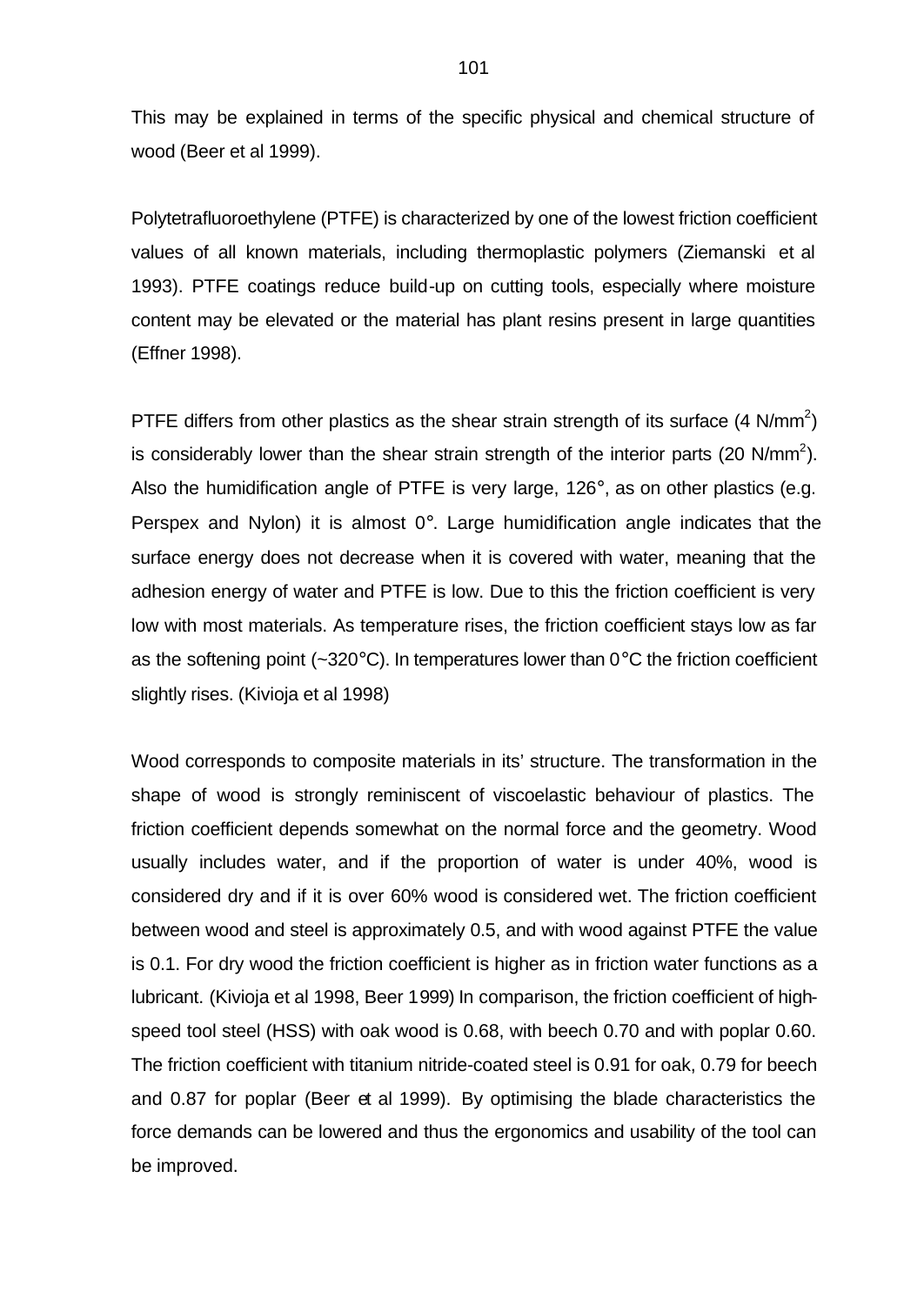In this case study 4 the effects on force demands when cutting using differently coated hand tool blades were studied. The force demands in cutting wood with chromiumcoated steel, lacquered steel and PTFE-coated hand tool blades were measured with a materials testing system (MTS). One type of lopper blade with two different coatings and three types of axe blades with two different coatings were compared.

The aim of this case study was:

to measure the force demands when cutting wood with a chromium-coated, lacquered and PTFE-coated hand tool blades.

#### **8.2 Materials and methods**

#### **8.2.1 Lopper blades**

The force required to cut wood with different lopper blades and axe blades was measured with Instron MTS 810 and Instron 8810 material testing systems, respectively. Both were applied with a force cell. The lopper and axe blades were pressed down on wood with a constant velocity of 50 mm/s. During the lopper blade measurements the data was collected with the rate of 200 Hz and during the axe blade measurements with the rate of 100 Hz. The measurement distance, i.e. the depth of the cut, defined the number of collected data points.

In the case of the loppers there were six similar blades, three of which had a chromium-coated surface and three a PTFE-coated surface (Figure 15). A Cr-Mo-Vsteel is used as the basic material for the blades. The blades were new and in the same condition as they are supplied in the final tools. All blades were from the same manufacturer. With the lopper blades, six measurements with each blade were made, totalling 18 measurements with both chromium-coated and PTFE-coated blade types.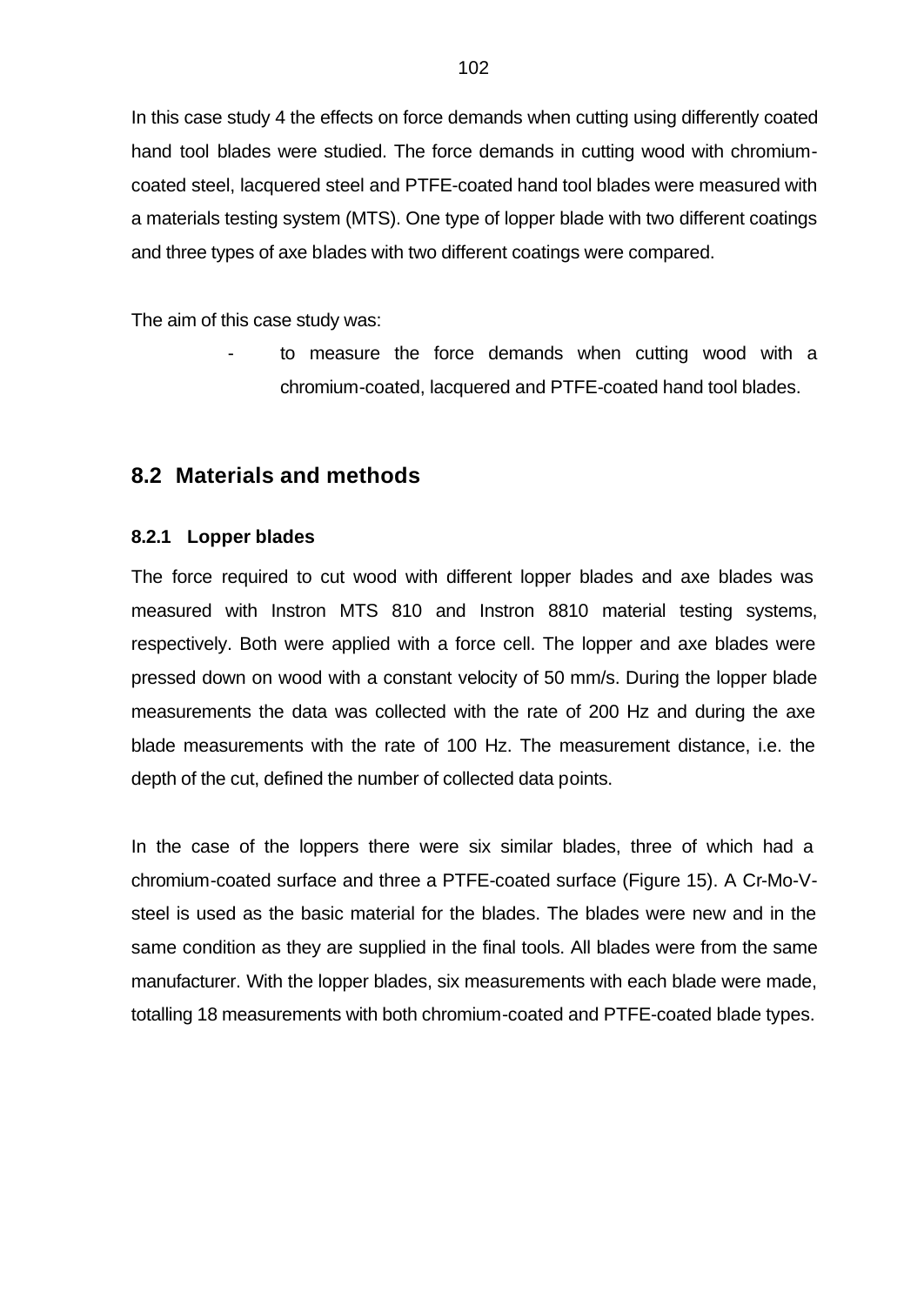

*Figure 15. The chromium-coated steel (upper) and PTFE-coated (lower) lopper blade. Excluding the coating material, the blades are identical.*

#### **8.2.2 Axe blades**

Three different axe blades, two of each with the same shape but with different coatings, were also compared (Figure 16). Three of the blades were PTFE-coated and the others were lacquered. The blades are made of C-55 steel. Pigment particles are added to the PTFE. For the lacquer coating, acrylic powder lacquer is used with electrostatic spraying and a heating process.

The axe blades were in the condition in which they are supplied to the end users in the final tools. All axe blades were from the same manufacturer. With the axe blades eight measurements were done with each blade. To minimize the effects of quality differences of natural wood, the measurements were organized so that during each cutting wood from the same tree was used for all axe blades.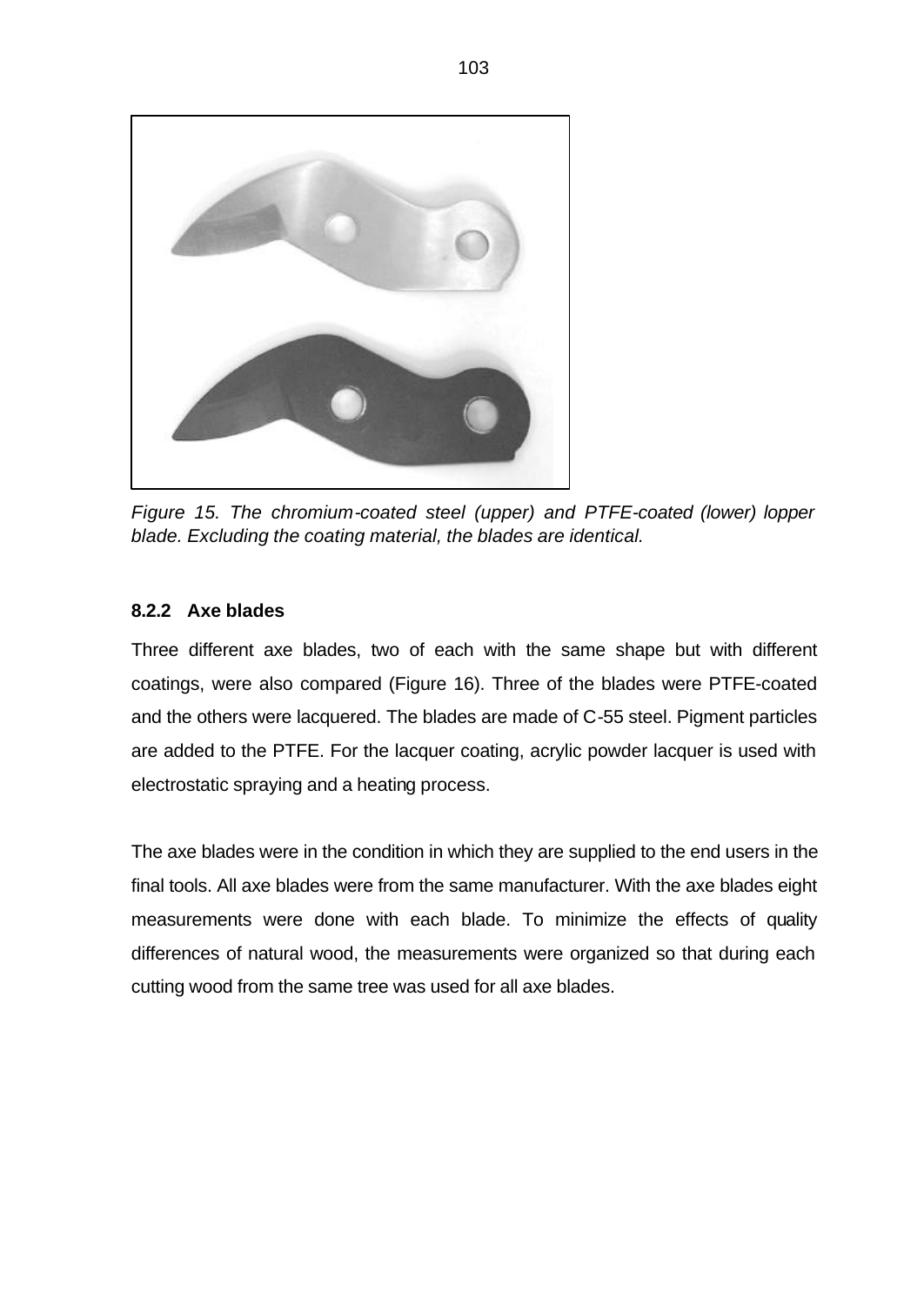

*Figure 16. The different models of axe blades. The lacquered steel blade of each model is presented on top and PTFE-coated blade of each model underneath.*

With the lopper blades 21 mm x 26 mm fresh alder (Alnus) wood was cut (Figure 17). The size of the wood was maximised according to the size of the blades. With the axe blades 51 mm x 102 mm (2" x 4") spruce (Picea abies) wood was cut (Figure 17). The wood had been cut to 120 mm long pieces to enable easier handling. In both cases the cuttings were done transverse to the fibres of the wood as otherwise the wood would have split.



*Figure 17. The testing system for the lopper blades (left) and the axe blades (right) with the materials testing system. Specially designed holders for the blades can also be seen.*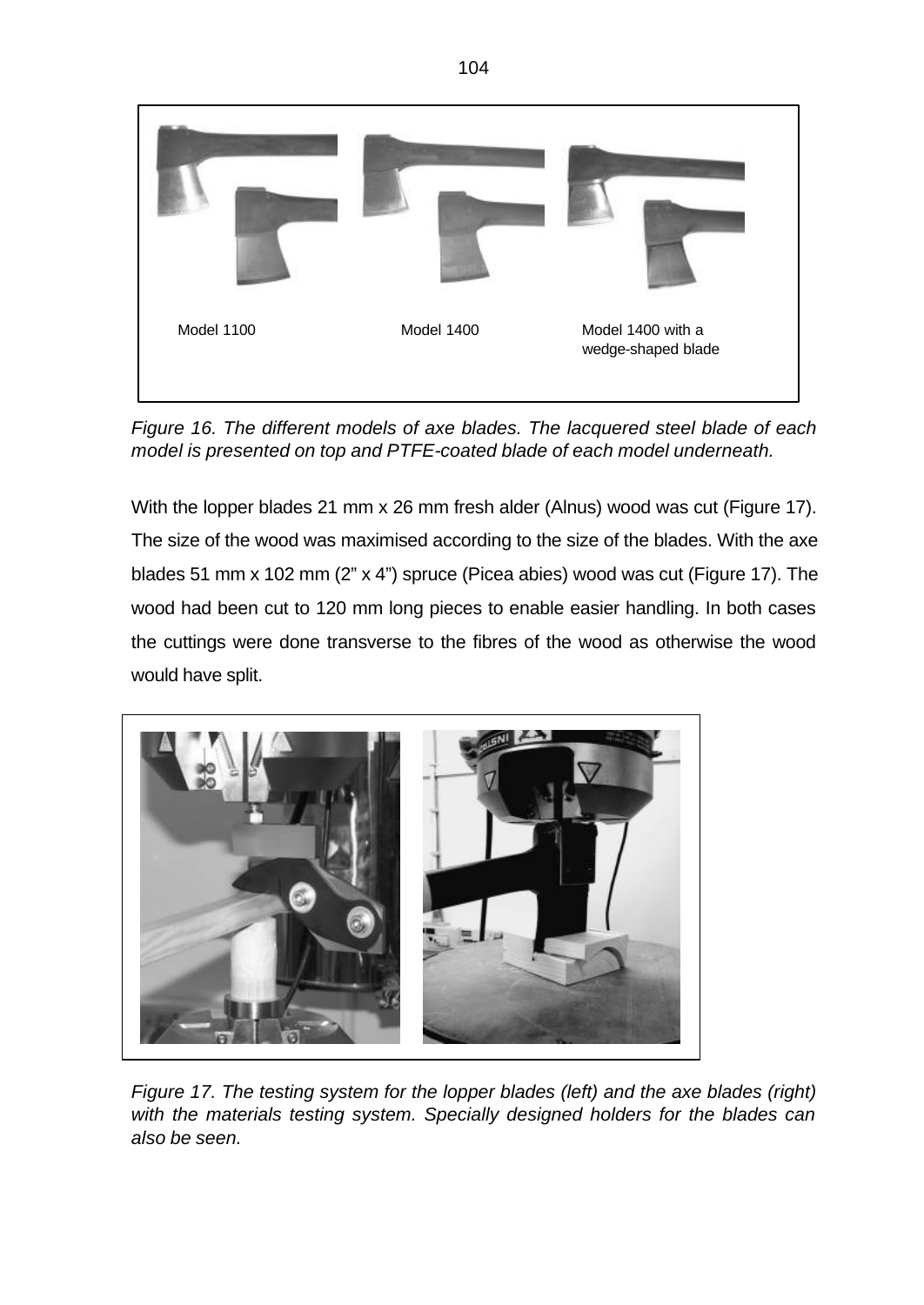#### **8.2.3 Statistical methods**

In this study descriptive statistical methods such as average were used. The Kruskal-Wallis and Mann-Whitney tests were used as the data was not normally distributed. A Mann-Whitney test is also called a *U*-test. The Kruskal-Wallis test is suitable for the comparison of several samples. The Mann-Whitney test is suitable for the comparison of two samples. It is one of the most efficient tests and does not depend on the distribution of the data. (Miller and Freund 1985, Milton and Arnold 1990, Ranta et al 1997)

# **8.3 Results**

#### **8.3.1 The force demands of lopper blades**

The results were analysed as the average force (kN) needed for the cutting and as the maximum values obtained during the measurements (Table 12, Figure 18).

| <b>I AVIC TE. THE AVEIAGE AND MIGNIMUM TOTCE FESSING TOT THE TOPPET DIAGES (NIV) (</b> |                       |         |                        |         |
|----------------------------------------------------------------------------------------|-----------------------|---------|------------------------|---------|
| Blade no.                                                                              | Chromium-coated steel |         | PTFE-coated blade (kN) |         |
|                                                                                        | blade (kN)            |         |                        |         |
|                                                                                        | average               | maximum | average                | maximum |
|                                                                                        | 2.3                   | 3.2     | 1.7                    | 2.3     |
|                                                                                        | 1.9                   | 2.6     | 1.4                    | 1.9     |
|                                                                                        | 2.3                   | 3.3     | 1.9                    | 2.5     |
| Average (n=18)                                                                         | 22                    | 3.0     |                        | 22      |

*Table 12. The average and maximum force results for the lopper blades (kN) (n=6).*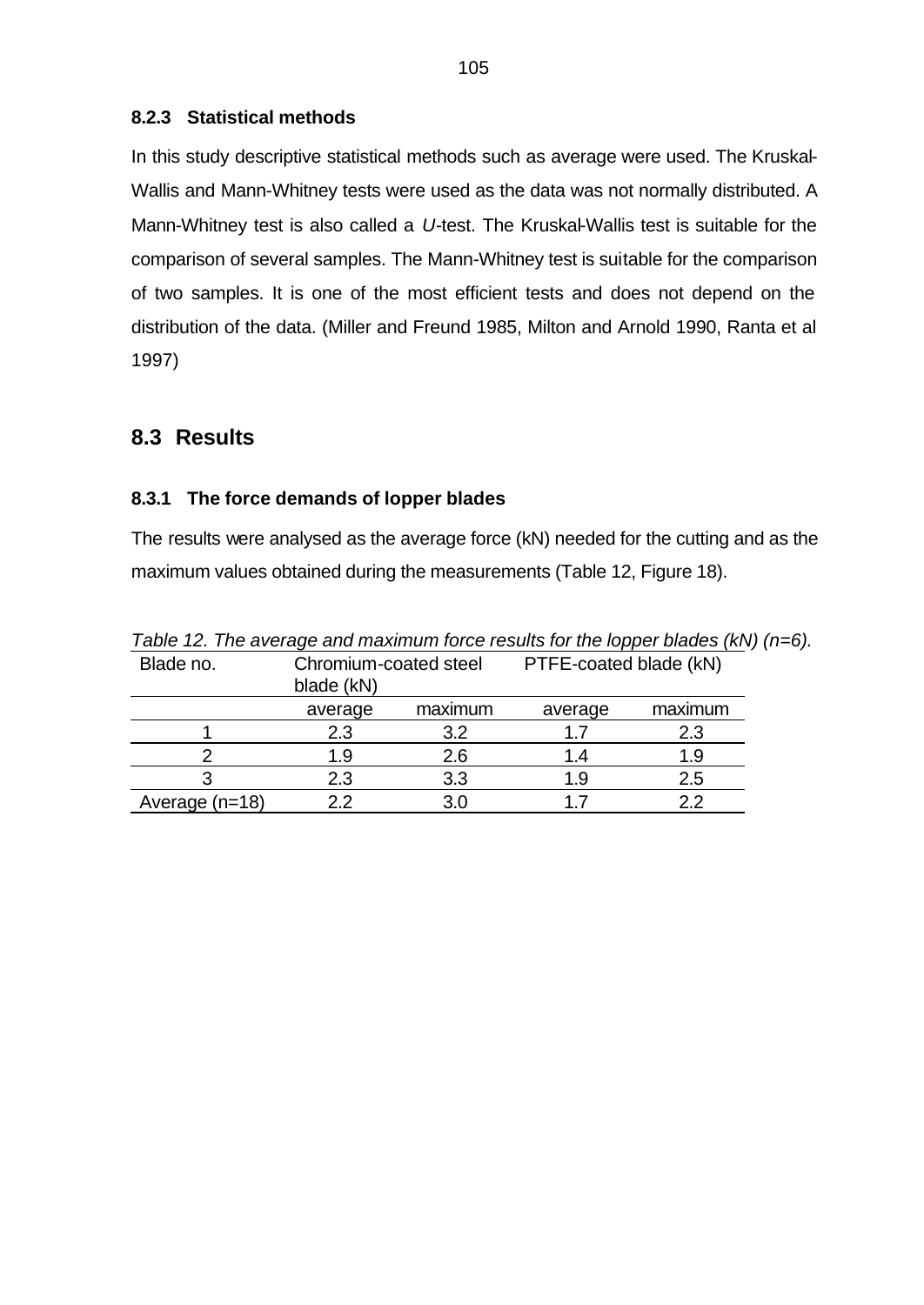

*Figure 18. The average force demand curves for chromium-coated steel and PTFEcoated lopper blades (kN). One cut cycle stands for one measurement and is used instead of measuring point (n»250) to clarify the phenomena.*

The PTFE-coated blade resulted in 22% lower average force and 26% lower maximum force than the steel-surfaced blades. The difference between the force demands of PTFE-coated and chromium-coated steel blades was significant (p<0.001). A Mann-Whitney test was used as the data was not normally distributed.

#### **8.3.2 The force demands of axe blades**

The results were analysed as the average force (kN) needed for the cutting and as the maximum values obtained in the measurements (Table 13, Figure 19).

| rable for release mileti procently allo and biadoo like allo mood (http://in-off. |                    |                    |  |  |
|-----------------------------------------------------------------------------------|--------------------|--------------------|--|--|
| Blade type                                                                        | Average force (kN) | Maximum force (kN) |  |  |
| 1100 lacquered                                                                    | 11.9               | 19.0               |  |  |
| <b>1100 PTFE</b>                                                                  | 11.1               | 17.7               |  |  |
| 1400 lacquered                                                                    | 13.4               | 20.6               |  |  |
| <b>1400 PTFE</b>                                                                  | 12.0               | 18.2               |  |  |
| 1400 lacquered, wedge-                                                            |                    |                    |  |  |
| shaped                                                                            | 13.6               | 20.6               |  |  |
| 1400 PTFE,                                                                        |                    |                    |  |  |
| wedge-shaped                                                                      | 11.6               | 17.6               |  |  |

*Table 13. Forces when pressing the axe blades into the wood (kN) (n=8).*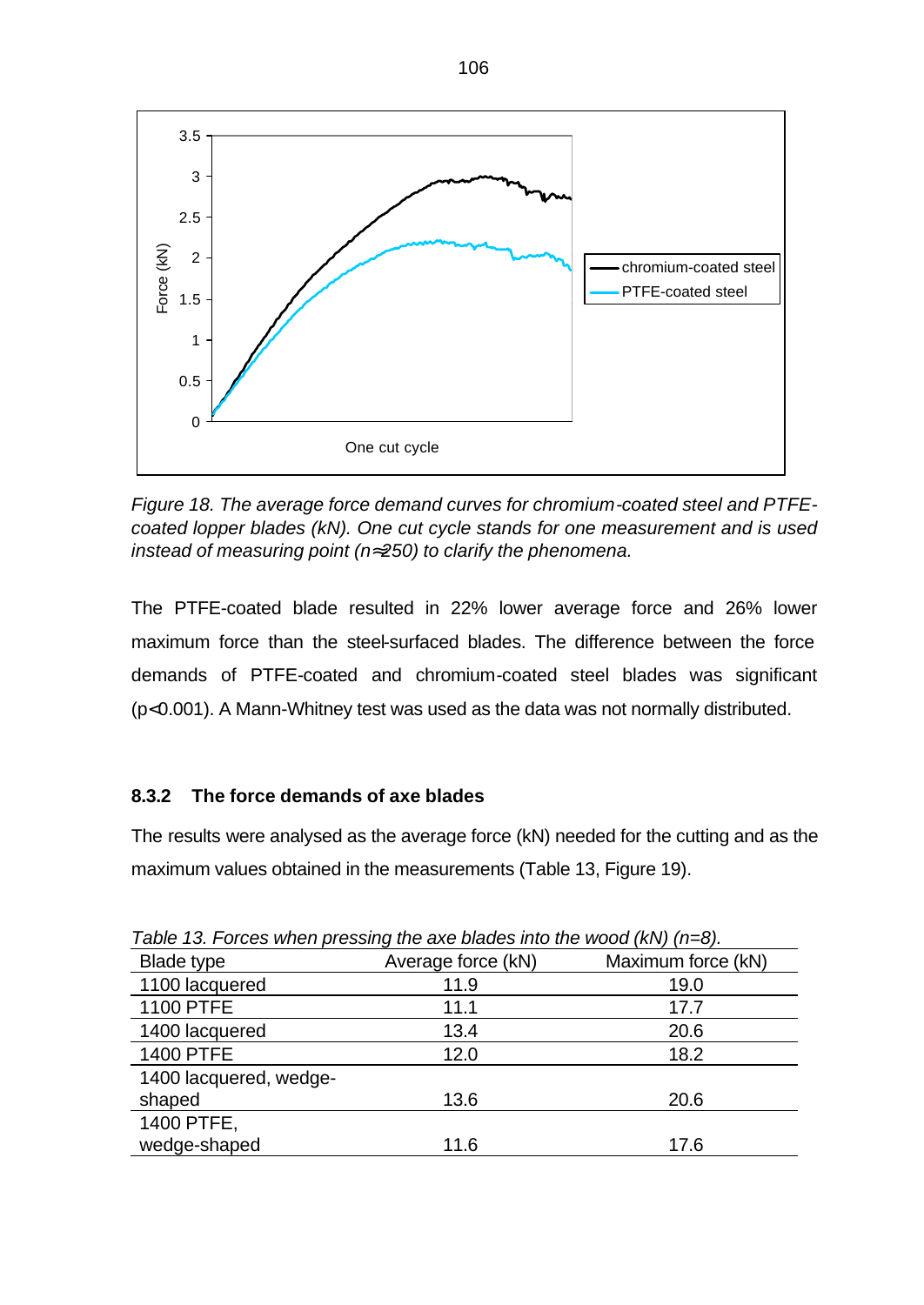

*Figure 19. The average force demand curves for differently coated axe blades (ws=wedge-shaped) (kN). One cut cycle stands for one measurement and is used instead of measuring points (n»600) to clarify the phenomena.*

According to the results, the PTFE coating on different axe blades seems to lower the average force demand by 10% and the maximum force by 11%. There was a significant difference (p<0.001) between the force demands of PTFE-coated and lacquered steel blades. A Mann-Whitney test was used to evaluate differences statistically as the data was not normally distributed.

# **8.4 Discussion**

#### **8.4.1 Methodological aspects**

It can be argued whether or not the used method of this case study was correct for usability evaluation. The choice of the method was made on the basis of the aims. As there is a lack of a standardised method for this kind of evaluation, a new system was constructed. The materials testing system is a commonly used and accepted method e.g. for force measurements in materials science. In this test arrangement the systems capability to measure forces was used. It was presumed that if force demands in a simulated cut could be decreased with blade coating material, at least some of this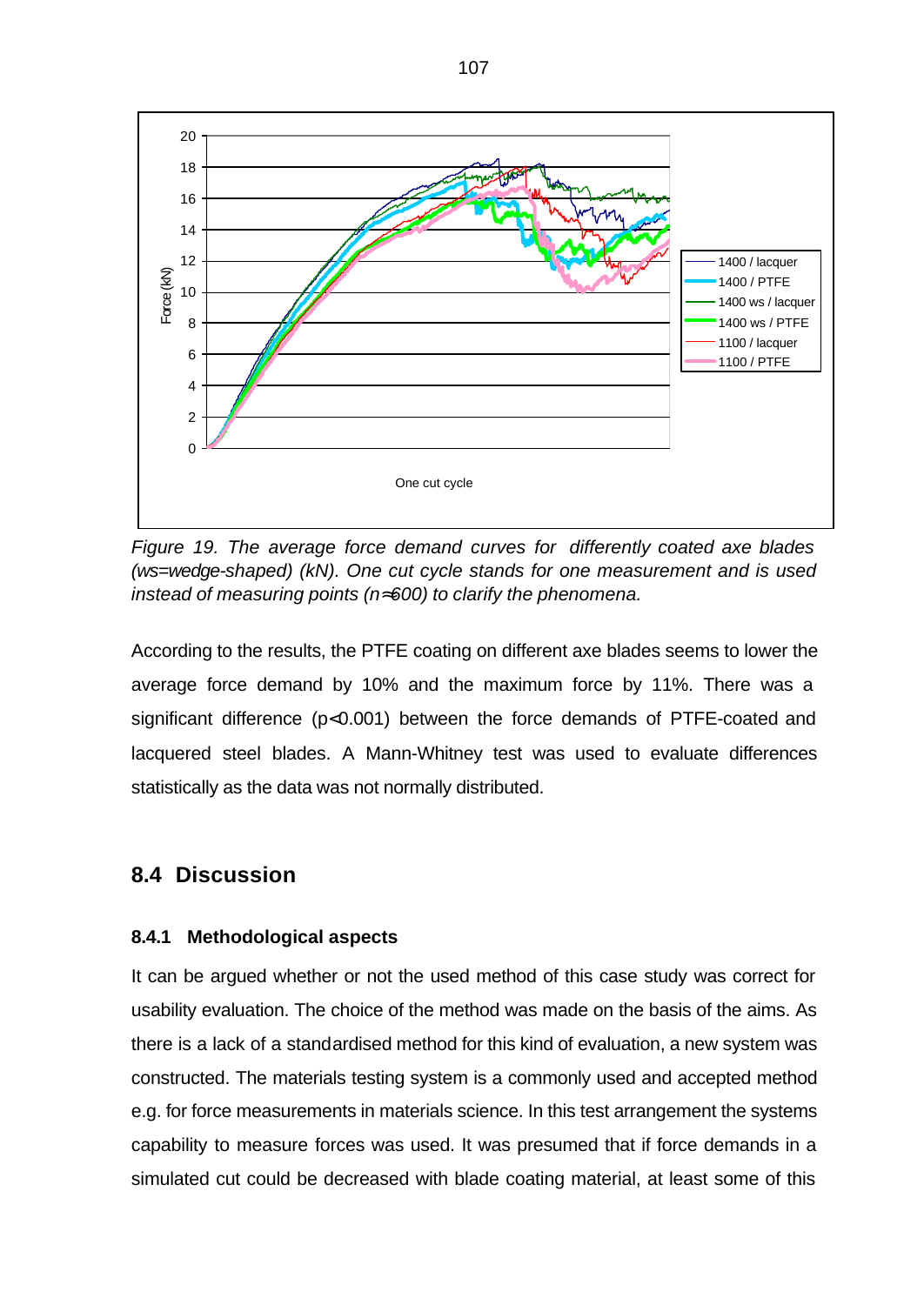effect would result in decreased force demands during the actual use of hand tools. Thus, the evaluation of ergonomics and usability was done indirectly.

The repeatability of the tests was improved by using several repetitions. Also the compared blades were of the same shape. The results correspond to the relative differences of the studied products. The results do not give the actual force demand values when instead of the studied tools a whole tool is used in a real setting.

The use of natural wood has an effect on the results as the cut material is not homogenous. The effects of this were minimised by using wood from the same trees for each blade and by having several repetitions.

The average results of the chromium-coated steel lopper blades differed significantly (p<0.001) from each other (blade no.2 required less force than the other two). This was also so in the case of PTFE-coated blades. This may be due to differences between the sharpness of the blades or more likely to the use of real wood as the cut material. By testing more blades or by doing more repetitions, the repeatability of the study could have been improved.

## **8.4.2 Discussion of effect of different hand tool blade coatings on force demands**

According to the results, it seems that PTFE coating lowers the force demands if compared with chromium-coated or lacquered steel blades when wood is cut. Statistically significant differences between the force demands of PTFE-coated and chromium-coated or lacquered steel blades were found.

In the design of hand tools, especially if considering cutting hand tools, blade optimisation has an important role in the tool usability (Niemelä and Päivinen 2001). It is reasonable to assume that in this case the lower cutting force results in lower demands on the hand tool user. On the other hand, better blade efficiency may also result in higher quality of the work.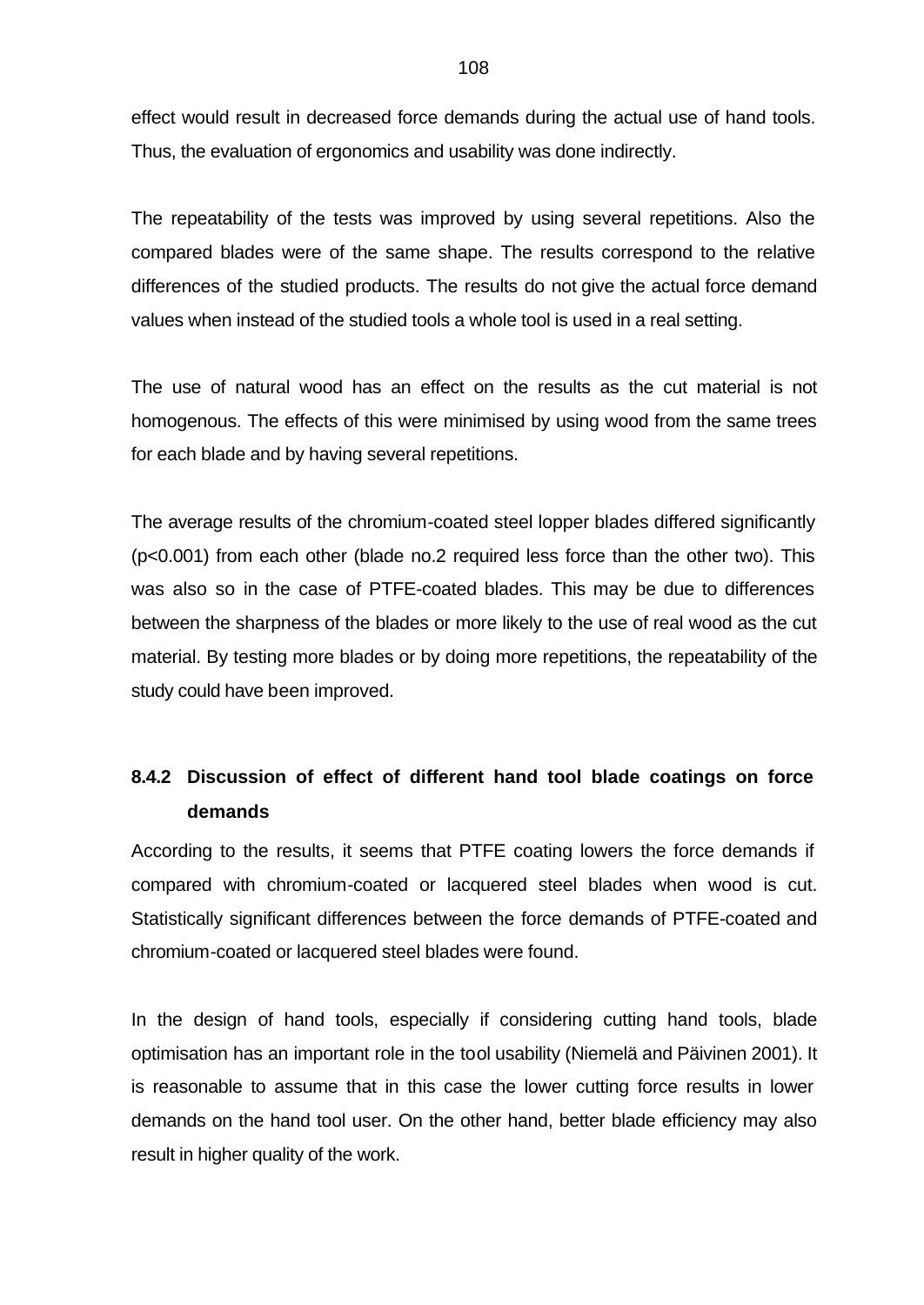It is important to note that the force demands in this study do not represent the force demands in normal user situations. The blades were pressed into the wood transverse to the wood fibres, which represents the cutting situation with garden loppers but not with axes, which are typically used for splitting wood. This procedure was chosen due to the measurement arrangements to prevent the wood from splitting.

In the future it would be important to study how the lower force demand affects the force required of the user. It can be assumed that at least in cases with such differences in the studied products measurements by a MTS method can be used.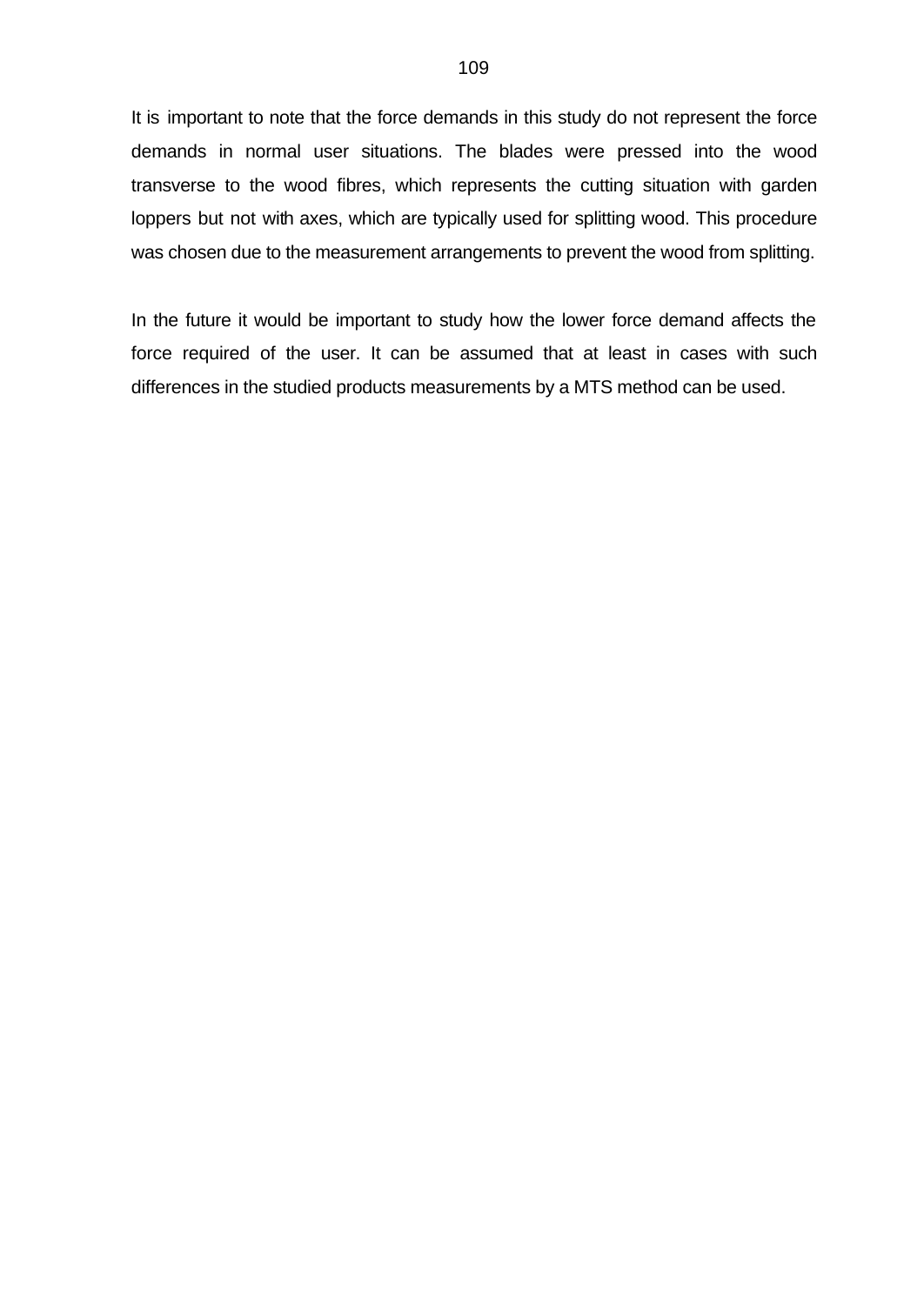## **9 General discussion**

#### **9.1 Implementation of the present results**

The short cycle of product development has resulted in product testing being dominated by time limits. This situation requires methods which combine pragmatic and scientific principles. (Kahmann and Henze 1999) By applying ergonomics principles during the design process, it is possible to lower the demands on the users and thus lower the risk of work-related disorders and improve the usability of tools. There are several ways to assess and improve usability of consumer products. Depending on the needs of the manufacturer, different approaches can be chosen. In this study four different approaches were presented.

The main theoretical and practical value of the present study is based on finding ways to support the integration of ergonomics and usability into the consumer product design process. A broad perspective on these issues through hand tool related case studies was adopted with the aim that the methods and results would be implementable in other contexts as well. In all case studies different methods were used. These case studies concentrate on non-powered hand tools and thus the cases do not cover the whole issue and care should be taken when generalising these results. The topics presented in this study should therefore be carefully evaluated if applied to the process of developing other products.

### **9.2 Collection of design criteria**

The main theoretical and practical value of the case study 1 lies most probably in the literature survey and the collection of design criteria for hand tool development. In some consumer product related design cases it is practical to use already existing information and to modify it to fit one's own needs. If for example a design method like QFD is applied, it creates a need for thorough background information which is classified into design criteria. In the case of hand tool design, literature on the ergonomics of the tools can be found but there is a lack of a comprehensive information bank of design factors and recommended values. When this kind of data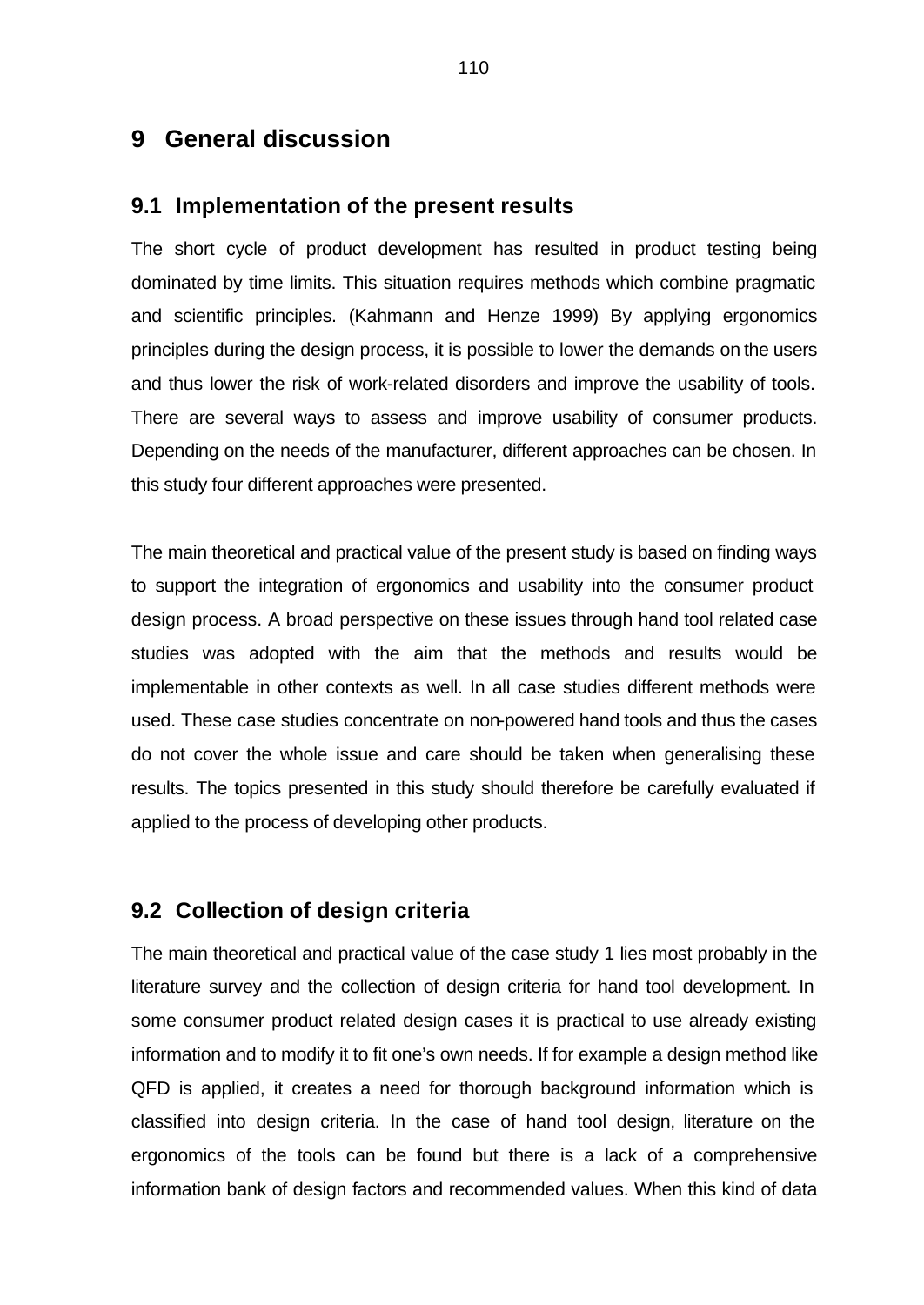has once been collected, it can be applied to design processes of other similar types of cases with some restrictions.

To fulfil the aim of evaluating whether it is possible to find ergonomic design criteria in the literature to be used with the QFD method in the case of hand tool design, a literature survey was carried out. By means of a broad literature review, data on hand tool usability was found. The process was very time consuming and thus may not be the ideal solution for designers with great time pressures. On the other hand, once the information has been collected, it can be used in other connections with some modifications. On the basis of case study 1 it can be recommended that ergonomics and usability information should be collected and brought together in an easily implementable form for designers of different consumer products. The literature review for the design criteria showed that the data is very scattered in many references not easily obtainable for designers.

## **9.3 Risk analysis**

Risk assessment methods are typically aimed at assessing selected systems and their components. In case study 2 risk analysis methods were used to evaluate electricians' work done in cold conditions on high masts, which is a very demanding working environment. Hand tools are an important part of this working system and risks related to them were also found to be one of the main risks in the work. With the risk assessment and a questionnaire related to it, information on the usability and ergonomics of hand tools was gained.

Case study 2 demonstrated that working in extreme conditions or even just outdoors creates special risks and requirements regarding the equipment used. In the case of hand tools the electricians used mostly basic tools which are also meant for ordinary use. It is recommended that special care should be taken when choosing equipment and tools for work done on masts and in cold weather. The people responsible for providing the equipment for the electricians should have enough information on safety and ergonomics and also the economical possibilities to choose the best possible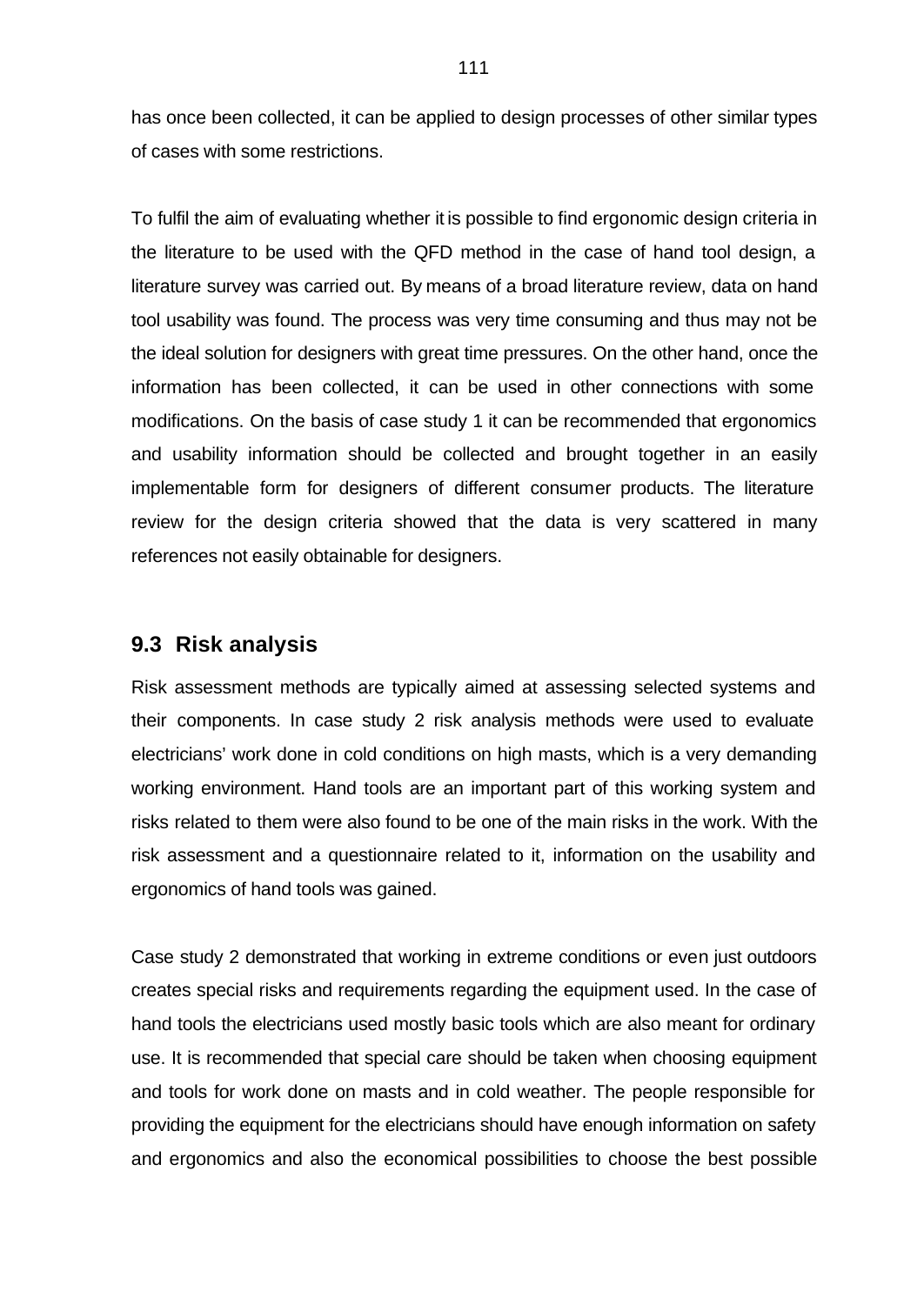equipment. It is recommended that if possible the workers should be able to test the equipment beforehand and take part in selecting the products. It is also recommended that there should be the possibility to choose some equipment according to one's own preferences. There is a need to study what kind of handle materials would ensure a secure grip in most weather conditions. Also, it is necessary to find ways to prevent hand tools from dropping.

# **9.4 Usability evaluation of garden pruners during design process**

By the application of ergonomics principles to the design process it is possible to lower the demands on the users and improve the usability of the tool and thus lower the risk of work-related disorders. Implementation of ergonomics and usability in the process of designing a consumer product is important in ensuring that the end product has as high an ergonomic quality as possible. The process requires firm co-operation between the researchers and the designers.

With the aid of versatile ergonomics evaluation it was possible to compare different products and prototypes. Ergonomics can be implemented in the design process by using physiological measurements and subjective evaluations. With this kind of development process the use of several methods ensures that different aspects of the developed product are taken into account. With physiological evaluations, different products or modifications of products can be compared. On the other hand, if physiological evaluations are used as the only evaluation method data for users' preferences, images and attitudes are missed. In the future the challenge for ergonomics is to look not only at but also beyond usability. Thus, it has been emphasised that in addition to usability also the people-product relationship is affected by issues such as the look and the feel of the product (Green and Jordan 1999). It is therefore recommended that subjective evaluations should also be used together with physiological methods to ensure as complete a picture of the studied product as possible. Methods should be chosen so that they support the delicate design and development process and do not restrict designers' creativity.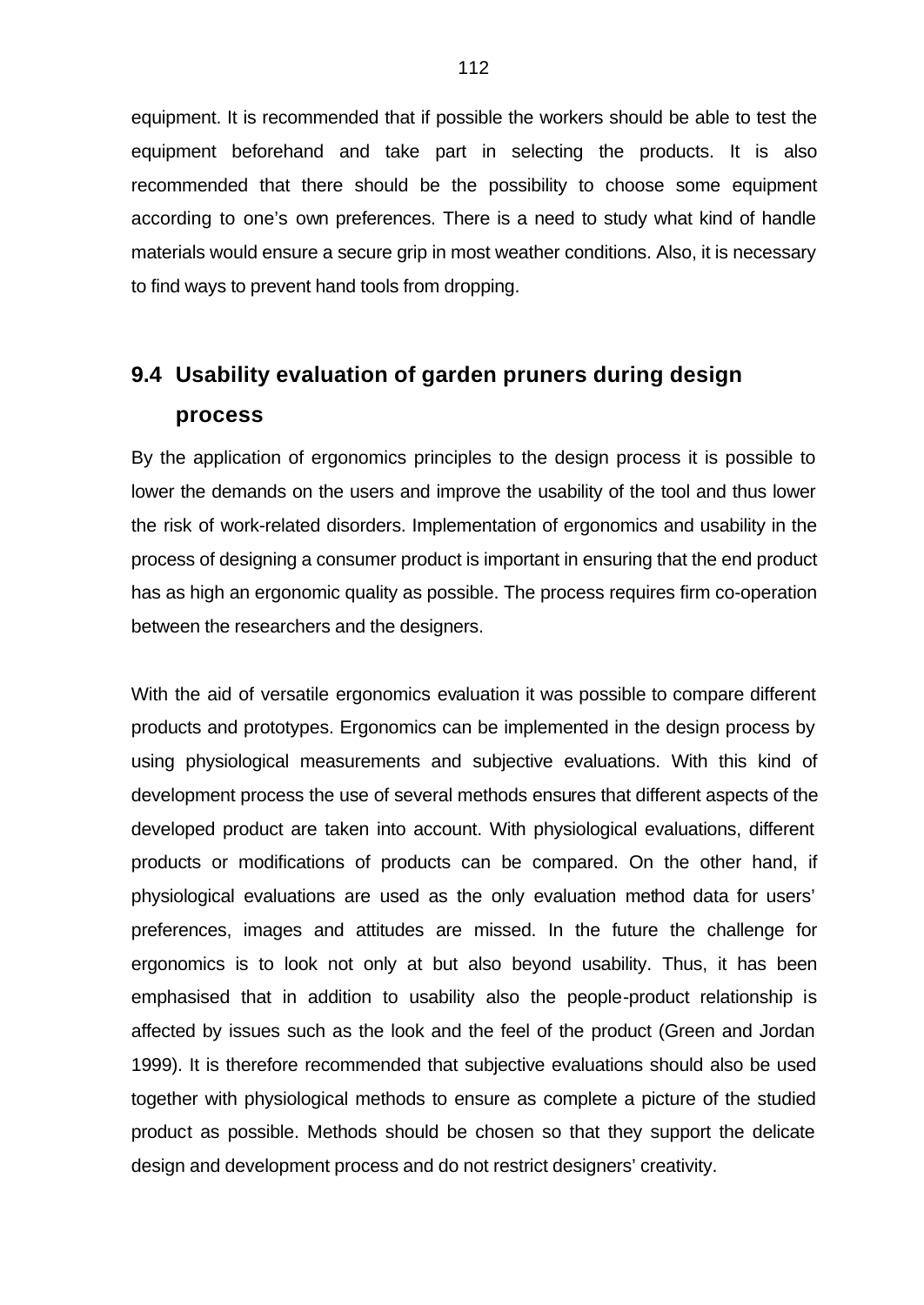With the use of subjective and objective methods, a diverse overview of different products can be gained. By using the EMG method, information on consumer products and their prototypes was gained.

On the basis of case study 3 it is possible to give some recommendations. Pruning work even in laboratory conditions seems to create high muscular strain and therefore special care should be taken when choosing the tools for pruning work, especially in occupational settings. It has been found that workers tend to choose tools with which the productivity is the highest, even if the work strain is higher (Kadefors et al 1993a, Kilbom et al 1993a).

As the muscular load and strain was high in the first and second part of the study, it is be recommended that the manufacturers should still try to design pruners which could be used with less force. On the other hand, the muscular strain can be decreased in the case of current tools as well if they are used for cutting thinner wood and other tools such as saws are used for thicker wood. It is recommended that there should be an opportunity for consumers to test hand tools before choosing to work with them, especially when selecting hand tools for long-lasting tasks.

The results of case study 3 were used in consumer product design and thus improved hand tools could be supplied to the market (Figure 20).



*Figure 20. The final model of the Prototype pruner 2 (see case study 3) is presented in this stamp (lower right-hand side) published in Finland 8.10.1999 for the celebration of modern Finnish design.*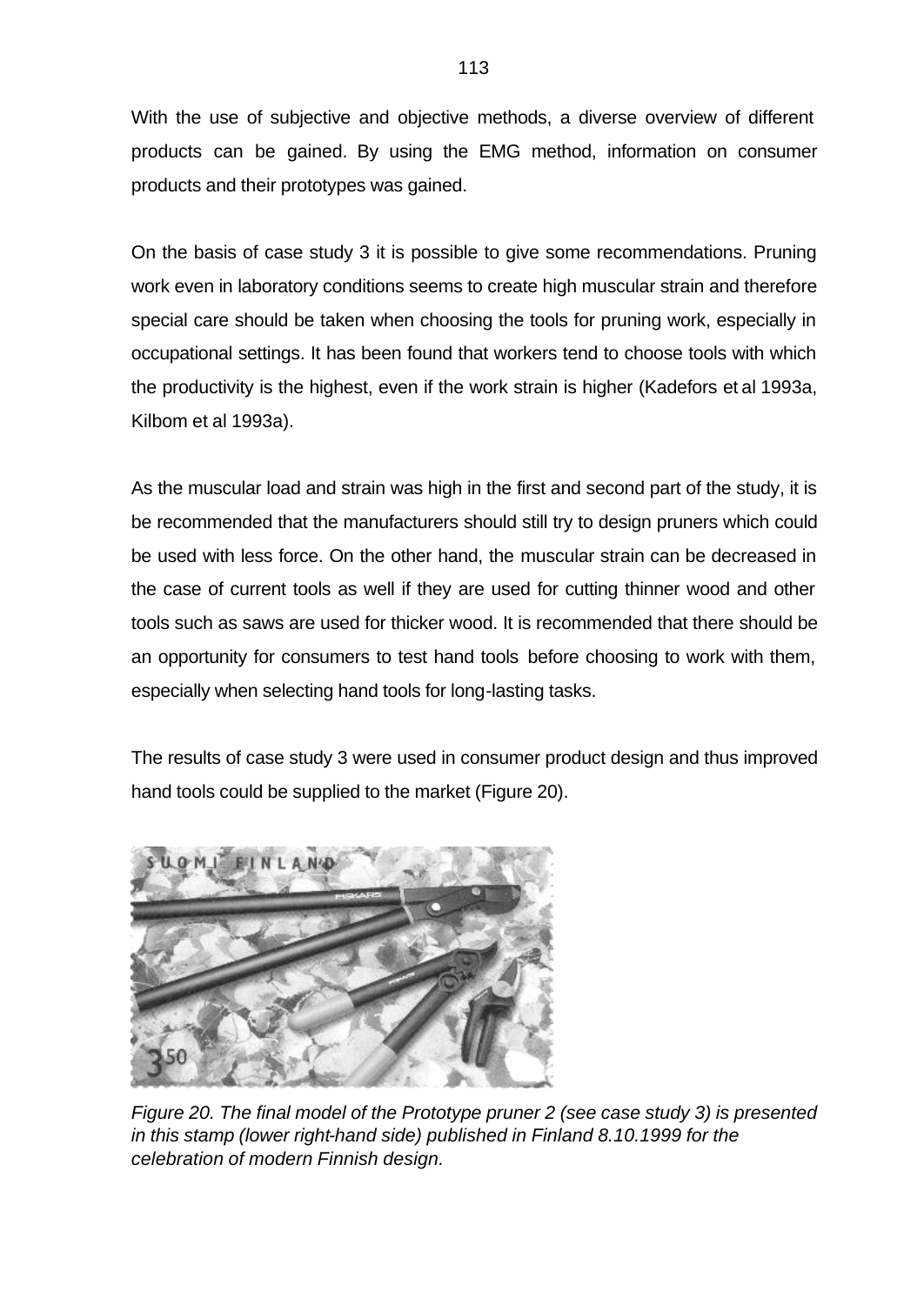#### **9.5 PTFE as a blade coating material in cutting hand tools**

Sometimes the usability of the product can be improved with the application of an already existing technical solution which is implemented in a new system. Different measurements can be used to ensure that the required effect is gained or to evaluate the direction and magnitude of the modification made. In case study 4 a materials testing system was used as an indirect method for ergonomics and usability assessment. It was found that by using a PTFE coating on cutting hand tool blades, the force demands compared with chromium-coated or lacquered blades could be reduced markedly. It is likely that as the change in the force demand was significant, also some of this positive effect is translated through the final product to the users, thus improving the usability characteristics of certain consumer products. It is also reasonable to assume that the safety, quality, productivity and comfort of the work are also improved due to the decreased force demand. It is possible that reduced force demands could also have a positive effect in prevention of musculosceletal disorders, at least in long-lasting work tasks.

The results of case study 4 demonstrated that it is possible to improve one critical part of a cutting hand tool by choosing a blade coating with less friction. With such carefully directed modifications it might be possible to improve other hand tools as well.

### **9.6 Future needs in research**

Hand tools are used in very heterogeneous conditions. There is a need to find handle materials which are also suitable for use in cold, wet and icy conditions. There is also a need to find ways with which falling of hand tools is prevented in work in high places.

It was found that simulated pruning work in laboratory conditions creates high muscular strain. It would be important to study the strain in real working tasks and according to the results give recommendations on the safe use of pruners and their selection. It would also be necessary to study the effects of hand size and the opening angle of the pruner handles for the workload.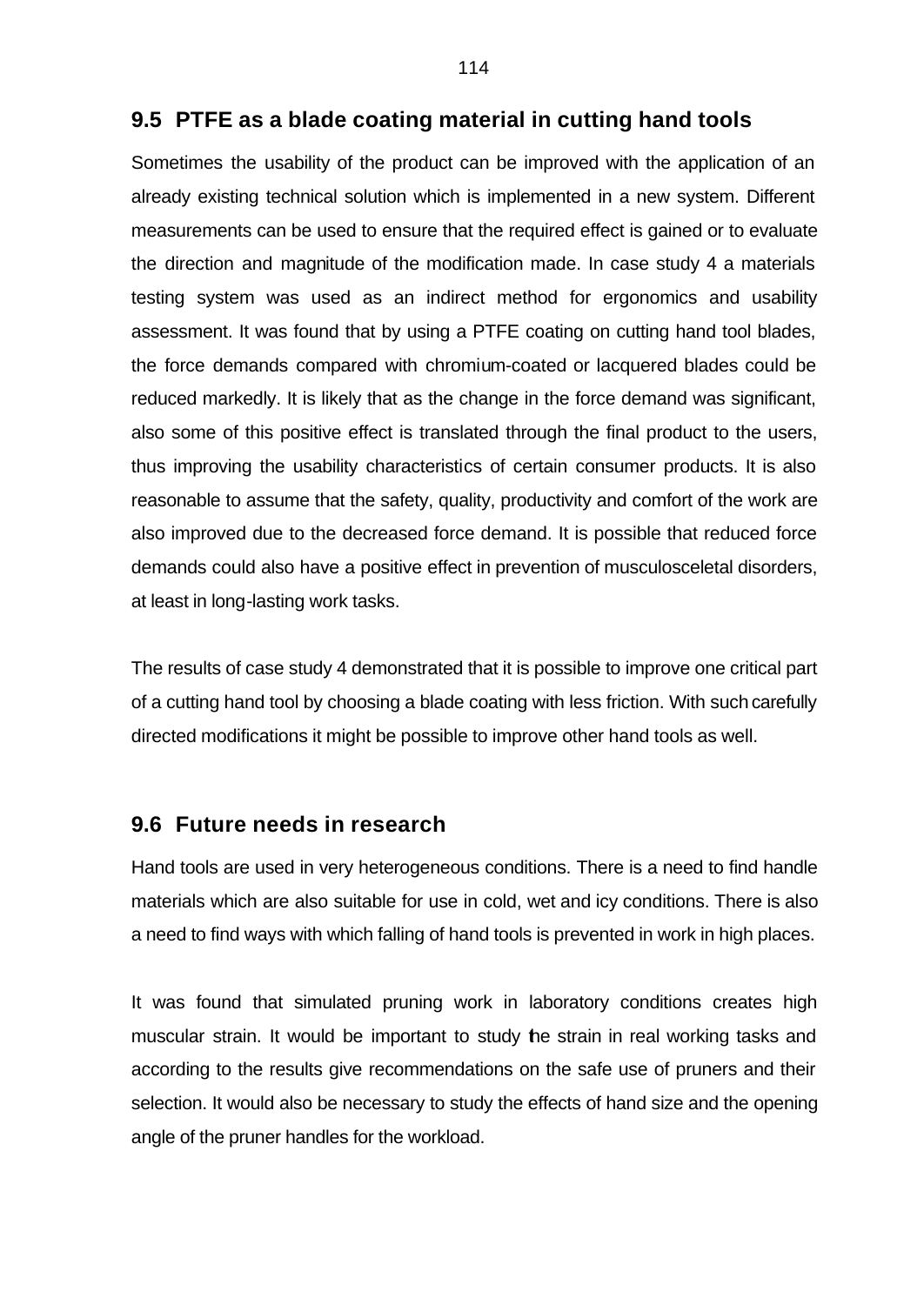PTFE was found to decrease force demands in simulated wood cutting tasks compared with chromium-coated or lacquered hand tool blades. In the future it would be important to study how different coatings affect the usability during the real use of the hand tools and how fast PTFE coating wears off these kinds of products.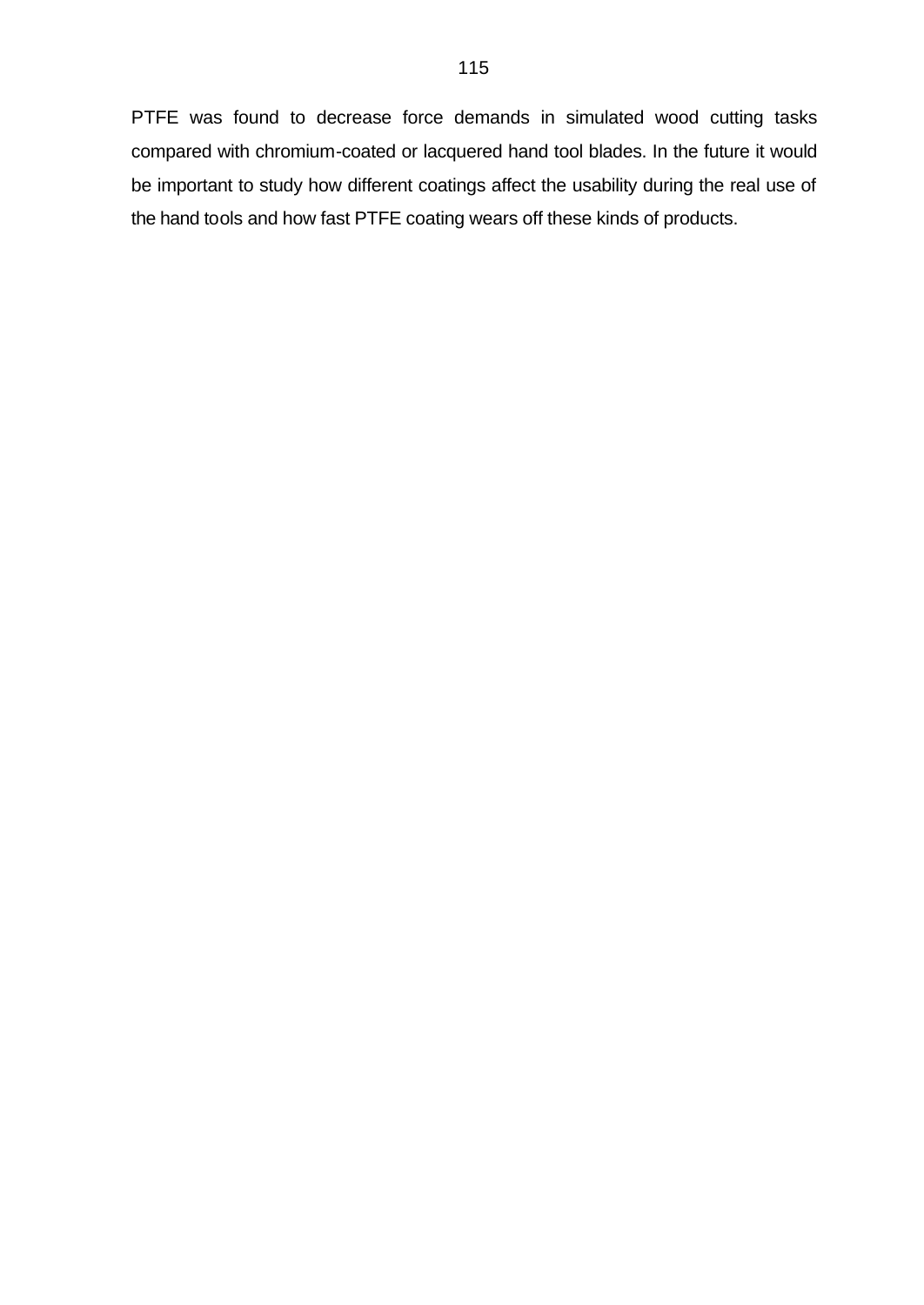## **10 General conclusions**

In the future it is likely that ergonomics and usability will come to play a more important role in competition in the market as just delivering functional and well-performing devices does not ensure competitive success. To use this trend successfully, it is important that designers as well as manufacturers, marketing and consumers have sufficient information on ergonomics and usability issues.

If user-centred design is to be successfully performed, ergonomics and usability data should be easily available for the designers. The data should be presented in a way that the information is easily modified to be used by itself or with different design methods.

The case studies in the present study represent four different ways to support the design of consumer products in the area of ergonomics and usability. Case studies 1 and 2 were mainly aimed at the early steps of the design process and the other two at the later parts of the design process. According to the main aims introduced in the chapter "Objectives of the study", the following conclusions can be drawn:

- 1. Ergonomic design criteria for pliers-like hand tools was found and collected in the literature. The data is presented as a detailed list and classified to be used as supportive material for hand tool design for example in conjunction with the QFD method. Garden pruners were used as an example tool. The procedure made it possible to gain considerable insight into the subject but was time consuming.
- 2. It was possible to investigate the ergonomics and usability of hand tools using a questionnaire and a risk analysis. The falling of hand tools and other equipment was ranked as the main risk when electricians were working on telecommunications and electricity transmission masts in cold conditions.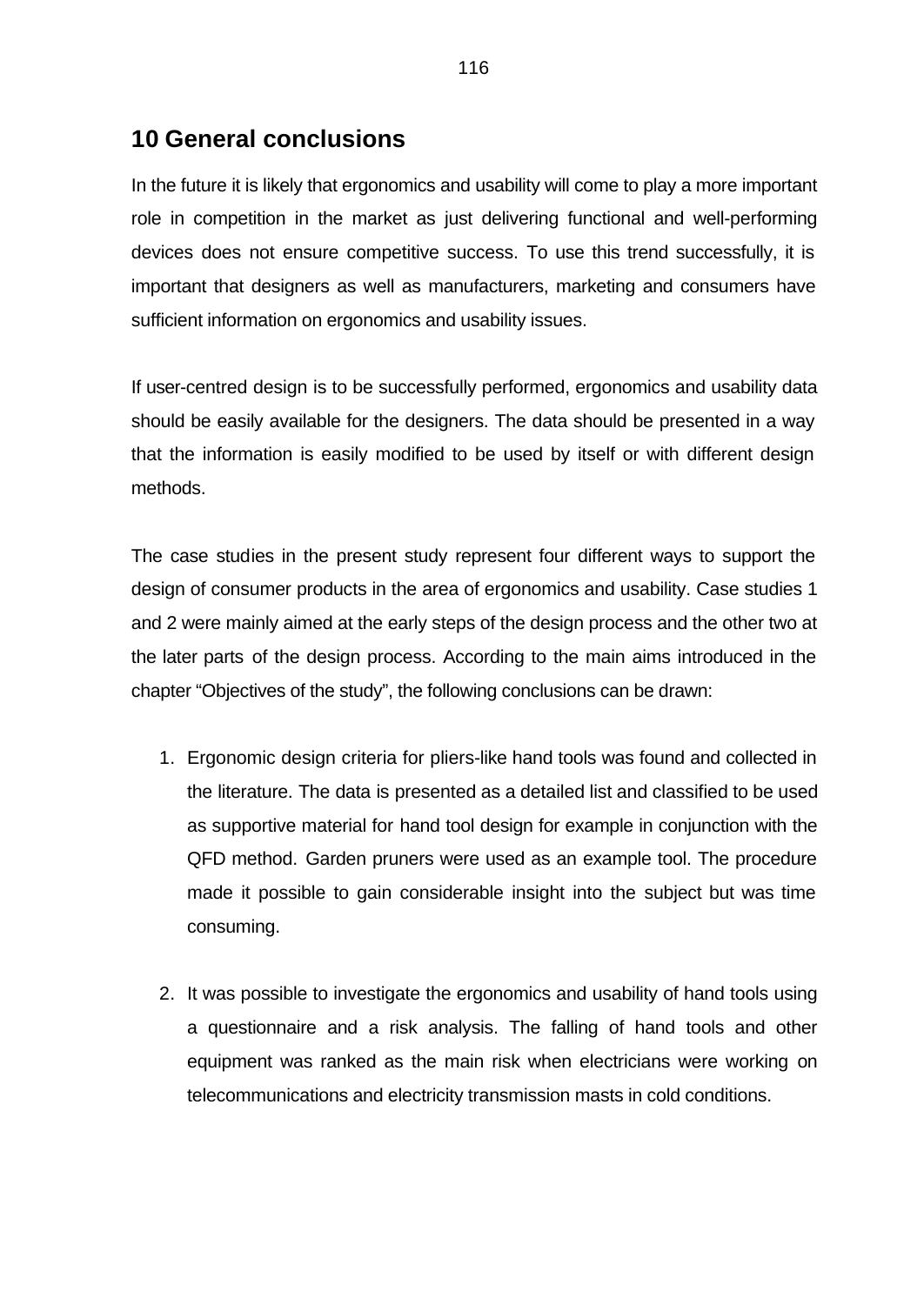- 3. Physiological and subjective methods were used to assess the usability and ergonomics of garden pruners during the design process of a new tool. By performing the measurements in two parts and comparing different tools and prototypes, it was possible to integrate ergonomics and usability issues into the design process.
- 4. The force demands while performing simulated cutting with differently coated hand tool blades were compared. PTFE-coated blades were found to create the lowest force demands compared with chromium-coated and lacquered blades.

Various approaches can be used to integrate ergonomics and usability into a usercentred design process. The approach is dependent on the needs of the designer and the product designed. The integration can be done in diverse phases of the design process.

The main benefits from these different approaches are that they provide information which can be applied in different settings in further design cases as well as direct results applicable to a current product design. As a result of the present research more ergonomic and usable consumer products were supplied to the market.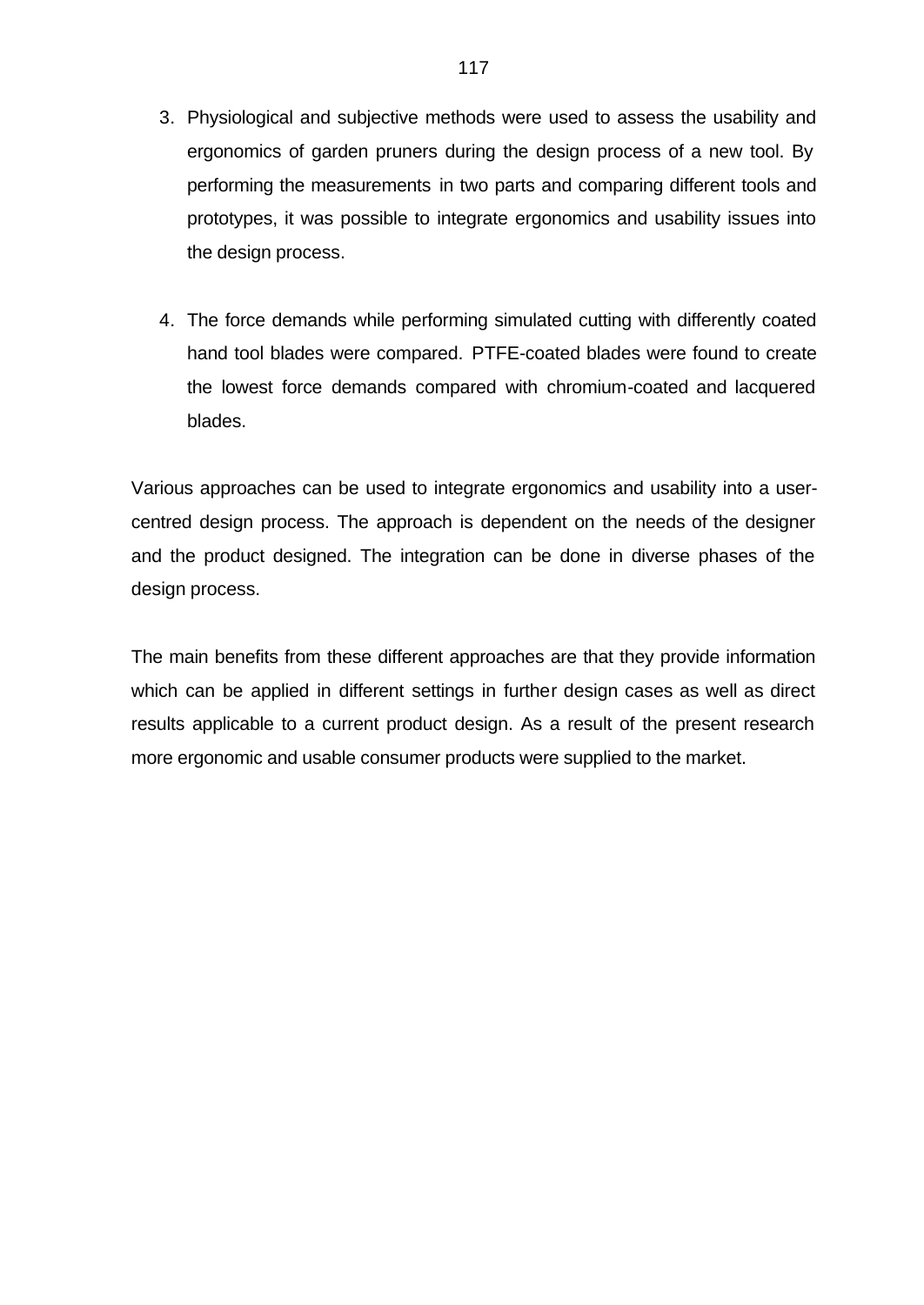## **11 References**

Aarås A, Veierød M, Larsen S, Ørtengren R and Ro O: Reproducibility and stability of normalized EMG measurements on musculus trapezius. Ergonomics, vol. 39, no. 2, pp. 171-185, 1996

Aarås A and Ro O: Electromyography (EMG) - Methodology and application in occupational health. International Journal of Industrial Ergonomics 20, pp. 207-214, 1997

Armstrong T J, Foulke J A, Joseph B S and Goldstein S A: Investigation of cumulative trauma disorders in poultry processing plant. American Industrial Hygiene Association Journal, vol. 43, no. 2, pp. 103-116, 1982

Attebrand M, Winkel J, Mathiassen S E and Kjellberg A: Shoulder-arm muscle load and performance during control operation in forestry machines: Effects of changing to a new arm rest, lever and boom control system. Applied Ergonomics, vol. 28, no. 2, pp. 85-97, 1997

Axelsson J: Engineering of impressions – a framework and example. In Nygård C-H, Luopajärvi T, Lusa S and Leppänen M (eds.): Proceedings of NES 2001. Promotion of Health through Ergonomic Working and Living Conditions, 33<sup>rd</sup> Congress of the Nordic Ergonomics Society, 2-5 September 2001. Publications 7, University of Tampere, School of Public Health, Tampere 2001

Barrett J and Kirk S: Running focus groups with elderly and disabled elderly participants. Applied Ergonomics, vol. 31, no. 6, pp. 621-629, 2000

Beer P, Miklaszewski S and Sokolowska A: Friction coefficient for wood in contact with TiN,  $(Ti, Zr)N$  and  $ZrN$ . Proceedings of the  $10<sup>th</sup>$  Congress of the IFHT: Incorporating the third ASM International Europe Heat Treatment and Surface Engineering Conference in Europe, Brighton, UK, pp. 532-542, 1999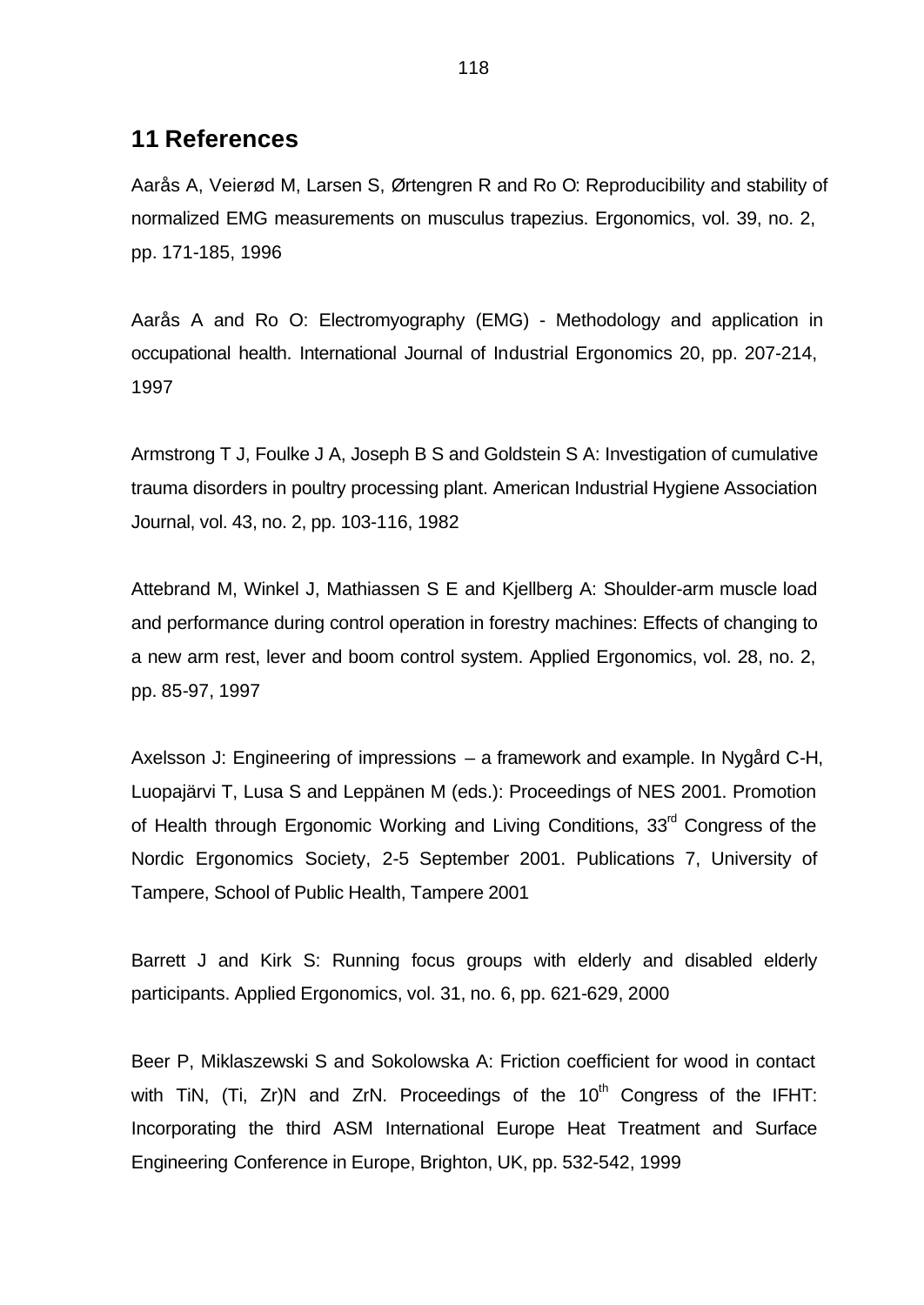Bergquist K and Abeysekera J: QFD - A means for developing usable products. International Journal of Industrial Ergonomics, vol. 18, no. 4, pp. 269-275, 1996

Bishu R R, Riley M W and Wei Wang: Comparison of a subjective measure of hand discomfort and finger forces. In Nielsen R and Jorgensen K: Advances in Industrial Ergonomics and Safety V. Taylor and Francis, London, 1993

Bobjer O, Johansson S E and Piguet S: Friction between hand and handle. Effects of oil and lard on textured and non-textured surfaces; perception of discomfort. Applied Ergonomics, vol. 24, no. 3, pp. 190-202, 1993

Bonapace L: The ergonomics of pleasure. In Green W S and Jordan P W (eds.): Human Factors in Product Design: Current Practice and Future Trends. Taylor & Francis, London, 1999

Bruder R: Verifiable testing of usability of products – an experimental comparison between different types of pipettes. In Seppälä P, Luopajärvi T, Nygård C-H and Mattila M (eds.): Proceedings of the 13th Triennial Congress of the International Ergonomics Association, Tampere, Finland, Volume 2, pp. 129-131, 1997

Bruseberg A and McDonagh-Philp D: Focus groups to support the industrial/product designer: a review based on current literature and designers' feedback. Applied Ergonomics, vol. 33, no. 1, pp. 27-38, 2002

BS 8800: Guide to occupational health and safety management systems. SFS 1997- 05-20, 87 p.

Buchholz B, Armstrong T J and Goldstein S A: Anthropometric data for describing the kinematics of the human hand. Ergonomics, vol. 35, no. 3, pp. 261-273, 1992

Burger B: Keep your hand tools handy. Safety Management, June, pp. 19-21, 1987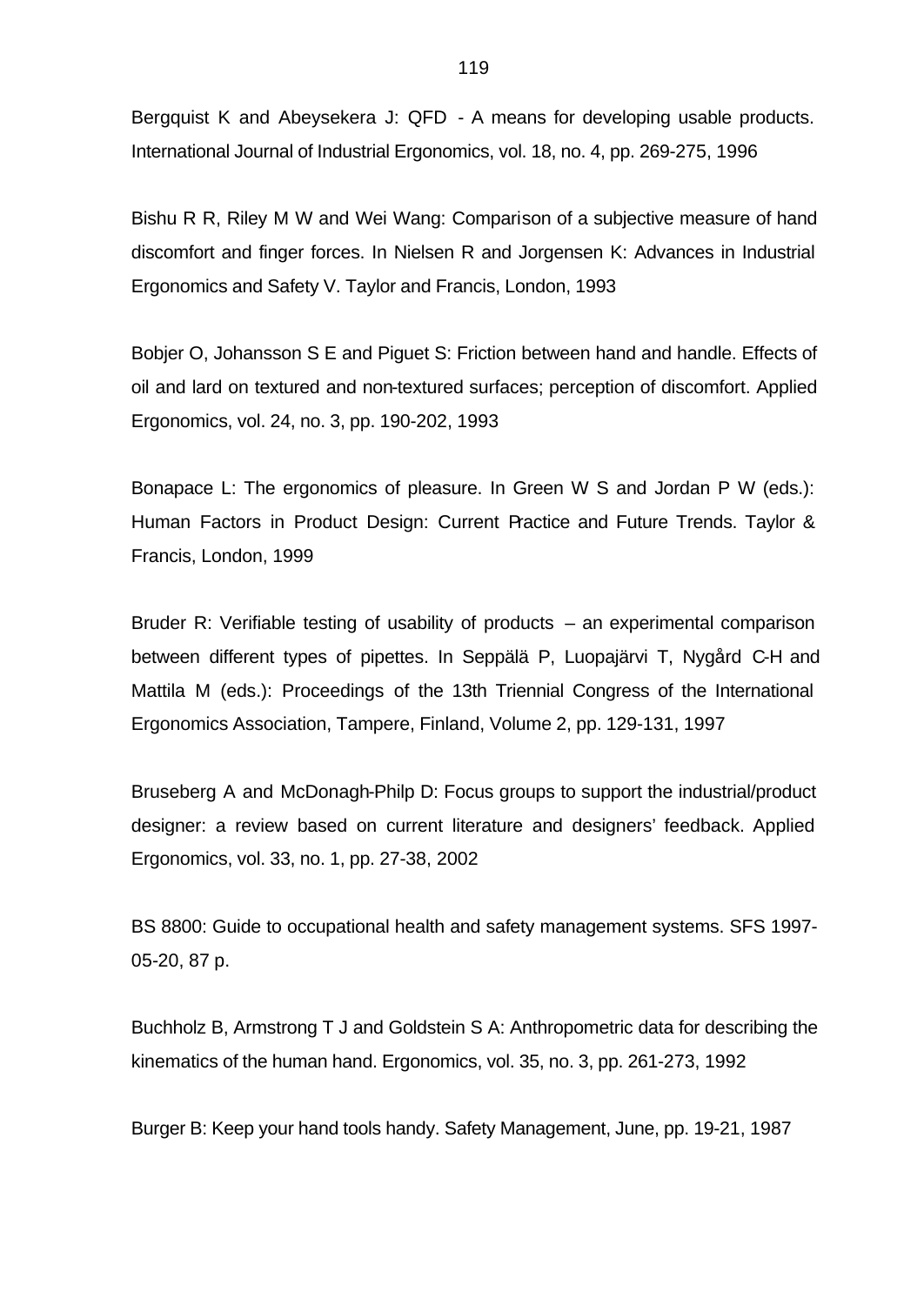Butters L M and Etchell L R: Design for all: evaluation for all. Assessing consumer products to take account of those with special needs. In Seppälä P, Luopajärvi T, Nygård C-H and Mattila M (eds.): Proceedings of the 1 $3<sup>h</sup>$  Triennial Congress of the International Ergonomics Association, Tampere, Finland, Volume 2, pp. 202-204, 1997

Butters L M and Dixon R T: Ergonomics in consumer product evaluation: an evolving process. Applied Ergonomics, vol. 29, no. 1, pp. 55-58, 1998

Buurman den R: Designing smart products; a user-centred approach. In Seppälä P, Luopajärvi T, Nygård C-H and Mattila M (eds.): Proceedings of the 13th Triennial Congress of the International Ergonomics Association, Tampere, Finland, Volume 2, pp. 3-5, 1997

Byström S and Fransson-Hall C: Acceptability of intermittent handgrip contractions based on physiological response. Human Factors vol. 36, no. 1, 158-171, 1994

Cacha C A: Ergonomics and safety in hand tool design. Lewis Publishers, Washington D.C., 1999

Casey S M: Human factors and the design of a data acquisitions van. In Pulat B M and Alexander D C (eds.): Industrial Ergonomics, Case Studies, Mc Graw-Hill Inc., 1991

Cederquist T and Lindberg M: Screwdrivers and their use from a Swedish construction industry perspective. Applied Ergonomics, vol. 24, no. 3, pp. 148-157, 1993

Chaffin D B and Andersson G B J: Occupational biomechanics. John Wiley & Sons, Inc. Second edition, 1991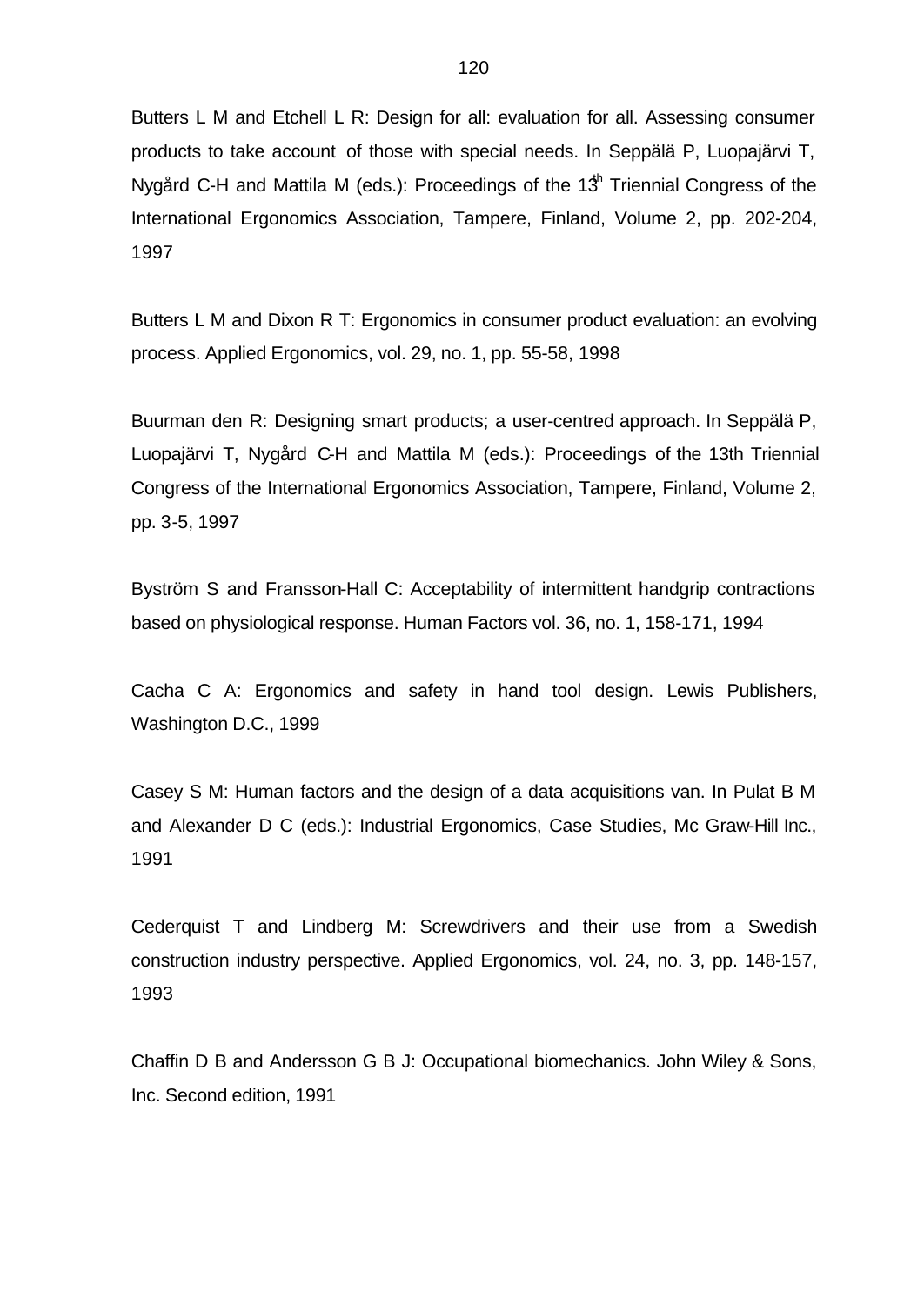Chapanis A: Ergonomics in product development: a personal view. Ergonomics, vol. 38, no. 8, pp. 1625-1638, 1995

Cochran D J and Riley M W: The effects of handle shape and size on exerted forces. Human Factors, vol. 27, pp. 295-301, 1986

Dan M P: Using man modelling CAD system and expert systems for ergonomic vehicle interior design. In Seppälä P, Luopajärvi T, Nygård C-H and Mattila M (eds.): Proceedings of the 13th Triennial Congress of the International Ergonomics Association, Tampere, Finland, Volume 2, pp. 22-24, 1997

Davies R, Medbo L, Engström T and Akselsson R: Work and workplace design using empirical shop floor information and virtual reality techniques. In Seppälä P, Luopajärvi T, Nygård C-H and Mattila M (eds.): Proceedings of the 13th Triennial Congress of the International Ergonomics Association, Tampere, Finland, Volume 2, pp. 25-27, 1997

Dean E B: The voice of the customer from the perspective of competitive advantage, 03.09.1996. http://mijuno.larc.nasa.gov, 29.5.2001

Dean E B: Quality function deployment from the perspective of competitive advantage, 05.01.1998. http://mijuno.larc.nasa.gov, 29.5.2001

Delleman N J and Dul J: Ergonomic guidelines for adjustment and redesign of sewing machine workplaces. In Haslegrave C M, Wilson J R, Corlet E N and Manenica I (eds.): Work design in practice. Taylor and Francis Ltd, London, 1990

Delleman N J and Dul J: Static work load and endurance times. In Karwowski W and Salvendy G (eds.): Ergonomics in Manufacturing, Raising Productivity Through Workplace Improvement. Society of Manufacturing Engineers, Dearborn, USA, 1998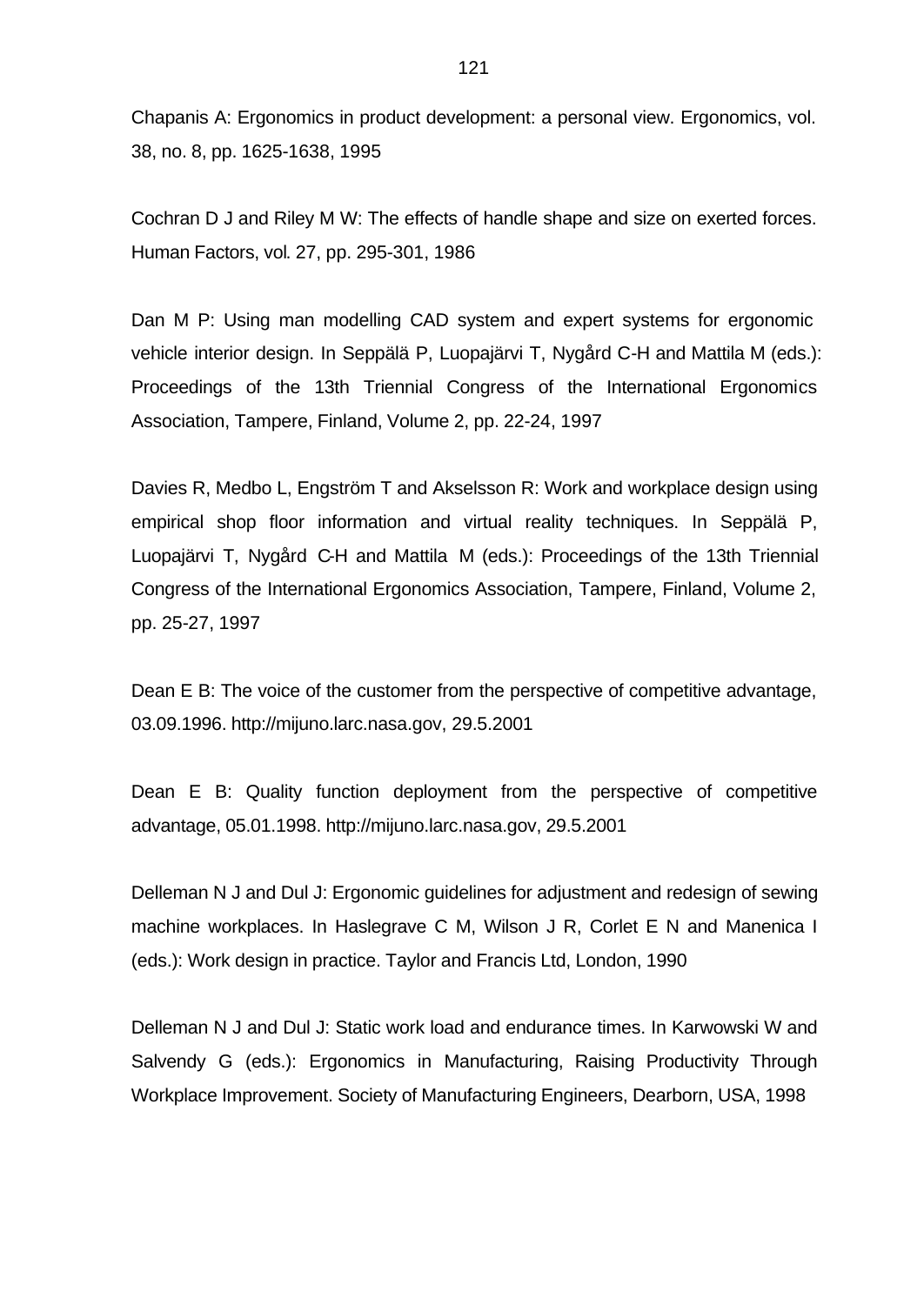Duque J, Masset D and Malchaire J: Evaluation of handgrip force from EMG measurements. Applied Ergonomics, vol. 26, no. 1, pp. 61-66, 1995

Eastman Kodak Company: Ergonomic design for people at work, volume 1. Workplace, Equipment, and Environmental Design and Information Transfer, van Nostrand Reinhold, New York, 1983

Effner J: Blade noise, teflon coating. FMD, Furniture Design & Manufacturing, vol. 70, no. 11, pp. 32-37, 1998

Eppinger SD: Model-based approaches to managing concurrent engineering. Journal of Engineering Design, vol. 2, no. 4, pp. 283-290, 1991

Fellows G L and Freivalds A: Ergonomics evaluation of a foam rubber grip for tool handles. Applied Ergonomics, vol. 22, no. 4, pp. 225-230, 1991

Fleming S L, Jansen C W and Hasson S M: Effect of work glove and type of muscle action on grip fatigue. Ergonomics, vol. 40, no. 6, pp. 601-612, 1997

Fransson C and Winkel J: Hand strength: the influence of grip span and grip type. Ergonomics, vol. 34, no. 7, pp. 881-892, 1991

Fransson-Hall C and Kilbom Å: Sensitivity of the hand to surface pressure. Applied Ergonomics, vol. 24, no. 3, pp. 181-189, 1993

Fraser T M: Ergonomic principles in the design of hand tools. Occupational safety and health series No. 44, International Labour Office, Geneva, 1980

Freivalds A: The ergonomics of tools, in: Oborne D J (ed.); International Reviews of Ergonomics, 1, Taylor & Francis, pp. 43-75, 1987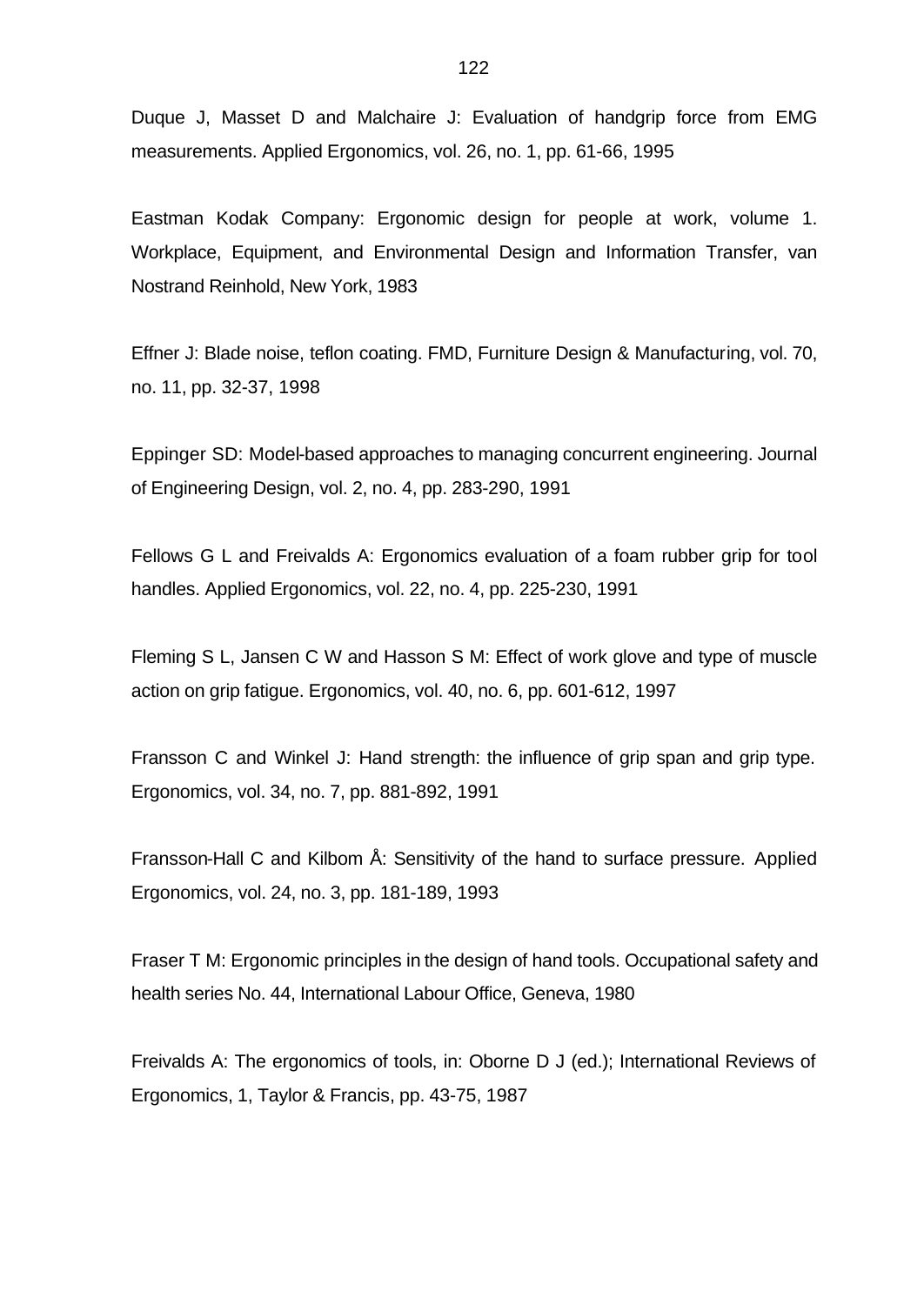Freivalds A and Eklund J: Reaction torques and operator stress while using powered nutrunners. Applied Ergonomics, vol. 24, no. 3, pp. 158-164, 1993

Freund J, Takala E-P and Toivonen R: Effects of two ergonomic aids on the usability of an in-line screwdriver. Applied Ergonomics, vol. 31, no. 4, pp. 371-376, 2000

Giguère D, Bélanger R, Gauthier J-M and Larue C: Ergonomics aspects of treeplanting using "multipot" technology. Ergonomics, vol. 36, no. 8, pp. 963-972, 1993

Grandjean E: Fitting the task to the man. An ergonomic approach. Taylor & Francis, London, 1980

Grant K and Habes D: Summary of studies on the effectiveness of ergonomic interventions, Applied Occupational Environmental Hygiene, vol. 10, no. 6, pp. 523- 530, 1995

Green W S: Essential conditions for the acceptance of user trialling as a design tool. In Green W S and Jordan P W (eds.): Human Factors in Product Design: Current Practice and Future Trends. Taylor & Francis, London, 1999

Green W S and Jordan P W: Ergonomics, usability and product development, current practice and future trends. In Green W S and Jordan P W (eds.): Human Factors in Product Design: Current Practice and Future Trends. Taylor & Francis, London, 1999

Green W and Klein D: User trials as a design directive strategy. In Green W S and Jordan P W (eds.): Human Factors in Product Design: Current Practice and Future Trends. Taylor & Francis, London, 1999

Grinten van der M P: Test-retest reliability of a practical method for measuring body part discomfort. In Quéinnec Y and Daniellou F (eds.) Designing for Everyone, vol. 1, Taylor & Francis Ltd, 1991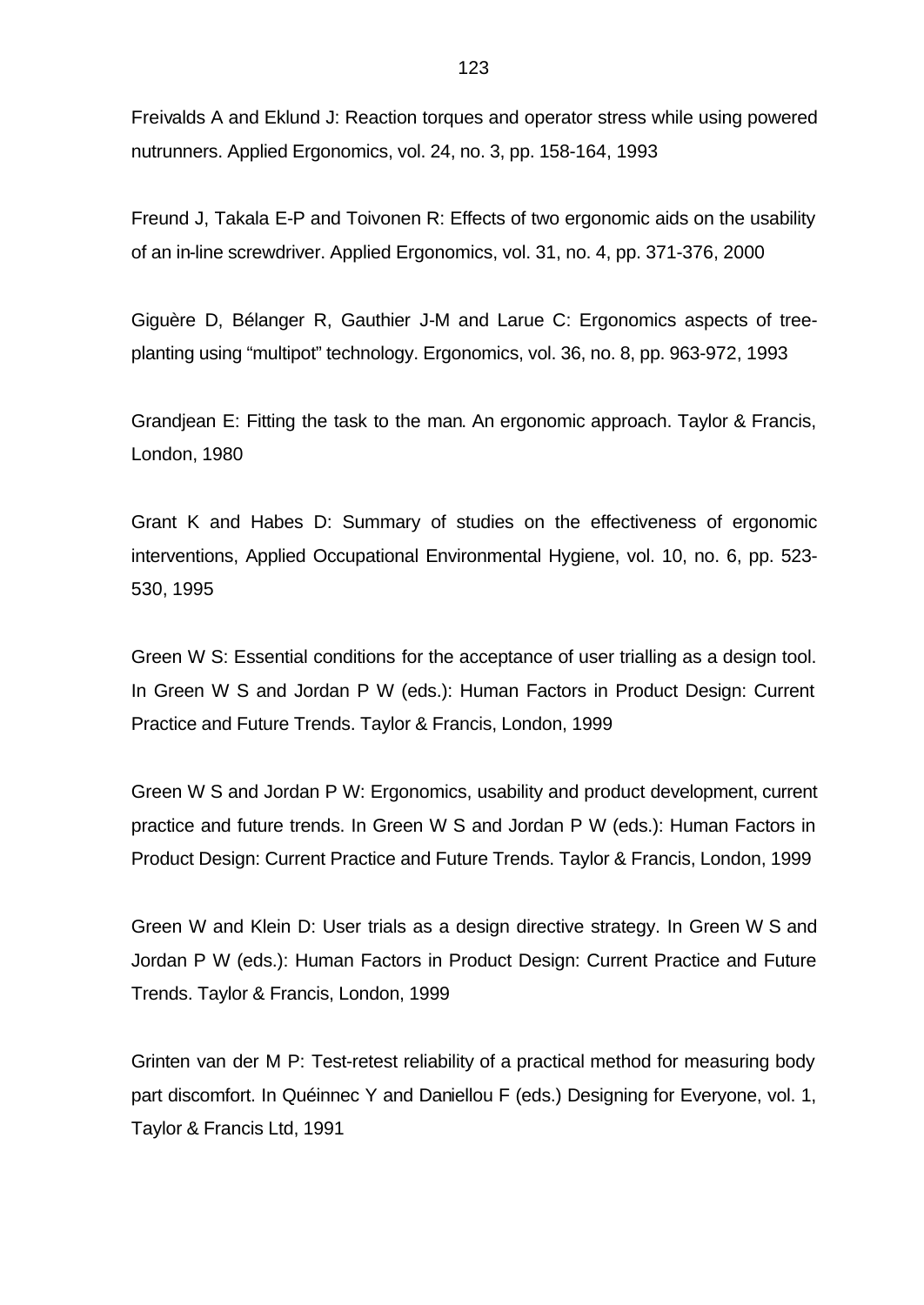Grobelny J: Ergonomic design tools for the AutoCad environment. In Seppälä P, Luopajärvi T, Nygård C-H and Mattila M (eds.): Proceedings of the 13th Triennial Congress of the International Ergonomics Association, Tampere, Finland, Volume 2, pp. 44-46, 1997

Hagberg M, Morgenstern H and Kelsh M: Impact of occupations and job tasks on the prevalence of carpal tunnel syndrome. Scandinavian Journal of Work Environment Health 18, pp. 337-345, 1992

Hall C: External pressure at the hand during object handling and work with tools. International Journal of Industrial Ergonomics, vol. 20, no. 3, pp. 191-206, 1997

Hall R R: Usability and product design: a case study. In Green W S and Jordan P W (eds.): Human Factors in Product Design: Current Practice and Future Trends. Taylor & Francis, London, 1999

Han S H, Yun M H, Kim K-J and Kwahk J: Evaluation of product usability: development and validation of usability dimensions and design elements based on empirical models. International Journal of Industrial Ergonomics 26, pp. 477-488, 2000

Harms-Ringdahl L: Safety analysis in design - evaluation of a case study. Accident Analysis & Prevention, vol. 19, no. 4, pp. 305-317, 1987

Harms-Ringdahl L: Safety analysis, principles and practice in occupational safety. Elsevier Applied Science, London and New York, 1993, 265 p.

Haslegrave C M: How well can ergonomists address problems identified in the workplace? In Haslegrave C M, Wilson J R, Corlet E N and Manenica I (eds.): Work design in practice. Taylor and Francis Ltd, London, 1990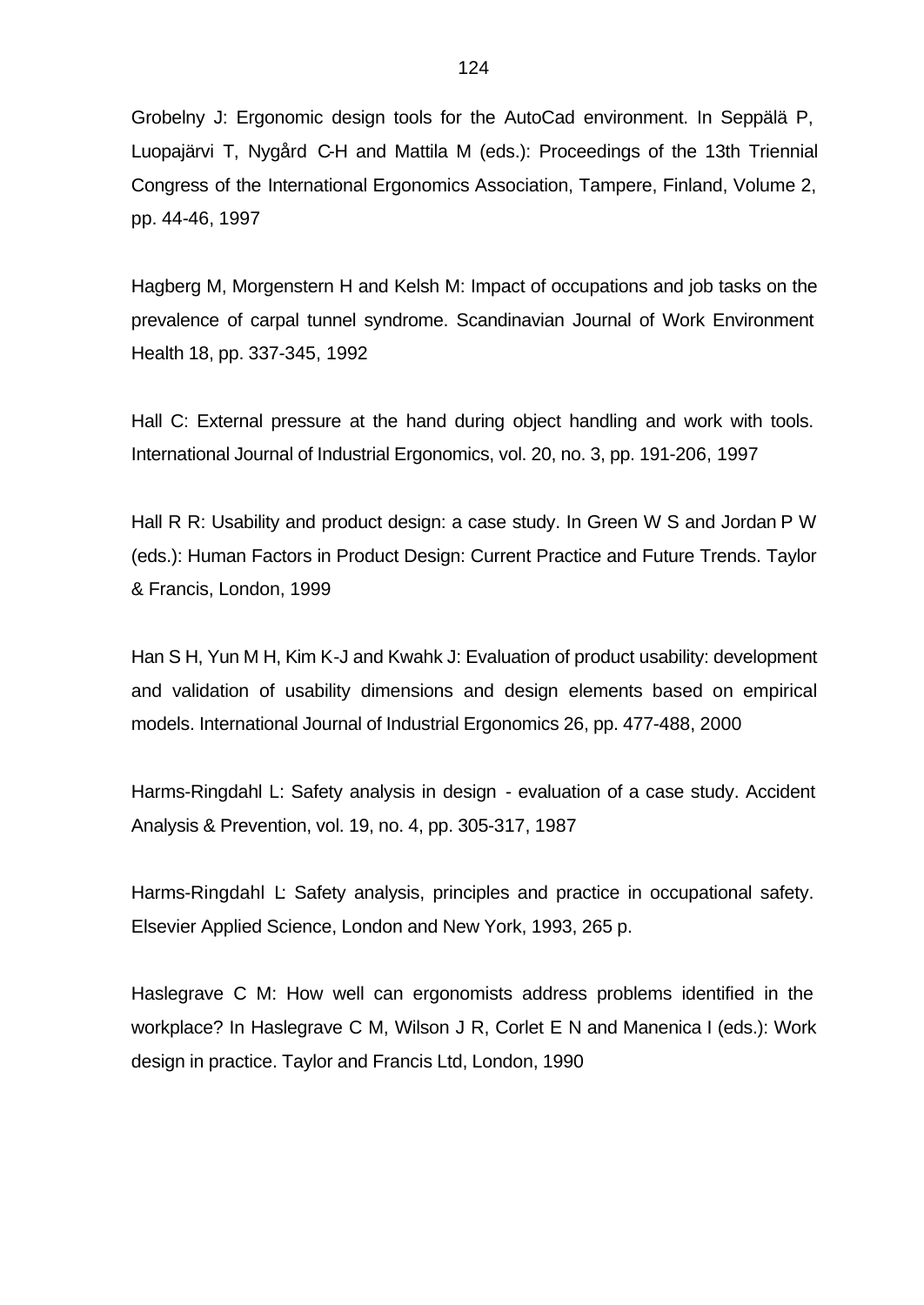Hlebanja J: Applicability of TiN coated cutting tools for wood. Proceedings of the Japan International Tribology Conference, Nagoya, Japan, 29 Oct.-1 Nov, pp. 361- 365, 1990

Hsiang S, McGorry R and Bezverkhny I: The use of Taguchi´s method for the evaluation of industrial knife design. Ergonomics, vol. 40, no. 4, pp. 476-490, 1997

http:// www.eb.co.uk, Encyclopædia Britannica (31.1.2002)

http://www.iea.cc (31.1.2002)

Hägg G M, Öster J, Byström S: Forearm muscular load and wrist angle among automobile assembly line workers in relation to symptoms. Applied Ergonomics, vol. 28, no. 1, pp. 41-47, 1997

Hägg G M: Hand intensive work – human interaction with tools and tasks. In Nygård C-H, Luopajärvi T, Lusa S and Leppänen M (eds.): Proceedings of NES 2001. Promotion of Health through Ergonomic Working and Living Conditions, 33<sup>rd</sup> Congress of the Nordic Ergonomics Society, 2-5 September 2001. Publications 7, University of Tampere, School of Public Health, Tampere 2001

Hämäläinen O and Vanharanta H: Effect of  $G<sub>z</sub>$  forces and head movements on cervical Erector Spinae muscle strain. Aviation, Space, and Environmental Medicine 63, pp. 709-716, 1992

Ishihara S, Ishihara K, Tsuchiya T, Nagamachi M and Matsubara Y: Neural networks approach to Kansei analysis on canned coffee design. In Seppälä P, Luopajärvi T, Nygård C-H and Mattila M (eds.): Proceedings of the 13th Triennial Congress of the International Ergonomics Association, Tampere, Finland, Volume 2, pp. 211-213, 1997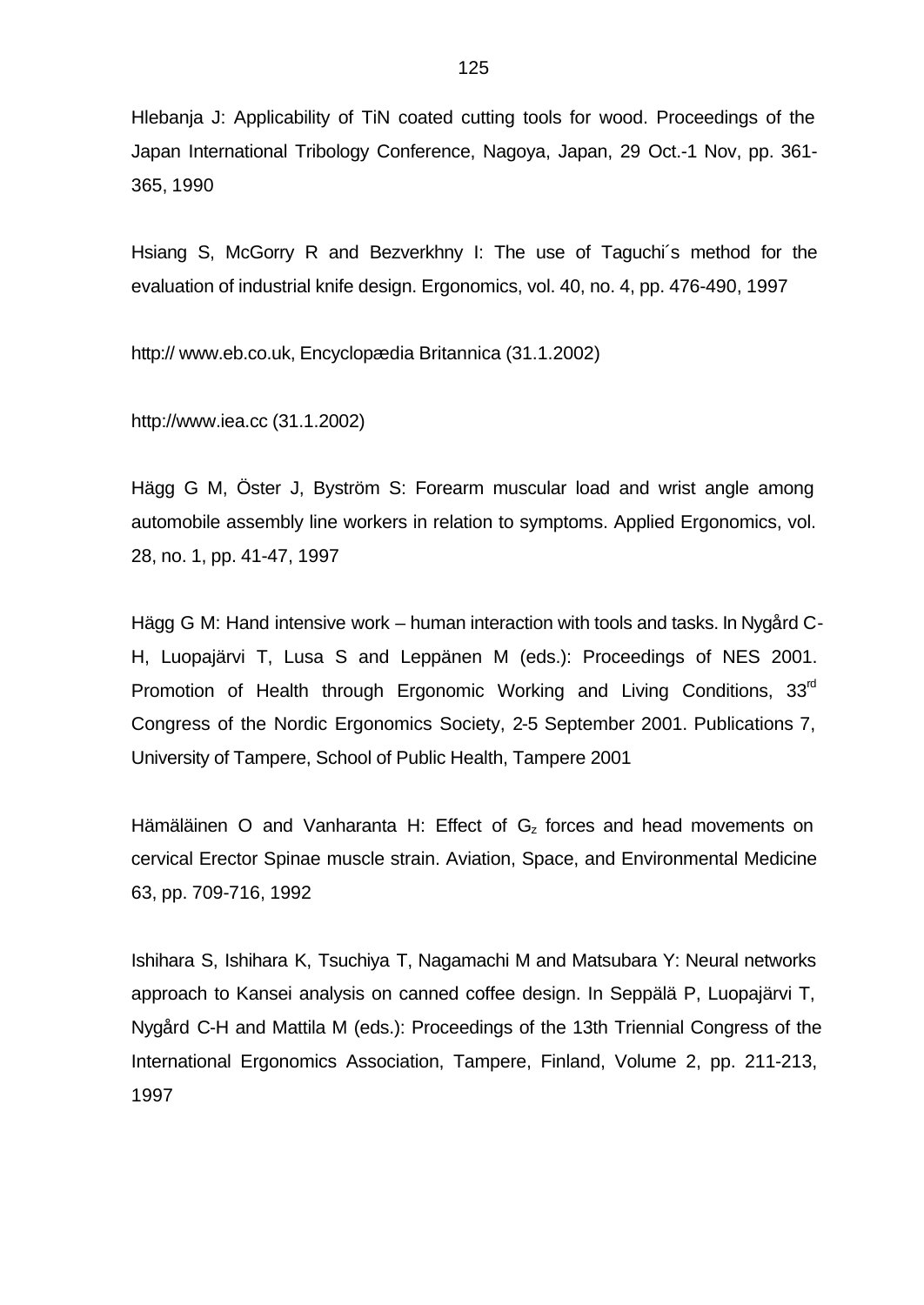Ikeda Y T: Usability testing approach to "ease of use" for product design. In Seppälä P, Luopajärvi T, Nygård C-H and Mattila M (eds.): Proceedings of the 13th Triennial Congress of the International Ergonomics Association, Tampere, Finland, Volume 2, pp. 214-216, 1997

Jonsson B: Measurement and evaluation of local muscular strain in the shoulder during constrained work. Journal of Human Ergology 11, pp. 73-88, 1982

Jonsson B: Electromyografisk kinesiologi, 1994

Jordan P W: Human factors for pleasure in product use. Applied Ergonomics, vol. 29, no. 1, pp. 25-33, 1998

Jordan P W: Inclusive design. In Green W S and Jordan P W (eds.): Human Factors in Product Design: Current Practice and Future Trends. Taylor & Francis, London 1999a

Jordan P W: Pleasure with products: human factors for body, mind and soul. In Green W S and Jordan P W (eds.): Human Factors in Product Design: Current Practice and Future Trends. Taylor & Francis, London 1999b

Jordan P W: Kansei engineering and design. In Green W S and Jordan P W (eds.): Human Factors in Product Design: Current Practice and Future Trends. Taylor & Francis, London 1999c

Kadefors R, Areskoug A, Dahlman S, Kilbom Å, Sperling L, Wikström L and Öster J: An approach to ergonomics evaluation of hand tools. Applied Ergonomics , vol. 24, no. 3, pp. 203-211, 1993a

Kadefors R, Wikström L, Öster J, Dahlman S, Kilbom Å and Sperling L: Ergonomic evaluation of hand tools: a case study on plate shears. In Nielsen R and Jorgensen K (eds.): Advances in Industrial Ergonomics and Safety V. Taylor and Francis, London, 1993b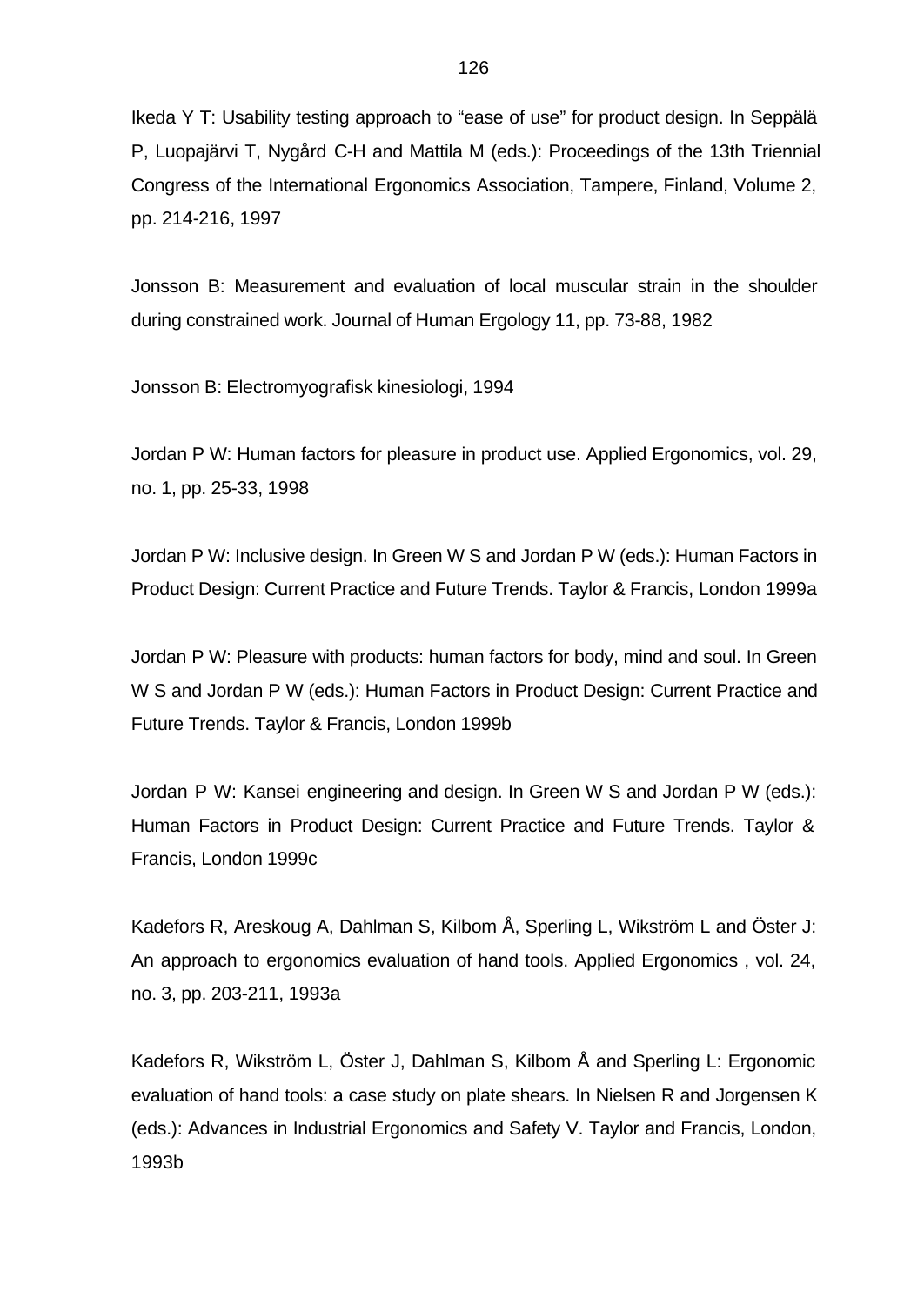Kahmann R and Henze L: Usability testing under time-pressure in design practice. In Green W S and Jordan P W (eds.): Human Factors in Product Design: Current Practice and Future Trends. Taylor & Francis, London 1999

Kallionpää M: Ergonomics of garden secateurs design, in: Khalid H M (ed): Proceedings of the Fifth Southeast Asian Ergonomics Society Conference on Human Factors Vision – Care for the Future, IEA Press, Kuala Lumpur, Malaysia, pp. 245- 250, 1997

Kallionpää M, Vilkki M and Leppänen M: Electromyographical studies in the design process of garden secateurs. In Seppälä P, Luopajärvi T, Nygård C-H and Mattila M (eds.): Proceedings of the 13th Triennial Congress of the International Ergonomics Association, Tampere, Finland, Volume 2, pp. 214-216, 1997a

Kallionpää M, Vilkki M and Leppänen M: Oksasaksien ergonomiset ominaisuudet, Occupational Safety Engineering, Tampere University of Technology, report 77, 1997b (in Finnish)

Kallionpää M: EMG:n käyttö oksasaksien suunnittelussa, Occupational Safety Engineering, Tampere University of Technology, 1998 (in Finnish)

Kanis H: Usability centered research for everyday product design. In Seppälä P, Luopajärvi T, Nygård C-H and Mattila M (eds.): Proceedings of the 13th Triennial Congress of the International Ergonomics Association, Tampere, Finland, Volume 2, pp. 153-155, 1997a

Kanis H: Validity as panacea. In Seppälä P, Luopajärvi T, Nygård C-H and Mattila M (eds.): Proceedings of the 13th Triennial Congress of the International Ergonomics Association, Tampere, Finland, Volume 7, pp. 234-236, 1997b

Kanis H: Variation in results of measurement repetition of human characteristics and activities. Applied Ergonomics, vol. 28, no. 3, pp. 155-163, 1997c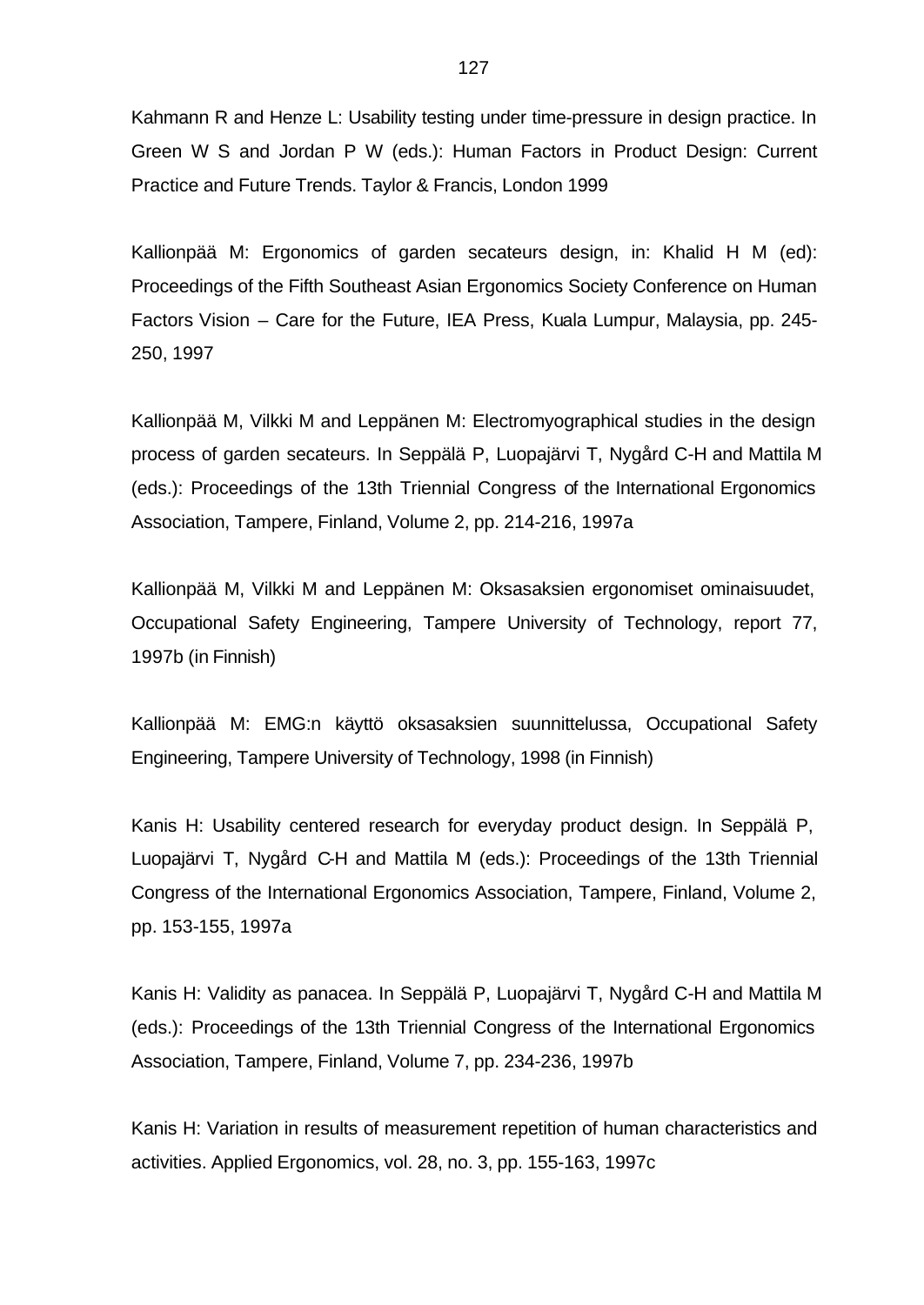Kanis H: Usage centred research for everyday product design. Applied Ergonomics, vol. 29, no.1, pp. 75-82, 1998

Kardborn A: Inter-organizational participation and user focus in a large-scale product development programme: The Swedish hand tool project. International Journal of Industrial Ergonomics 21, pp. 369-381, 1998

Karlsson M: A holistic approach to usability. In Nygård C-H, Luopajärvi T, Lusa S and Leppänen M (eds.): Proceedings of NES 2001. Promotion of Health through Ergonomic Working and Living Conditions,  $33<sup>rd</sup>$  Congress of the Nordic Ergonomics Society, 2-5 September 2001. Publications 7, University of Tampere, School of Public Health, Tampere 2001

Karwowski W, Chase B, Gaddie P, Lee W and Jang R: Virtual reality in human factors research and human factors in virtual reality. In Seppälä P, Luopajärvi T, Nygård C-H and Mattila M (eds.): Proceedings of the 13th Triennial Congress of the International Ergonomics Association, Tampere, Finland, Volume 2, pp. 53-55, 1997

Kattel B P, Frederics T K, Fernandez J E and Lee D C: The effect of upper-extremity posture on maximum grip strength. International Journal of Industrial Ergonomics 18, pp. 423-429, 1996

Kihlberg S, Kjellberg A and Lindbeck L: Pneumatic tool torque reaction: reaction forces, displacement, muscle activity and discomfort in the hand-arm system. Applied Ergonomics, vol. 24, no. 3, pp. 165-173, 1993

Kihlberg S: Acute effects and symptoms of work with vibrating hand-held powered tools exposing the operator to impact and reaction forces. Arbete och Hälsa vetenskaplig skriftserie 10, Arbetslivsinstitutet 1995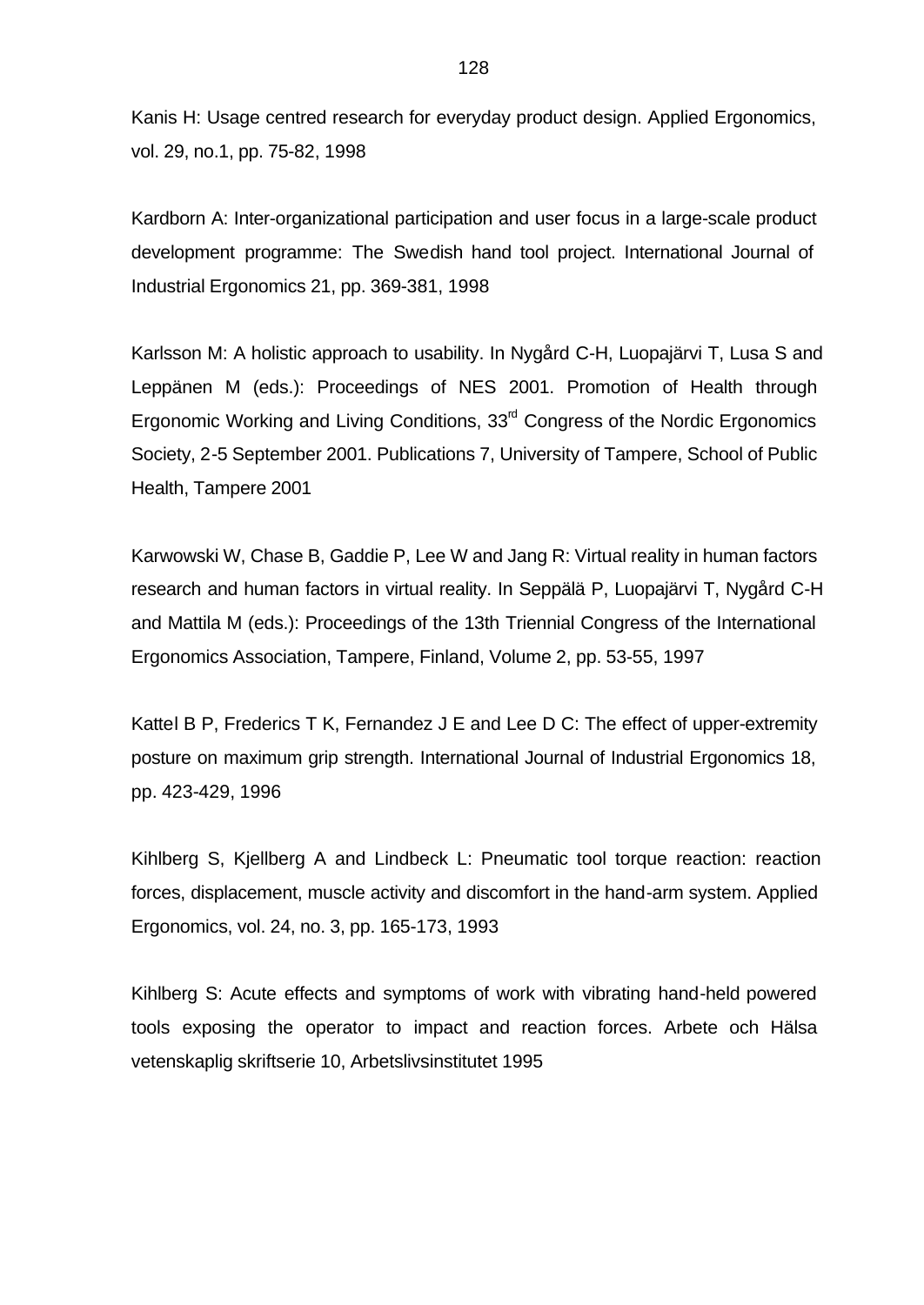Kilbom Å, Mäkäräinen M, Sperling L, Kadefors R and Liedberg L: Tool design, user characteristics and performance: a case study on plate-shears. Applied Ergonomics, vol. 24, no. 3, pp. 221-230, 1993a

Kilbom Å, Sperling L, Wikström L, Kadefors R and Dahlman S: A model for ergonomic evaluation of work with hand tools, in Nielsen R and Jorgensen K (eds.): Advances in Industrial Ergonomics and Safety V, Taylor & Francis, London, pp. 629- 636, 1993b

Kinoshita H, Kawai S, Ikuta K, Teraoka T: Individual finger forces acting on a grasped object during shaking actions. Ergonomics, vol. 39, no. 2, pp. 243-256, 1996

Kirvesoja H, Väyrynen S, Kisko K and Virokangas H: Product evaluation using conjoint analysis, home simulator, user group and computer software. In Mital A, Krueger H, Kumar S, Menozzi M and Fernandez J E (eds.): Advances in Occupational Ergonomics and Safety I, 2<sup>nd</sup> vol., ISOES Press, Cincinnati, Ohio, pp. 135-140, 1996

Kirvesoja H, Väyrynen S and Häikiö A: Three evaluations of task-surface heights in elderly people's homes. Applied Ergonomics, vol. 31, no 2, pp. 109-119, 2000

Kirvesoja H: Experimental ergonomic evaluation with user trials: EEE product development procedures. Acta Universitatis Ouluensis C Technica 157, Oulu 2001.

Kirvesoja H and Väyrynen S: Comparative evaluation of the conjoint analysis and paired comparison methods applied to the design and evaluation of multipurpose chairs. Theoretical Issues in Ergonomics Science (TIES), vol. 1, no. 3, pp. 1-17, 2001

Kirwan B: Human error identification techniques for risk assessment of high risk systems – Part 1: review and evaluation of techniques. Applied Ergonomics, vol. 29, no. 3, pp. 157-177, 1998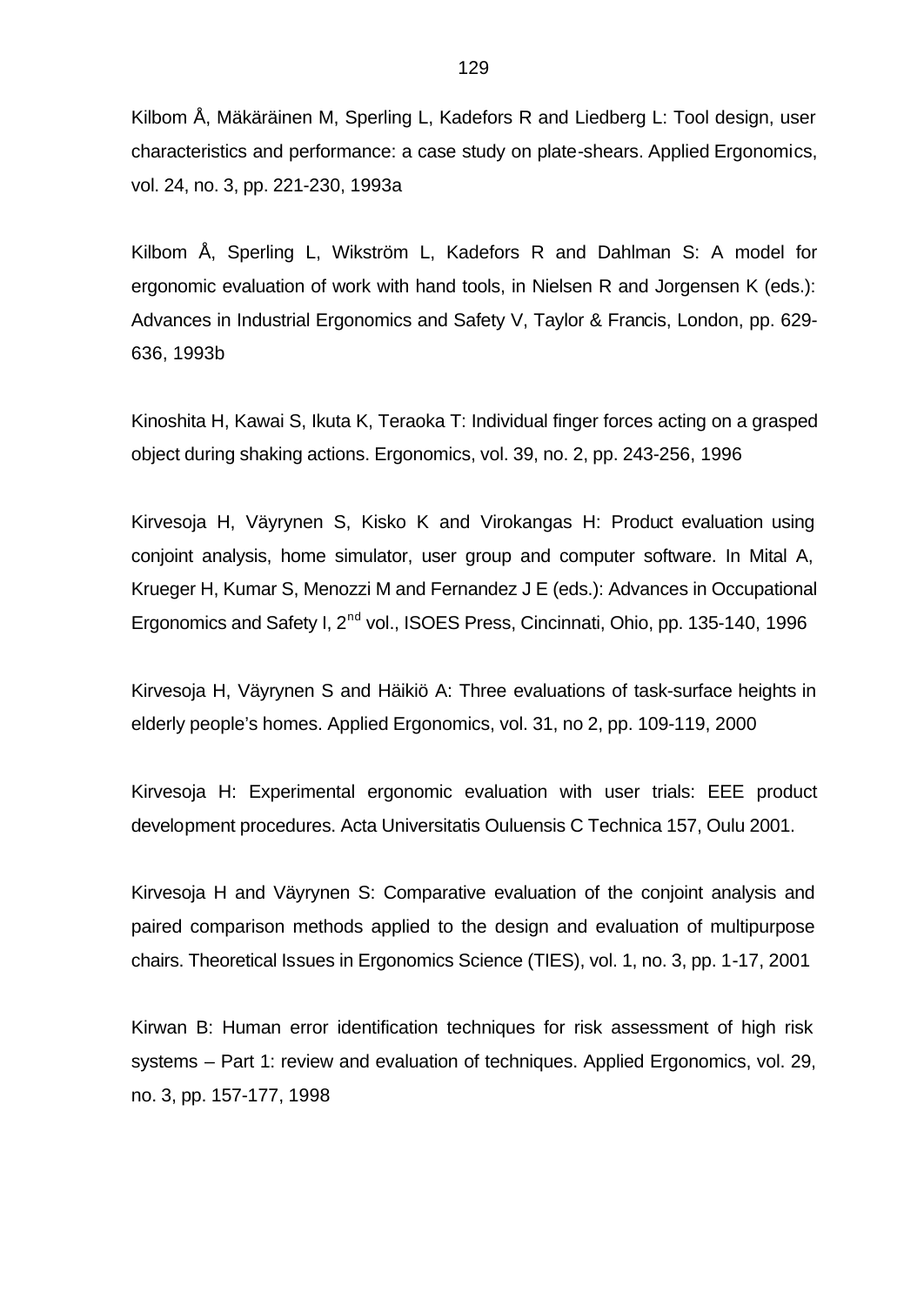Kivioja S, Kivivuori S and Salonen P: Tribologia - kitka, kuluminen ja voitelu. Otatieto, 1998 (in Finnish)

Kivistö-Rahnasto J, Hirsimäki E, Vainio P ja Ala-Risku M: Sähköasentajien käsityökalujen ergonomiatutkimus. Raportti 72, Tampereen teknillinen korkeakoulu, Turvallisuustekniikka, Tampere, 1994 (in Finnish)

Ko W: Biomedical transducers. In Kline J: Handbook of Biomedical Engineering. Academic Press, San Diego, California, 1988

Kuusisto E: Puuntyöstöterän tribologia, kirjallisuustutkimus. Valtion teknillinen tutkimuskeskus, tiedotteita 738, Espoo 1987 (in Finnish)

Krishnan V, Eppinger S D and Whitney D E: Accelerating product development by the exchange of preliminary product design information. Journal of Mechanical Design, Transactions of the ASME, vol. 117, no. 4, pp. 491-498, 1995

Krishnan V, Eppinger S D and Whitney D E: Simplifying iterations in cross-functional design decision making. Journal of Mechanical Design, Transactions of the ASME, vol. 119, no. 4, pp. 485-493, 1997

Kroemer K H E, Kroemer H B and Kroemer-Elbert K E: Ergonomics, how to design for ease and efficiency. Prentice Hall Inc., New Jersey, 1994

Lamb R and Hobart D: Anatomic and physiologic basis for surface electromyography. In Soderberg G (editor in chief): Selected Topics on Electromyography for Use in the Occupational Setting: Expert Perspectives. U.S. Department of Health and Human Services. DHHS (NIOSH) Publication No. 91-100, pp. 6-22, March 1992

Lamotte T, Priez A, Lepoivre E, Duchène J and Tarrière C: Surface electromyography as a tool to study the head rest comfort in cars. Ergonomics, vol. 39, no. 5, pp. 781- 796, 1996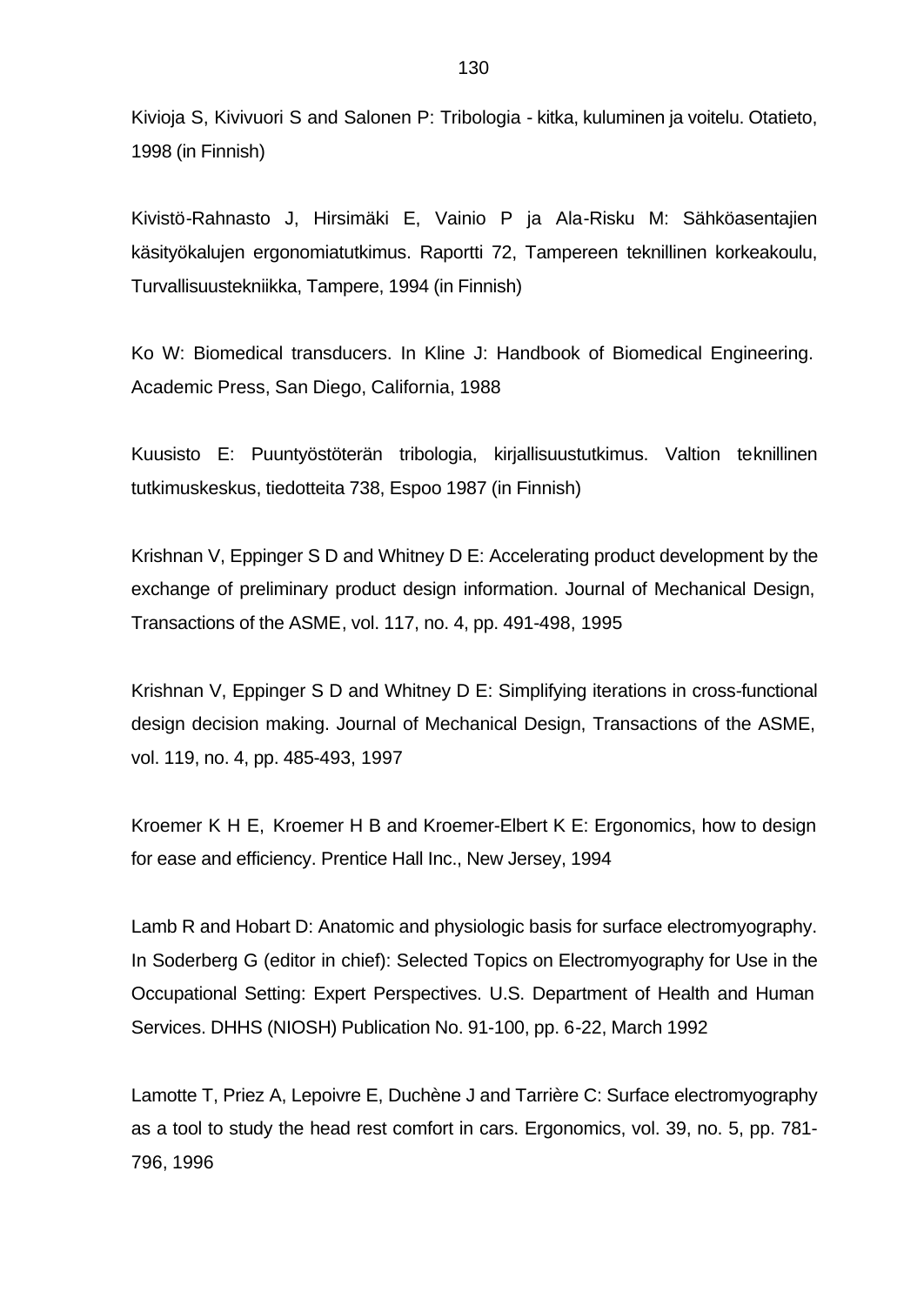Leamon T B and Dempsey P G: The unusual congruence between subjective evaluations and losses associated with inadequate hand tool design. International Journal of Industrial Ergonomics 16, pp. 23-28, 1995

Lee C-C, Nelson E, Davis K G and Marras W S: An ergonomic comparison of industrial spray paint guns. International Journal of Industrial Ergonomics 19, pp. 425- 435, 1997

Lee Yung-Hui and Cheng Son-Lin, Triggering force and measurement of maximal finger flexion force. International Journal of Industrial Ergonomics, vol. 15, no. 3, pp. 167-177, 1995

Leskinen T P J: Evaluation of the load on the spine based on a dynamic biomechanical model, electromyographic activity of back muscles, and changes in stature. Tampereen teknillinen korkeakoulu, Julkaisuja 112, 121 p., 1993

LeVeau B and Andersson G: Output forms: Data analysis and applications: Interpretation of the electromyographic signal. In Soderberg G (editor in chief): Selected Topics in Surface Electromyography for Use in the Occupational Setting: Expert Perspectives. U.S. Department of Health and Human Services. DHHS (NIOSH) Publication No. 91-100, pp. 70-95, March 1992

Lewis W G and Narayan C V: Design and sizing of ergonomic handles for hand tools. Applied Ergonomics, vol. 24, no. 5, pp. 351-356, 1993

Loslever P and Ranaivosoa A: Biomechanical and epidemiological investigation of carpal tunnel syndrome at workplaces with high risk factors, Ergonomics, vol. 36, no. 5, pp. 537-554, 1993

Louhevaara V, Long A, Owen P, Aickin C and McPhee B: Local muscle and circulatory strain in load lifting, carrying and holding tasks. International Journal of Industrial Ergonomics, 6, pp. 151-162, 1990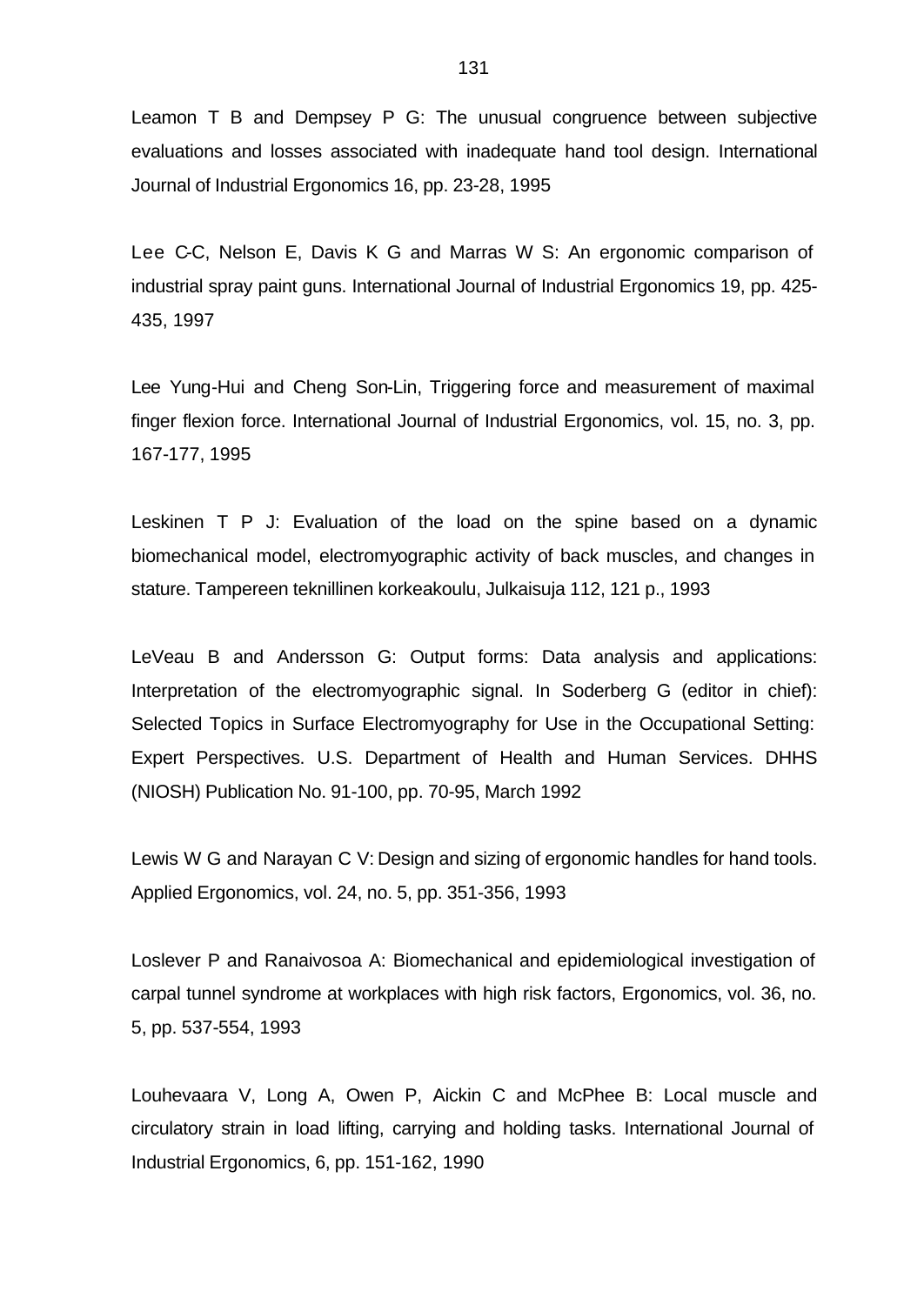Lusted M J, Carrasco C L, Mandryk J A and Healey S: Self reported symptoms in the neck and upper limbs in nurses. Applied Ergonomics, vol. 27, no. 6, pp. 381-387, 1996

Malchaire J B, Cock N A, Piette A, Dutra Leao R, Lara M and Amaral F: Relationship between work constraints and the development of musculosceletal disorders of the wrist: A prospective study. International Journal of Industrial Ergonomics, 19, pp. 471- 482, 1997

Malchaire J, Piette A and Cock N: Associations between hand-wrist musculosceletal and sensorineural complaints and biomechanical and vibration work constraints. The Annals of Occupational Hygiene, vol. 45, no. 6, pp. 479-491, 2001

Marinissen A H: Information on product use in the design process. In: Ergonomics in a Changing World; Proceedings of the Ergonomics Society of Australia, Perth, December 1-3, pp. 78-85, 1993

Marras W S and Schoenmarklin R W: Wrist motions in industry. Ergonomics, vol. 36, no. 4, pp. 341-351, 1993

Martin B J, Armstrong T J, Foulke J A, Natarajan S, Klinenberg E, Serina E and Rempel D: Keyboard reaction force and finger flexor electromyograms during computer keyboard work. Human Factors, vol. 38, no. 4, pp. 654-664, 1996

Mattila M, Karwowski W and Vilkki M: Analysis of working posture in hammering tasks on building construction sites using computerized OWAS method. Applied Ergonomics, vol. 24, no. 6, pp. 405-412, 1993

Meagher S W: Tool design for prevention of hand and wrist injuries. Journal of Hand Surgery, vol. 12A, no. 5, pp. 855-857, 1987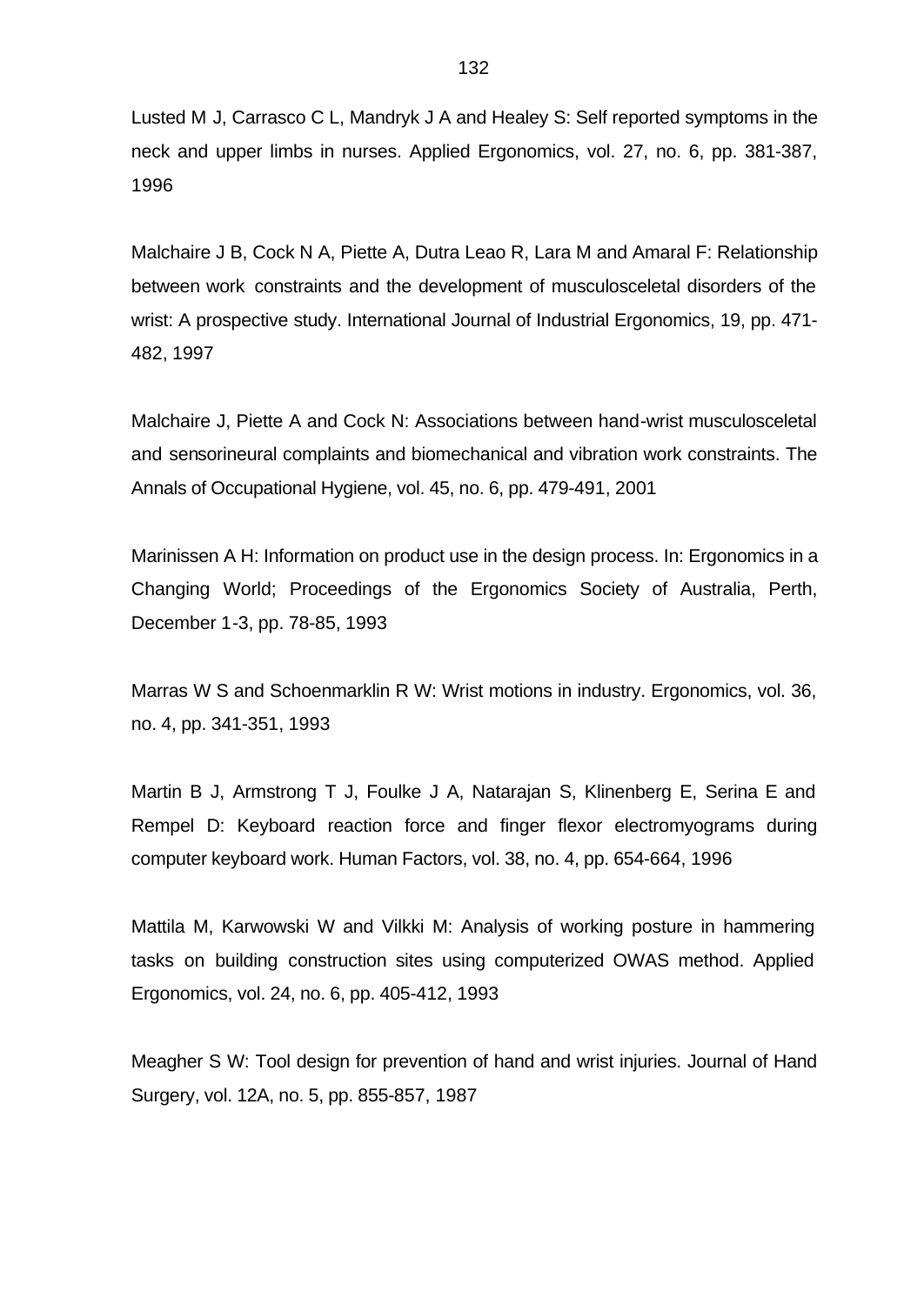Mikkonen M, Autio T, Väyrynen S, Ikonen V and Heikkilä M: User and concept studies as tools in developing mobile communication services for the elderly. In Nygård C-H, Luopajärvi T, Lusa S and Leppänen M (eds.): Proceedings of NES 2001. Promotion of Health through Ergonomic Working and Living Conditions,  $33<sup>rd</sup>$  Congress of the Nordic Ergonomics Society, 2-5 September 2001. Publications 7, University of Tampere, School of Public Health, Tampere 2001

Miller I and Freund J E: Probability and statistics for engineers. Prentice-Hall, New Jersey, 1985

Milton J S and Arnold J C: Introduction to probability and statistics. Principles and Applications for Engineering and Computing Sciences. McGraw-Hill Publishing Company, 1990

Mital A and Kilbom Å: Design, selection and use of hand tools to alleviate trauma of the upper extremities: Part I - Guidelines for the practitioner. International Journal of Industrial Ergonomics, vol. 10, no. 1-2, pp. 1-5, 1992

Nagamachi M: Kansei engineering as consumer oriented ergonomic technology of product development. In Seppälä P, Luopajärvi T, Nygård C-H and Mattila M (eds.): Proceedings of the 13th Triennial Congress of the International Ergonomics Association, Tampere, Finland, Volume 2, pp. 228-230, 1997

Németh G, Arborelius U P, Svensson O K and Nisell R: The load on the low back and hips and muscular activity during machine milking. International Journal of Industrial Ergonomics, 5, pp. 15-123, 1990

Nevala-Puranen N: Ergonomics and usability of electrically adjustable promo<sup>®</sup> desk. In Nygård C-H, Luopajärvi T, Lusa S and Leppänen M (eds.): Proceedings of NES 2001. Promotion of Health through Ergonomic Working and Living Conditions, 33<sup>rd</sup> Congress of the Nordic Ergonomics Society, 2-5 September 2001. Publications 7, University of Tampere, School of Public Health, Tampere 2001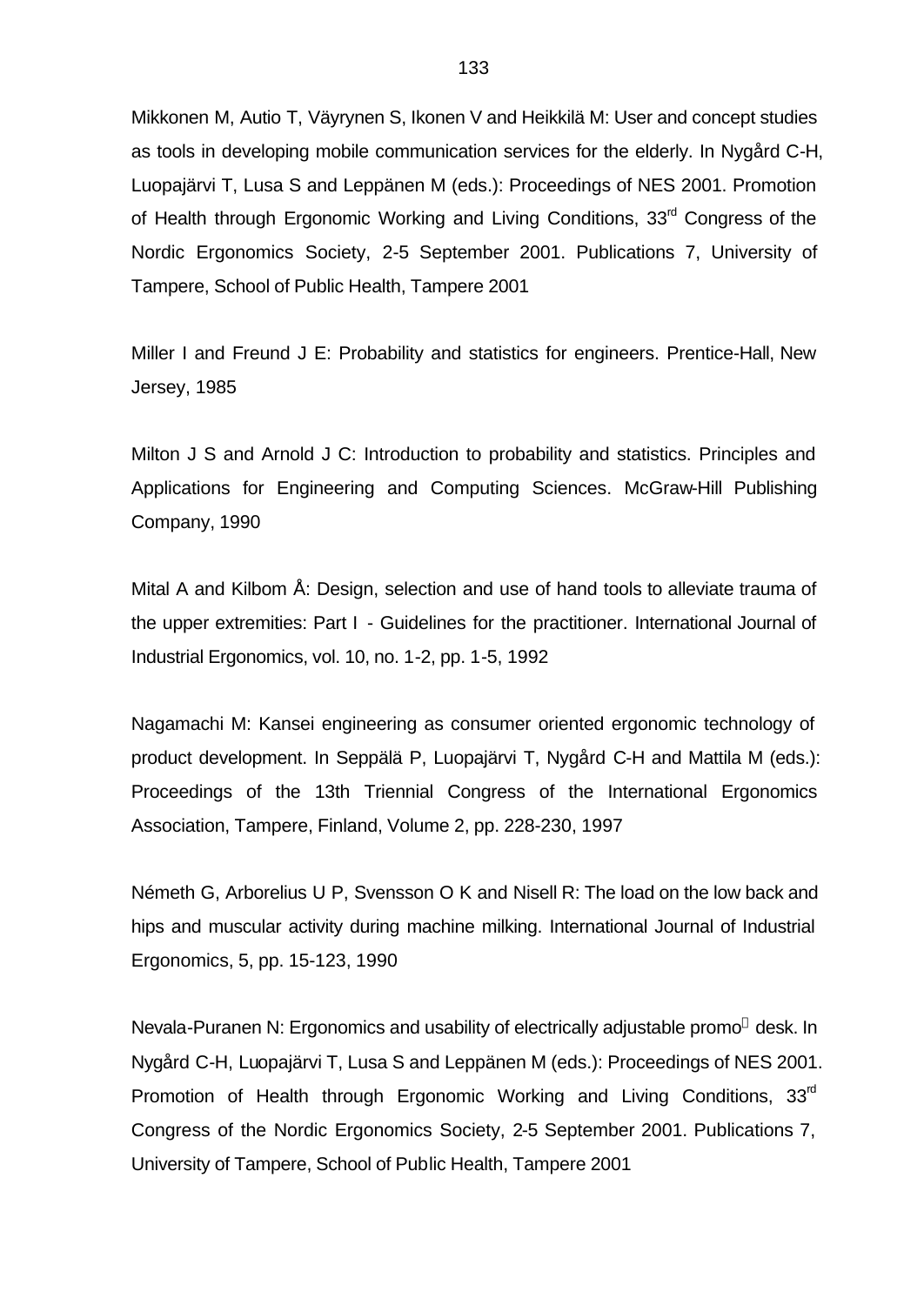Nevala-Puranen N and Lintula M: Ergonomics and usability of Finnpipettes. In Nygård C-H, Luopajärvi T, Lusa S and Leppänen M (eds.): Proceedings of NES 2001. Promotion of Health through Ergonomic Working and Living Conditions, 33<sup>rd</sup> Congress of the Nordic Ergonomics Society, 2-5 September 2001. Publications 7, University of Tampere, School of Public Health, Tampere 2001

Niemelä T and Päivinen M: Usability testing method for splitting axes. In Nygård C-H, Luopajärvi T, Lusa S and Leppänen M (eds.): Proceedings of NES 2001. Promotion of Health through Ergonomic Working and Living Conditions, 33<sup>rd</sup> Congress of the Nordic Ergonomics Society, 2-5 September 2001. Publications 7, University of Tampere, School of Public Health, Tampere 2001

Nieminen H: Analysis of musculo-sceletal loading using electromyography and biomechanical modelling. VTT Publications 180, Espoo 1994

Nieminen M, Niemelä T, Päivinen M, Hirsimäki E, Mattila M, Pekkarinen A, Anttonen H and Oksa J: Kylmätyöskentely sähkö- ja telealalla, Occupational Safety Engineering, Tampere University of Technology, report 79, 1999 (in Finnish)

Norris B, Hopkinson N, Cobb R and Wilson J R: Investigating potential hazard of carbonated drinks bottles. In Seppälä P, Luopajärvi T, Nygård C-H and Mattila M (eds.): Proceedings of the 13th Triennial Congress of the International Ergonomics Association, Tampere, Finland, Volume 2, pp. 162-164, 1997

Norris B and Wilson J R: Ergonomics and safety in consumer product design. Development of a tool for encouraging ergonomics evaluation in the product development process. In Green W S and Jordan P W (eds.): Human Factors in Product Design: Current Practice and Future Trends. Taylor & Francis, London, 1999

Oh S and Radwin R G: Pistol grip power tool handle and trigger size effects on grip exertions and operator preference. Human Factors, vol. 35, no. 3, pp. 551-569, 1993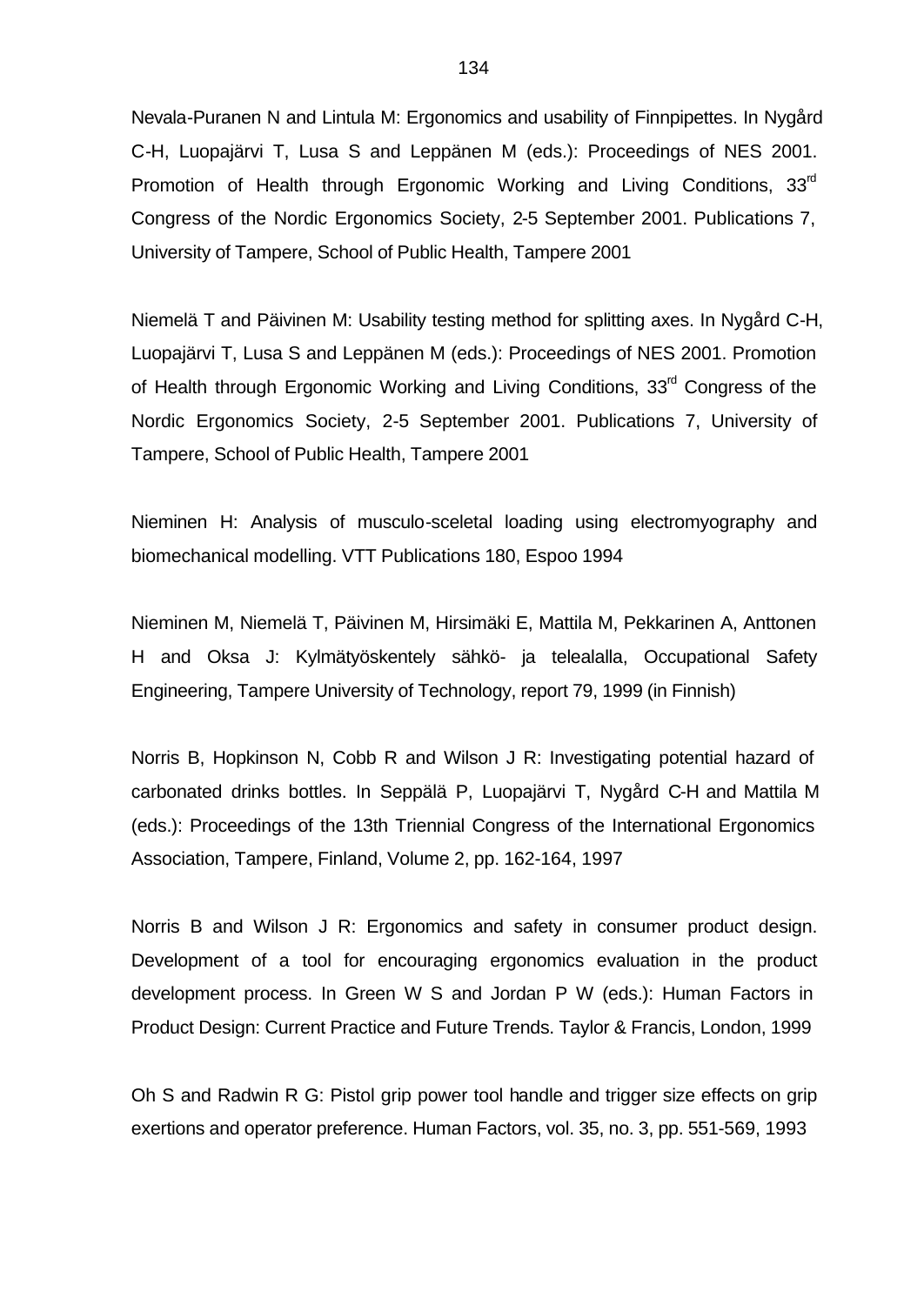Oh S A and Radwin R G: The effects of power hand tool dynamics and workstation design on handle kinematics and muscle activity. International Journal of Industrial Ergonomics, 20, pp. 59-74, 1997

Pahl G and Beitz W: Koneensuunnitteluoppi. 2. painos, Metalliteollisuuden Kustannus Oy, 1990 (in Finnish)

Peltonen M: Market Survey: user requirements of the pruning shears used in vineyards, Occupational Safety Engineering, Tampere University of Technology, Eurohandtool working report 5, 1998

Pheasant ST: Bodyspace: anthropometry, ergonomics and the design of work. Second edition, Taylor and Francis, London, 2001

Popovic V: Product evaluation methods and their applications. In Seppälä P, Luopajärvi T, Nygård C-H and Mattila M (eds.): Proceedings of the 13th Triennial Congress of the International Ergonomics Association, Tampere, Finland, Volume 2, pp. 165-1167, 1997

Popovic V: Product evaluation methods and their importance in designing interactive artifacts. In Green W S and Jordan P W (eds.): Human Factors in Product Design: Current Practice and Future Trends. Taylor & Francis, London, 1999

Porter S and Porter J M: Designing for usability; input of ergonomics information at an appropriate form, in the design process. In Green W S and Jordan P W (eds.): Human Factors in Product Design: Current Practice and Future Trends. Taylor & Francis, London, 1999

prEN 894-3, Safety of machinery - Ergonomics requirements for the design of displays and control actuators - Part 3: Control actuators, European Committee for Standardisation, 1992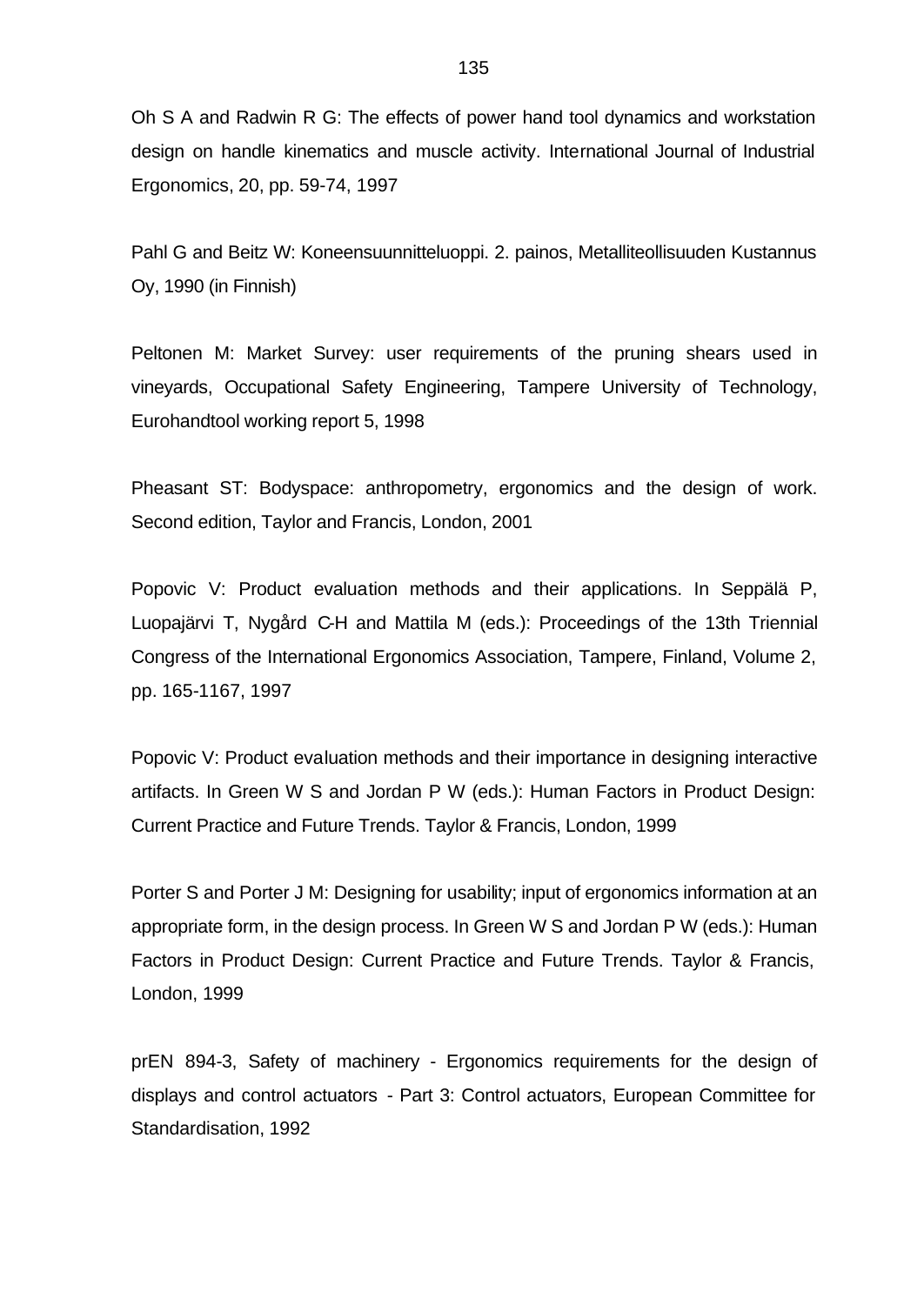prEN 1005-2, Safety of machinery - Human physical performance - Part 2: Manual handling of machinery and component parts of machinery, European Committee for Standardisation, 1995

prEN 1005-3, Safety of machinery - Human physical performance - Part 3: Recommended force limits for machinery operation, European Committee for Standardisation, 1995

prEN 1030-1, Hand-arm vibration - Guidelines for vibration hazards reduction - Part 1: Engineering methods by design of machinery. European Committee for Standardisation, 1993

Päivinen M, Niemelä T, Nieminen M and Mattila M: Risks related to electricians' work on telecommunications and electricity transmission masts. In Mondelo P R, Mattila M and Karwowski W (eds.): Proceedings of the 1<sup>st</sup> International Conference on Occupational Risk Prevention, Canary Isles, Spain, February 23<sup>rd</sup>, 24<sup>th</sup> and 25<sup>th</sup>, 2000

Radwin R, Armstrong T and Chaffin D: Power hand tool vibration effects on grip exertions. Ergonomics, vol. 30, no. 5, pp. 833-855, 1987

Radwin R G and Haney J T: An ergonomics guide to hand tools. American Industrial Hygiene Association, Fairfax, Virginia, USA, 1996

Ranta E, Rita H and Kouki J: Biometria, tilastotiedettä ekologeille. Yliopistopaino, Helsinki, 1997 (in Finnish)

Redfern M S: Functional muscle: Effects on electromyographic output. In Soderberg G (editor in chief): Selected Topics on Electromyography for Use in the Occupational Setting: Expert Perspectives. U.S. Department of Health and Human Services. DHHS (NIOSH) Publication No. 91-100, pp. 104-120, March 1992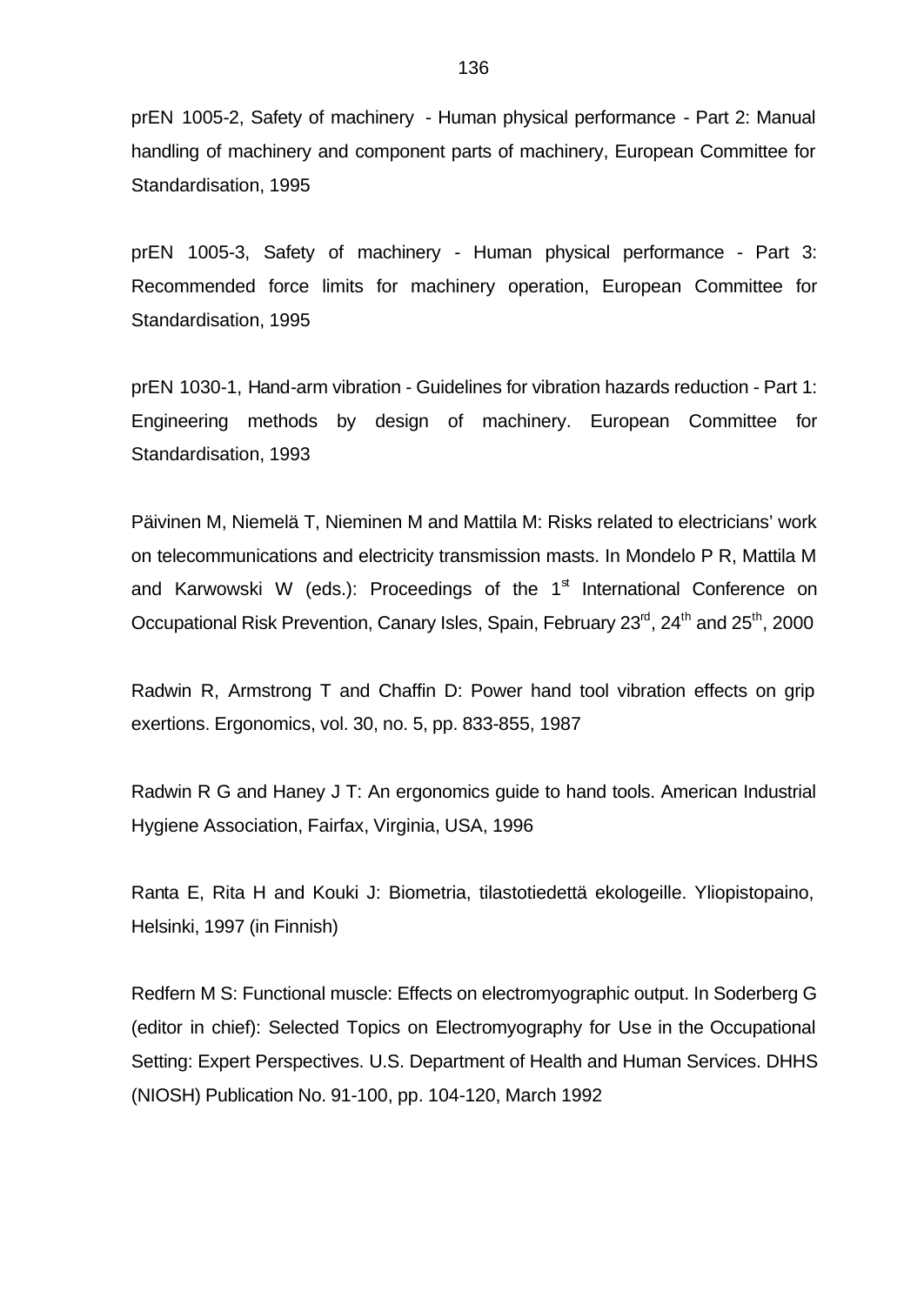Reed B M and Jacobs D A: Quality function deployment for large space systems. Guidelines for implementation of Quality Function Deployment (QFD) in large space systems. Final Report, Department of Engineering Management, Old Dominion University, Norfolk, Virginia, December 31, 1993 (http://mijuno.larc.nasa.gov, 14.7.2000)

Roman-Liu D, Wittek A and Kedzior K: Musculosceletal load assessment of the upper limb positions subjectively chosen as the most convenient. International Journal of Occupational Safety and Ergonomics, vol. 2, no. 4, pp. 273-283, 1996

Rooden M J and Green W S: Anticipating future usage of everyday products by design models. In Seppälä P, Luopajärvi T, Nygård C-H and Mattila M (eds.): Proceedings of the 13th Triennial Congress of the International Ergonomics Association, Tampere, Finland, Volume 2, pp. 168-170, 1997

Rooden M J: Prototypes on trial. In Green W S and Jordan P W (eds.): Human Factors in Product Design: Current Practice and Future Trends. Taylor & Francis, London, 1999

Rouvali V and Mattila M: Ergonomic evaluation of striking handtools used in construction work. International Conference on Engineering Design, ICED ´93, The Hague, August 17-19, 1993

Sabbaghian N and Eppinger S: Product development process capture and display using Web-based technologies. In the proceedings of IEEE International Conference on Systems, Man, and Cybernetics. Part 3, pp. 2664-2669, San Diego, CA, USA, 1998

Salminen S and Saari J: Measures to improve safety and productivity simultaneously. International Journal of Industrial Ergonomics, 15, pp. 261-269, 1995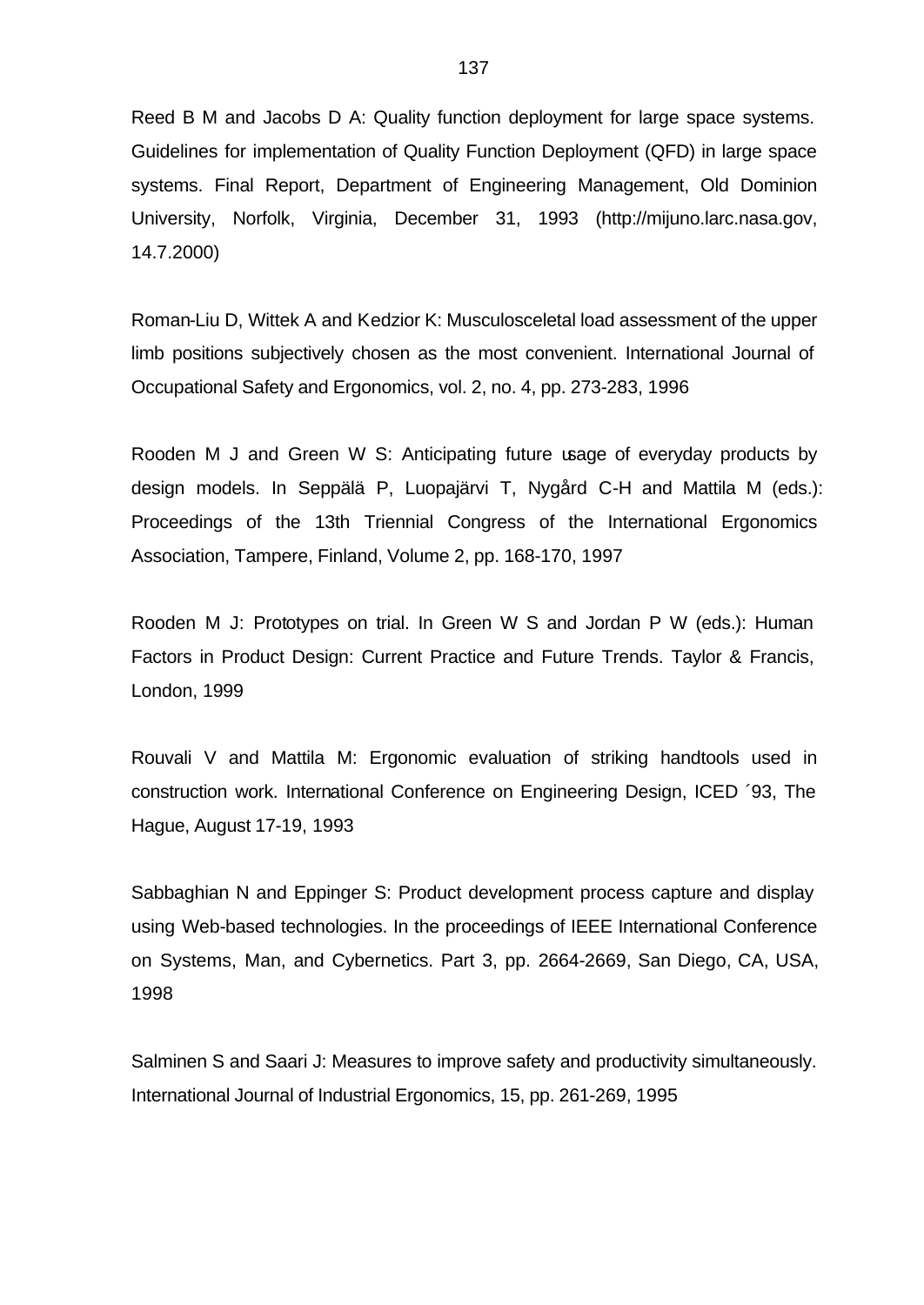SFS-EN 292-1. Koneturvallisuus. Perusteet ja yleiset suunnitteluperiaatteet. Osa 1: Peruskäsitteet ja menetelmät. Safety of machinery. Basic concepts, general principles for design. Part 1: Basic terminology, methodology. 12.10.1992

SFS-EN ISO 9241-11. Näyttöpäätteellä tehtävän toimistotyön ergonomiset vaatimukset. Osa 11: Käytettävyyden määrittely ja arviointi. Ergonomic requirements for office work with visual display terminals (VDTs). Part 11: Guidance to usability. 14.02.2000

Signo J L and Jackson S C: History of hand tools. In Cacha C A: Ergonomics and Safety in Hand Tool Design. Lewis Publishers, Washington D.C., 1999

Silverstein B, Fine L J and Armstrong T J: Hand wrist cumulative trauma disorders in industry. Brittish Journal of Industrial Medicine, 43, pp. 779-784, 1986

Silverstein B A, Lawrence F J and Armstrong T J: Occupational Factors and Carpal Tunnel Syndrome. American Journal of Industrial Medicine, 11, pp. 343-358, 1987

Soderberg G (editor in chief): Selected topics on electromyography for use in the occupational setting: expert perspectives. U.S. Department of Health and Human Services. DHHS (NIOSH) Publication No. 91-100, March 1992a

Soderberg G: Recording techniques. In Soderberg G (editor in chief): Selected Topics in Surface Electromyography for Use in the Occupational Setting: Expert Perspectives. U.S. Department of Health and Human Services. DHHS (NIOSH) Publication No. 91-100, pp. 24-41, March 1992b

Sperling L, Dahlman S, Wikstöm L, Kilbom Å and Kadefors R: A cube model for the classification of work with hand tools and the formulation of functional requirements. Applied Ergonomics, vol. 24, no. 3, pp. 212-220, 1993a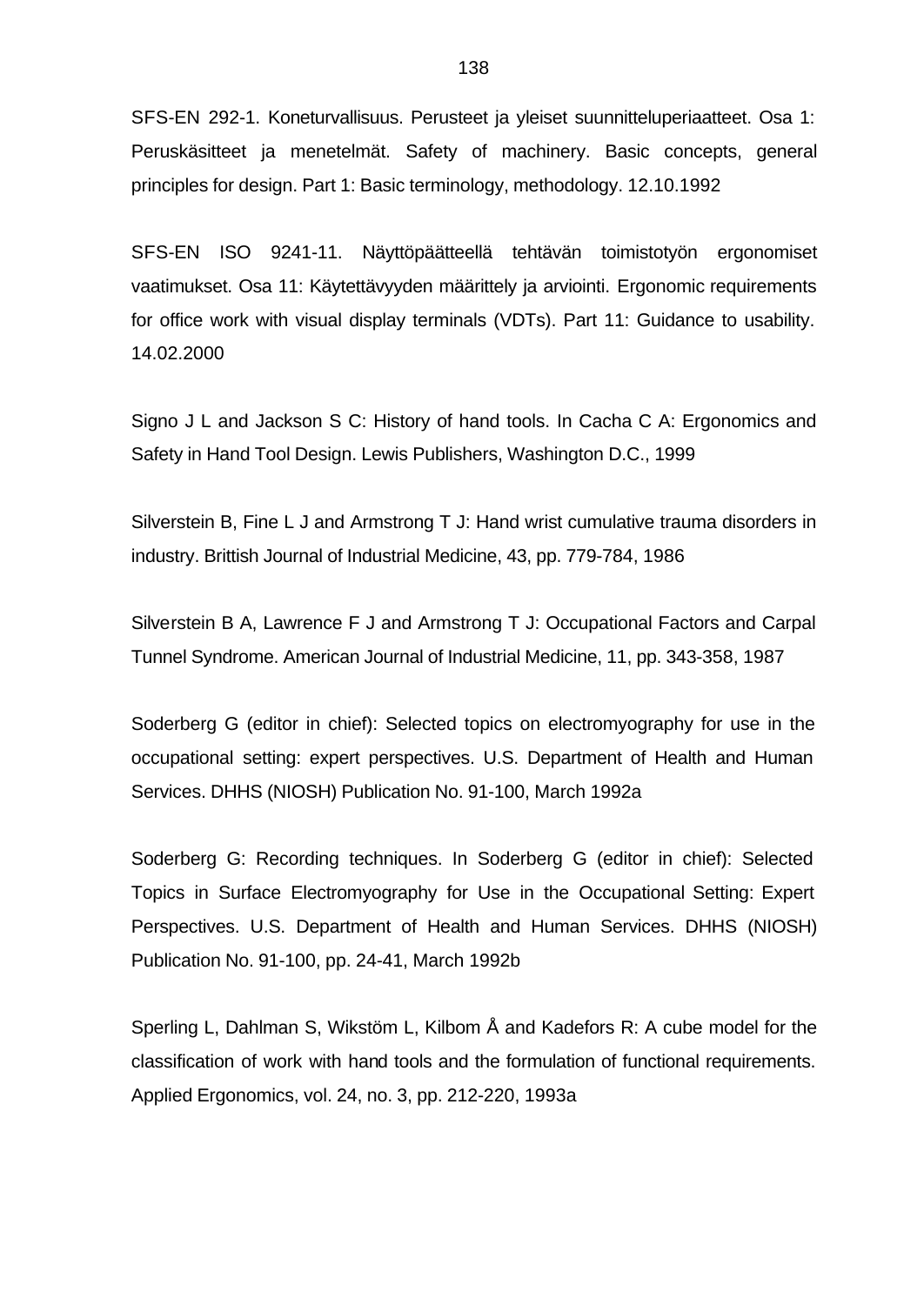Sperling L, Kardborn A, Sundström L and Kadefors R: Better hand tools for Swedish industry. In Nielsen R and Jorgensen K (eds.): Advances in Industrial Ergonomics and Safety V. Taylor and Francis, London, 1993b

Spielholz P, Silverstein B and Stuart M: Reproducibility of a self-report questionnaire for upper extremity musculoskeletal disorder risk factors. Applied Ergonomics, vol. 30, no. 5, pp. 429-433, 1999

Stanton N and Young M: Validation of ergonomics methods. In Seppälä P, Luopajärvi T, Nygård C-H and Mattila M (eds.): Proceedings of the 13th Triennial Congress of the International Ergonomics Association, Tampere, Finland, Volume 7, pp. 287-289, 1997

Stanton N and Young M: Is utility in the mind of the beholder? A study of ergonomics methods. Applied Ergonomics, vol. 29, no. 1, pp. 41-54, 1998

Staubesand J (ed.): Sobotta. Atlas of human anatomy. Volume 1, head, neck, upper limbs, skin. Eleventh Enlish Edition with Nomenclature in Latin, Urban & Schwarzenberg, Munich, 1989

Suokas J: The role of safety analysis in accident prevention. Accident Analysis & Prevention, vol. 20, no. 1, pp. 67-85, 1988

Suri J F and Marsh M: Scenario building as an ergonomics method in consumer product design. Applied Ergonomics, vol. 31, no. 2, pp. 151-157, 2000

Syan C S and Menon U: Concurrent engineering. Concepts, implementation and practice, Chapman & Hall, 1994.

Säde S, Nieminen M and Riihiaho S: Testing usability with 3D paper prototypes-Case Halton system. Applied Ergonomics, vol. 29, no. 1, pp. 67-73, 1998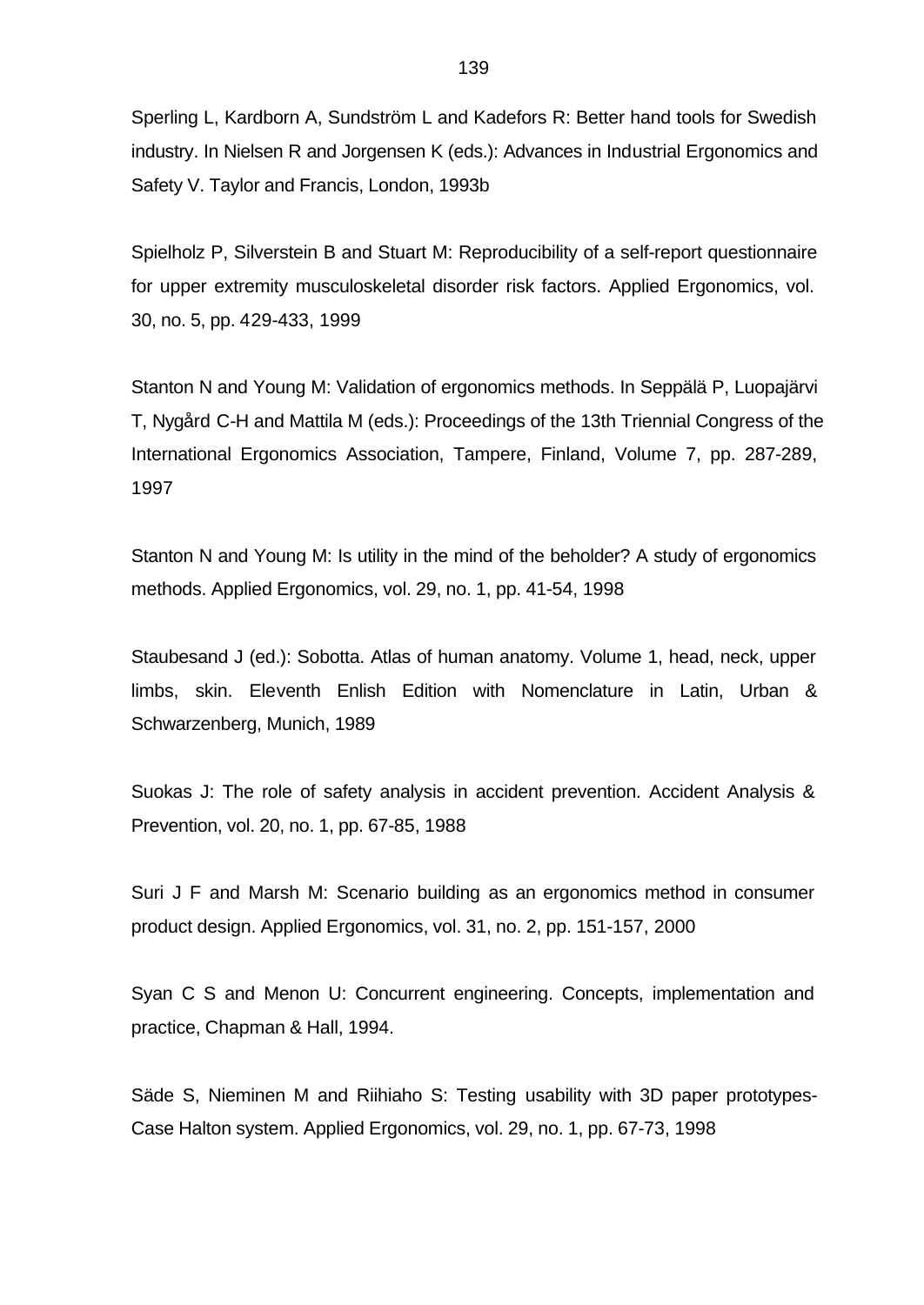Taylor A J, Roberts P H and Hall M J D: Understanding person product relationships – A design perspective. In Green W S and Jordan P W (eds.): Human Factors in Product Design: Current Practice and Future Trends. Taylor & Francis, London, 1999

Tichauer E R and Gage H: Ergonomic principles basic to hand tool design. American Industrial Hygiene Association Journal, November, pp. 622-634, 1977

Tichauer E R: The Biomechanical Basis of Ergonomics. John Wiley, New York, 1978

Trathen S, Carson D and Miller P: User trials in the design of a device for computer aided interviewing – a case study. In Seppälä P, Luopajärvi T, Nygård C-H and Mattila M (eds.): Proceedings of the 13th Triennial Congress of the International Ergonomics Association, Tampere, Finland, Volume 2, pp. 171-173, 1997

Trathen S, Carson D and Miller P: Best practice isn't always good enough. In Green W S and Jordan P W (eds.): Human Factors in Product Design: Current Practice and Future Trends. Taylor & Francis, London, 1999

Tudor A H: Hand-arm vibration: product design principles. Journal of Safety Research, vol. 27, no. 3, pp. 157-162, 1996

Tulppo M ja Mäkitalo J: Työn fyysisen kuormittavuuden mittaaminen EMG-videojärjestelmällä. Suomen Lääkärilehti 30, pp. 2902-2907, 1993 (in Finnish)

Tunturi P J (ed.): Korroosiokäsikirja, Suomen korroosioyhdistys SKY, Suomen korroosioyhdistyksen julkaisuja n:o 6, Hanko, 1988 (in Finnish)

Turunen O: QFD-Avain tuotteen kehittämiseen, MET, Tekninen tiedotus (1) 1991 (in Finnish)

Ulin S S, Armstrong T J and Bobjer O: Field evaluation of prototype small pivot action wire cutters. In the Proceedings of the Second International Scientific Conference on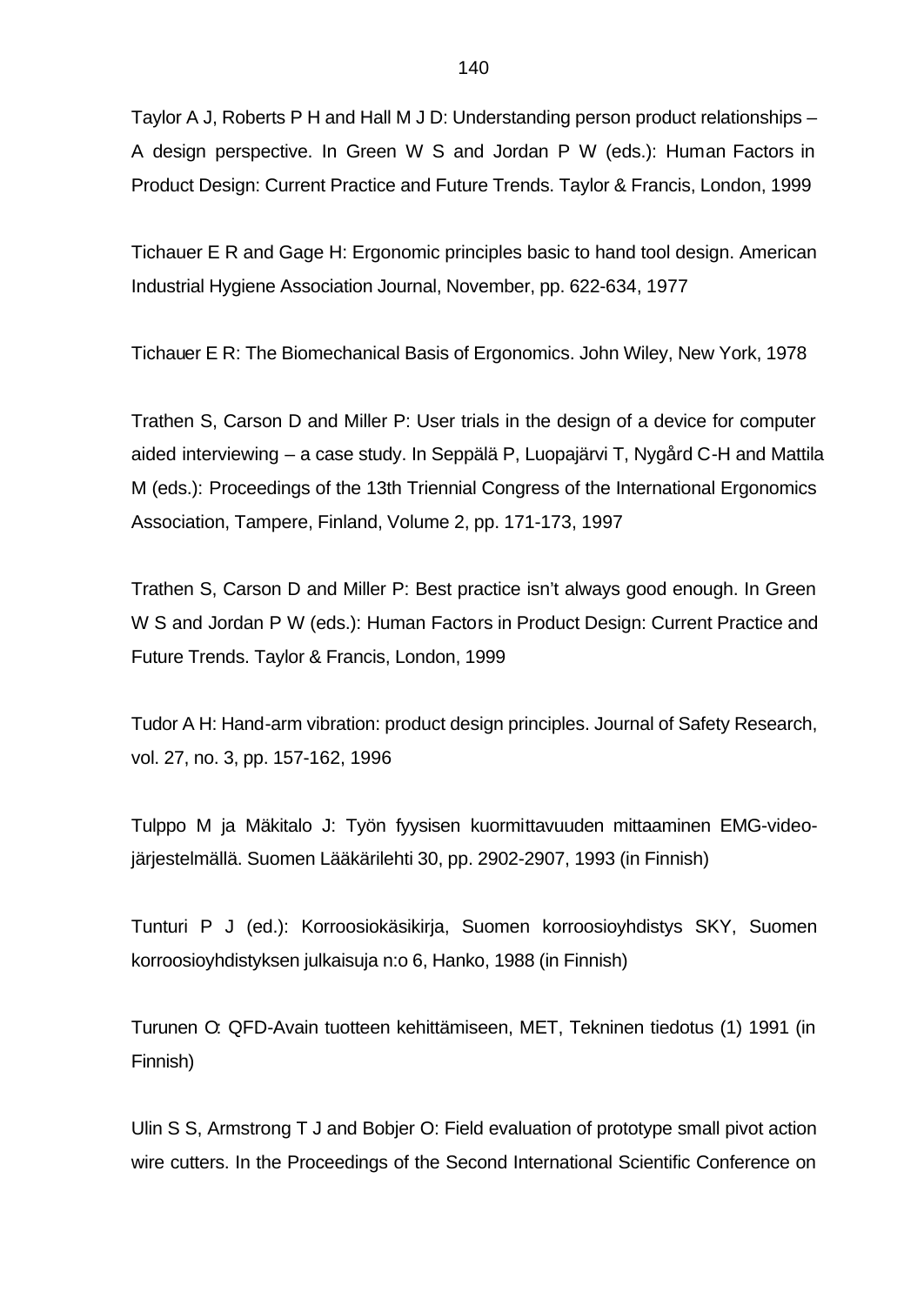the Prevention of Workrelated Musculosceletal Disorders. September 24 - 28, Montreal, Canada, 1995

Vilkki M, Kivistö-Rahnasto J and Mattila M: Ergonomics of hand tools for telephone linesmen. In Özok a and Salvendy G (eds.): Advances in Applied Ergonomics, Proceedings of the 1<sup>st</sup> International Conference on Applied Ergonomics, (ICAE '96), Istanbul, Turkey, May 21-24, 1996

Väyrynen S, Kirvesoja H, Tornberg V and Kangas E: Multi-criteria ergonomic evaluation: a weighted objectives model for participative product design. Occupational Ergonomics, vol. 2, no. 2, pp. 125-134, 1999/2000

Wakula J and Landau K: Stress-strain analysis of grapevine pruning with manual prunes to define work and hand tools design requirements and reduce the risk of CTD. In Nygård C-H, Luopajärvi T, Lusa S and Leppänen M (eds.): Proceedings of NES 2001. Promotion of Health through Ergonomic Working and Living Conditions, 33<sup>rd</sup> Congress of the Nordic Ergonomics Society, 2-5 September 2001. Publications 7, University of Tampere, School of Public Health, Tampere 2001

Westgaard R H: Measurement and evaluation of postural load in occupational work situations. European Journal of Applied Physiology and Occupational Physiology, 57, pp. 291-304, 1988

Wichansky A M: Usability testing in 2000 and beyond. Ergonomics, vol. 43, no. 7, pp. 998-1006, 2000

Willén B: Integration of ergonomics in the design process. In Seppälä P, Luopajärvi T, Nygård C-H and Mattila M (eds.): Proceedings of the 13th Triennial Congress of the International Ergonomics Association, Tampere, Finland, Volume 2, pp. 264-266, 1997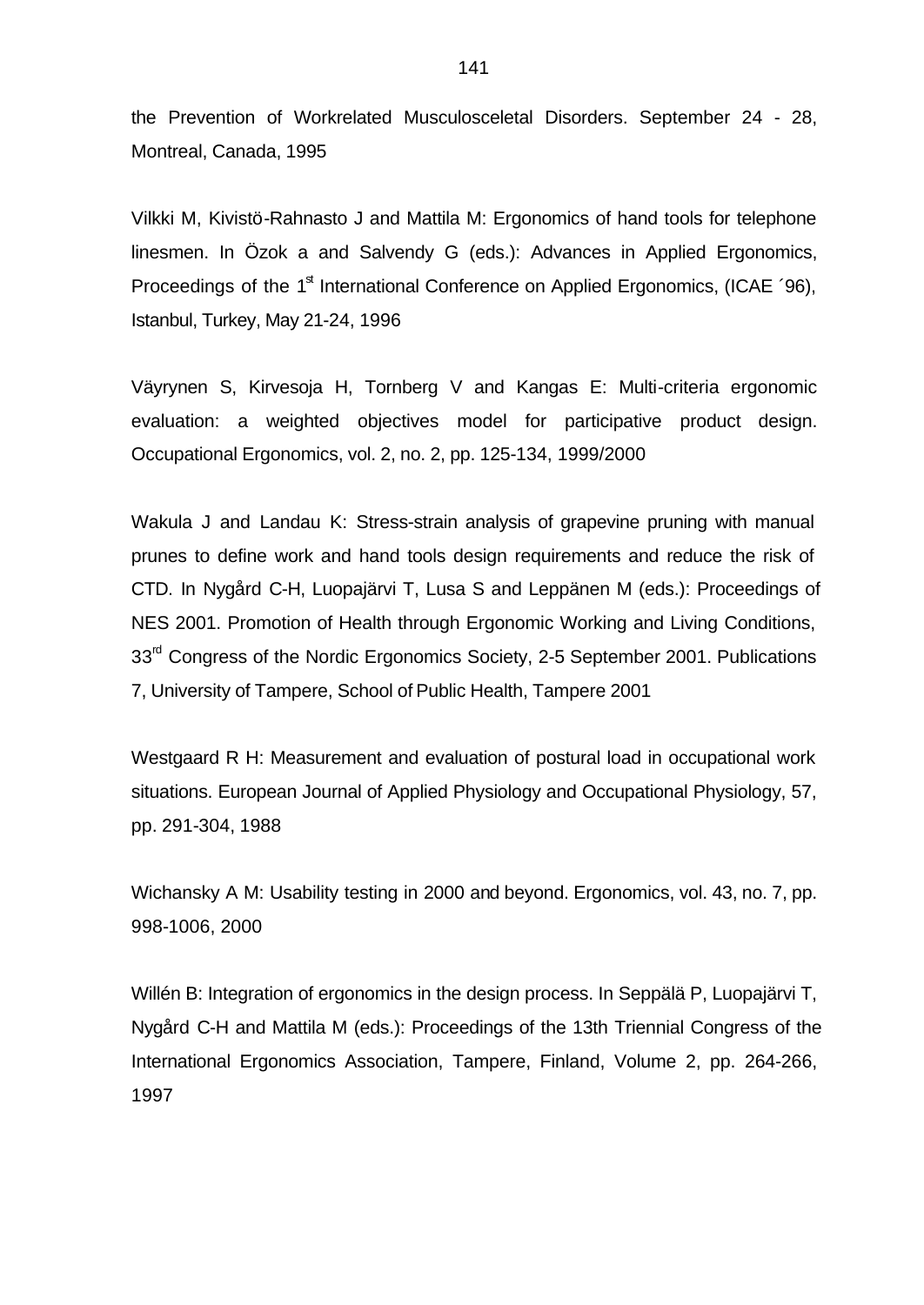Wilson J R and Whittington C: An overview of consumer ergonomics in the United Kingdom. Applied Ergonomics, vol. 13, no. 1, pp. 25-30, 1982

Wilson J R: Fundamentals of ergonomics in theory and in practice. Applied Ergonomics, vol. 31, no. 6, pp. 557-567, 2000

Wulff I A, Westgaard R H and Rasmussen B: Ergonomic criteria in large-scale engineer design – II Evaluating and applying requirements in the real world of design. Applied Ergonomics, 30, pp. 207-221, 1999

Ziemanski K, Capanidis D and Wielwba W: Tribologic investigations on PTFE composites against steel. Journal of Polymer Engineering, vol. 12, no. 3, pp. 239-255, 1993

Zipp P: Recommendations for the standardization of lead positions in surface electromyography. European Journal of Applied Physiology and Occupational Physiology, 50, pp. 41-54, 1982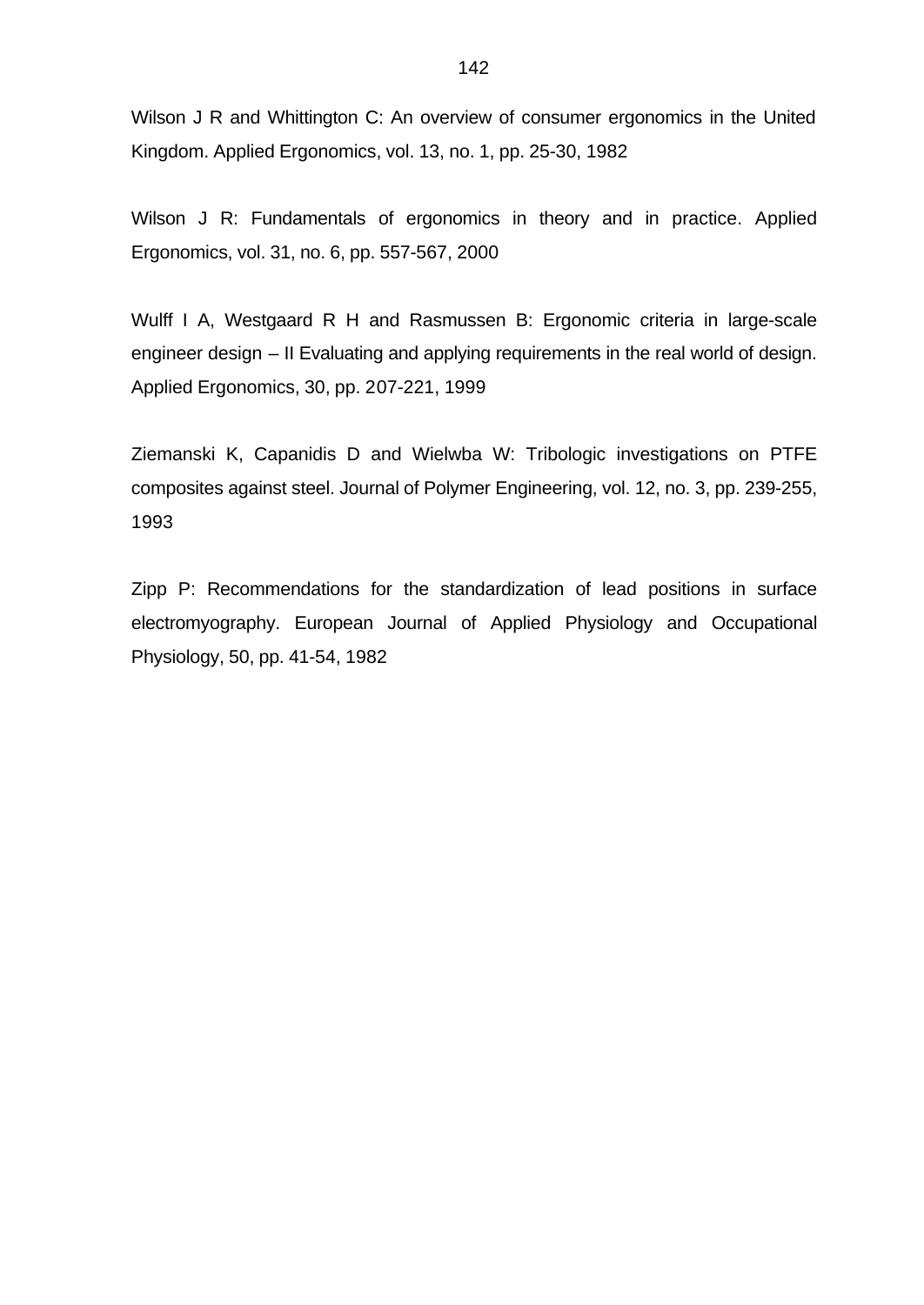# **The questionnaire for the evaluation of telecommunications electricians use of hand tools**

- 1. How often do You use the following hand tools in your work?
	- 1 Daily
	- 2 Weekly
	- 3 Seldom
	- 4 Never

|  | 3 | 4 |
|--|---|---|
|  | 3 | 4 |
|  | 3 | 4 |
|  | З | 4 |
|  | 3 | 4 |
|  |   | 4 |
|  |   |   |

- 2. Assess the usability of the hand tools that You use according to the shape of the tool.
	- 1 Good
	- 2 Moderate
	- 3 Poor
	- 4 I do not use the tool

| Open-end wrench    |  |   |   |
|--------------------|--|---|---|
| Socket wrench      |  | 3 | 4 |
| Monkey wrench      |  | З | 4 |
| Carpenter's knife  |  | 3 | 4 |
| Adjustable wrench  |  | 3 | 4 |
| <b>Screwdriver</b> |  | 3 | 4 |
| Other, what?       |  | વ |   |
|                    |  |   |   |

- 3. How the hand tools which You evaluated as poor could be developed?
- 4. Assess the usability of the hand tools that You use according to the handle material of the tool for outside work.
	- 1 Good
	- 2 Moderate
	- 3 Poor
	- 4 I do not use the tool

| Open-end wrench |  |  |
|-----------------|--|--|
| Socket wrench   |  |  |
| Monkey wrench   |  |  |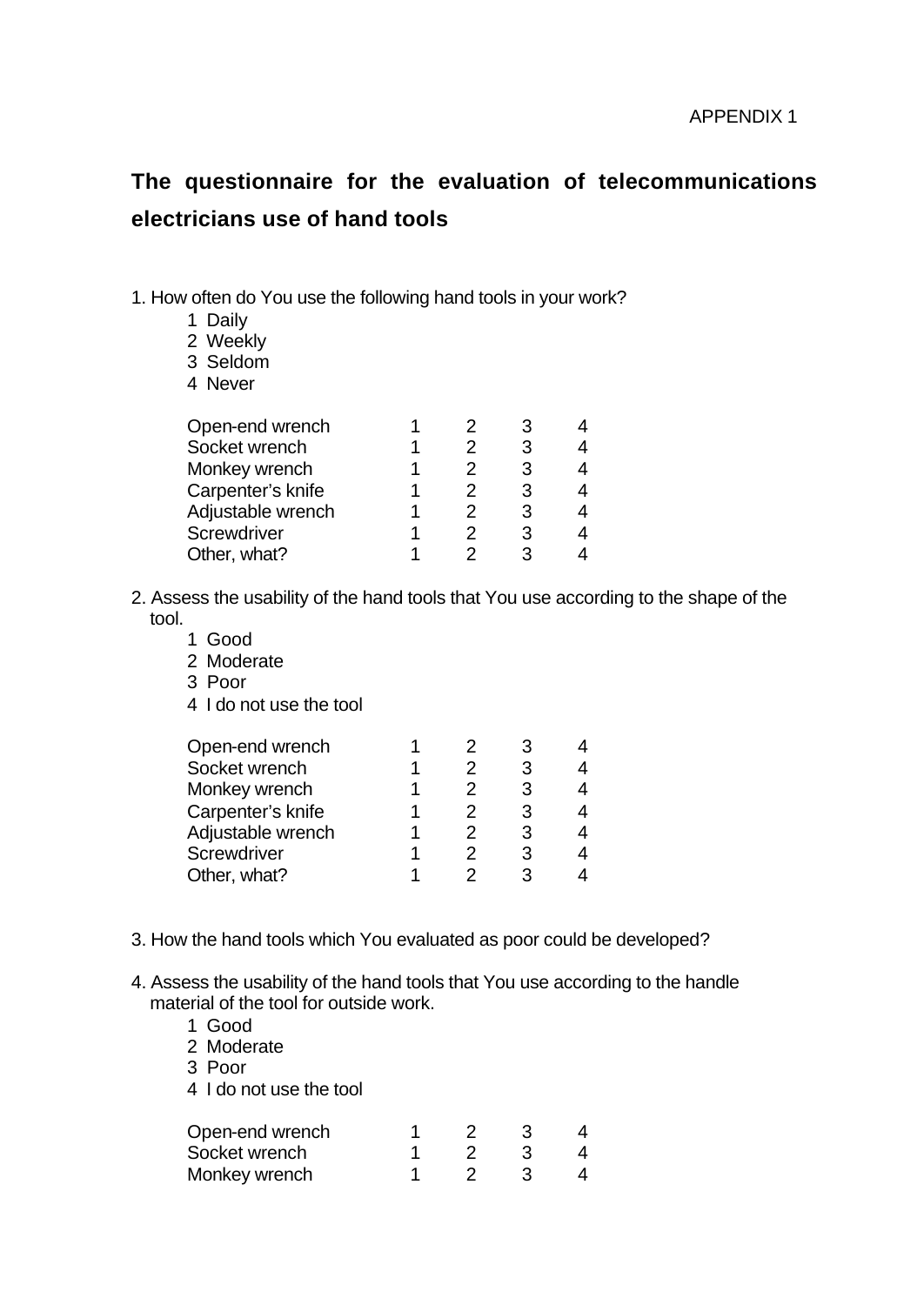| Carpenter's knife |  |  |
|-------------------|--|--|
| Adjustable wrench |  |  |
| Screwdriver       |  |  |
| Other, what?      |  |  |

5. Are the handles of the hand tools which You use thermally insulated (i.e. made of

rubber, plastic or wood)?

- 1 All
- 2 Some
- 3 No, which?

#### 6. Do You use gloves when working with hand tools?

- 1 Often
- 2 Sometimes
- 3 Seldom
- 4 Never

### 7. If You observe a fault or a defect in a hand tool do You change it immediately?

- 1 Always
- 2 Usually
- 3 Never

### 8. Is it easy to obtain a new hand tool to replace a broken one?

- 1 Yes
- 2 No, why?

### 9. Has the hand tools You use been modified? Which tools and how?

10. How do You carry the hand tools and other equipment to the mast?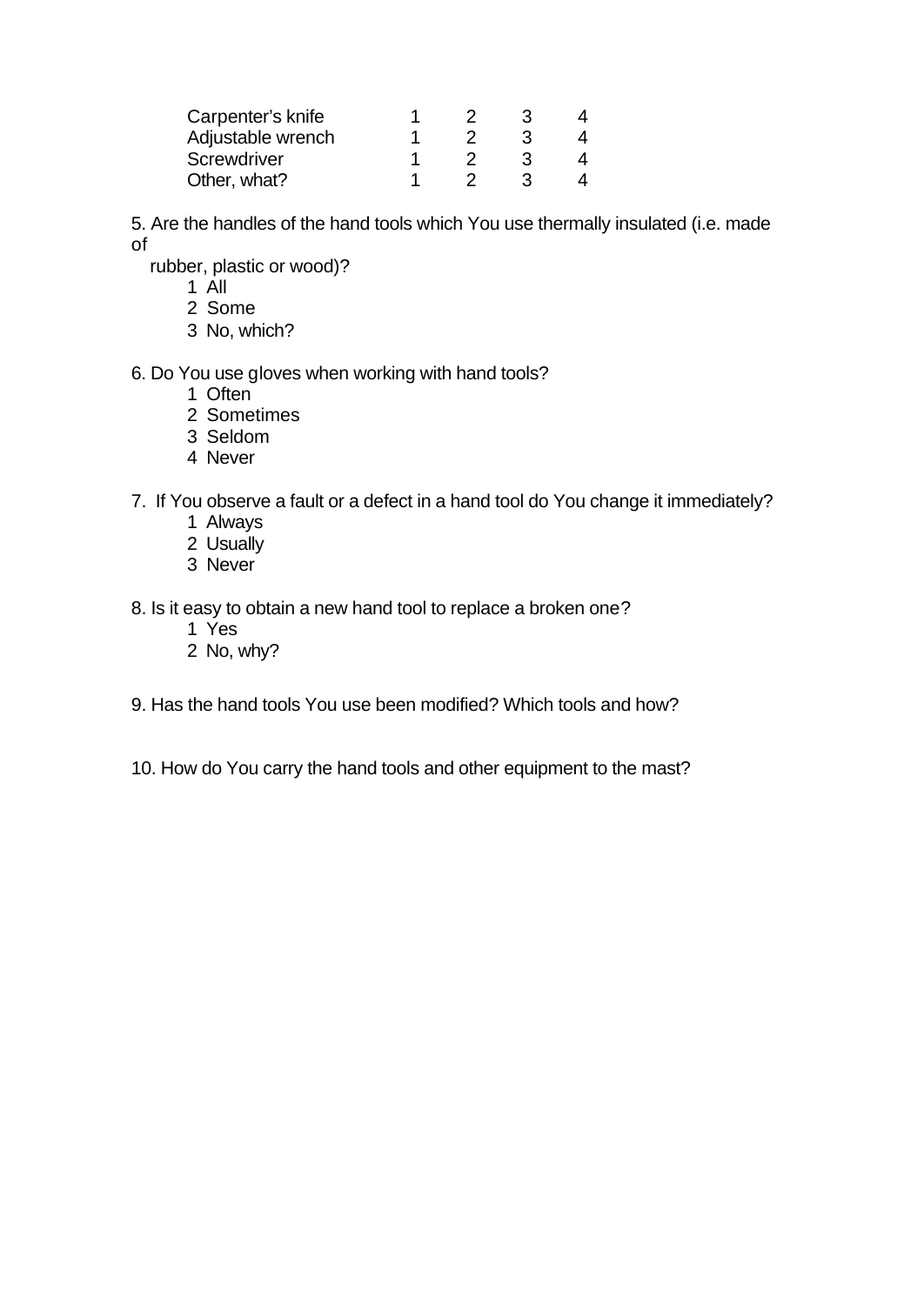# **Ergonomics and usability evaluation of garden pruners during design process: the muscle strains and the standard deviations in the first part of the study**

|                                |                    | Male 1     | Male 2   |            | Male 3   |            | Female 4 |            | Female 5 |            | Female 6 |            |
|--------------------------------|--------------------|------------|----------|------------|----------|------------|----------|------------|----------|------------|----------|------------|
|                                | % of<br><b>MVC</b> | <b>STD</b> | % of MVC | <b>STD</b> | % of MVC | <b>STD</b> | % of MVC | <b>STD</b> | % of MVC | <b>STD</b> | % of MVC | <b>STD</b> |
| By-pass pruners                |                    |            |          |            |          |            |          |            |          |            |          |            |
| Bando BD 334-1                 | 5                  | 0.7        | 27       | 11.8       | 15       | 2.3        | 21       | 2.9        | 18       | 1.8        | 33       | 8.3        |
| Felco <sub>7</sub>             | 6                  | 1.4        | 24       | 6.7        | 14       | 1.1        | 20       | 2.1        | 13       | 1.7        | 26       | 3.5        |
| Felco 11                       | 9                  | 3.4        | 27       | 13.4       | 15       | 0.8        | 24       | 1.2        | 16       | 1.2        | 29       | 2.4        |
| <b>Fiskars Classic</b>         | 7                  | 1.8        | 23       | 13.5       | 17       | 0.4        | 26       | 1.3        | 20       | 2.7        | 37       | 4.6        |
| Fiskars by-pass<br>prototype 1 | 4                  | 0.5        | 21       | 3.0        | 13       | 0.9        | 18       | 2.3        | 11       | 0.8        | 26       | 2.1        |
| Freund 2020                    | 6                  | 0.7        | 21       | 3.5        | 14       | 1.1        | 26       | 1.6        | 20       | 2.2        | 29       | 3.5        |
| Gardena 601                    | 5                  | 0.7        | 20       | 10.6       | 13       | 0.9        | 22       | 0.3        | 13       | 1.2        | 28       | 4.2        |
| Sandvik P2-20                  | 5                  | 0.3        | 27       | 12.7       | 16       | 0.5        | 20       | 1.0        | 15       | 0.5        | 29       | 2.4        |
| Anvil pruners                  |                    |            |          |            |          |            |          |            |          |            |          |            |
| Felco 30                       | 6                  | 0.7        | 18       | 5.8        | 13       | 0.3        | 23       | 3.4        | 16       | 1.6        | 27       | 1.7        |
| Fiskars anvil prototype        | 4                  | 0.7        | 23       | 10.9       | 13       | 1.8        | 21       | 1.3        | 12       | 1.8        | 26       | 4.6        |
| <b>Fiskars Classic</b>         | 5                  | 0.5        | 22       | 10.2       | 15       | 1.4        | 22       | 2.6        | 17       | 2.2        | 27       | 2.7        |
| Fiskars Clippers 9613          | 6                  | 0.6        | 23       | 9.8        | 17       | 1.6        | 25       | 1.6        | 18       | 0.8        | 30       | 3.3        |
| Wolf RS19                      | 4                  | 0.3        | 19       | 8.6        | 12       | 1.1        | 19       | 2.8        | 11       | 0.2        | 24       | 2.7        |

*Table 1. The muscle strain (% of MVC) and standard deviations of the m. flexor digitorum measurements in the first part of the study.* 

| Table 2. The muscle strain (% of MVC) and standard deviations of the m. extensor |
|----------------------------------------------------------------------------------|
| digitorum superficialis measurements in the first part of the study.             |

| ∽∙ອ∸<br>-- r -                 | Male 1   |            | Male 2   |            | Male 3   |            | Female 4 |            | Female 5 |            | Female 6 |            |
|--------------------------------|----------|------------|----------|------------|----------|------------|----------|------------|----------|------------|----------|------------|
|                                | % of MVC | <b>STD</b> | % of MVC | <b>STD</b> | % of MVC | <b>STD</b> | % of MVC | <b>STD</b> | % of MVC | <b>STD</b> | % of MVC | <b>STD</b> |
| By-pass pruners                |          |            |          |            |          |            |          |            |          |            |          |            |
| Bando BD 334-1                 | 8        | 0.5        | 10       | 2.4        | 13       | 2.5        | 15       | 2.1        | 19       | 1.0        | 25       | 4.5        |
| Felco <sub>7</sub>             | 7        | 1.4        | 8        | 1.8        | 12       | 2.5        | 10       | 0.7        | 14       | 0.3        | 16       | 1.3        |
| Felco 11                       | 9        | 0.8        | 8        | 2.2        | 14       | 2.4        | 14       | 0.4        | 15       | 1.0        | 20       | 1.8        |
| <b>Fiskars Classic</b>         | 8        | 1.4        | 8        | 3.8        | 13       | 1.2        | 15       | 0.5        | 16       | 1.3        | 27       | 6.4        |
| Fiskars by-pass<br>prototype 1 | 5        | 0.1        | 8        | 0.4        | 11       | 0.2        | 9        | 0.9        | 12       | 1.0        | 15       | 0.6        |
| Freund 2020                    | 9        | 1.3        | 7        | 1.3        | 12       | 1.4        | 16       | 1.3        | 17       | 1.4        | 20       | 2.8        |
| Gardena 601                    | 6        | 0.6        | 7        | 1.8        | 11       | 1.5        | 14       | 0.4        | 13       | 2.1        | 18       | 3.7        |
| Sandvik P2-20                  | 7        | 0.9        | 9        | 3.8        | 12       | 0.6        | 11       | 0.9        | 15       | 0.9        | 20       | 2.4        |
| Anvil pruners                  |          |            |          |            |          |            |          |            |          |            |          |            |
| Felco 30                       | 6        | 0.5        | 7        | 2.0        | 10       | 0.9        | 14       | 1.5        | 13       | 0.9        | 18       | 2.1        |
| Fiskars anvil prototype        | 6        | 0.9        | 7        | 2.3        | 11       | 0.2        | 11       | 1.6        | 13       | 1.7        | 17       | 3.2        |
| <b>Fiskars Classic</b>         | 6        | 0.6        | 9        | 1.3        | 10       | 1.2        | 13       | 1.0        | 13       | 1.4        | 19       | 1.2        |
| Fiskars Clippers 9613          | 7        | 0.4        | 9        | 2.7        | 11       | 0.7        | 14       | 1.5        | 14       | 1.3        | 19       | 0.3        |
| Wolf RS19                      | 5        | 0.5        | 6        | 1.5        | 8        | 0.6        | 11       | 1.2        | 11       | 0.9        | 15       | 0.9        |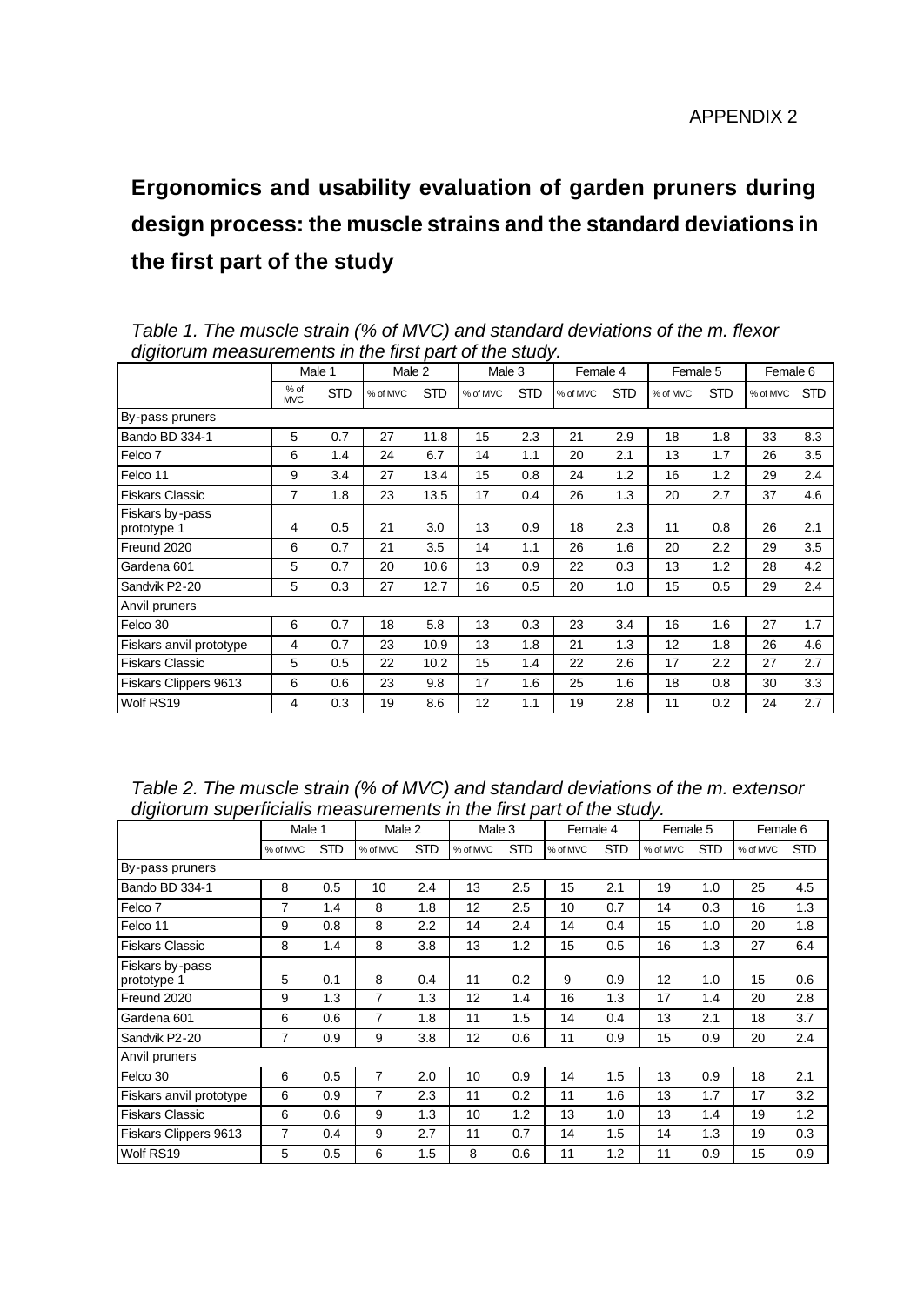## **Ergonomics and usability evaluation of garden pruners during design process: the muscle strains and the standard deviations in the second part of the study**

*Table 1. The muscle strain (% of MVC) and standard deviations of the m. flexor digitorum measurements in the second part of the study.* 

| $\cdot$                | Male 7             |            | Male 8             |            | Male 9             |                  | Male 10            |            |                              | Male 11 |                                   | Female |            | Female<br>13 <sup>l</sup> |                                 | Female 14 |                                                   | Female 15 | Female 16                         |     | Female 17                                    |     |
|------------------------|--------------------|------------|--------------------|------------|--------------------|------------------|--------------------|------------|------------------------------|---------|-----------------------------------|--------|------------|---------------------------|---------------------------------|-----------|---------------------------------------------------|-----------|-----------------------------------|-----|----------------------------------------------|-----|
|                        | % of<br><b>MVC</b> | <b>STD</b> | % of<br><b>MVC</b> | <b>STD</b> | % of<br><b>MVC</b> | <b>STD</b>       | % of<br><b>MVC</b> | <b>STD</b> | $1\%$ of $STD$<br><b>MVC</b> |         | $\sqrt{8}$ of $STD$<br><b>MVC</b> |        | <b>MVC</b> |                           | % of stp % of stp<br><b>MVC</b> |           | $\sqrt{\frac{1}{6}}$ of $\sqrt{SD}$<br><b>MVC</b> |           | $\sqrt{8}$ of $STD$<br><b>MVC</b> |     | $\sqrt{\frac{1}{6}}$ of $\sin$<br><b>MVC</b> |     |
| Bando BD 334-1         | 17                 | 0.5        | 4                  | 0.3        | 10                 | 0.2              | $12 \overline{ }$  | 3.4        | 11                           | 0.6     | 18                                |        | 29         | 1.9                       |                                 |           |                                                   |           | 10                                | 1.5 | 31                                           | 0.9 |
| Felco 7                | 16                 | 2.3        | 3                  | 0.5        |                    | 1.8 <sub>l</sub> | 13                 | 0.7        | 10                           | 0.6     | 20                                | 0.8    | 26         | 1.9                       | 18                              | 2.9       | 23                                                | 1.8       | 13                                |     | 32                                           | 3.7 |
| Felco 11               | 16                 | 0.6        | 4                  | 0.6        | 10                 | 1.71             | 14                 | 2.2        | 11                           | 2.5     | 21                                | 1.4    |            |                           | 15                              | 1.8       | 20                                                | 0.5       | 13                                | 1.8 | 31                                           | 1.0 |
| <b>Fiskars 210243</b>  | 15                 | 2.1        | 4                  | 0.8        | 8                  | 2.0 <sub>l</sub> | 11                 | 1.5        | 9                            | 1.2     | 22                                | 0.9    | 24         | 2.5                       | 20                              | 1.8       | 19                                                | 2.6       | 12                                | 0.9 | 30                                           | 1.1 |
| Fiskars 9614           | 18                 | 3.4        | 5                  | $\cdot$ .2 | 9                  | 0.71             | 11                 | 1.9        | 11                           | 1.6     | 19                                | 1.5    | 27         | 0.6                       |                                 |           |                                                   |           |                                   |     |                                              |     |
| Fiskars<br>prototype 2 | 12                 | 1.5.       | 3                  | 0.4        | 5                  | 0.8              | 8                  | 0.9        | 8                            | 1.7     | 16                                | 0.9    | 25         | 2.0                       | 14                              | 2.2       | 14                                                | 0.5       | 8                                 | 1.4 | 17                                           |     |
| Freund 2000            | 19                 | 1.6        | 6                  | 0.9        | 12                 | 2.2 <sub>1</sub> | 13                 | 1.9        | 12                           | 3.1     |                                   |        |            |                           | 18                              | 0.5       |                                                   |           | 15                                | 0.9 | 29                                           | 0.4 |
| Gardena 343            | 17                 | 1.9        | 4                  | 0.4        | 8                  | 0.9              | 12                 | 2.1        | 11                           | 2.6     | 20                                | 2.5    | 25         | 1.4                       | 19                              | 1.2       |                                                   |           | 13                                | 1.5 | 23                                           | 2.4 |
| Sandvik P2-20          | 22                 | 2.3        | 4                  | 0.2        | 8                  | 0.6              | 12                 |            | 10                           | 0.7     |                                   |        | 26         | 1.3                       | 18                              | 1.3       |                                                   |           | 14                                | 0.5 | 30                                           | 1.7 |
| Sandvik P126-22        | 17                 | 1.5        | 4                  | 0.9        | 10                 | 2.0 <sub>l</sub> | $12 \overline{ }$  | 1.6        | 11                           | 1.4     | 20                                | 1.1    |            |                           |                                 |           |                                                   |           |                                   |     | 26                                           | 4.1 |
| Wolf RR26              | 17                 | 1.2.       | 4                  | 0.6        | 8                  | 0.41             | 9                  | 0.4        | 9                            | 0.9     | 21                                | 0.9    | 23         | 0.3                       |                                 |           | 20                                                | 1.8       | 16                                | 5.5 | 31                                           | 2.4 |

- = The subject was not able to complete the test series

*Table 2. The muscle strain (% of MVC) and standard deviations of the m. extensor digitorum superficialis measurements in the second part of the study.* 

| $\sim$ . $\sim$ .             | Male 7             |            |                    | Male 8           |                    | Male 9     | Male 10            |                  | Male 11            |            |                    | Female 12  |                    |            | Female 13 Female 14 Female 15 |                  |                    |            |                            |     | Female 16 Female 17                 |     |
|-------------------------------|--------------------|------------|--------------------|------------------|--------------------|------------|--------------------|------------------|--------------------|------------|--------------------|------------|--------------------|------------|-------------------------------|------------------|--------------------|------------|----------------------------|-----|-------------------------------------|-----|
|                               | % of<br><b>MVC</b> | <b>STD</b> | % of<br><b>MVC</b> | <b>STD</b>       | % of<br><b>MVC</b> | <b>STD</b> | % of<br><b>MVC</b> | <b>STD</b>       | % of<br><b>MVC</b> | <b>STD</b> | % of<br><b>MVC</b> | <b>STD</b> | % of<br><b>MVC</b> | <b>STD</b> | % of<br><b>MVC</b>            | <b>STD</b>       | % of<br><b>MVC</b> | <b>STD</b> | $1\%$ of STD<br><b>MVC</b> |     | $\frac{1}{2}$ of stp.<br><b>MVC</b> |     |
| Bando BD 334-1                | 11                 | 1.0        | 5                  | 0.5 <sub>l</sub> | 11                 | 0.         | 20                 | $3.5\,$          | 15                 |            | 22                 | 0.8        | 33                 | 4.7        |                               |                  |                    |            | 10                         | 1.0 | 30                                  | 2.0 |
| Felco 7                       | 12                 | 0.7        | 4                  | 0.7              | 12                 |            | 18                 | 1.6              | 14                 |            | 25                 | 0.2        | 28                 | 5.4        | 38                            | 4.8              | 59                 | 3.8        | 10                         | 1.0 | 29                                  | 4.9 |
| Felco 11                      | 12                 | 1.5        | 5                  | 0.0              | 10                 | 2.3        | 21                 | 4.1              | 15                 | 2.5        | 24                 | 2.0        |                    |            | 36                            | 4.0              | 52                 | 3.6        | 11                         |     | 28                                  | 2.9 |
| <b>Fiskars 210243</b>         | 9                  | 0.8        | 5                  | 0.41             |                    | 1.3        | 18                 | 3.7              | 15                 | 1.2        | 26                 | 1.9        | 26                 | 4.7        | 42                            | 1.4              | 54                 | 0.9        | 9                          | 0.7 | 26                                  | 0.8 |
| Fiskars 9614                  | 10                 | 0.9        | 6                  | 1.8              | 9                  | 0.4        | 20                 | 2.8              | 15                 | 1.8        | 20                 | 1.8        | 30                 | 3.5        |                               |                  |                    |            |                            |     |                                     |     |
| <b>Fiskars</b><br>prototype 2 | 10                 | 1.4        | 4                  | 0.1              | 6                  | 0.8        | 14                 | 0.0 <sub>l</sub> | 11                 | 1.4        | 23                 | 2.8        | 26                 | 3.3        | 30                            | 5.4              | 50                 | 10.1       | 6                          | 1.0 | 17                                  | 2.7 |
| Freund 2000                   | 14                 | 0.7        | 6                  | 0.4 <sub>l</sub> | 11                 | 2.0        | 20                 | 2.9              | 18                 | 2.9        |                    |            |                    |            | 40                            | 1.8 <sub>1</sub> |                    |            | 13                         | 1.4 | 27                                  | 2.5 |
| Gardena 343                   | 11                 | 1.4        | 5                  | 0.41             | 8                  | 0.9        | 18                 | 1.6              | 17                 | 1.3        | 23                 | 3.6        | 26                 | 3.7        | 42                            | 0.8              |                    |            | 11                         | 0.5 | 21                                  | 4.3 |
| Sandvik P2-20                 | 15                 | 1.7        | 5                  | 0.41             | 9                  | 1.3        | 19                 | 0.9 <sub>1</sub> | 17                 | 1.8        |                    |            | 27                 | 3.7        | 41                            | 4.5              |                    |            | 11                         | 1.8 | 29                                  | 1.7 |
| Sandvik P126-22               | 12                 | 0.3        | 6                  | 1.3              | 11                 |            | 21                 | 3.9              | 18                 | 2.7        | 24                 | 2.8        |                    |            |                               |                  |                    |            |                            |     | 24                                  | 4.4 |
| Wolf RR26                     | 10                 | 1.5        | 4                  | 0.3 <sub>l</sub> |                    | $\cdot$ 0  | 16                 | 0.7              | 14                 | 0.2        | 25                 | 0.6        | 27                 | 2.9        |                               |                  | 49                 | 7.8        | 14                         | 5.4 | 29                                  | 5.5 |

- = The subject was not able to complete the test series